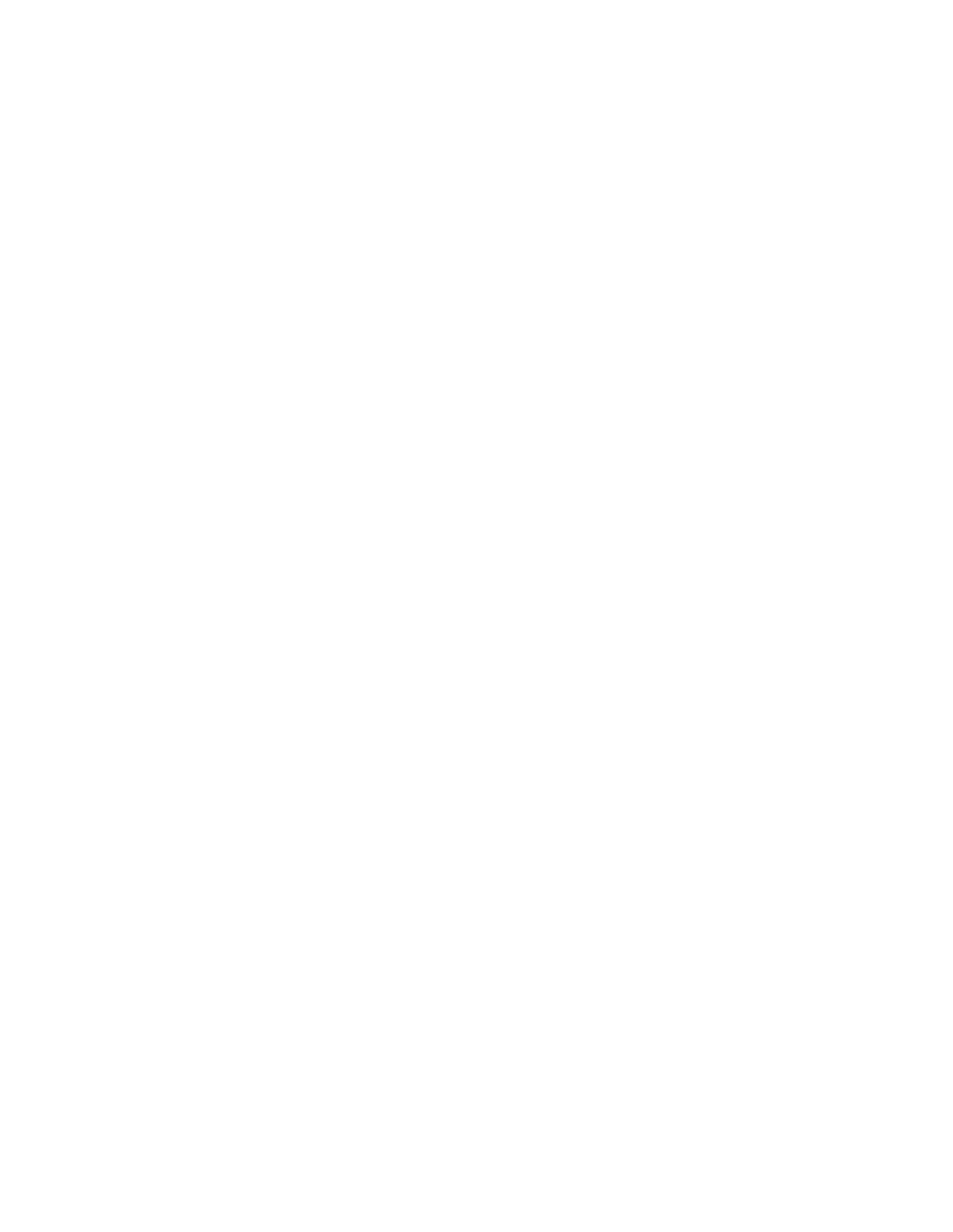# **TABLE OF CONTENTS**

| I.   |                                                                                       |  |  |  |
|------|---------------------------------------------------------------------------------------|--|--|--|
| II.  |                                                                                       |  |  |  |
|      | A.                                                                                    |  |  |  |
|      | <b>B.</b>                                                                             |  |  |  |
| III. |                                                                                       |  |  |  |
|      | Load Profiles and the Cost Structure of Base-load and Peaking Resources 10<br>A.      |  |  |  |
|      | <b>B.</b>                                                                             |  |  |  |
|      | Cost Recovery Impacts of Retail and Wholesale Restructuring 13<br>C.                  |  |  |  |
|      | Time Profile of Capacity Prices in Regulated and Restructured Power Markets  14<br>D. |  |  |  |
|      | Е.                                                                                    |  |  |  |
|      | F.                                                                                    |  |  |  |
|      | Differentiating Capacity Payments to New and Existing Resources 17<br>G.              |  |  |  |
| IV.  |                                                                                       |  |  |  |
|      | Basic Market Design Elements and Considerations of "Pure" Energy-Only<br>А.           |  |  |  |
|      |                                                                                       |  |  |  |
|      | Β.                                                                                    |  |  |  |
|      |                                                                                       |  |  |  |
|      | 2. Revenue Deficiencies and Reliability Concerns in Energy-Only Markets 24            |  |  |  |
|      | 3.                                                                                    |  |  |  |
|      | 4.                                                                                    |  |  |  |
|      | 5.                                                                                    |  |  |  |
|      | 6.                                                                                    |  |  |  |
|      |                                                                                       |  |  |  |
|      |                                                                                       |  |  |  |
|      | C.                                                                                    |  |  |  |
| V.   | Energy Markets with Administratively-Determined Capacity Payments39                   |  |  |  |
|      | A.                                                                                    |  |  |  |
|      |                                                                                       |  |  |  |
|      |                                                                                       |  |  |  |
|      | Experience With Administratively-Determined Capacity Payments 41<br>Β.                |  |  |  |
|      |                                                                                       |  |  |  |
|      | 2. Capacity Payments that Decline with Increasing Reserve Margins  43                 |  |  |  |
|      |                                                                                       |  |  |  |
|      |                                                                                       |  |  |  |
|      | Advantages and Disadvantages of Adding Administratively-Determined<br>C.              |  |  |  |
|      |                                                                                       |  |  |  |
| VI.  | <b>Energy Markets with Reserve Requirements But Without Centralized Capacity</b>      |  |  |  |
|      |                                                                                       |  |  |  |
|      | А.                                                                                    |  |  |  |
|      | Experience with Reserve Requirements Without Centralized Capacity Markets 50<br>Β.    |  |  |  |
|      | Advantages and Disadvantages of Adding Reserve Requirements to Energy<br>C.           |  |  |  |
|      |                                                                                       |  |  |  |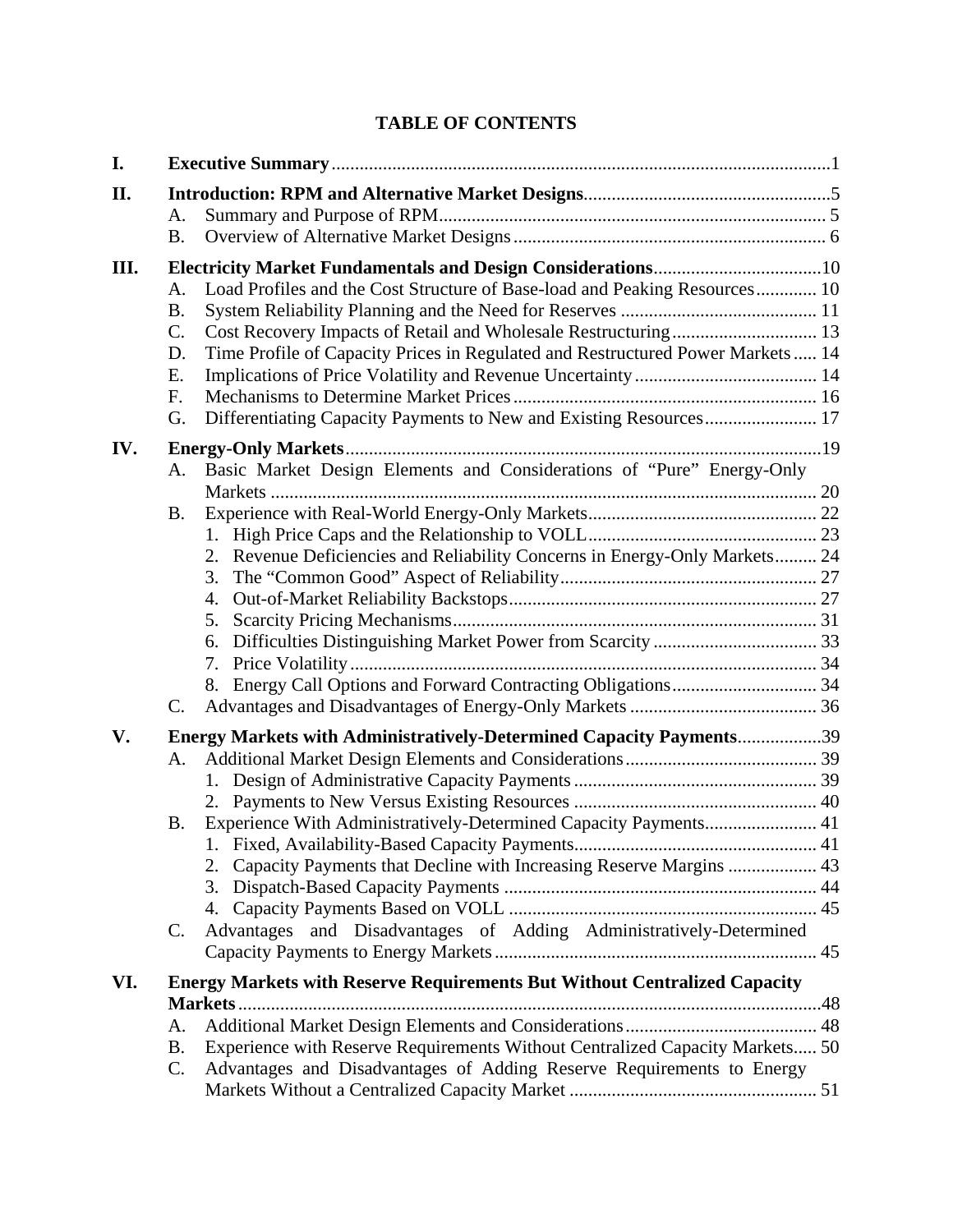| VII.  | <b>Energy Markets with Reserve Requirements and Centralized Capacity</b> |                                                                                 |  |  |  |  |  |
|-------|--------------------------------------------------------------------------|---------------------------------------------------------------------------------|--|--|--|--|--|
|       |                                                                          |                                                                                 |  |  |  |  |  |
|       | А.                                                                       |                                                                                 |  |  |  |  |  |
|       | B <sub>1</sub>                                                           | Experience with Reserve Requirements and Centralized Capacity Markets 53        |  |  |  |  |  |
|       |                                                                          |                                                                                 |  |  |  |  |  |
|       |                                                                          |                                                                                 |  |  |  |  |  |
|       |                                                                          |                                                                                 |  |  |  |  |  |
|       | $C_{\cdot}$                                                              | Advantages and Disadvantages of Adding Centralized Capacity Markets to          |  |  |  |  |  |
|       |                                                                          |                                                                                 |  |  |  |  |  |
| VIII. |                                                                          | <b>Energy Markets with Forward Reserve Requirements But Without Centralized</b> |  |  |  |  |  |
|       |                                                                          |                                                                                 |  |  |  |  |  |
|       | А.                                                                       |                                                                                 |  |  |  |  |  |
|       | <b>B</b> .                                                               | Experience with Forward Reserve Requirements without Centralized Capacity       |  |  |  |  |  |
|       |                                                                          |                                                                                 |  |  |  |  |  |
|       | $\mathcal{C}$ .                                                          | Advantages and Disadvantages of Adding Forward Reserve Requirements             |  |  |  |  |  |
|       |                                                                          |                                                                                 |  |  |  |  |  |
| IX.   |                                                                          | <b>Energy Markets with Forward Reserve Requirements and Centralized</b>         |  |  |  |  |  |
|       |                                                                          |                                                                                 |  |  |  |  |  |
|       |                                                                          |                                                                                 |  |  |  |  |  |
|       | <b>B.</b>                                                                |                                                                                 |  |  |  |  |  |
|       |                                                                          |                                                                                 |  |  |  |  |  |
|       |                                                                          |                                                                                 |  |  |  |  |  |
|       |                                                                          |                                                                                 |  |  |  |  |  |
|       | $\mathbf{C}$ .                                                           | Advantages and Disadvantages of Adding Centralized Capacity Markets to          |  |  |  |  |  |
|       |                                                                          |                                                                                 |  |  |  |  |  |
| X.    |                                                                          |                                                                                 |  |  |  |  |  |
|       |                                                                          |                                                                                 |  |  |  |  |  |
|       |                                                                          |                                                                                 |  |  |  |  |  |

# **Acknowledgements**

The authors would like to acknowledge the contributions of Sam Newell, Jose Garcia, and Serena Hesmondhalgh. Opinions expressed in this article, as well as any errors or missions, are the authors' alone.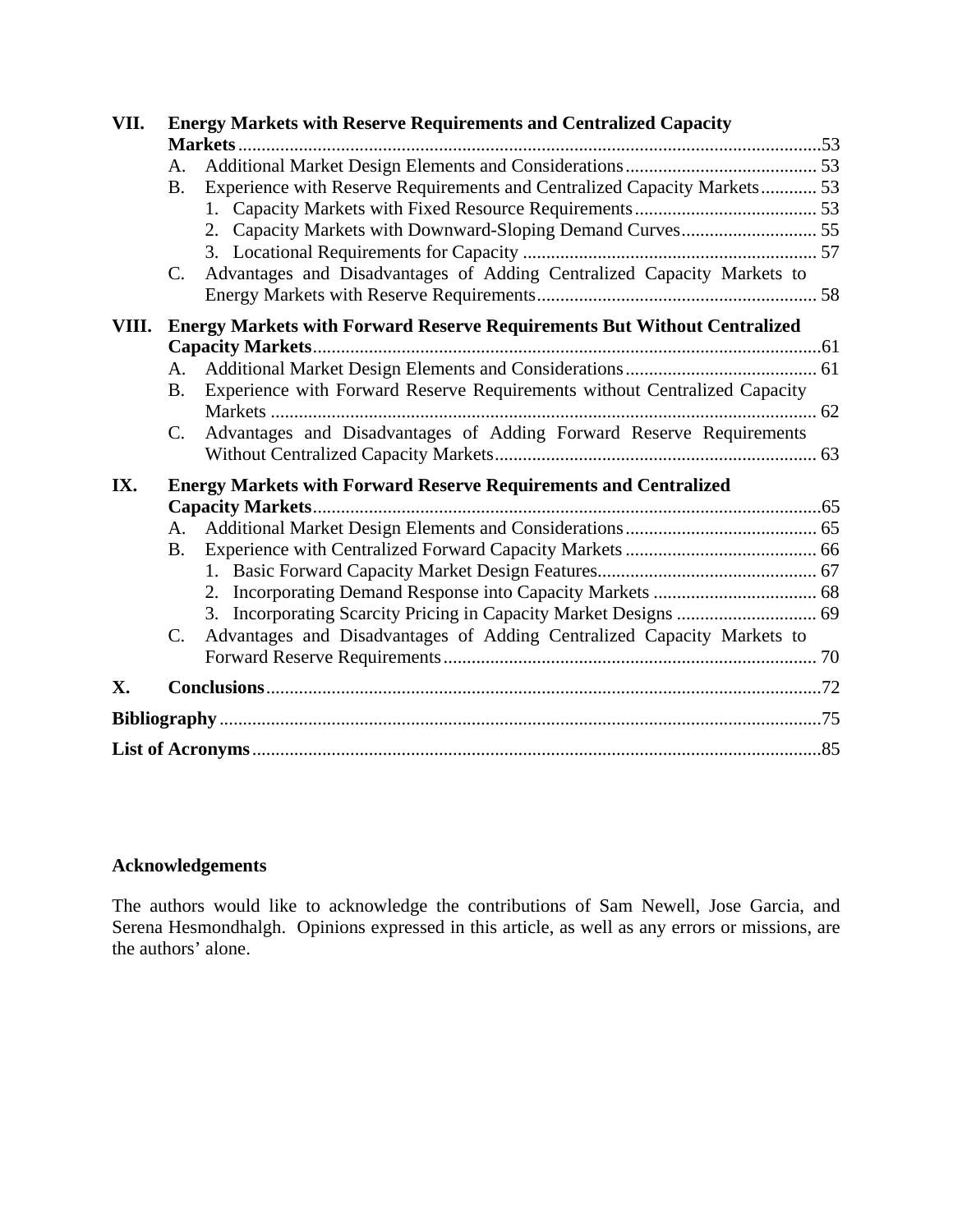# **I. EXECUTIVE SUMMARY**

*The Brattle Group* has been commissioned by PJM Interconnection L.L.C. ("PJM") to produce a whitepaper that compares and contrasts the PJM Reliability Pricing Model ("RPM") with alternative power market designs and evaluates each design's ability to maintain resource adequacy. We examine six alternative market designs, beginning with pure energy-only markets and progressing to more highly-structured designs that rely on administratively-determined capacity payments or explicit current or forward reserve requirements in possible combination with centralized capacity markets. For each of these market designs, we summarize relevant U.S. and international experience and discuss the advantages and disadvantages of the various approaches.

- *Energy-Only Markets.* In energy-only markets, resources obtain revenues solely through markets for energy and ancillary services without additional payments for capacity. Suppliers recover their investment costs through periodic severe price spikes. *Pure* energy-only markets do not rely on resource adequacy requirements to ensure a desired level of reliability; the level of reliability is determined solely through the marketplace. However, such a design has not been implemented, as *real-world* examples of energyonly markets rely on various out-of-market mechanisms to maintain reliability. Most energy-only market designs in the U.S. and internationally also cap market prices at levels well below the values required to let market forces choose the desired level of reliability. *Examples*: Alberta, Great Britain, Australia's National Energy Market ("NEM"), Electric Reliability Council of Texas ("ERCOT"), Ontario.
- *Energy Markets with Administratively-Determined Capacity Payments.* Adding an administratively-determined capacity payment to an energy market allows the market operator to maintain a desired level of capacity investment, while imposing price caps and other mitigation measures on energy markets to avoid severe price spikes. This market design does not directly impose reliability standards (*e.g.*, reserve requirements) on load serving entities ("LSEs"); the achieved reliability level is the result of suppliers' response to the administratively-set capacity payments. The absence of reserve requirements makes this the only market design that allows for differentiation of capacity payments to new and existing resources, though doing so introduces significant market distortions. By recovering the cost of capacity payments as an uplift charge on energy consumed rather than based on peak loads, capacity payment mechanisms also often distort price signals to consumers, thereby undermining demand response. *Examples*: Chile, Colombia, South Korea, Spain, Peru.
- *Energy Markets with Reserve Requirements (without Centralized Capacity Markets)*. This market design imposes an administratively-determined level of capacity reserves ideally on a locational basis in transmission constrained market areas—that LSEs must maintain through either resource ownership or bilateral contracting. The reserve requirement imposed on LSEs—which is monitored and enforced during or immediately prior to the delivery period—creates a bilateral capacity market in which both demandand supply-side resources, as well as both existing and new capacity resources, are equally valuable. A version of this market design is predominant in non-restructured U.S. power markets where utilities' compliance with reserve requirements and reliability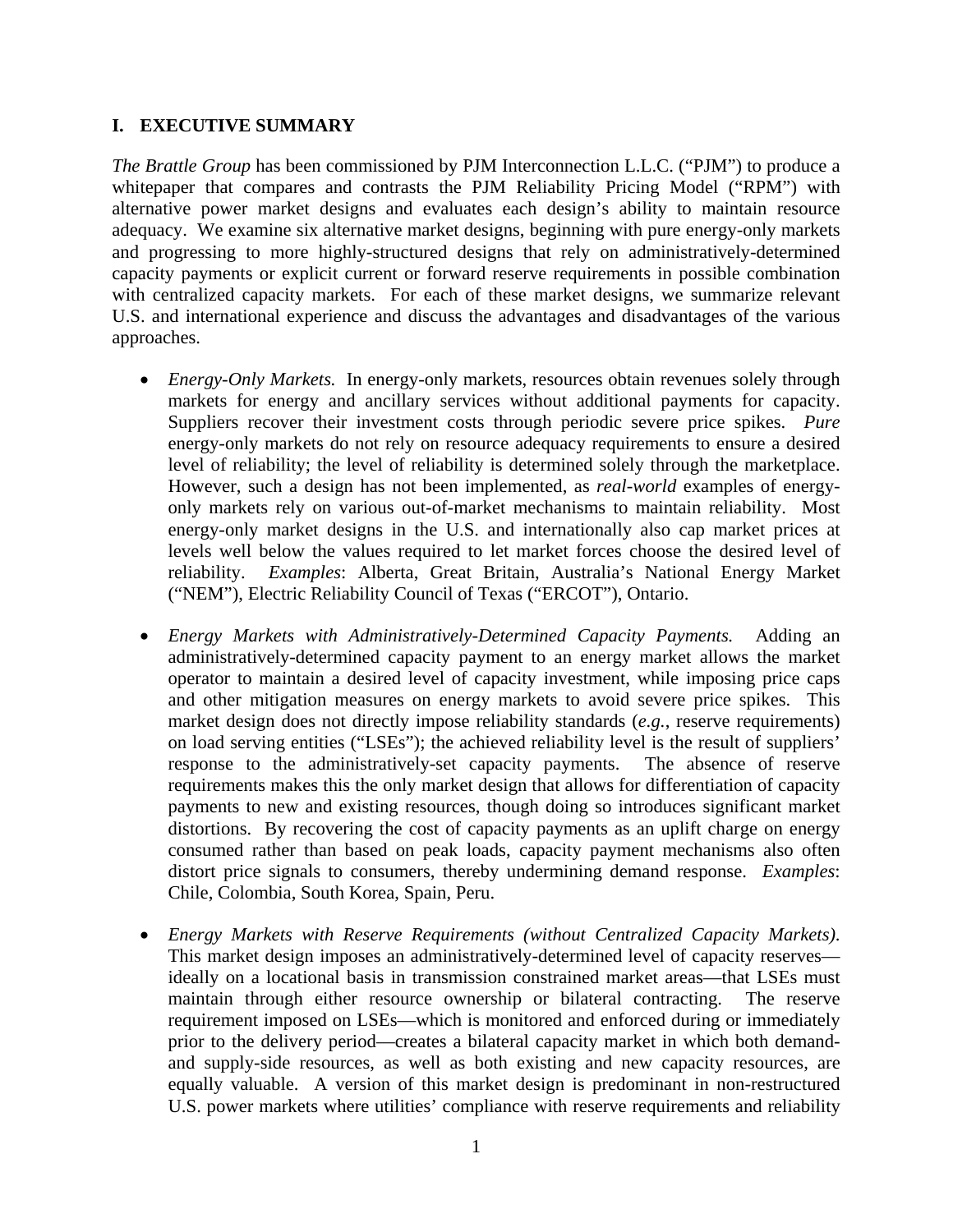standards is monitored and enforced through the state regulatory process. *Examples*: Southwest Power Pool ("SPP"), former Eastern U.S. power pools (NYPP, PJM, NEPOOL), some Canadian markets.

- *Energy Markets with Reserve Requirements and Centralized Capacity Markets.* Adding a centralized capacity market to reserve requirements provides a transparent backstop procurement mechanism for the system operator and, in addition to asset ownership and bilateral contracting, offers LSEs a third option to satisfy or adjust their mandated reserve requirements. The capacity market also standardizes the capacity product, facilitates market monitoring, and provides greater liquidity and transparency than a bilateral market. While adding complexity in market design, these features are particularly beneficial in market environments with many small LSEs, retail competition, and migrating customer loads. *Examples*: New York Independent System Operator ("NYISO"); Midwest Independent Transmission System Operator ("MISO").
- *Energy Markets with Forward Reserve Requirements (without Centralized Capacity Markets*). In markets with a forward resource requirement (also often referred to as a forward resource adequacy standard), LSEs must demonstrate that they have acquired sufficient reserves one or several years in advance. The forward requirement—which should be imposed on a locational basis in transmission constrained market areas creates a bilateral capacity market that allows sufficient time for additional capacity resources to come online. This increases competition, mitigates risk of market power abuses, reduces price volatility, and provides the system operator with sufficient time to contract bilaterally for backstop capacity on behalf of any deficient LSEs. *Example*: California ISO.
- *Energy Markets with Forward Reserve Requirements and Centralized Capacity Markets.* This "forward capacity market" design combines the advantages of forward reserve requirements (including increased competition and lower price volatility) with those of centralized capacity markets (transparent market prices and backstop procurement mechanism, reduced transactions costs, and improved market monitoring). The considerable complexity of the market design increases the risk of design flaws, but offers features that are particularly valuable in market environments with many small LSEs, retail competition, and migrating customer loads. *Examples*: PJM, ISO New England ("ISO-NE"), Brazil.

Each of these market designs has advantages in certain market and regulatory environments, which explain their implementation in various power markets around the world. In some cases, the market designs have existed long enough that we are able to evaluate some of their successes and failures. More often, the market designs are still relatively new and rapidly evolving, and have not yet been tested over the full investment cycle of capacity resources. Nevertheless, the experience to date provides some indication of how well these market designs will likely function over time.

The need for out-of-market mechanisms in many market designs is a step back in the effort to create competitive conditions in restructured power markets. These out-of-market mechanisms include payments under reliability must-run ("RMR") contracts, government investments in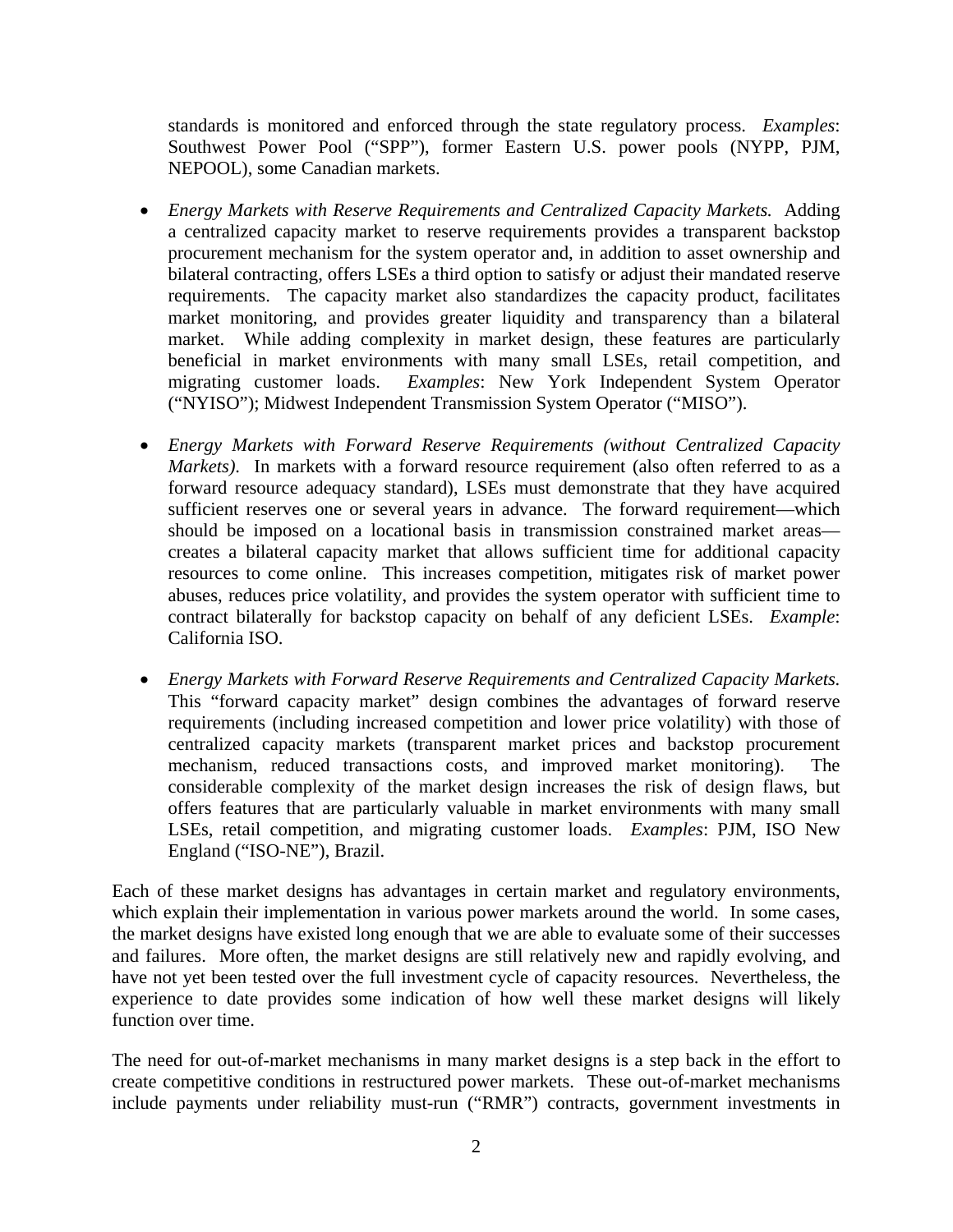generating capacity, and backstop mechanisms based on regulated cost recovery. Such interventions are attractive because they allow regulators or system operators to maintain reliability even when the market design has otherwise failed to attract sufficient capacity. However, these out-of-market mechanisms suppress market prices and create market distortions, which perpetuate and accelerate the need to expand the scope of out-of-market solutions to maintain reliability.

A well-functioning market will attract enough capacity to provide an efficient level of reliability. In most power market designs, the determination of what constitutes an adequate level of capacity is based on traditional engineering and reliability standards. This is the case even in capacity market designs that rely on downward-sloping demand curves, which are developed around a reliability target. Pure energy-only markets are fundamentally different from many other market designs in that they do not have predetermined reliability standards. Instead, they rely on customers to choose their desired level of reliability through the market mechanisms of interruptible rates and demand response. However, because these market mechanisms have not yet developed sufficiently to bring supply and demand into equilibrium and differentiate reliability across customers during shortage periods, real-world energy-only markets tend to rely on regulatory solutions for ensuring reliability, including out-of-market incentives and administratively-determined scarcity pricing mechanisms. In fact, to achieve efficient price signals in any of the discussed market designs—including designs with capacity payments, reserve requirements, and centralized capacity markets—a regulatory solution generally is needed both to set proper prices during scarcity periods and to facilitate the development and integration of demand-response resources.

Power system operators and regulators have struggled to find mechanisms for setting scarcity prices at efficient levels, which is a particular challenge in the absence of significant demand response. Many energy-only markets have imposed price caps at levels set below the likely value of lost load ("VOLL") and therefore do not allow for prices that can sustain needed investments. None of the power markets utilize mechanisms that increase scarcity prices gradually to the full level of VOLL as operating reserves diminish and demand curtailment becomes necessary. This creates considerable uncertainties about long-term resource adequacy in markets without explicit reserve requirements.

The liquidity and transparency of capacity markets is an important design consideration. Sole reliance on bilateral contracts and resource ownership can impose significant transaction costs on participants—particularly in markets with small LSEs, retail competition, and load migration. Bilateral markets are also more difficult to monitor for the exercise of market power. Without transparent market prices, new and small participants will have insufficient information to inform their investment and contracting decisions. The introduction of a standardized capacity product and centralized capacity market provides transparency, facilitates market monitoring and mitigation, and allows participants greater flexibility in meeting their reserve requirements and evaluating their investment decisions. The combination of forward procurement and capacity markets with transparent price signals also reduces price volatility and revenue uncertainty which, at high levels, can reduce or delay needed investments.

Limiting capacity payments only to new resources and existing resources that otherwise would retire is sometimes offered as a solution to mitigate the cost of maintaining reliability. However,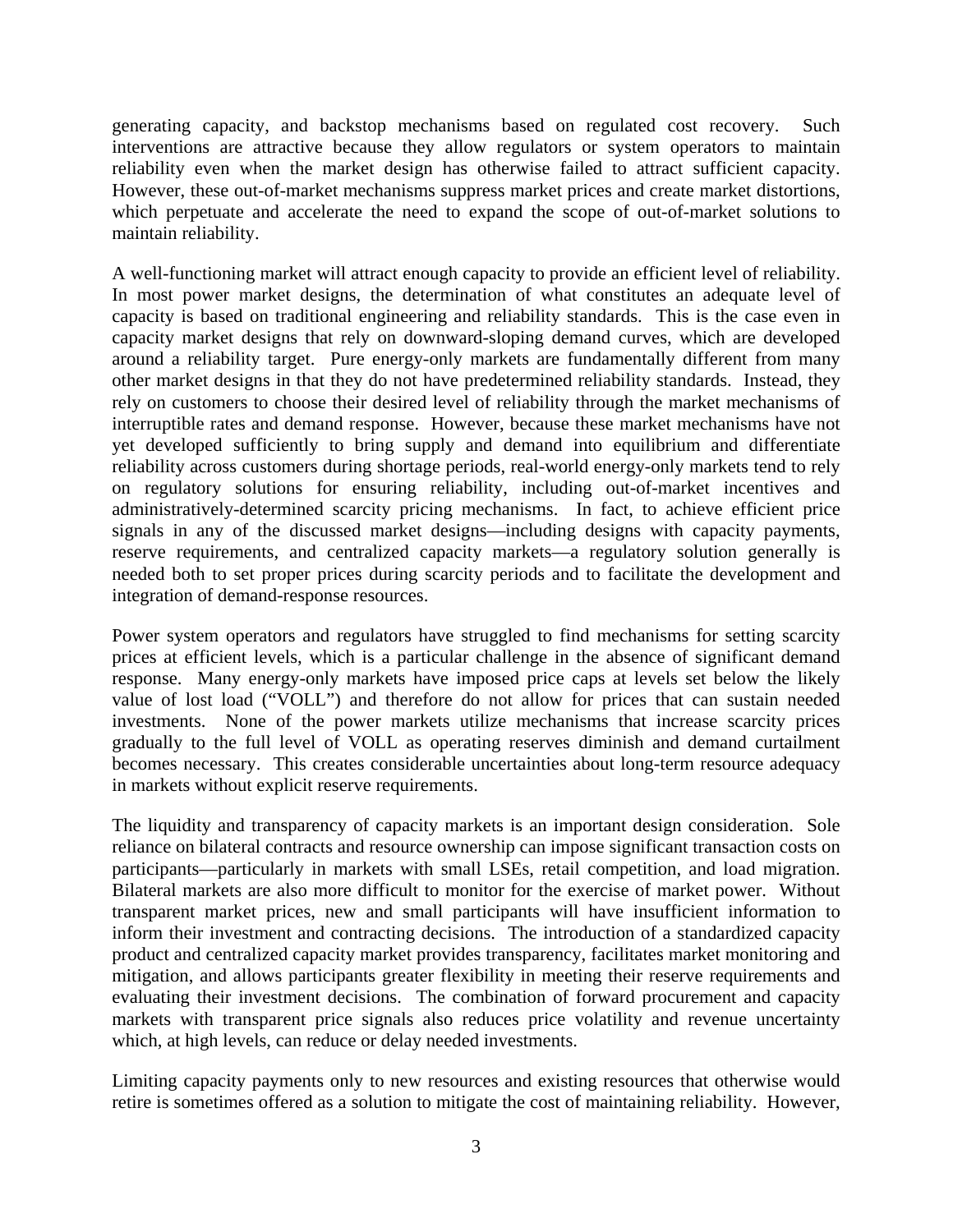this is not feasible in market designs that impose resource adequacy requirements on LSEs. Even in the absence of a capacity market, whenever such resource requirements are imposed in restructured markets, all capacity resources that can be used to satisfy the requirement will have the same capacity value. Even though an LSE's embedded cost of existing resources or fixedpriced contracts may differ, all other resources would be able to obtain the full capacity value. Differentiating capacity payments for new and existing resources is possible only if LSE resource adequacy standards are abandoned and replaced with administratively-determined capacity payments. In these market designs, the level of reliability achieved is solely a function of investment response to the offered capacity payment. This approach, currently used in Spain, introduces significant distortions of market prices that perpetuate the need for and can quickly expand the scope of capacity payments as existing resources would retire. (The expanding need for such payments can be significant because the all-in costs of retaining existing plants are high; they often are surprisingly close to, and can even exceed, the cost of new plants.) The long-term cost of an arrangement that limits capacity payments to new and about-to-retire resources will likely be higher due to market distortions and associated short-term and long-term inefficiencies.

PJM's locational forward capacity market, RPM, has several advantages compared with the other market designs, considering that PJM operates in an environment that includes deregulated generation, transmission constraints, retail competition, and many (often small) LSEs with migrating customer loads. In this environment, centralized capacity markets, which also include the ISO-NE's forward capacity market, provide significant benefits by facilitating the wholesale market participation of demand response resources and allowing for greater transparency, liquidity, market monitoring, backstop capacity procurement, and flexibility to address load migration compared to bilateral markets. In addition, the forward reserve requirement and sloped demand curve of RPM facilitate competition, mitigate market power, and reduce investment and reliability risks.

The most significant drawback of the RPM and other forward capacity market designs is their complexity, which increases implementation costs and the risk of design flaws. However, in the case of RPM, most of the design and implementation costs have been incurred already, many concerns about initial design parameters have been addressed, and the market has been shown to attract and retain capacity resources, including substantial amounts of demand-side resources. RPM and other market designs with centralized capacity markets also have the disadvantage that the clearly visible capacity price draws attention to the high cost of maintaining existing reliability targets. However, replacing the forward capacity market with a purely bilateral resource requirement would not likely offer a lower-cost solution to maintaining reliability targets. Rather, reliance on self provision of LSEs' resource requirements through bilateral contracts and resource ownership would simply make these costs less visible. To the extent that resource ownership or long-term bilateral contracts offer a lower-cost solution to maintain LSEs' resource requirements and system-wide reliability standards, these self-provision options also exist under RPM and other centralized capacity market designs.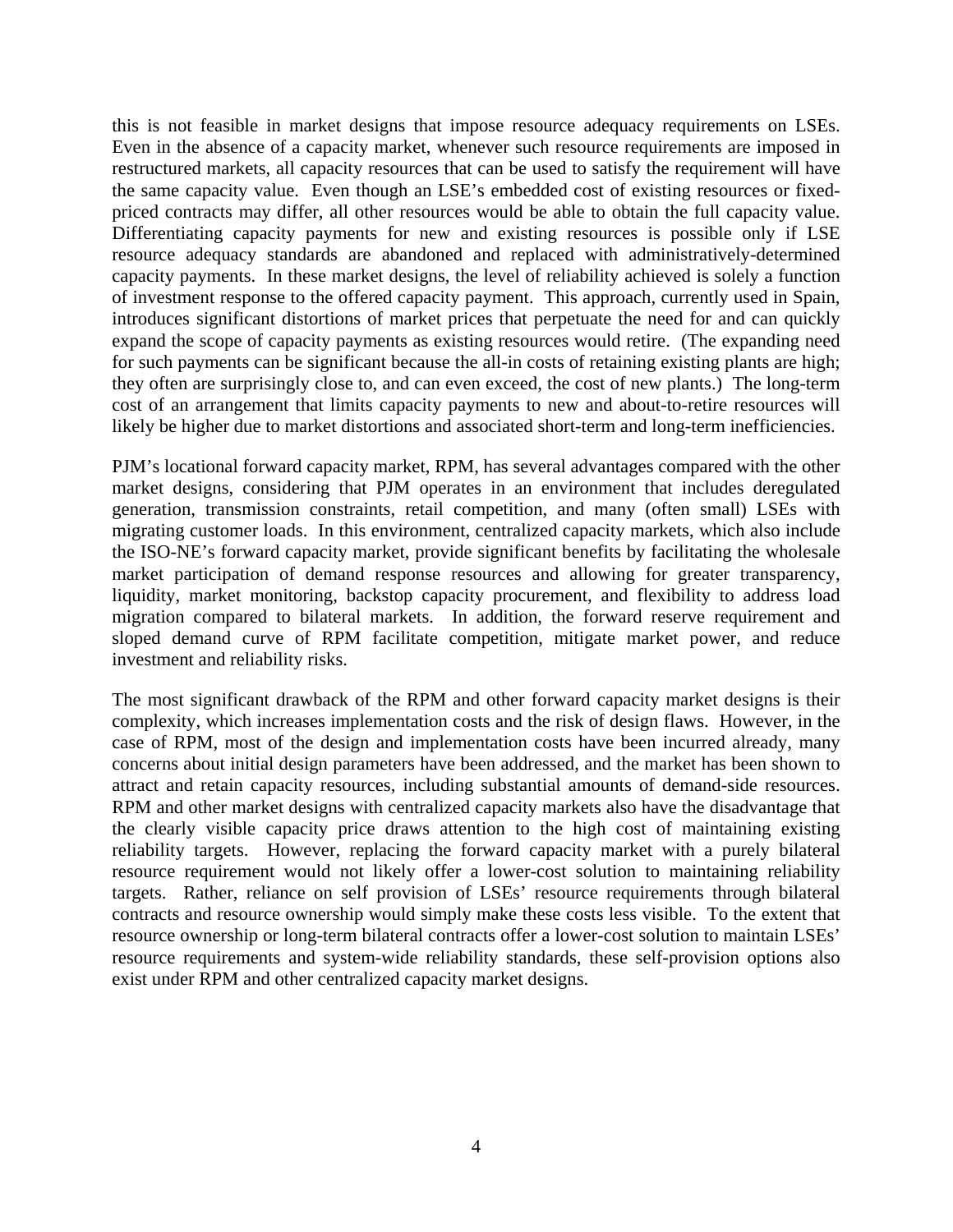# **II. INTRODUCTION: RPM AND ALTERNATIVE MARKET DESIGNS**

# **A. SUMMARY AND PURPOSE OF RPM**

On June 1, 2007, PJM began its first delivery year under its new forward capacity market construct, the Reliability Pricing Model ("RPM"). The stated purpose of RPM is to enable PJM to obtain sufficient resources to reliably meet the needs of consumers within PJM while:<sup>1</sup>

- Supporting LSEs using self-supply to satisfy their capacity obligations for future years;
- Administering competitive auctions to secure additional capacity resources, demand response, and qualifying transmission upgrades to satisfy LSEs' unforced capacity obligations that are not satisfied through self-supply;
- Recognizing the locational value of capacity resources in the auctions; and
- Using a backstop mechanism to ensure that sufficient generation, transmission, and demand response solutions will be available to preserve system reliability.

*The Brattle Group*'s June 30, 2008 report *Review of PJM's Reliability Pricing Model (RPM),* assessed the performance of RPM to date, evaluated how well RPM is addressing the infrastructure investment needs that it was intended to address, analyzed the key RPM design elements for their effectiveness in achieving RPM goals, and recommended modifications to numerous RPM design elements.<sup>2</sup> As we noted in that report, the key design elements of RPM are:

- A mandatory three-year forward resource adequacy requirement, based on target reserve margins for all LSEs;
- A downward sloping (rather than a vertical) demand curve, called the Variable Resource Requirement ("VRR") curve, that is anchored at an administrativelydetermined value for the Net Cost of New Entry (Net "CONE") and that determines required reserve margins as a function of capacity prices;
- Locational Deliverability Areas ("LDAs") and locational capacity prices that are able to reflect the greater need for capacity in import-constrained areas;
- Provisions that allow demand-side resources and new transmission projects to compete with generating capacity;
- Accommodation of self-supply and bilateral procurement of capacity;
- Annual, PJM-administered "base-residual" and "incremental" auctions that clear capacity supplies against the downward sloping demand curve and procure residual

<sup>1</sup> PJM (2008), Ch. 1.

<sup>2</sup> Pfeifenberger, *et al*. (2008).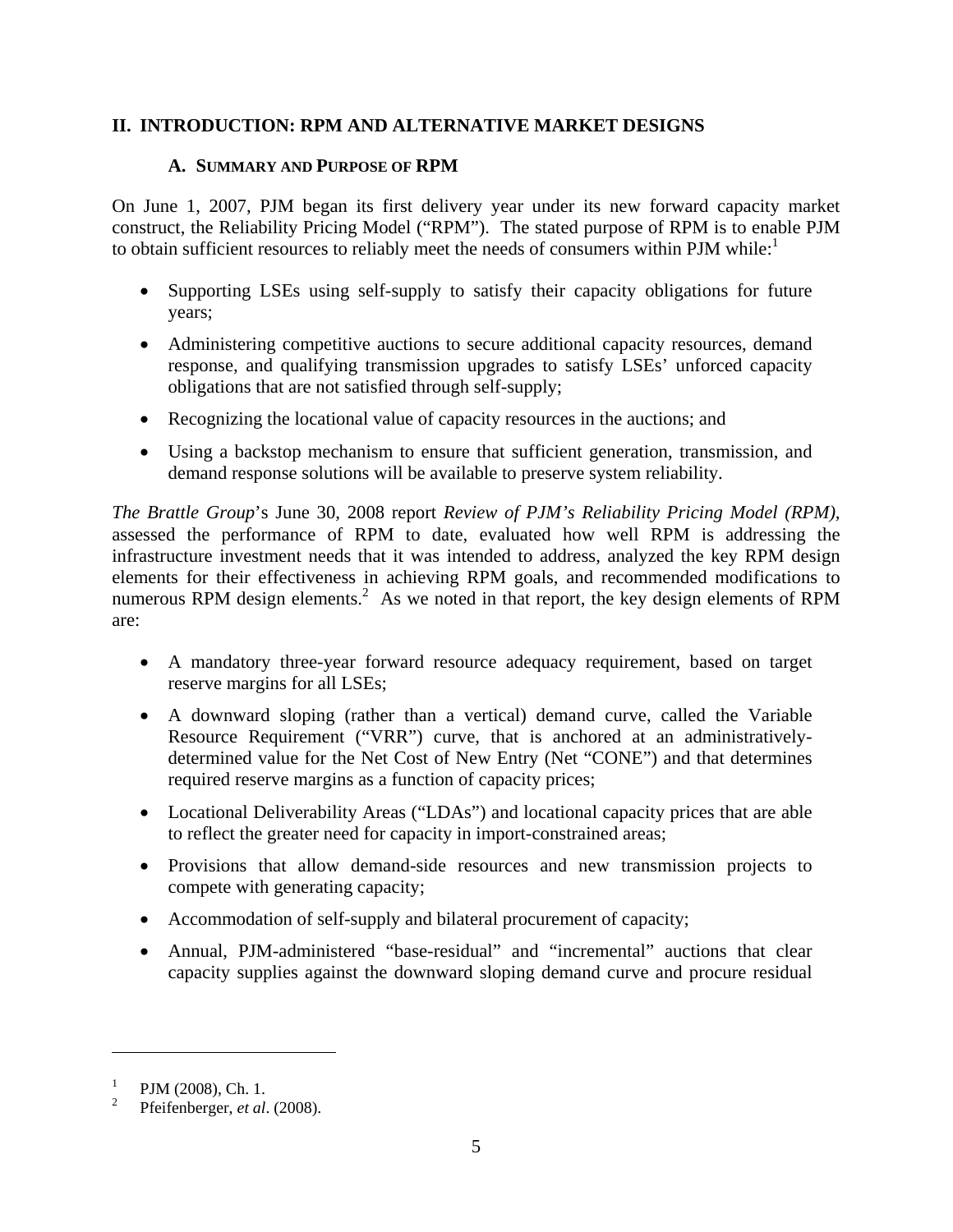capacity needs (*i.e.*, capacity not already self-supplied through resource ownership or bilateral contracts) on a forward basis;

- Explicit market power mitigation rules, including a must-offer requirement for existing generating resources, and Market Monitoring Unit ("MMU") review of new entrant offers;
- Performance metrics during the delivery year and peak periods; and
- An opt-out mechanism under the Fixed Resource Requirement ("FRR") alternative.

Requiring capacity obligations to be self-supplied or procured through the capacity auction on a three-year forward basis is meant to roughly match the minimum lead time needed to bring new capacity resources online. It also allows for sufficient time to delay or cancel projects before irreversible major financial commitments have been made. The forward resource adequacy requirement in concert with clearing supply against a sloping demand curve is meant to improve price stability and reliability by providing meaningfully predicable forward market signals that can help avoid periods of extreme scarcity or excess capacity. It also forces existing resources to compete with a potentially large supply of new resources that can be brought online within three years.

In our 2008 RPM Report we found that RPM has been successful in encouraging investment in new and existing capacity to maintain resource adequacy both on an RTO-wide as well as on a local basis.<sup>3</sup> We found that since RPM was implemented: (1) approximately 4,600 MW of capacity has been retained that otherwise would have retired; (2) almost 10,000 MW of incremental capacity has been committed; and (3) the volume of generation interconnection requests has grown to make an additional 33,000 MW of new generation projects eligible to participate in future RPM auctions. However, we also identified a number of concerns and recommended improvements to the RPM design, many of which have been addressed through recent modification of the RPM design.<sup>4</sup>

#### **B. OVERVIEW OF ALTERNATIVE MARKET DESIGNS**

Table 1 provides a brief summary of six market designs we will review in detail in Sections IV through IX. We present these alternatives in order of increasingly structured market designs that are targeted to ensure long-term resource adequacy, beginning with a discussion of the energyonly market and continuing with market structures that progressively add design components.

<sup>3</sup> This analysis included the first five base residual auctions conducted within the RPM, for delivery years 2007/08 through 2011/2012. Because of the transitional period after RPM was implemented, only the last of these auctions was held a full three years ahead of the delivery year. See Pfeifenberger, *et al*. (2008).

<sup>4</sup> FERC (2009a).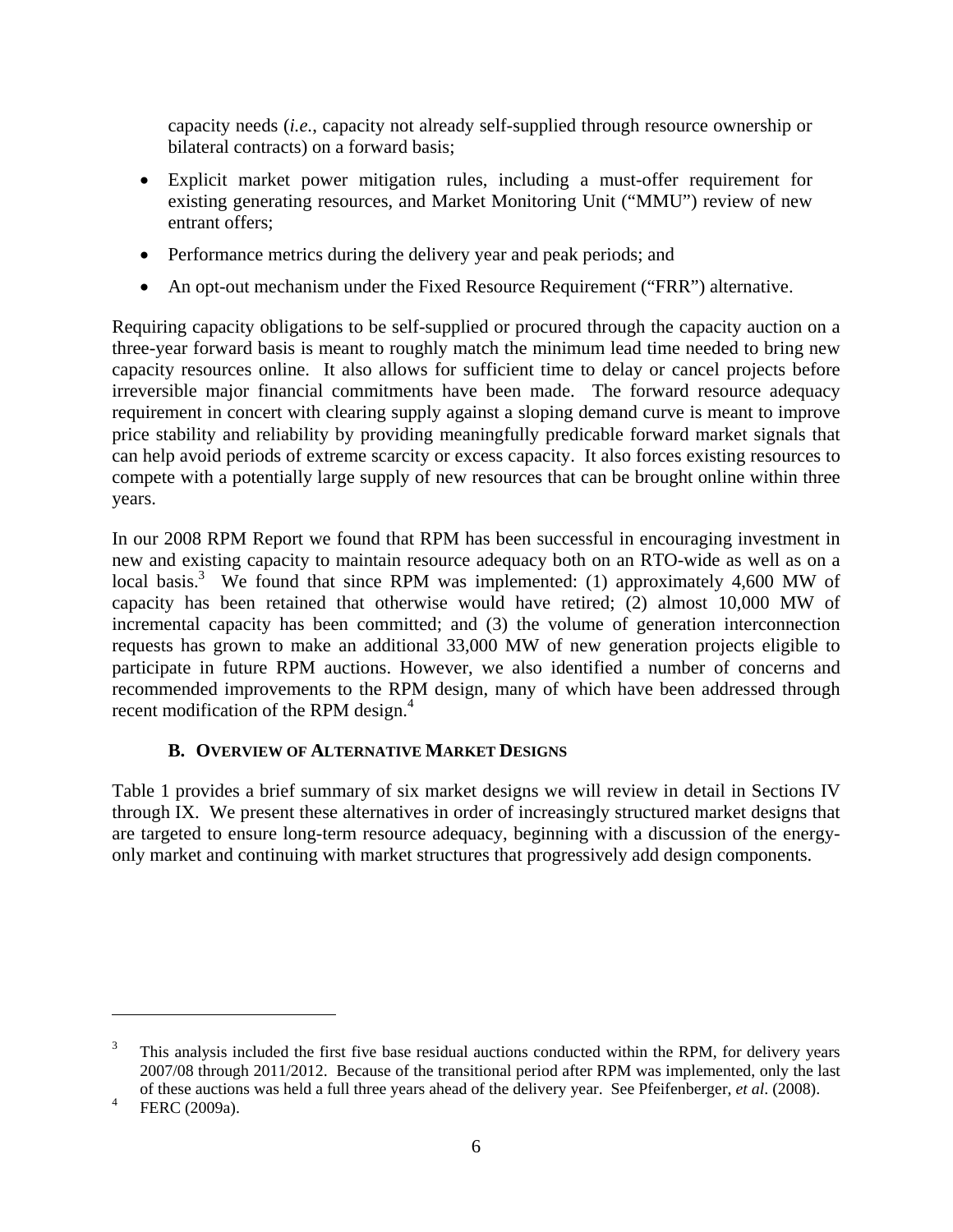| <b>Market Design</b> |                                                                                                       | <b>Description</b>                                                                                                                                                                                                                                                                                                                                                                                                                                                                                                                                                                                                                                                                                                                                                                                                                                                                   | <b>Examples</b>                                                                                                                    |
|----------------------|-------------------------------------------------------------------------------------------------------|--------------------------------------------------------------------------------------------------------------------------------------------------------------------------------------------------------------------------------------------------------------------------------------------------------------------------------------------------------------------------------------------------------------------------------------------------------------------------------------------------------------------------------------------------------------------------------------------------------------------------------------------------------------------------------------------------------------------------------------------------------------------------------------------------------------------------------------------------------------------------------------|------------------------------------------------------------------------------------------------------------------------------------|
|                      | 1. Energy-only<br>markets                                                                             | • The design is limited to spot markets for<br>energy and, possibly, ancillary services (e.g.,<br>operating reserves).<br>• There are no (or very high) caps on market<br>prices or supply bids, allowing for very high<br>energy prices during periods of scarce supply.<br>• No resource adequacy standards or planning<br>reserve margin requirements are enforced,<br>although regulators or system operators may<br>identify target reserve margins. Resource<br>adequacy is not guaranteed.<br>• In pure energy-only markets, payments for<br>supplied energy (and ancillary services) would<br>be the only source of revenues from which<br>suppliers can cover their fixed and variable<br>costs.<br>• In actual energy-only markets, additional<br>revenue sources may be available to certain<br>suppliers through out-of-market contracts or<br>cost-of-service payments. | Alberta;<br>Australia's NEM;<br>Initial California<br>market;<br>ERCOT;<br>Great Britain;<br>Nordpool;<br>Ontario.                 |
|                      | 2. Energy markets<br>with<br>administratively-<br>determined<br>capacity<br>payments                  | • Explicit capacity payments based on an<br>administratively-determined capacity price are<br>added to the energy-only market design.<br>• Administrative capacity payments supplement<br>capped energy market revenues, with the<br>intention of adding sufficient revenues to<br>attract adequate generation investment.                                                                                                                                                                                                                                                                                                                                                                                                                                                                                                                                                           | Argentina; Chile;<br>Colombia;<br>Previous Great<br>Britain Pool; Peru;<br>Spain; South<br>Korea.                                  |
|                      | 3. Energy markets<br>with reserve<br>requirements<br>(but without<br>centralized<br>capacity markets) | • Explicit reserve margin requirements for LSEs<br>are added to energy-only market design.<br>• Reserve requirements are satisfied by LSEs<br>through bilateral contracts or resource<br>ownership.<br>• The system operator monitors and enforces<br>reserve requirements during delivery period,<br>but there is no centralized capacity market.                                                                                                                                                                                                                                                                                                                                                                                                                                                                                                                                   | SPP; former<br>power pools<br>(NYPP, PJM,<br>NEPOOL); other<br>NERC reliability<br>regions, including<br>some Canadian<br>markets. |

**Table 1 Overview of Alternative Market Designs**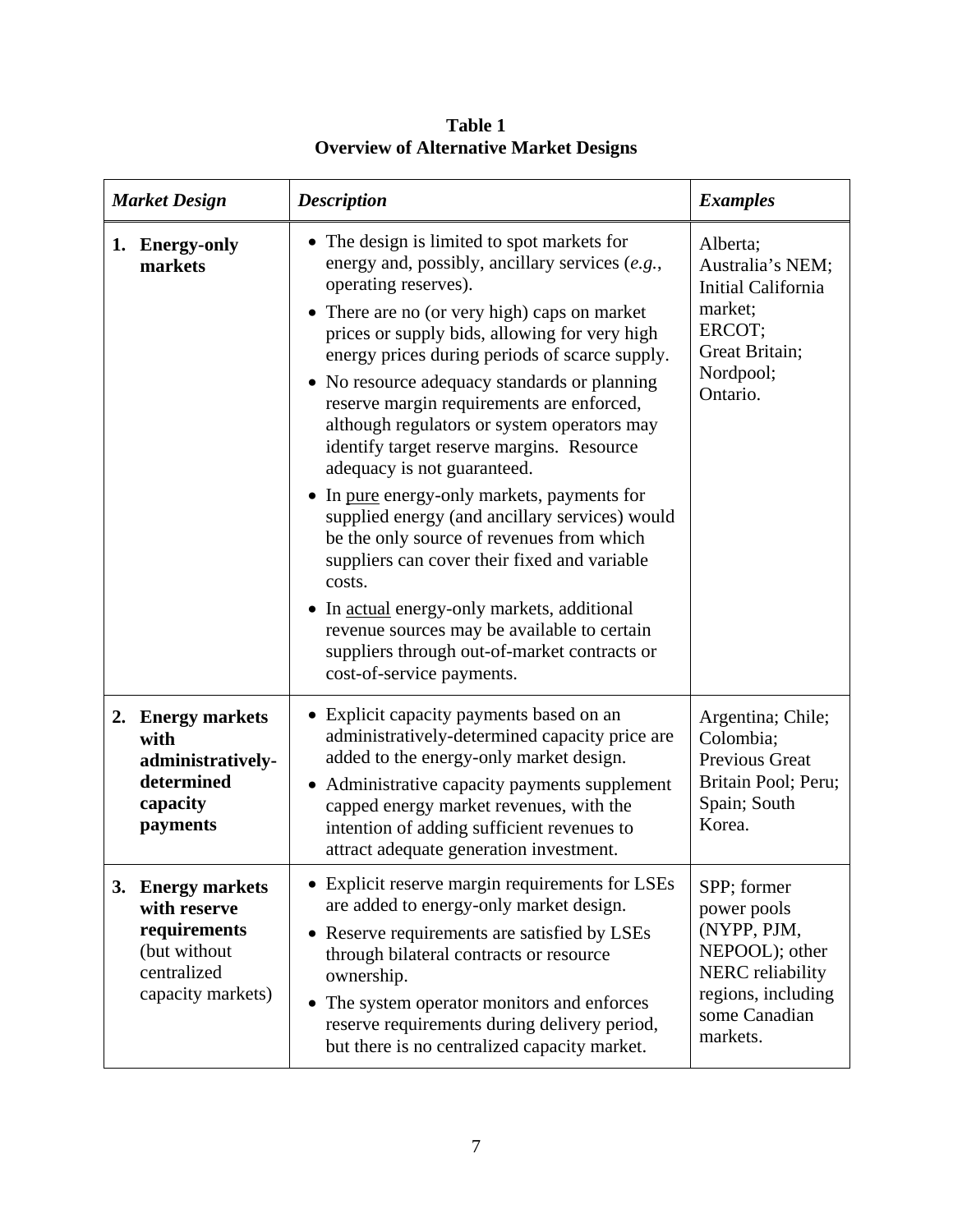| <b>Market Design</b> |                                                                                                                     | <b>Description</b>                                                                                                                                                                                                                                                                                                                                                                                                                                                                                                                                                                                      | <b>Examples</b>                                                                                                                                         |
|----------------------|---------------------------------------------------------------------------------------------------------------------|---------------------------------------------------------------------------------------------------------------------------------------------------------------------------------------------------------------------------------------------------------------------------------------------------------------------------------------------------------------------------------------------------------------------------------------------------------------------------------------------------------------------------------------------------------------------------------------------------------|---------------------------------------------------------------------------------------------------------------------------------------------------------|
|                      | 4. Energy markets<br>with reserve<br>requirements<br>and centralized<br>capacity<br>markets                         | • RTO-administered centralized capacity market<br>is added to "energy market with reserve<br>requirement" (design No. 3).<br>• Centralized capacity market facilitates capacity<br>procurement by small LSEs and on behalf of<br>deficient LSEs.<br>• Various auction designs $(e.g.,$ vertical vs. sloped<br>demand curve) are used to clear resources and<br>determine capacity prices.                                                                                                                                                                                                               | Prior PJM;<br>MISO;<br>Current NYISO;<br>Australia's<br>SWIS.                                                                                           |
|                      | 5. Energy markets<br>with forward<br>reserve<br>requirements<br>(but without<br>centralized<br>capacity<br>markets) | • Similar to design No. 3 above, but reserve<br>requirement is specified and enforced on a<br>forward basis.<br>• LSEs must commit resources for delivery period<br>ahead of time $(e.g., 1 to 4 years)$ through<br>bilateral contracts or direct resource ownership.<br>• No centralized capacity market, but reserve<br>requirements monitored and enforced by system<br>operator both on a forward basis and during the<br>delivery period.                                                                                                                                                          | California<br>$(1$ year).                                                                                                                               |
|                      | 6. Energy markets<br>with forward<br>reserve<br>requirements<br>and centralized<br>capacity<br>markets              | • RTO-administered centralized capacity market<br>is added to "energy market with forward reserve<br>requirement" (design No. 5).<br>Centralized capacity market facilitates forward<br>capacity procurement by small LSEs and on<br>behalf of deficient LSEs.<br>• Forward commitment periods of centralized<br>capacity markets $(e.g., 3-4 \text{ years})$ are meant to<br>roughly match the minimum lead time needed to<br>bring new resources online (or the time needed<br>to commit to, delay, or cancel planned projects<br>before irreversible major financial commitments<br>have been made). | <b>ISO-NE FCM</b><br>$(3 \text{ years})$ ;<br>PJM RPM<br>$(3 \text{ years})$ ;<br>NYISO proposal<br>$(4 \text{ years});$<br>Brazil (up to 30<br>years). |

# **Table 1 (Continued) Overview of Alternative Market Designs**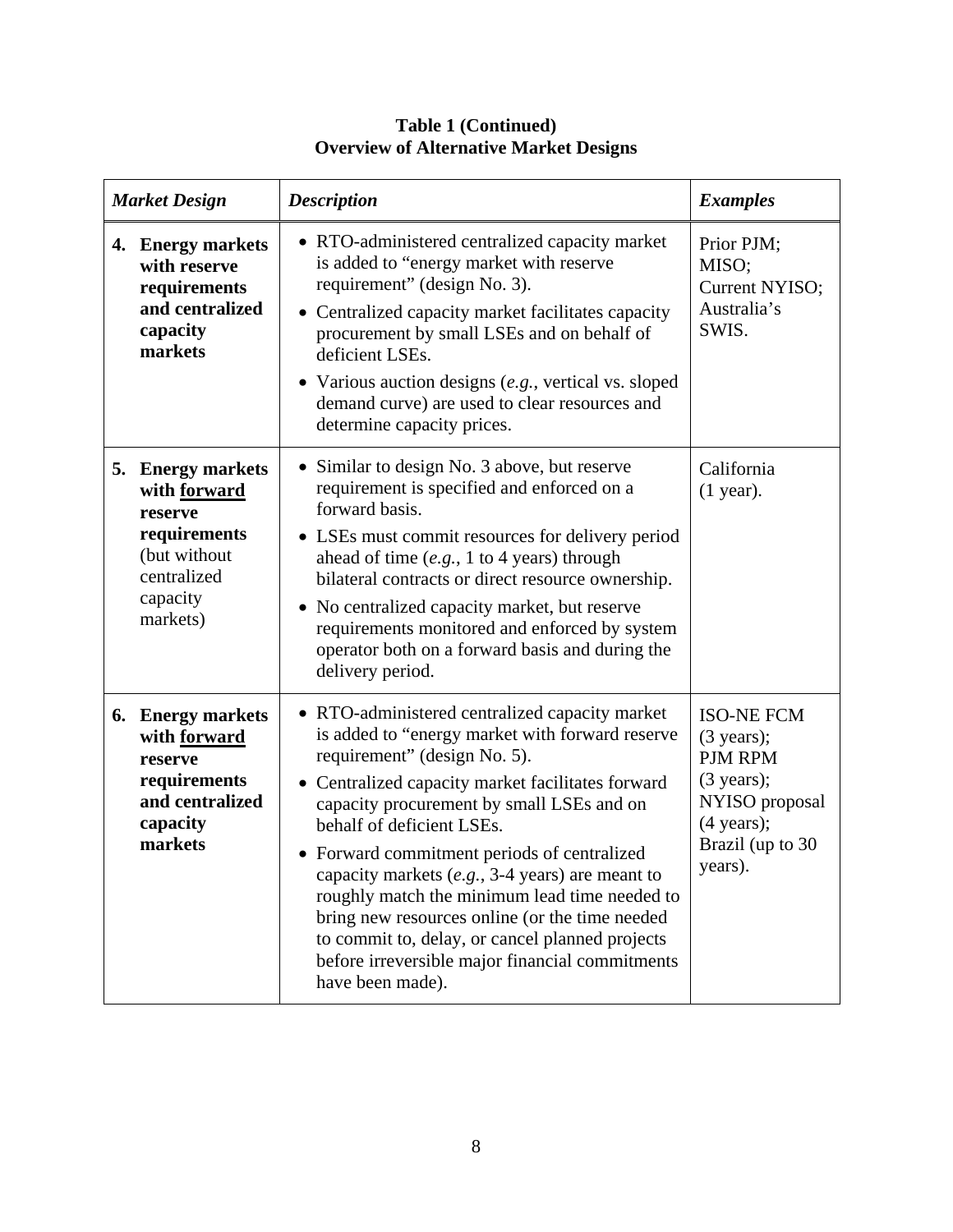As Table 1 shows, the most basic market design alternative to RPM is the "*energy only market*" (discussed in Section IV) in which resources recover their investment and operating costs solely through revenues from energy and ancillary services markets. Although regulators or market operators may set reserve margin targets, there is no enforcement of resource adequacy standards or planning reserve margin requirements. Investment costs are recovered and resource adequacy is achieved through very high prices during occasional periods of scarce supply. Though several examples of energy-only market exist (*e.g.*, ERCOT), none of these markets actually rely on a "pure" energy-only design. Rather, in most of these markets additional revenue sources are available to suppliers through mechanisms such as reliability-related backstop procurement contracts or cost-of-service-regulated resources. Because energy-only market designs tend to yield highly volatile market prices and occasional severe price spikes without guaranteeing resource adequacy, additional design components are often added in attempts to mitigate price volatility and ensure resource adequacy.

For example, there are several international examples of "*energy markets with capacity payments*" (*e.g.*, Spain, as discussed in Section V), in which administratively-determined capacity payments are added to energy-only market designs in an attempt to attract needed supplies and facilitate resource adequacy. The added payments are intended to stimulate investments needed to maintain resources adequacy without imposing any reserve requirements.

In most U.S. market areas, however, resource adequacy is ensured by imposing explicit reserve requirements on LSEs that are monitored and/or enforced during or immediately prior to each delivery period (*e.g.*, peak season). For example, in the Southwest Power Pool ("SPP") and other "*energy markets with reserve requirements*" which have no centralized capacity markets, resource adequacy is ensured via reserve requirements satisfied by LSEs through bilateral contracts or resource ownership (as discussed in Section VI). In the majority of restructured markets that impose reserve requirements, however, RTO-administered centralized capacity markets have been added to improve pricing transparency, reduce transactions costs, facilitate market monitoring and mitigation, and provide a backstop capacity procurement by the system operator on behalf of deficient load serving entities. Examples of such "*energy markets with reserve requirements and centralized capacity markets*" (Section VII) include NYISO and the Midwest ISO, which has recently adopted both a reserve requirement and a centralized capacity market.

In a number of power markets, the reserve requirement is monitored and enforced on a forward basis: one to several years ahead of the actual delivery period. In such "*energy markets with forward reserve requirements*" (Section VIII), load serving entities must show that resources have been procured one or several years prior to the actual delivery period. For example, CAISO currently imposes a one-year-ahead resource adequacy standard. Without a centralized capacity market, the resource adequacy standard creates a strictly bilateral market for reserve capacity in which LSEs own or contract for capacity resources.

Finally, in the most structured design we discuss, centralized capacity markets also have been added to market designs with forward resource requirements. Examples of such "*energy markets with forward reserve requirement and centralized capacity markets*" (Section IX) are PJM's RPM and ISO New England's Forward Capacity Market ("FCM"). Both of these designs enforce a 3-year forward resource adequacy standard that can be met through self-supply,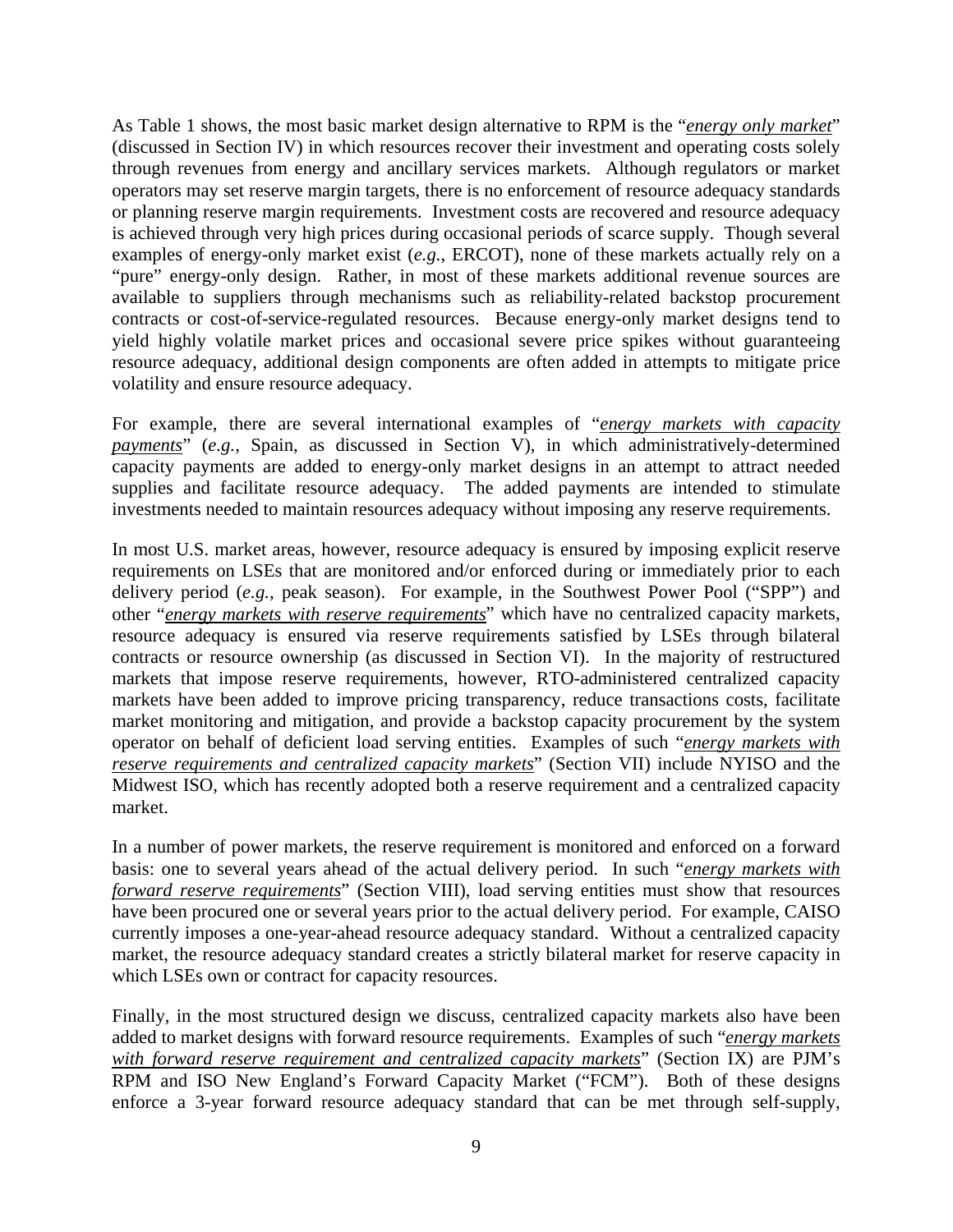bilateral contracts, or capacity market purchases. Similar forward resource adequacy and capacity market designs are currently being evaluated in both New York and California.

These six market designs, as summarized in Table 1, are examined in detail in Sections IV through IX. However, we first discuss in Section III several topics useful for understanding the electric reliability and market design issues analyzed for the alternative market designs.

# **III. ELECTRICITY MARKET FUNDAMENTALS AND DESIGN CONSIDERATIONS**

In this section we first review the cost structure of base-load and peaking resources. This is followed by a short discussion of reliability concepts and the need for reserve generating capacity. We then highlight differences in the cost recovery and timing of capacity prices in restructured and traditionally-regulated markets. Finally, we discuss implications of price volatility and revenue uncertainty, pay-as-bid and uniform price auctions as alternative mechanisms to determine market clearing prices, and the feasibility of differentiating capacity payments to new and existing resources.

# **A. LOAD PROFILES AND THE COST STRUCTURE OF BASE-LOAD AND PEAKING RESOURCES**

Customers' demand for power is cyclical on a daily, weekly, and seasonal basis, affected by patterns of commerce and weather. In most systems, the most extreme demands for power occur over the hottest few days each summer when air conditioning loads are greatest. Most hours of the year have power requirements within a much more moderate range. Figure 1 shows a typical load duration curve, illustrating how many hours of the year various load levels are reached.

The total quantity of generating capacity that must be installed in the system is determined by the maximum load expected. The mix of generation assets that can meet peak demand at the lowest cost depends on how often each unit would be economic to run. Baseload assets such as nuclear and coal have high fixed costs and low operating costs, potentially making them the lowest cost sources only if they are expected to operate at full capacity most of the time. Peaking assets such as combustion turbines ("CTs") have low fixed costs and high operating costs, potentially making them the lowest cost sources only if they are expected to operate a small number of hours. Intermediate resources are those in between the two extremes. Figure 1 also shows what portions of total capacity requirements would be supplied by these types of resources.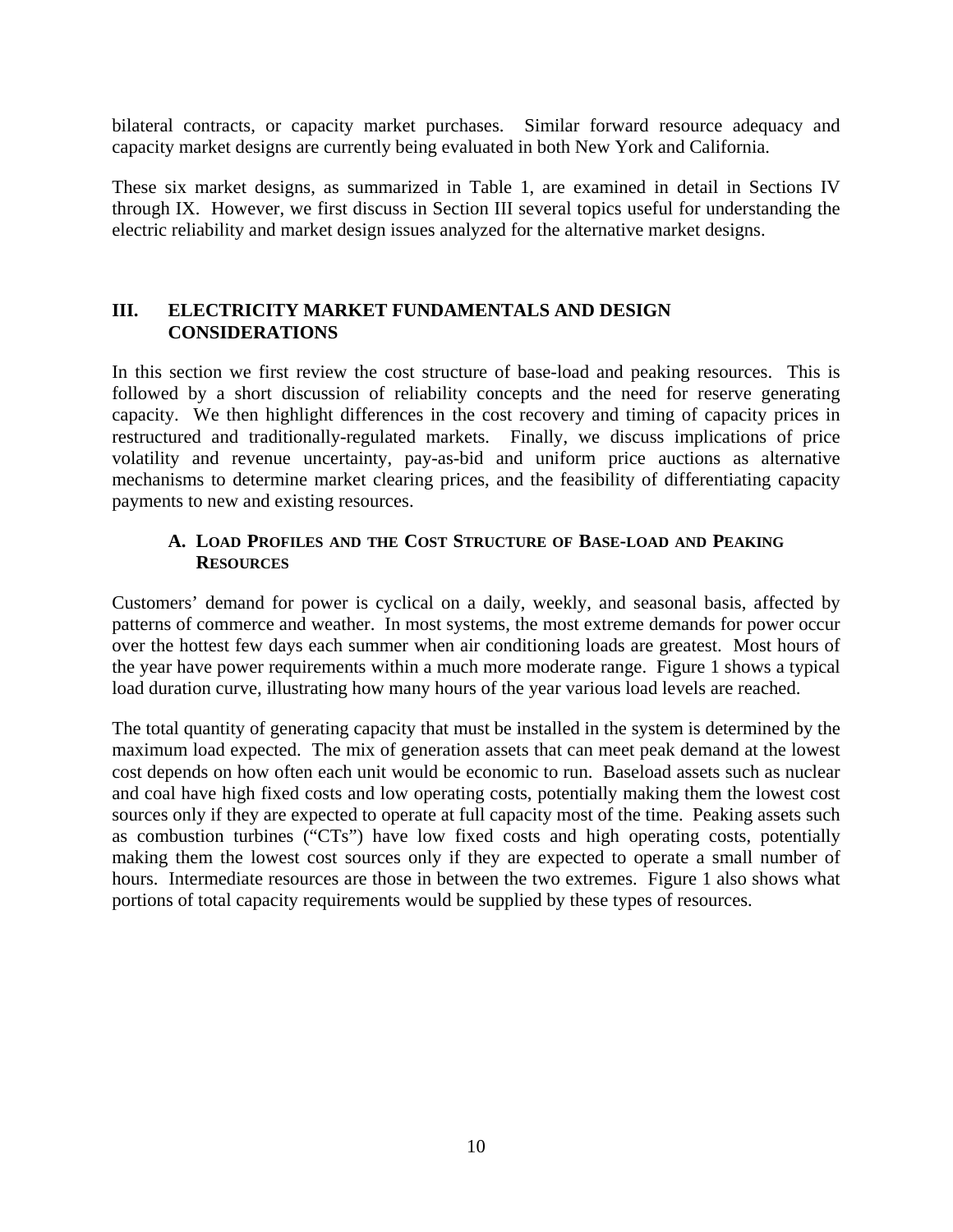**Figure 1 Illustrative Load Duration Curve, Showing Type of Generating Resources that can Supply Demand at or Above a Certain Level at Lowest Cost** 



The market design discussions in this report focus on the means of attracting and retaining the resources that ensure system reliability, with particular attention to resource adequacy during peak hours.<sup>5</sup> Peaking resources are rarely called upon to run. Traditionally, peaking capacity is supplied by CTs, but increasingly peaking resources are provided through demand-side resources: instead of supplying more power from generating plants during times of scarcity, some customers curtail their consumption according to a contractual agreement or in response to time-varying prices. These demand-side resources can reduce system costs by reducing the need for peaking generators. Although some markets have been designed specifically to accommodate these demand-side resources because significant participation is expected and desired in future, many market designs have not yet incorporated these resources.

#### **B. SYSTEM RELIABILITY PLANNING AND THE NEED FOR RESERVES**

 $\overline{a}$ 

The reliability of the electrical system is measured by the frequency, duration, and magnitude of service interruptions or power quality problems. Overall reliability depends on two separate properties of the system: resource adequacy and system security.<sup>6</sup> Resource adequacy means there is sufficient generation and transmission capacity in the electric system to supply the aggregate electrical demand at all times, taking into account scheduled and reasonably expected unscheduled outages of system elements. If there is insufficient generating or transmission

<sup>5</sup> A well-functioning electric market should attract the mix of resources with the lowest overall cost of supply, when accounting for both capital and operating costs. This will include a combination of baseload, intermediate, and peaking resources.

<sup>6</sup> For an overview of how NERC defines these two aspects of reliability, see NERC (2008a) pp. 273-274.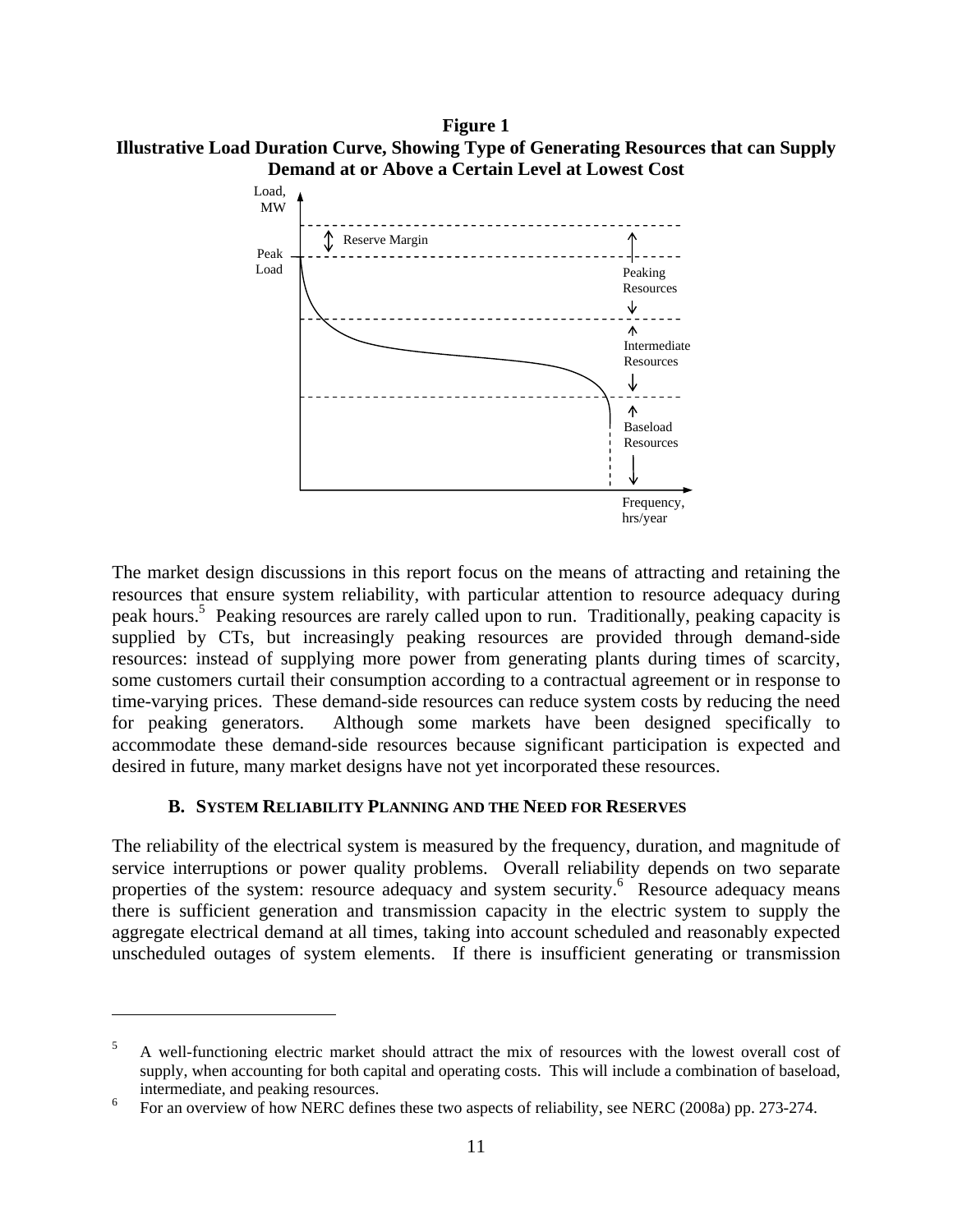capacity to meet demand, then the system operator will enact emergency measures to maintain a stable power system, such as voltage reductions or load shedding. These measures result in disruptions of some customers' service, but do not constitute a breakdown of system stability as long as the measures are implemented in a planned and controlled fashion.

A system can have adequate generation resources but still be unreliable due to insufficient system security. System security (or stability) is the ability of the electric system to withstand sudden disturbances, such as electric short circuits or unanticipated loss of system elements. For example, if the system has a single line outage that results in an uncontrollable cascade of additional outages, then a large number of customers will experience interruptions in service because the system was not sufficiently secure. Although security problems can have many possible causes not related to resource adequacy, shortage conditions exacerbate stability problems and make an electrical system more likely to experience cascading blackouts.

Forward system planning is an attempt to ensure resource adequacy. When determining how much capacity must be installed in order to reliably meet peak demands, system planners must forecast zonal loads and probable generation outage levels. These forecasts are made for future years, with high uncertainty around expected peak demands. System planners cannot be *certain* that the target capacity level will be sufficient to meet peak demand; their capacity target can only be anticipated to meet peak demand with a certain probability. Thus, with any particular target level of capacity, there will be a certain loss of load expectation ("LOLE"). All else being equal, a lower target level of capacity would correspond with a higher LOLE, and vice versa.

The North American Electric Reliability Council ("NERC") has developed guidelines for conducting resource adequacy assessment, and the NERC regions implement their assessments in different ways.<sup>7</sup> Most NERC regions have a LOLE reliability target of one day in ten years.<sup>8</sup> Once the relationship between the levels of capacity and LOLE is estimated, the targeted LOLE can be translated into a target level of necessary capacity. If high reliability is desired, then the target capacity will be greater than the estimated peak load by some margin. The planning reserve margin or capacity margin is the amount by which available capacity is expected to exceed normal future peak load as shown in Figure  $1<sup>9</sup>$ 

As others have also pointed out, a consensus has not yet emerged on which market designs are best suited to ensure long-term resource adequacy in restructured power markets.<sup>10</sup> The six designs discussed in Sections IV through IX are a representative range of options currently employed in power markets internationally.

<u>.</u>

<sup>7</sup> NERC (2008c-d).

<sup>8</sup> The exact meaning of this varies. For example, it can mean one event in ten years or 0.1 days each year.

<sup>9</sup> Reserve margin is expressed as a percent of peak load while capacity margin is expressed as a percent of available capacity.

 $10\quad$  For example, see Roques (2007).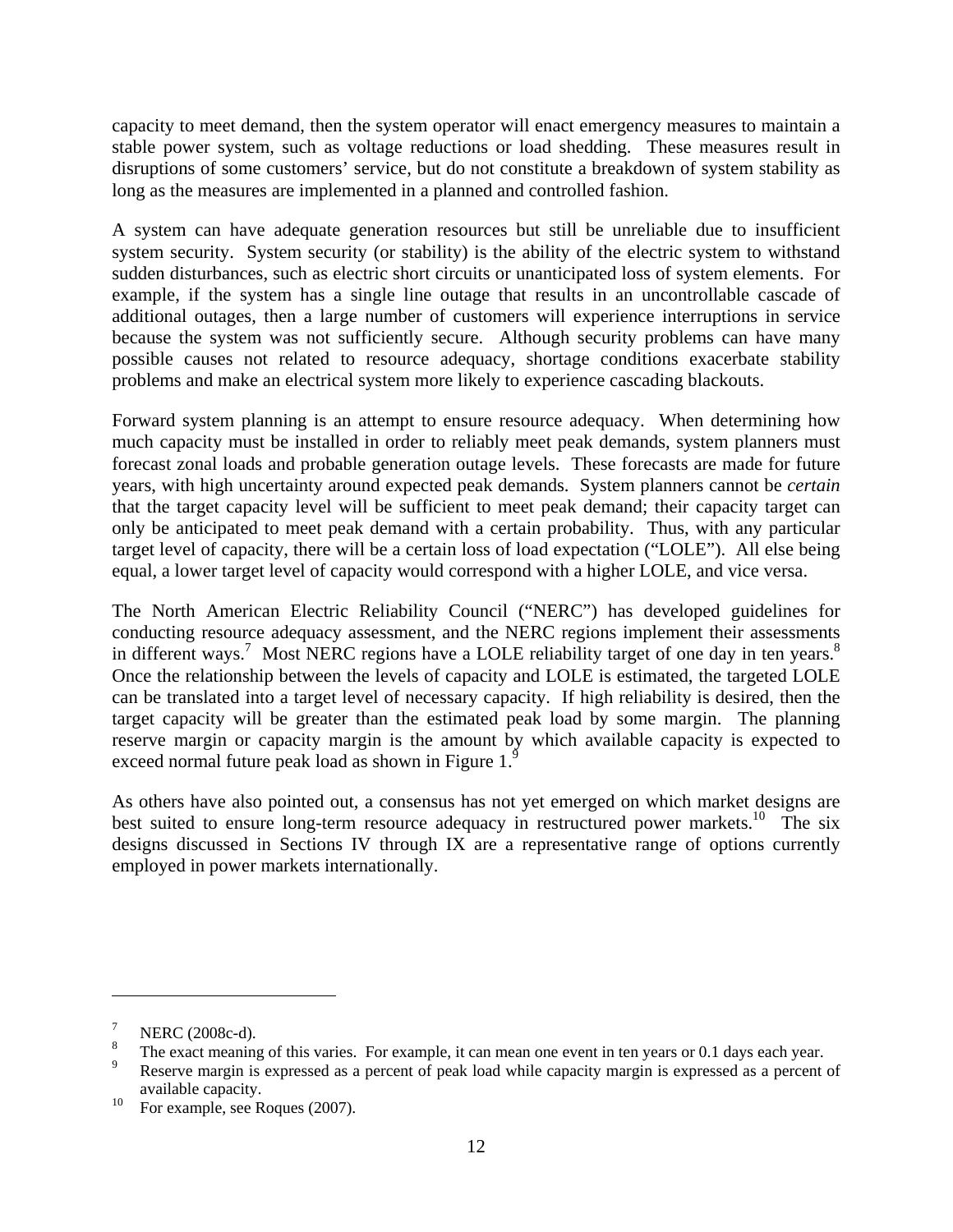## **C. COST RECOVERY IMPACTS OF RETAIL AND WHOLESALE RESTRUCTURING**

Since the Public Utilities Holding Company Act ("PUHCA") of 1935, and until a wave of industry restructuring began with the Public Utilities Resources Purchasing Act ("PURPA") of 1978, the electric industry was regulated under a quite stable regulatory compact which granted electric utilities exclusive rights of supply in their service area, including all generation, transmission, distribution, and retail services. The provision of these services was based on rates that reflected the utilities' full cost of service, including all prudently-incurred costs related to generating facilities, reliability requirements, and reserve margins held by the utility.

This traditional regulatory framework still provides full cost recovery for utilities operating generating plants in most U.S. power markets without retail competition. In these cost-of-service regulated settings, the role of power markets is limited to wholesale purchases or sales of power, which utilities undertake to supplement their cost-based generation activities. These wholesale power transactions contribute to but are generally not needed to allow regulated utilities to recover capacity-related costs.

The role of power markets is quite different in regions with a restructured utility industry and retail competition.<sup>11</sup> In such restructured markets, most utilities are no longer vertically integrated and, to the extent they own generating facilities, the cost of power plants is no longer recovered through cost-based rates. Rather, generating facilities need to operate on a "merchant" basis and recover costs through market-based (short- or long-term) bilateral contracts or spot market sales. Spot market revenues can be obtained in energy markets, ancillary service markets, and (where available) capacity markets. The value of these revenue streams would also be reflected in bilateral contracts with load serving entities ("LSEs") who rely on purchases from the wholesale market.

In fully restructured markets, investments in new generating facilities and retention of aging existing facilities will only be achieved if total market-based revenues are expected to equal or exceed the facilities' total operating and (forward-looking) investment costs. This means that system-wide reliability and resource adequacy directly depend on the level of market-based revenues available to suppliers. If such revenues are insufficient to cover the total forwardlooking costs, new capacity will not be built and existing capacity will not be retained.

This link between resource adequacy and the level of market-based revenues is much less pronounced in power markets without retail competition. Many of these "wholesale-only" power markets remain dominated by traditionally-regulated, vertically integrated utilities, which recover most of their capacity costs through regulated retail rates. In these regions, reliability and resource adequacy typically are not dependent on the level of expected market-based revenues. Rather, resource sufficiency is ensured through the utilities' long-term planning processes, which typically are subject to regulatory review processes and targeted to meet

<sup>11</sup> In Europe, restructured power markets with retail competition are generally referred to as "liberalized" power markets.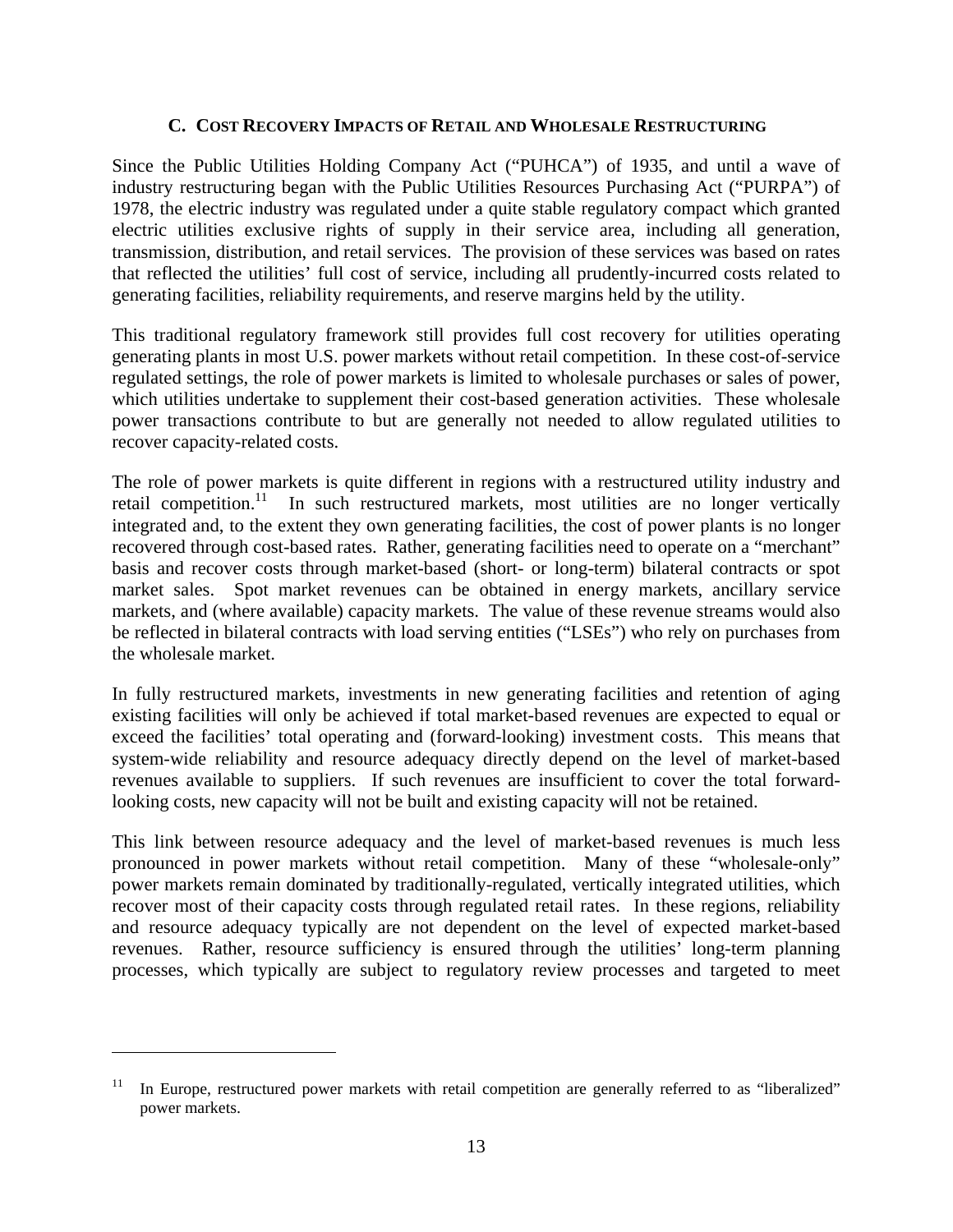applicable reserve requirements and reliability standards (*e.g.*, as specified in market design No. 3, which is analyzed in Section VI below).

# **D. TIME PROFILE OF CAPACITY PRICES IN REGULATED AND RESTRUCTURED POWER MARKETS**

An important but often ignored or misunderstood difference between regulated and fullyrestructured power markets relates to the time profile of capacity prices. In a cost-of-service regulated environment, retail rates will reflect the cost of generating capacity only *after* new generating resources are placed in service and reflected in utilities' ratebases. This means there can be a lag of several years before regulated retail rates reflect the addition of expensive new capacity resources. This lag causes a significant misalignment of retail prices and investment signals. Because demand continues to grow due to low rates, more new resources may be added to the system than will ultimately be needed when retail prices increase to reflect the added costs. This can lead to excess capacity, high regulated rates, and the risk of stranded costs or regulatory disallowances.

The time profile of capacity prices is quite different in restructured power markets. As in all other competitive markets, in restructured markets the market price for capacity will increase *before* new generating capacity needs to be added. As market participants perceive an approaching scarcity of generating capacity, market prices for capacity will increase and, in response, market participants will identify the lowest-cost resources that can operate profitably at the anticipated market prices. If capacity prices are reflected in retail rates or are otherwise made available to demand-side resources, this market-determined portfolio of resources will also include demand-response resources. The fact that capacity prices increase *before* new resources are actually added to the system will dampen demand growth, which will reduce the resource need.

The fact that prices in restructured markets increase before any new capacity is added, can quickly raise public policy questions about the value and effectiveness of restructuring. Sharp anticipated increases in the market price for capacity in restructured markets can also lead to over-investment and the subsequent collapse of market prices (*e.g.*, the boom-bust cycle experienced 5-10 years ago). Market designs based on forward resource requirements (market designs Nos. 5 and 6) have been developed specifically to reduce that type of price volatility and mitigate the risk of such boom-bust cycles.

# **E. IMPLICATIONS OF PRICE VOLATILITY AND REVENUE UNCERTAINTY**

The market designs we examine have varying degrees of price volatility and corresponding uncertainty of revenues and cost recovery. Uncertainty in suppliers' revenues increases the financial risks and thus the cost of financing capital projects.<sup>12</sup> In turn, investors require a higher rate of return on their investment, which will directly increase the price paid by customers. Caballero and Pindyck have found, for example, that "a doubling of industry-wide uncertainty

<sup>&</sup>lt;sup>12</sup> For example, see Minton and Schrand (1999), pp. 423-26.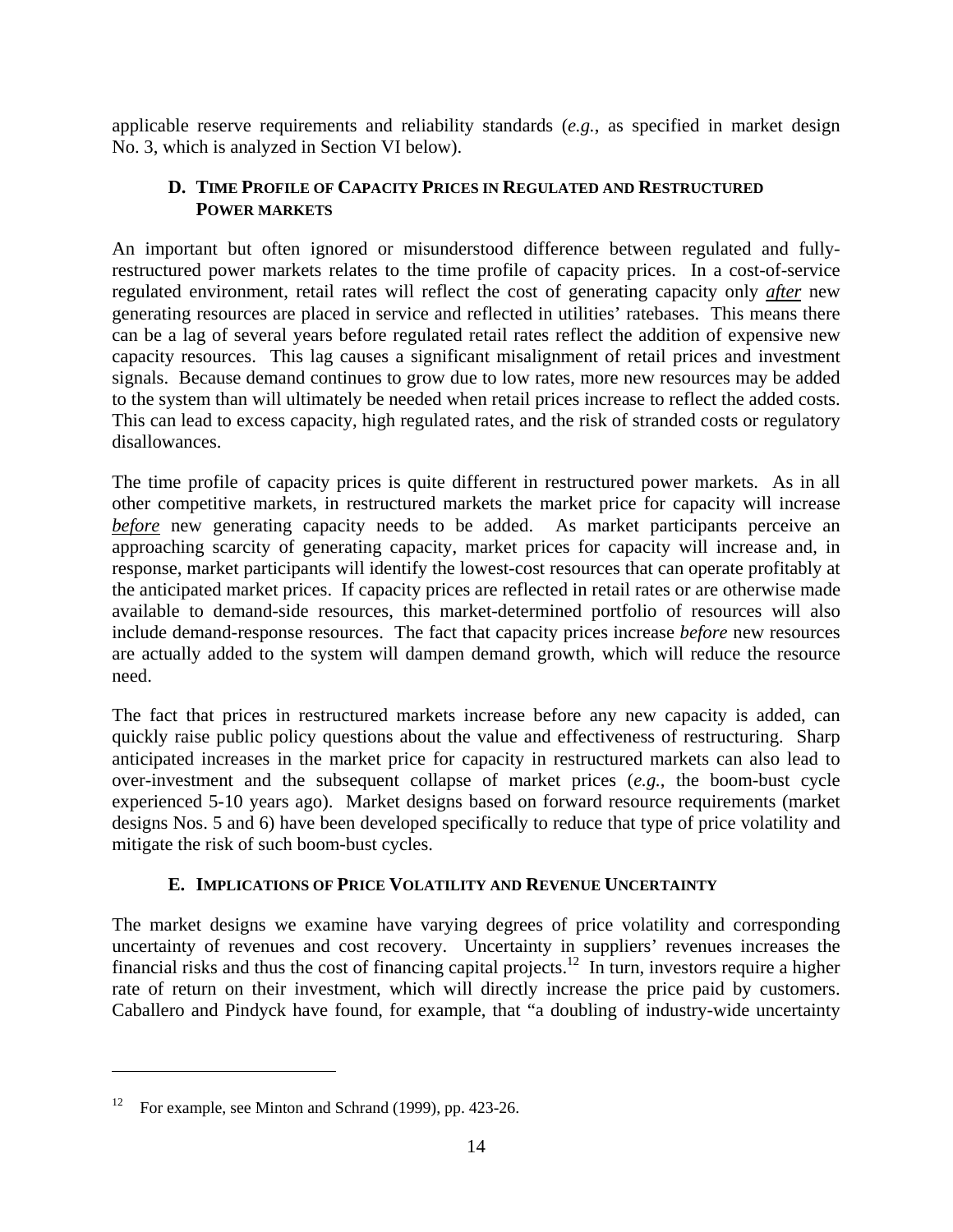raises the required rate of return on new capital by about 20 percent."<sup>13</sup> Market designs that help reduce price volatility and revenue uncertainty consequently will tend to reduce the cost of capacity investments.

Uncertainty also decreases available discretionary capital $14$  and creates a preference for more flexible, less capital-intensive generation assets. These assets with lower investment costs may have a higher total costs, but are still attractive to investors if faced with considerable uncertainty of recovering their fixed investment costs. Finally, since some of the uncertainty is anticipated to be resolved over time, investors will have an incentive to delay their investments. In other words, there is an "option value of waiting" because new information that becomes available over time increases the chances of making better investment decisions.<sup>15</sup> The higher the uncertainty and the more of this uncertainty is anticipated to be resolved over time, the higher will be the value of delaying investments. Market designs that reduce this uncertainty, will consequently also tend to facilitate investments on a more timely basis.

Even though uncertainty and price volatility come with these costs, this does not mean that policy-makers should attempt to completely eliminate the risk exposure of market participants. Rather, total system costs will be minimized when the risks are assigned to the party most able to control that risk.<sup>16</sup> Cost-effective public policy should not completely protect suppliers or customers from financial risks if they have some control over the causes of risk, because that would eliminate the incentives to reduce these risk-related costs. However, risks beyond the control of market participants, such as weather and economic risks, should be fully reflected in market prices.

Price volatility and financial uncertainty result from several underlying risk factors. One factor is regulatory risk. Regulatory risk can be created by changing market designs. Regulatory risk can also be associated and exacerbated by perception of excessive regulatory discretion to intervene in markets as well as arbitrary or insufficiently transparent market rules.

Other sources of uncertainty are the inherent price volatility in energy or capacity markets, the future amount of available supply, macroeconomic factors affecting demand, fuel and equipment costs, and weather. Generators are the parties most able to control overall generation investment levels and the availability of their resources during peak times. This suggests that it is costeffective public policy to subject suppliers to at least some financial risk associated with these factors.

Finally, a large portion of the volatility in capacity prices and uncertainty in the amount of capacity needed is a function of customer demand uncertainty. Because customers are most able to control their demand levels, it would be sound policy to assign them associated risks. Traditionally, customers have had no exposure to the price volatility caused by the variance of

<sup>&</sup>lt;sup>13</sup> The finding is not specific to the electric industry. See Caballero and Pindyck (1996).

Minton and Schrand (1999), pp. 423-26.

<sup>&</sup>lt;sup>15</sup> Bernanke (1983), pp. 85-87.<br><sup>16</sup> Briggt (2007)

Priest (2007).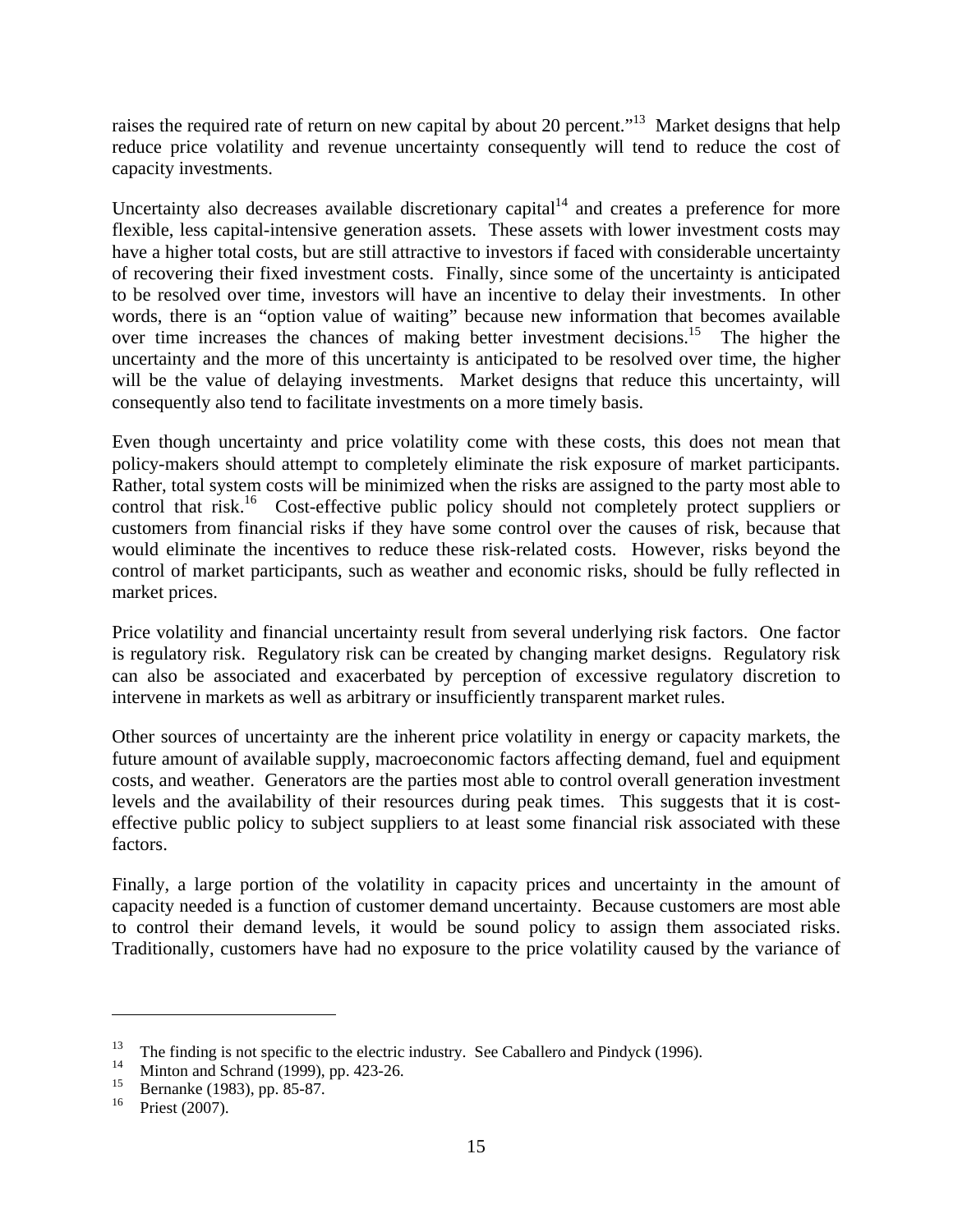their demand; instead, they paid a flat price for power no matter when they used it. This is now changing with the introduction of demand response and dynamic pricing.

#### **F. MECHANISMS TO DETERMINE MARKET PRICES**

Many discussions of energy and capacity market designs also explore the advantages and disadvantages of different "auction designs" used to determine market prices and supplier compensation. These auction design alternatives include pay-as-bid approaches (prevalent in bilateral markets and RFP-based procurement processes) and uniform clearing price approaches (prevalent in RTO-administered energy markets and centralized capacity markets).

High or low market prices for energy or capacity are sometimes attributed to the type of procurement mechanism that is used by the market administrator. For example, New York legislators are currently exploring whether a pay-as-bid approach to clearing the NYISO energy market would result in lower prices than the currently used uniform market clearing price approach.<sup>17</sup> The uniform pricing format has also been blamed for perceived high prices in centralized capacity markets. Similarly, a 30 to 50 percent retail rate increase associated with the end of a 10-year price cap period covering Illinois' transition to deregulation was attributed to the "declining clock" auction format used to procure standard offer service. And some even attributed the high prices during the California power crisis to the uniform pricing design. We believe these discussions over the advantages or harm done by different auction designs are either unfounded or greatly exaggerate their likely impacts and importance. It is the case that each auction design has offers practical or theoretical advantages over others under some circumstances, but the format of the auction design—including whether to rely on centralized capacity markets or rely solely on bilateral contracts to satisfy resource adequacy requirements will not generally be a major factor influencing the observed market prices.

It may seem at first blush that a pay-as-bid auction should reduce prices below uniform clearing price auctions because each supplier receives only the price they offered to sell at, rather than receiving the highest price that cleared the market. This is not the case, however. Because the pay-as-bid market design does not force suppliers to bid their incremental costs, each supplier will submit an offer based on their best estimate of what the clearing price will be, and sales prices will converge to a range above or below the actual "market price." This range will be very narrow in competitive markets (*i.e.*, close to a uniform price), but wider and more uncertain in illiquid power markets.

The extent to which pay-as-bid approaches could lower prices compared to uniform pricing approaches was explored in great detail with respect to energy markets by a "blue ribbon panel" of experts with input from market participants and economists in the aftermath of the California power crisis. The panel concluded that switching from uniform to pay-as-bid pricing would not reduce prices and could even be harmful.<sup>18</sup> A more recent, similarly detailed analysis of this

For example, see Megawatt Daily (2009a).

Kahn *et al.* (2001), p. 2. ("The expectation behind the proposal to shift from uniform to as-bid pricing that it would provide purchasers of electric power substantial relief from the soaring prices of the electric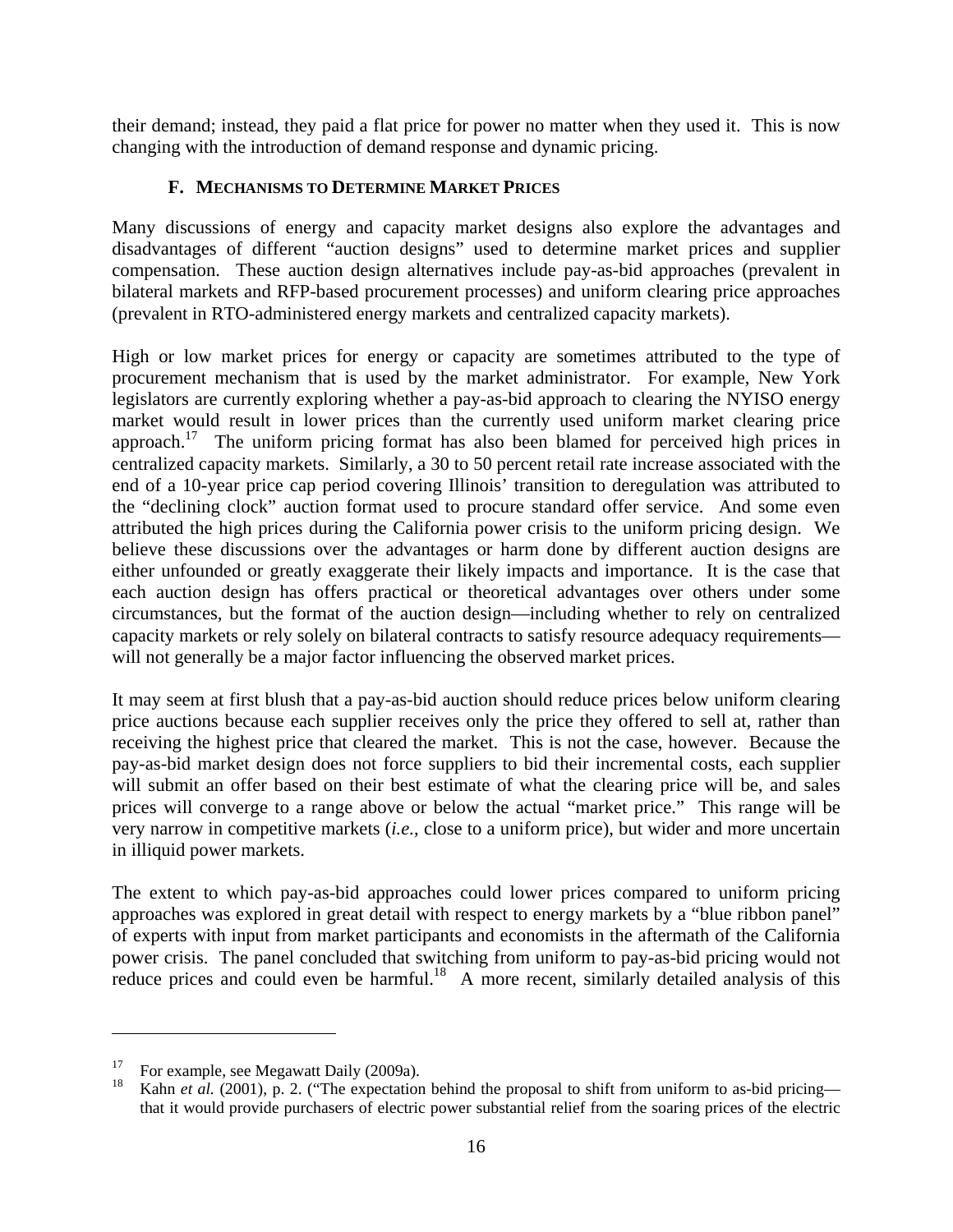question arrived at the same conclusion.<sup>19</sup> Some studies, however, have also suggested that uniform auctions in electricity markets *can* result in higher prices than those from pay-as-bid auctions.<sup>20</sup> Yet others find that, based on a literature review and independent analysis, a switch from uniform pricing to pay-as-bid pricing in electricity markets could either increase or decrease market prices. $2<sup>1</sup>$ 

The extent to which market designs rely on pay-as-bid or uniform prices also has some implications for how suppliers bid and the extent to which market power can be monitored and mitigated. For example, several studies note that uniform pricing can reduce competition in unmitigated power markets while it facilitates mitigation of market power.<sup>22</sup> Similarly, while payas-bid market designs can help increase competition between existing suppliers, the design makes it much more difficult to monitor and mitigate market power compared to uniform pricing market designs that allow suppliers to bid their marginal costs.

In our discussion of capacity market designs we contrast market designs that solely rely on bilateral markets with designs that also include RTO-administered centralized capacity markets. However, we do not focus specifically on different auction formats that are used (or could be used) in these markets. While some auction formats (such as multi-round auctions) will tend to be more efficient than others (*e.g.*, single-round auctions), these are design features that, along with many other design details, are beyond the scope of our analysis.<sup>23</sup> Overall, however, the available research suggests that it is unlikely that switching RTO-administered energy or capacity markets from the widely-used uniform pricing approach to a pay-as-bid approach would markedly reduce (or increase) market prices.

# **G. DIFFERENTIATING CAPACITY PAYMENTS TO NEW AND EXISTING RESOURCES**

The design of capacity markets or capacity payment mechanisms raises the question of whether all resources should receive capacity payments, or whether such payments should be limited to new resources and resources which would retire otherwise. As discussed in Section V.B, the capacity payment design in Spain does just that: it provides a fixed, administratively-determined capacity payment to new resources for a 10-year period. These capacity payments are also available for significant investments in upgrading existing capacity that might otherwise be

power, such as they have recently experienced—is simply mistaken. In our view it would do consumers more harm than good.")

<sup>&</sup>lt;sup>19</sup> Baldick (2009), p.1. ("There is no empirical or experimental evidence that pay-as-bid or other alternatives would reduce prices significantly compared to a single market-clearing price design. In fact, some evidence suggests that pay-as-bid would increase prices compared to explicitly setting the single marketclearing price. Moreover, pay-as-bid has some significant drawbacks.")

<sup>&</sup>lt;sup>20</sup> For example, see Fabra *et al.* (2004).

<sup>&</sup>lt;sup>21</sup> Federico and Rahman (2003).<br><sup>22</sup> See Kahn, 1t al. (2001). Paldi

<sup>22</sup> See Kahn, *et al*. (2001), Baldick (2009), Fabra *et al*. (2004), Federico and Rahman (2003).

<sup>23</sup> For a detailed discussion of specific capacity market features, see Pfeifenberger *et al*. (2008), which also presents a number of recommended improvements to PJM's capacity market design.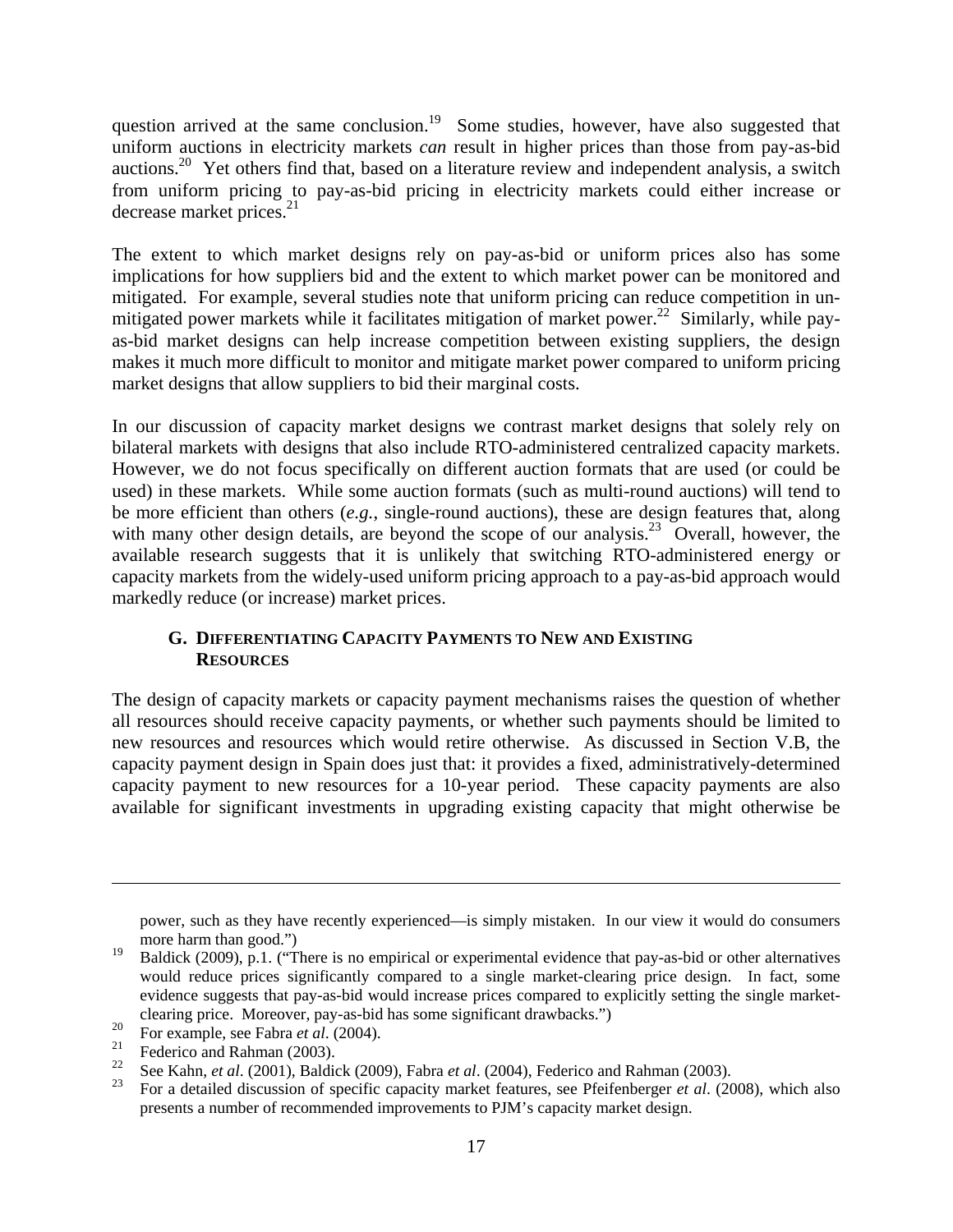retired. Limiting capacity payments to new resources or resources that would otherwise retire has the appeal it can reduce the total costs associated with such capacity payments.

The market design based on administratively-determined capacity payments (as discussed in Section V) is the only market design in which capacity payments can be limited to new and existing units that would otherwise retire. Energy only markets (discussed in Section IV) do not offer capacity payments and in market designs with reserve requirements (discussed in Sections VI through IX), the reserve requirement creates a capacity value that is available to both new and existing units.

Capacity revenues available to existing and new resources cannot be differentiated in markets that impose reserve requirements on LSEs because, as soon as reserve requirements are imposed, all capacity resources that can be used to satisfy the requirement will have a capacity market value. As a result, even if RTO-administered capacity markets were limited only to new resources, the full market value of capacity would still be captured by all existing resources through bilateral contracts, assuming that the resources are not cost-of-service regulated or under existing fixed-priced contract.

Note, however, that even in market designs with broad-based capacity markets, a large portion of the total resource requirement is generally self-supplied through owned or bilaterally-contracted resources.24 The average cost of self-supplied capacity consequently may differ from the current market clearing capacity price. For example, the market price for capacity will only affect the cost of service of regulated, vertically-integrated utilities to the extent the utility is a net buyer or seller of capacity. In restructured power markets with retail competition, however, the market price of capacity will tend to be passed through in retail rates, regardless of whether the market design is based on a centralized capacity market or a bilaterally-satisfied reserve requirement.

Only in power markets that do not impose resource adequacy requirements on LSEs can capacity payments be targeted specifically to new resources or the retention of existing resources. Conceptually, targeting capacity payments to a selected group of resources differs little from the out-of-market reliability backstop mechanisms that have been used under many market designs in the absence of a localized resource adequacy requirement. However, as discussed further in Section IV.B, such payments can cause significant market distortions that, while potentially saving costs in the short-term, can result in substantial inefficiencies in the long term.

When limiting capacity payment to new resources or existing resources that would otherwise retire, it is also necessary to recognize that a sizeable portion of the existing pool of resources could be forced to retire in the absence of capacity revenues. For example, in the six years before RPM was introduced in PJM, between 500 MW and 3,500 MW of generating resources

<u>.</u>

<sup>&</sup>lt;sup>24</sup> In PJM, for example, approximately 50 percent of the RTO's total forward resource requirement is self supplied. This includes 40 percent of approximately 130,000 MW of capacity cleared through the RPM framework and an additional 25,000 MW of PJM-internal capacity that is self supplied under the Fixed Resource Requirement ("FRR") option, which allows certain vertically-integrated LSEs to satisfy the 3 year forward resource adequacy requirement outside the RPM capacity clearing framework.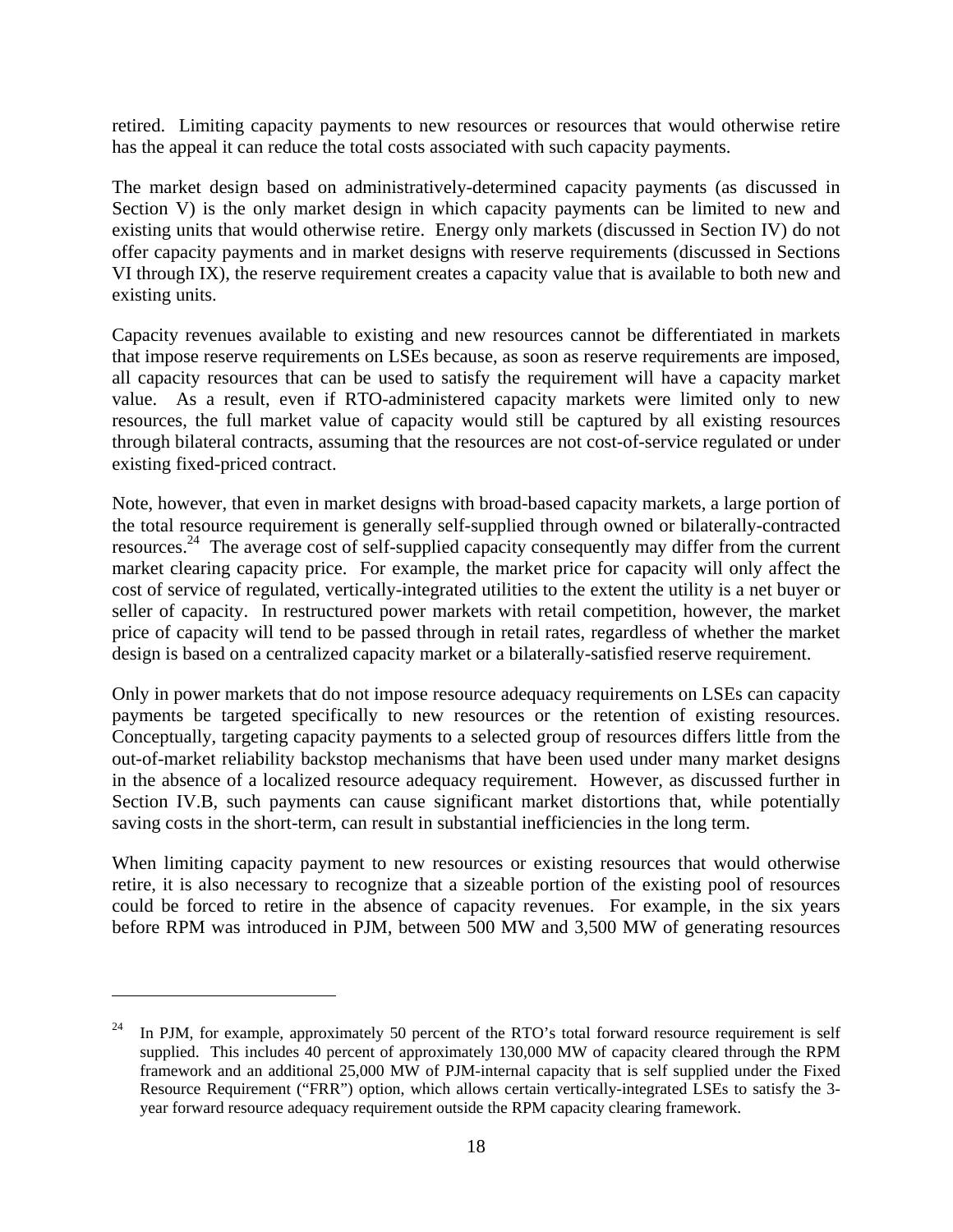retired each year.<sup>25</sup> After RPM was introduced, annual retirement dropped to a range of zero to 500 MW. More importantly, however, an analysis of market monitoring data showed that at least 30,000 MW of PJM's capacity resources are at risk for retirement in the absence of capacity payments due to revenue deficiencies in PJM's energy and ancillary services markets.<sup>26</sup> This is not surprising considering that the going-forward costs of many existing resources can be high even in comparison to new resources. As a result, capacity auctions may select new capacity resources even when cost-based bids for many of the existing resources do not clear. For example, in PJM's auction for the 2011-12 planning year, a total of 2,337 MW of new capacity cleared in the auction, while 496 MW of new capacity did not clear.<sup>27</sup> In comparison, 4,600 MW of capacity from existing resources did not clear, even though the bid prices for the existing resources were mitigated to reflect their incremental costs. These data show that the all-in costs of retaining existing plants can even exceed the costs of new plants. This is the case because existing plants are often less efficient and keeping them operational may require significant ongoing costs (*e.g.*, high annual repair, refurbishment, and maintenance costs) as well as occasional substantial investments (*e.g.*, environmental retrofits or replacements of major plant components).

#### **IV. ENERGY-ONLY MARKETS**

The remainder of this report presents a detailed discussion of each market design summarized in Table 1 of Section II. This section lays out the theoretical foundation for energy-only markets and the real-world implementations of this market design. The remaining sections then build upon that foundation by discussing specific design components that are added to the energy-only design to make up each of the other alternative designs. This includes the justifications for the additional design elements, explaining how essential market functions are carried out in the new design, and examining real-world experience with these alternative market designs.<sup>28</sup>

We divide our discussion of energy-only market designs into separate discussions of "pure" energy-only markets and actually implemented "real-world" energy-only markets. The pure energy-only market is a theoretical model, set out by some in academia, industry, and government as the possible end-state toward which current markets could transition.<sup>29</sup> So far, pure energy-only markets have not been implemented because the design depends on market structures that do not yet exist, such as widespread demand response or the ability to deliver different levels of reliability to different groups of customers. Real-world energy-only markets

1

<sup>25</sup> Pfeifenberger *et al*. (2008), p. 20.

<sup>&</sup>lt;sup>26</sup> Pfeifenberger *et al.* (2008), pp. 22-23.

<sup>&</sup>lt;sup>27</sup> Pfeifenberger *et al.* (2008), p. 36.

<sup>28</sup> For a discussion and evaluation of various alternative market designs, see also Crampton and Stoft (2006) and Roques (2007).

<sup>&</sup>lt;sup>29</sup> For example, see Hogan (2005), p. 33. ("The sketch of an 'energy-only' market design sets a destination but does not define the path… With a common understanding of the objective, it would be easier to make choices along the way.")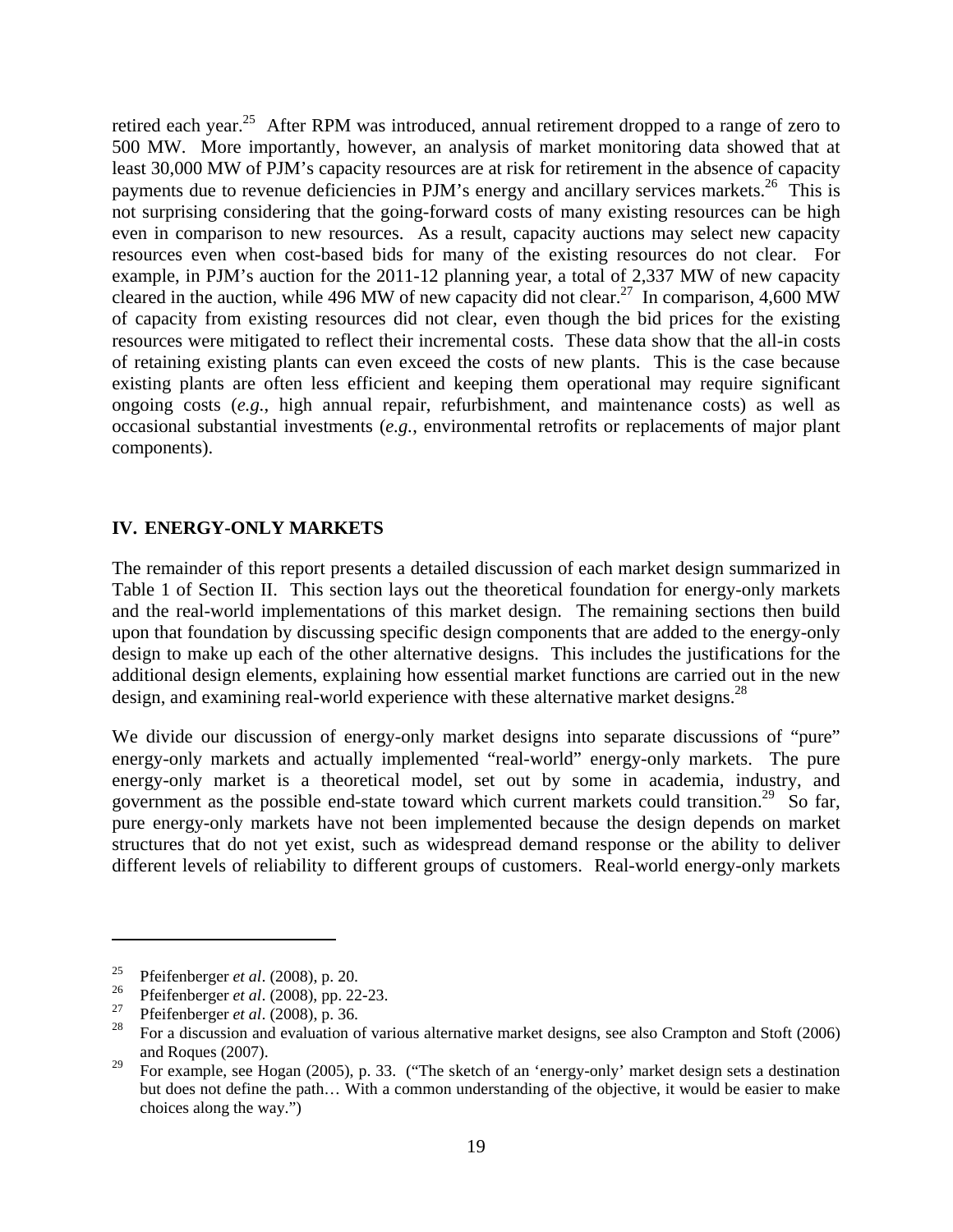have included various modifications to prevent price spikes or to attract and retain sufficient capacity resources.

# **A. BASIC MARKET DESIGN ELEMENTS AND CONSIDERATIONS OF "PURE" ENERGY-ONLY MARKETS**

In a pure energy-only market, the capital costs of a generating unit must be recovered exclusively through energy market prices and associated ancillary services.30 In this model, suppliers selling solely into the spot market would not receive payments for undispatched capacity. The energyonly model, however, does not limit suppliers from entering into bilateral contracts for capacity if load serving entities or individual customers are willing to enter into such contracts (*e.g.*, as a hedge against high price volatility in the energy market).

In most hours of the year and under most circumstances there will be more generating capacity than is needed to meet hourly demand. During these hours, assuming workably competitive market conditions, the market price for energy will tend to be approximately equal to the marginal operating cost of the most expensive unit dispatched. On some occasions, however, supply will be scarce. Under these occasional scarcity conditions energy prices will climb above marginal operating costs to include a "scarcity premium."

In other words, a pure energy-only market is characterized by moderate energy prices punctuated by occasional severe price spikes. During most hours, base-load and intermediate-load generators with low operating costs can recover both their variable operating costs and part of their fixed costs, while peaking generators are able to recover little more than their variable operating costs. During the rare occasions of capacity shortage, the system experiences price spikes during which both peaking and base-load plants can recover contributions toward their fixed costs.

Occasional capacity shortages and scarcity-related price spikes are an explicit and intentional design feature of energy-only markets. Scarcity prices must be sufficiently high and sufficiently frequent to attract and recover investment in capacity.<sup>31</sup> In the absence of those spikes, existing resources would exit the market without being replaced through new entry. This would reduce supply and increase the frequency of scarcity conditions and price spikes.

Occasional high scarcity prices will also motivate demand reductions in two ways:

 $\overline{a}$ 

• *Price-Based Demand Response* – If customers are exposed to spot energy prices, they will adjust electric usage patterns. This price response would be small during normal system conditions and moderate prices. Under a scarcity event, however, the hourly price would be allowed to spike to levels necessary to induce the required reduction

<sup>30</sup> For a full discussion of the theoretical basis for pure energy-only markets, see Hogan (2005) and Joskow and Tirole (2004).

<sup>&</sup>lt;sup>31</sup> Alternately, some generation capacity might also be attracted by bilateral capacity contracts with customers that demand a higher level of reliability or who are willing to pay a premium for a financial hedge against price spikes.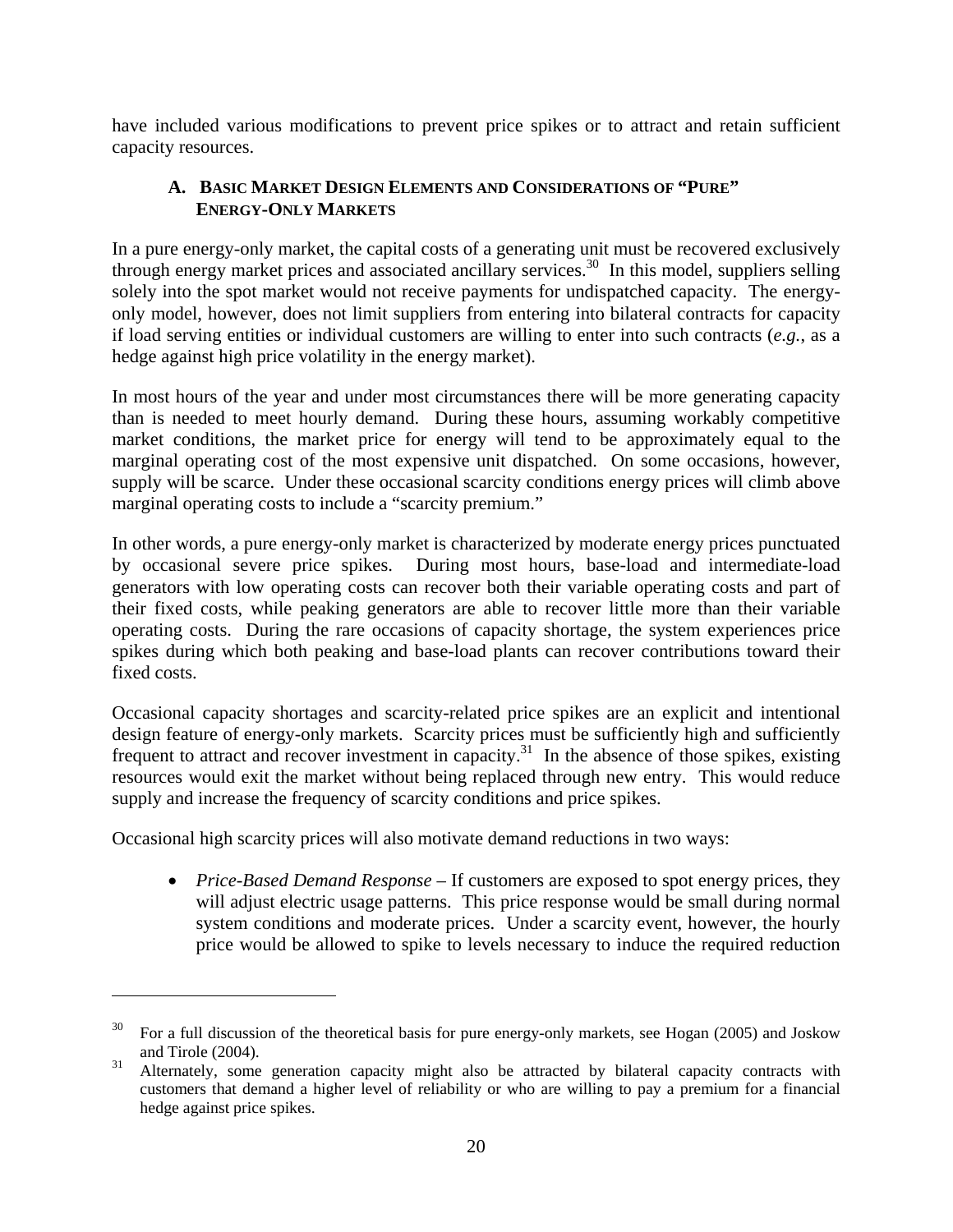in demand. If customers are not very responsive to price, then these price spikes would be very high. If customers are more responsive to price, then scarcity prices would be more moderate.  $32$ 

• *Reliability-Based Retail Pricing (Interruptible Rates)* – LSE may be able to curtail interruptible service customers during scarcity conditions. Interruptible customers pay a lower average price for power in exchange for their willingness to endure interruptions in service. The more frequent the anticipated interruptions, the lower the price. However, the extent to which this option exists today is too limited to allow resolving reliability challenges in every circumstance. Broad-based differentiation of service quality that would allow some customers to pay less for lower reliability while allowing other customers to pay more for higher reliability is not yet possible.

Through this interaction between available supply and demand under normal and scarcity conditions, customers and suppliers mutually determine the economically optimal level of installed capacity via the prices established in the market. This means that there are no administratively-determined levels of required capacity or reliability. Rather, the level of reliability is determined by the marketplace.

The concept of energy-only markets becomes more complicated when applied to today's typical power markets that do not have significant demand response nor an ability to differentiate reliability across broad classes of customers. Without demand response, a shortage condition will not induce load reductions, no matter how high prices rise. Because market forces will not be able to bring supply and demand into equilibrium during scarcity events, a regulatory solution for "scarcity pricing" and involuntary load reductions must be implemented to avoid uncontrolled blackouts.

Without sufficient demand response, excess demand must be reduced system-wide through controlled temporary voltage reductions ("brownouts")<sup>33</sup> and rotating curtailments of service on different portions of the grid ("rolling blackouts").<sup>34</sup> Because such rationing events have no associated market-determined prices, prices must be determined through regulatory means. The appropriate regulated price to apply in such circumstances is the estimated value of lost load ("VOLL"). The VOLL is determined based on either an estimate of the cost that customers incur due to a service interruption or the payments that customers would be willing to make to avoid

 $32$  Demand response does not yet exist at the scale necessary to support the "pure" energy-only market functions as described here, as discussed in the following sections.

<sup>&</sup>lt;sup>33</sup> Reducing system voltage reduces the power drawn by end-users because of the physical relationship between voltage V and power P;  $P = V^2/R$ , with resistance R being close to constant (for example, see Pai (2003), Ch. 2). Voltage is reduced only as a near-last resort before enacting rolling blackouts because this can cause equipment damage to electric customers.

<sup>&</sup>lt;sup>34</sup> Joskow and Tirole are careful to point out that rationing is an orderly interruption in service and that network collapses differ from other forms of energy shortages and rationing in a fundamental way. While scarcity makes available generation (extremely) valuable under orderly rationing, it makes it valueless when the network collapses. (See Joskow and Tirole (2004), p. 5).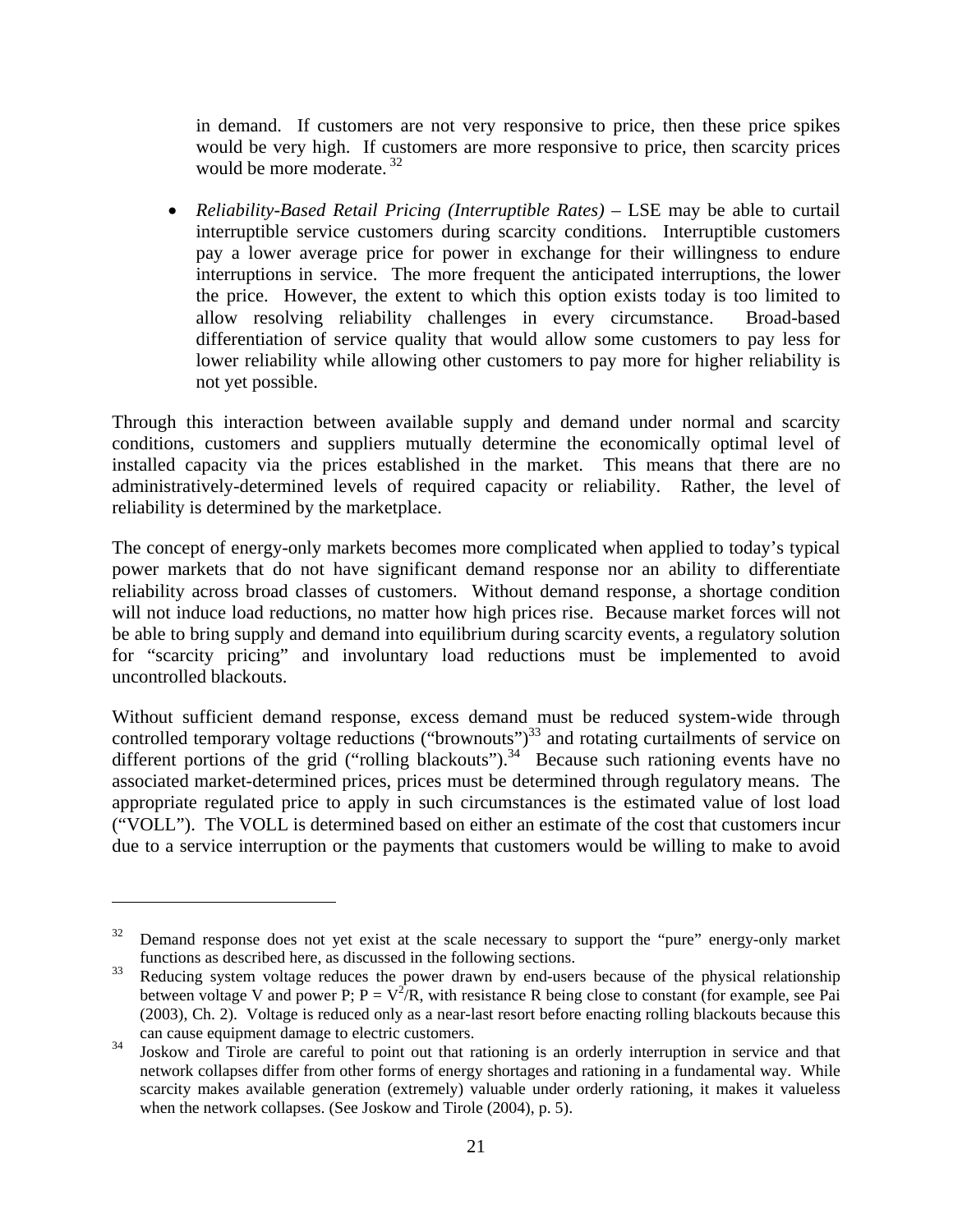curtailment. Various studies indicate that the average VOLL tends to be at least in the \$5,000/MWh to \$10,000/MWh range.<sup>35</sup>

For energy-only markets to be able to work as intended and attract sufficient capacity, market prices must consequently be allowed to reach the VOLL during scarcity events. As long as the VOLL is estimated accurately, an energy-only market would provide a price incentive for building capacity that reflects the true demand of customers for reliability and associated capacity additions.<sup>36</sup> If VOLL is higher, then more capacity will be attracted by higher scarcity prices or bilateral contracts intended to hedge against such scarcity prices. If VOLL is lower, then less capacity will be built and reliability will be lower. This model differs substantially from traditional U.S. reliability and resource adequacy requirements based on engineering standards. Rather than engineering standards, market forces would be allowed to determine the level of reliability.

# **B. EXPERIENCE WITH REAL-WORLD ENERGY-ONLY MARKETS**

A pure energy-only market design is difficult to implement for both policy and technical reasons. First, policy makers and regulators generally are unwilling to accept the potentially severe price spikes and demand rationing (possibly including rolling blackouts) associated with pure energyonly markets. Second, without an ability to differentiate reliability across customers, system reliability, including reserve capacity, is a "common good" that will not be provided at sufficient levels through energy-only markets without regulatory intervention, including carefully-crafted scarcity pricing mechanisms.

Because of these realities, actual examples of energy-only markets have involved significant alterations of the conceptual design. We examine several such energy-only markets in varying degrees of detail—those of Great Britain, Nordpool, Australia's National Electricity Market  $("NEM")$ ,<sup>37</sup> ERCOT, the Alberta Electric System Operator ("AESO"), and the Ontario Independent Electricity System Operator ("IESO")—to address several policy considerations and challenges associated with energy-only market designs and to show how the conceptual energyonly market design has been modified in practice.

<sup>35</sup> VOLL is difficult to estimate because it varies widely depending on customer class, business sector, duration of outage, and advanced warning of the outage. For example, for a 1-hour outage, MISO has estimated VOLL at \$730-\$2510/MWh for residential, \$15,000-\$50,000/MWh for small commercial and industrial ("C&I"), and \$16,000-\$78,000/MWh for large C&I customers. The range in estimates shows the range across industries, where, for example the mining sector has a much larger VOLL than the services sector. (See MISO (2006).)

 $\frac{36}{37}$  See Joskow and Tirole (2004) and Hogan (2005).

The NEM covers the six southeastern jurisdictions of Australia with most of the country's electric energy demand: Queensland, New South Wales, the Australian Capital Territory, Victoria, South Australia, and Tasmania. Sometimes referred to simply as the "Australian market," the NEM is not administratively or physically interconnected with Australia's South West Interconnected System ("SWIS"), North West Interconnected System ("NWIS"), or the 29 other small, non-interconnected regions. None of these other, smaller Australian markets are "energy-only" markets. (See AER (2007), pp. 59, 204.)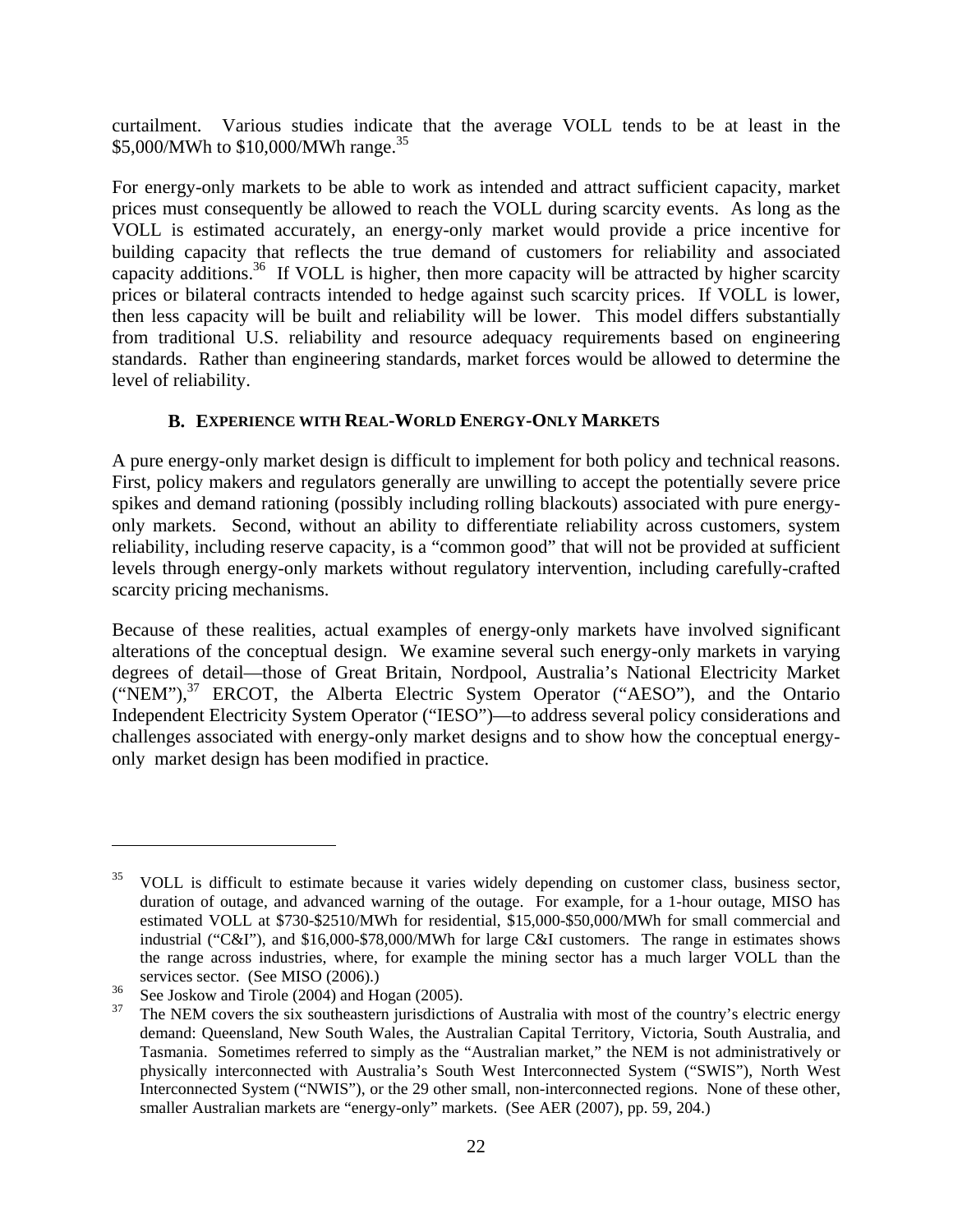# **1. High Price Caps and the Relationship to VOLL**

Consistent with the pure energy-only design, some real-world energy-only markets have high or no price caps. However, most energy-only markets impose price caps below the VOLL. Only the power market in Great Britain is not capped.38 While Nordpool (the Scandinavian power market) does not cap its intra-day and real-time balancing market, it imposes a price cap of \$2,800/MWh ( $\epsilon$ 2,000/MWh) in the day-ahead market.<sup>39</sup> Similarly, the energy market in Alberta and Ontario are capped at  $C$1,000/MWh$  and  $C$2,000/MWh$ , respectively.<sup>40</sup>

The only market that has implemented a price cap based on the estimated VOLL is the Australian NEM. There the price cap is  $$7,850/MWh$  (\$10,000 AUD),<sup>41</sup> in line with other estimates of VOLL.<sup>42</sup> This estimate of VOLL is reviewed and updated periodically and will be increased to  $$9,820/MWh$  ( $$12,500$  AUD) in  $2010<sup>43</sup>$  In comparison, the price cap in ERCOT, the only U.S. energy-only market, is much lower. ERCOT's offer cap was increased to \$2,250 in 2008, and is planned to increase further to \$3,000/MWh after the transition to nodal pricing.<sup>44</sup> This offer cap is not specifically related to VOLL and is set at a level lower than common estimates of VOLL. 45

Both NEM and ERCOT also have additional price mitigation measures that limit the duration of elevated scarcity prices, although both the size and purpose of these measures are different. The NEM has a seven-day cumulative price threshold ("CPT") of \$118,000 (\$150,000 AUD), increasing to \$147,000 (\$187,000 AUD) in 2010. If the sum of all prices over a seven-day period exceeds the CPT, amounting to an average half-hour price of \$350/MWh (\$446 AUD), then a price cap of \$236/MWh (\$300 AUD) is enacted until the sustained high prices have ceased. The CPT is intended to limit risk of prolonged high price levels to buyers. Original proposals had set the CPT at \$236,000 (\$300,000 AUD), high enough such that a peaking plant could earn approximately three years of fixed costs during one week of scarcity.<sup>46</sup> Although the current CPT is lower than that, the construct does not have an annual limit, leaving open the possibility that generators could earn multiples of their annualized fixed costs in one year which is necessary as an offset to years during which generators recover less than their average annual fixed costs.

 $38$  The Great Britain market does not have a price cap; the market is a bilateral forward market up to one day in advance of delivery. Only the balancing market is within a centralized market. This market is a discriminatory or pay-as-bid market. See IEA (2005), pp. 175-179.

<sup>&</sup>lt;sup>39</sup> Nordpool (2008). Currency conversion of 0.714  $\epsilon$ USD from FRB (2009).

<sup>40</sup> Adib, *et al*. (2008) p. 332.

<sup>41</sup> All dollar values have been converted to USD based on an exchange rate of 1.273 AUD/USD. Currency conversion from FRB (2009).

 $^{42}$  AER (2007), p. 43.

 $^{43}$  AEMC (2009).

<sup>&</sup>lt;sup>44</sup> See ERCOT (2008) and Potomac (2008), p. vi.

This offer cap is conceptually different from a price cap because it is a cap on suppliers' bids into the market rather than a cap on market prices themselves.

 $^{46}$  AEMC (2008) and AEMC (2009).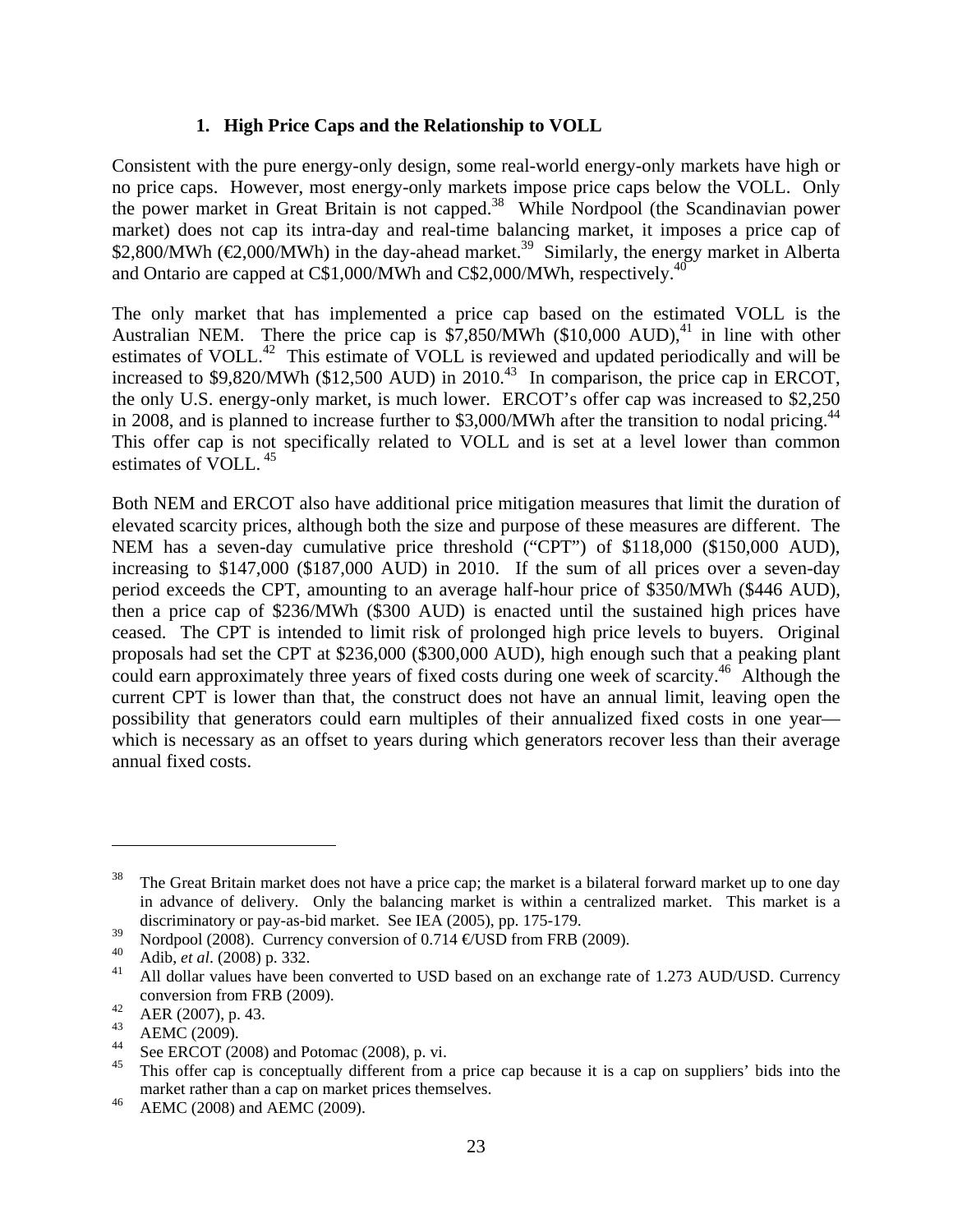ERCOT uses a Peaker Net Margin ("PNM") which estimates the money a hypothetical peaking plant could apply toward fixed costs. ERCOT imposes an annual PNM cap of \$175,000/MW. If the PNM is reached within any calendar year, then the ERCOT offer cap is reduced to the higher of \$500/MWh or 50 times a daily gas price index.<sup>47</sup> The PNM is high enough such that during a year of significant scarcity, a peaking plant could recover in that year approximately two or three times its annualized capital cost.

# **2. Revenue Deficiencies and Reliability Concerns in Energy-Only Markets**

Scarcity prices in an energy-only market must be high enough and frequent enough to attract sufficient investment in capacity when needed. If prices are capped at too low of a level and no other revenue sources exist, revenues from energy-only markets will be insufficient to retain generation or attract entry of new generating facilities. This revenue deficiency is what is referred to as the "missing money" problem. $48$  When revenue deficiencies become a structural part of the market, the result will either be a drop in installed capacity and system reliability or more likely, regulatory interventions that result in the implementation of various out-of-market mechanisms to prevent such declines in reliability. While such out-of-market mechanisms often appear to be a low-cost solution to ensuring reliability compared with market-based options, the volume and cost of these mechanisms can increase quickly while simultaneously distorting market prices and reducing market efficiency and competition.

It appears that the missing money problem is present in all existing energy-only markets. The primary reasons for this revenue deficiency are: (1) price caps set at levels below the VOLL (which appears to be the case in all markets but  $NEM$ );<sup>49</sup> (2) out-of-market mechanisms preventing scarcity events and associated price signals; and (3) the "common good" aspect of reliability that results in under-pricing and under-investment.

The Australian NEM is often held up as a good example of an energy-only market in which sufficient capacity has been and will be added, possibly because the cap is explicitly based on the VOLL and scarcity prices are allowed to rise to this level, which is much higher than in other markets.<sup>50</sup> Since its inception in 1999, NEM has seen net increases of 3,353 MW in base-load capacity and 1,198 MW in peaking capacity, for a total increase in capacity equal to about

 $^{47}$  Potomac (2008), p. xxxvii.

<sup>&</sup>lt;sup>48</sup> For example, see Cramton and Stoft (2006).

Although there is no price cap in Great Britain's market, the comparison with other energy-only markets is quite difficult given the discriminatory pay-as-bid system. Nordpool is a mixed case theoretically; the day-ahead price cap is lower that VOLL which should result in under-investment in capacity. With no price cap in the smaller intra-day and balancing markets, the prices could be efficiently set if there is sufficient demand response in the system. In any case, the initial Nordpool condition of excess capacity and ongoing subsidies for renewable capacity investments, have clouded examination of the outcome. (See Botterud 2008, pp. 13-14).

 $50\degree$  See, for example, Edwell (2008) and Moran (2000).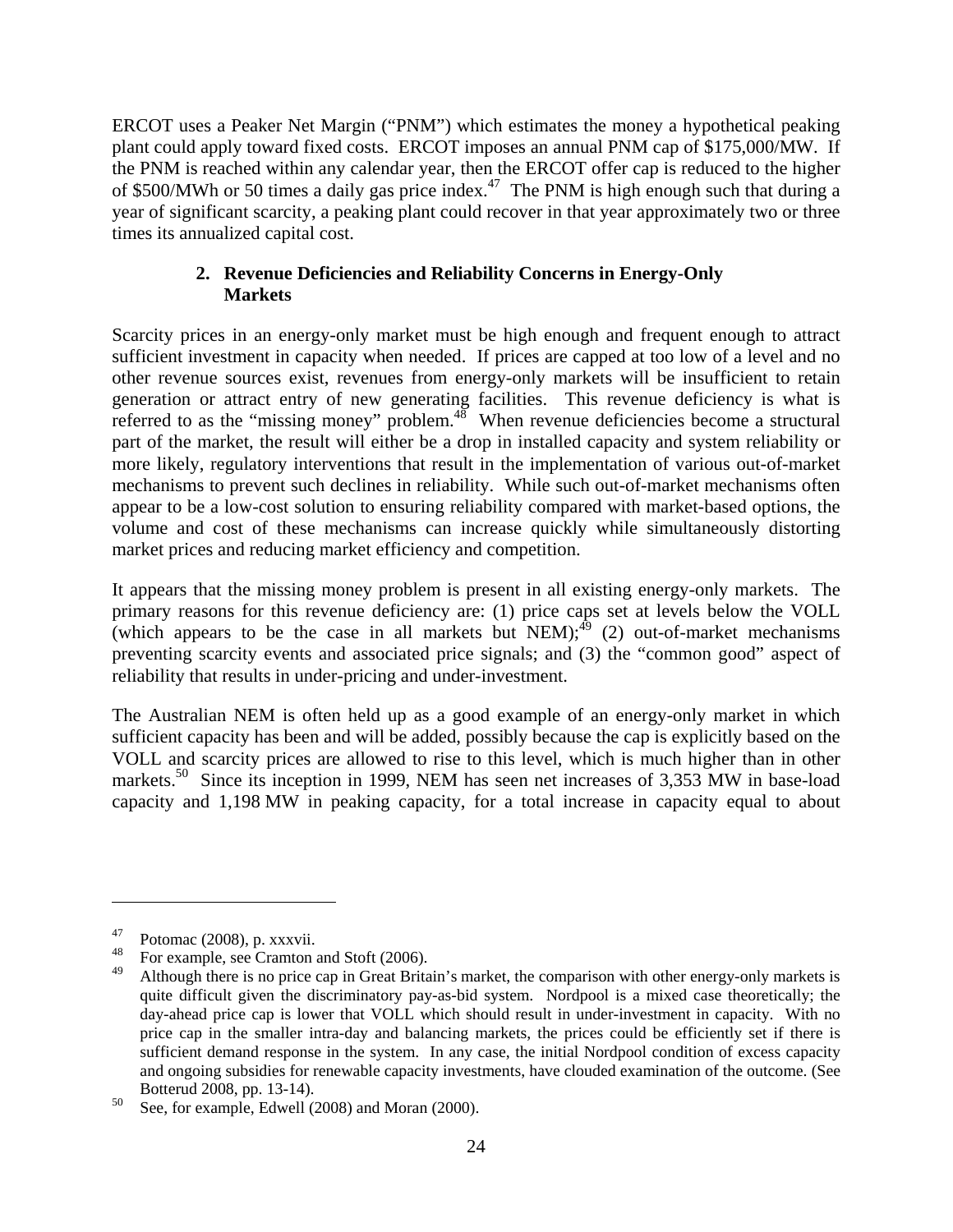14 percent of peak load.<sup>51</sup> Almost all of these increases in capacity occurred within the first 2-3 years of the market, after which installed capacity leveled off.<sup>5</sup>

These capacity investments, however, are not solely the result of a well-designed energy-only market. Government-owned and government-controlled assets represent 63 percent of the total installed capacity in the NEM and government ownership and public-private partnerships appear to have accounted for much of the capacity additions during that period.<sup>53</sup> We believe that government ownership meant that sub-commercial returns on investments have been accepted on both existing and new capacity. If government investments are made despite low rates of return from energy-only markets, then the ability of energy-only markets to attract private investment will be undermined and private investors will fare poorly. This appears to have been the case in Australia. For example, Moran (2000) discusses two generation developments accounting for 1,770 MW of capacity built by a consortium of investors led by Shell, one of which was a partnership with the government of Queensland.<sup>54</sup> Soon after this capacity came on line, "Shell clearly felt its investment had turned sour and steadily sold down its interest … [selling] investments that had cost \$2.2 billion at only \$1.2 billion."55

Even the British Electricity Trading and Transmission Agreements ("BETTA"), implemented in 2005 as a geographically expanded version of the New Electricity Trading Arrangements ("NETA"), may be experiencing revenue deficiencies despite the absence of a price cap.<sup>56</sup> Although NETA started in 2001 with significant excess reserve margins of around 25 percent, many existing capacity resources were mothballed as energy market prices dropped dramatically.<sup>57</sup> In fact, during its first year of operation, wholesale energy market prices dropped by 20 percent for on-peak hours and 27 percent for off-peak hours.<sup>58</sup> Reductions in wholesale electricity prices were attributed in part to decreased ability to manipulate market prices under the pay-as-bid structure of the market and the elimination of the capacity payment. Under the current British market design, generators are able to engage in long-term over-the-counter ("OTC") bilateral contracts with electric distributors, but these agreements are voluntary, with retailers being under no obligation to obtain contracts for sufficient capacity to meet their peak demand. However, capacity retirements have now become a significant concern, as not enough generation has been attracted into the system to keep pace with demand. The CEO of National Grid, the system operator, stated that "Britain would fail to attract enough investment in new plants and would lack sufficient generating capacity to meet peak demand around 2015."<sup>59</sup> Similarly, *The Economist* (2009) recently reported that a shortage of power-generation capacity due to the likely retirements of 20,000 MW of aging generating plants could lead to blackouts

<u>.</u>

<sup>&</sup>lt;sup>51</sup> Based on a peak load of 32,000 MW in 2006 (AER (2007), p. 85).<br> $\frac{52}{1000}$  AER (2007), p. 71.77

 $^{52}$  AER (2007), p. 71-77.

 $\text{AER (2007)}$ , p. 67.

Note that these particular investments amount to 40 percent of the total net increase in capacity observed since NEM began.

 $\frac{55}{56}$  Moran (2000), p. 410.

<sup>&</sup>lt;sup>56</sup> For BETTA start date, see NGET (2009) p. 5.<br> $57 \text{ GeV}$  (2002) at 2

 $^{57}$  Ofgem (2002), p. 3.

 $^{58}$  Hesmondhalgh (2003), p. 552.

Pagnamenta (2008).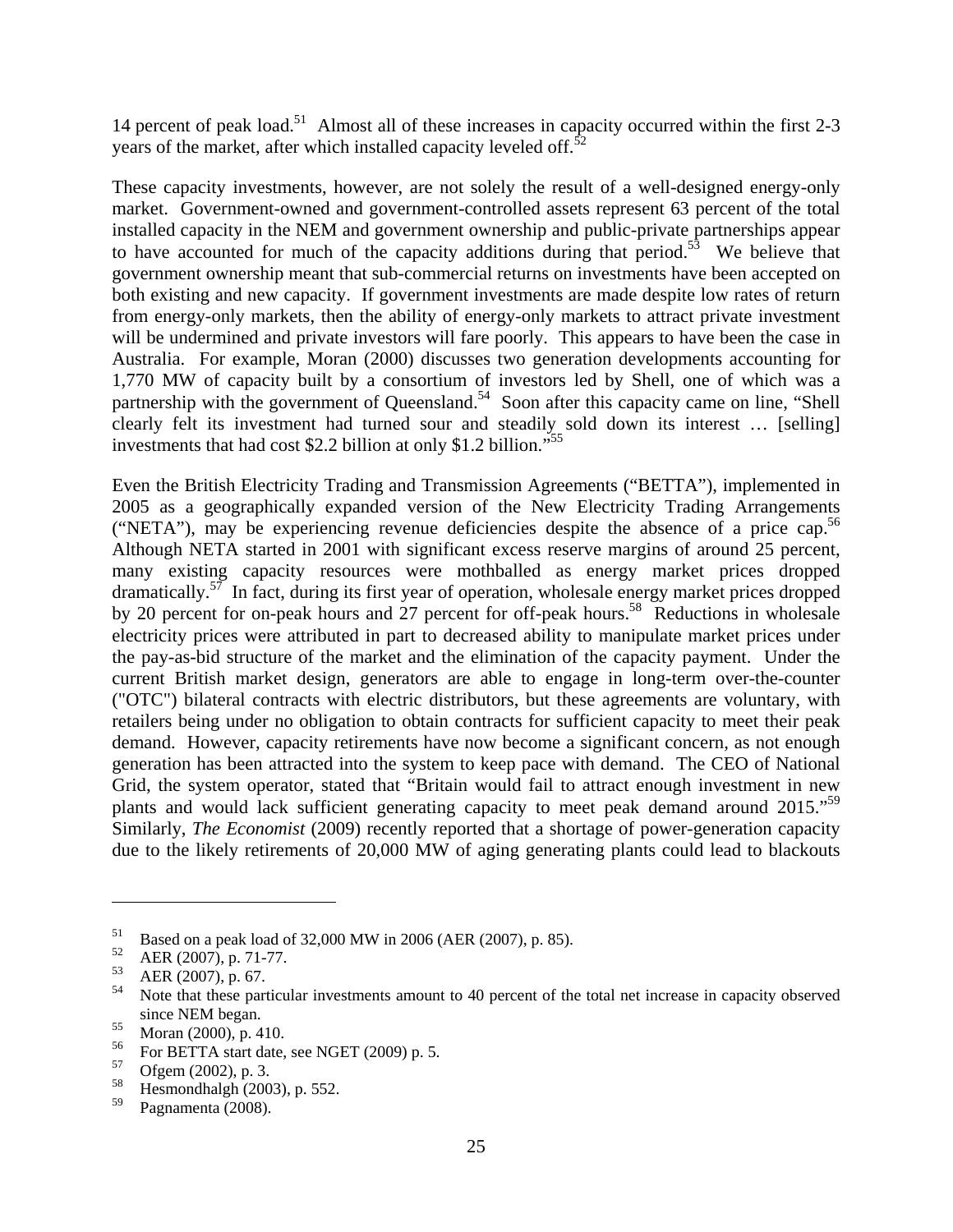across Britain between 2013 and 2016. In part to address these anticipated shortages, the market regulator, Ofgem, has announced that it is considering adding investment incentives for renewable generation projects.<sup>60</sup>

Similar concerns have been raised in  $ERCOT$ <sup> $61$ </sup> Despite reliability challenges during the summer of 2009 and alarming forecasts of inadequate reserve margins only two years ago, ERCOT currently projects that the combination of the economic downturn and an apparent power plant boom will keep reserve margins above resource adequacy targets. However, this optimistic forecast of resource adequacy levels has been questioned by industry participants noting that current projections consider neither that many of the older coal-fired power plants will likely retire nor that many of the currently planned generation additions may not be realized due to financing problems. The fact that retirement plans need to be announced only three months before the plants are taken off line aggravates challenges because there may be insufficient time to replace retired capacity. In addition to current economic conditions, financing new generating capacity has become more difficult due to a significant reduction in current and projected energy prices caused in part by the massive construction of wind power plants. To address these resource adequacy questions and uncertainties, including the need for additional regulation capacity to balance wind generation, ERCOT has reactivated its generation adequacy task force.

The two Canadian markets we reviewed (Alberta and Ontario) have demonstrated opposite results with respect to revenue adequacy for new generation capacity. In Alberta, market prices appear to be high enough to support new entry for a variety of generation technologies. Annual net revenues as a percentage of total capital costs are reported to range from 11 to 20 percent for various baseload generation resources, leading the Alberta Market Surveillance Administrator to conclude that the investment climate was attractive. While a price cap of only \$890/MWh  $(C$1,000/MWh)<sup>62</sup>$  is in place, average monthly market prices in the AESO have reached levels as high as  $$160/MWh$  (C\$180/MWh).<sup>63</sup>

In contrast to Alberta, market prices in Ontario do not appear to support sufficient investment. Using an estimate of revenue requirements of approximately \$76/kW-year (C\$85/kW-year) for a combined cycle plant and \$58/kW-year (C\$65/kW-year) for a combustion turbine peaking plant, the Ontario Energy Board found that average net revenues derived from energy market sales by generating plants over the past five years have fallen well below levels that would support investment.<sup>64</sup> As discussed in more detail below, the Ontario Power Authority was granted the authority in 2005 to enter into long-term contracts at the government's directive in order to maintain adequate system resources.

The attractiveness of the energy-only market design is in part that market forces, rather than regulatory mandates, would determine the appropriate level of reliability. This reliance on

 $^{60}$  Pagnamenta (2008).

<sup>&</sup>lt;sup>61</sup> Megawatt Daily (2009b), including "ERCOT wrestles with how to spur generation."<br><sup>62</sup> Channel at LISD hand as an amakage ante of 1,1224 CD LISD. Channel as an amazo

<sup>&</sup>lt;sup>62</sup> Converted to USD based on an exchange rate of 1.1234 CD/USD. Currency conversion from FRB (2009).

<sup>&</sup>lt;sup>63</sup> Alberta Market Surveillance Administrator (2009), pp. 6-12.

Ontario Energy Board (2009), pp. 64-65.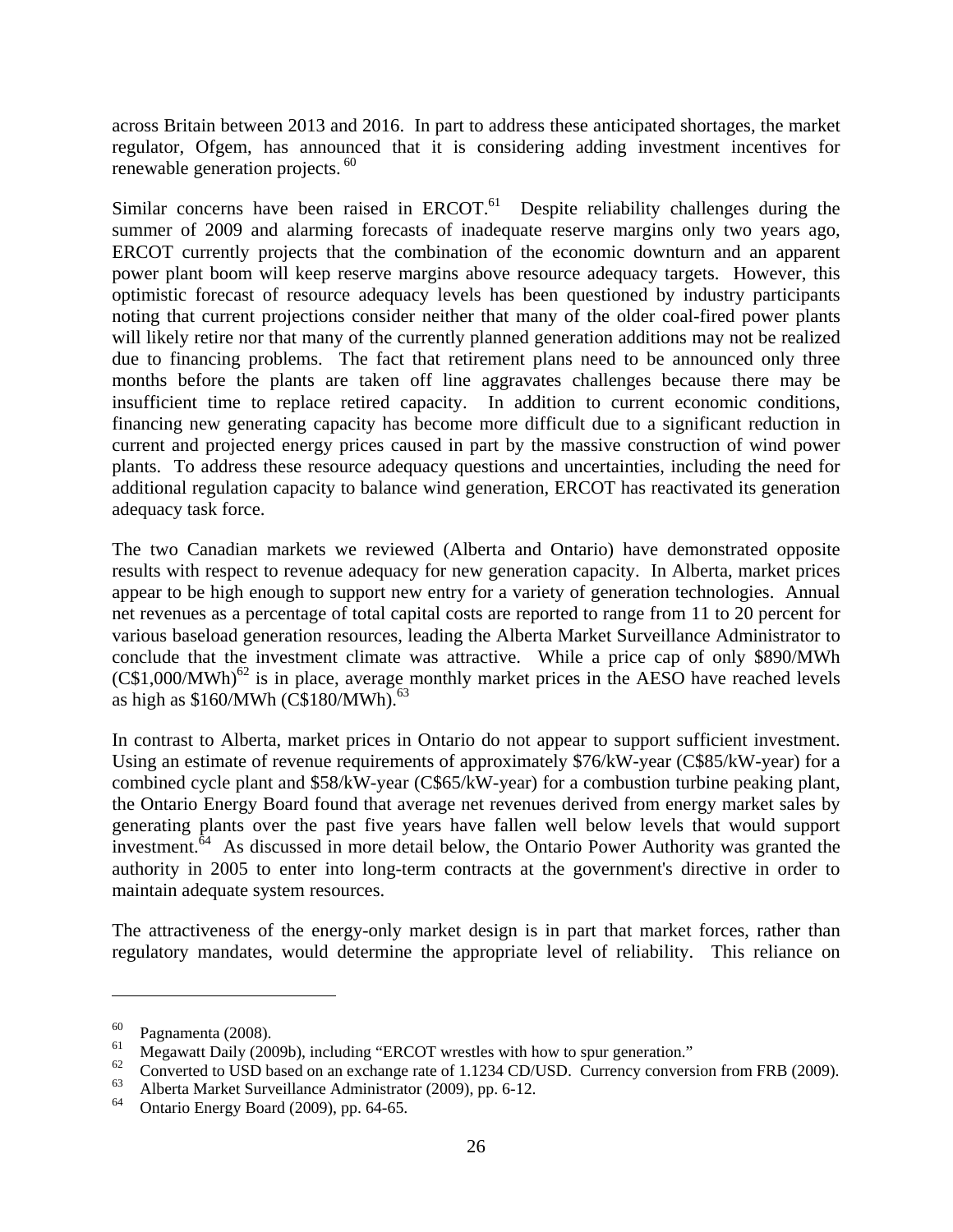market forces, however, also creates considerable risk and public policy concerns related to the question whether the market design will indeed be able to provide for adequate (*i.e.*, publicly and politically acceptable) levels of reliability. As the California power crisis has shown, resource adequacy is far from assured in restructured energy-only markets without regulatory backstop mechanisms or specific resource adequacy requirements. As discussed further below, long-term resource adequacy may not be achievable in fully restructured energy-only markets due to factors such as mitigation of necessary price spikes, the "common good" aspect of reliability, and associated concerns related to "free ridership." In fact, as the above discussions show, considerable concerns exist even in successful energy-only markets over whether generating capacity will continue to be adequate to ensure sufficient reliability and whether investment signals are sufficient to retain existing capacity and ensure timely investment in new capacity.

# **3. The "Common Good" Aspect of Reliability**

Another reason that energy-only markets can result in insufficient retention and entry of capacity is that reliability cannot generally be differentiated between those customers who are willing to pay for higher reliability and those who are not willing to pay for such reliability. This creates a "common good" problem that invites "free ridership" by customers (or LSEs) who hope to benefit from high reliability paid for by the common pool of market participants without incurring such payments themselves. In other words, in today's power markets, reliability, like all common goods, is subject to the classic "tragedy of the commons" problem, where customers and load serving entities have individual incentives to over-use the resource or free ride on the system.<sup>65</sup>

Joskow and Tirole identify this under-investment in peaking capacity for reliability as a systematic part of the energy-only market.<sup>66</sup> To address this shortcoming, they propose a regulatory solution under which scarcity pricing is improved during scarcity events, even in cases when customers are not curtailed.

# **4. Out-of-Market Reliability Backstops**

The inability to differentiate reliability among customers means that the system operator must act on behalf of the entire system in its role of ensuring reliability. This means operating reserves need to be maintained during normal conditions and shortage events. If a capacity shortage event is imminent, the system operator will need to identify the situation and engage in a series of out-of-market measures in an attempt to prevent brownouts, rolling blackouts, or cascading

1

<sup>65</sup> For a classic treatment of the tragedy of the commons, see Hardin (1968). A common good, or common pool resource, is one that is rivalrous and non-excludable. For a discussion of rivalry and excludability, see Nicholson (2005) pp. 595-597. With respect to reliability, it is rivalrous because the more peaking capacity one customer uses (i.e. the higher their peak load), the less peaking capacity will be available to other customers in the system. It is non-excludable because individual customer cannot generally be prevented from using more than their paid-for share of reliability. With the exception of some load control programs, the technical capability to differentiated reliability (e.g., by targeting rolling blackouts to customers who have not paid for higher levels of reliability) does not yet exist.

 $66$  Joskow and Tirole (2004), pp. 44-48.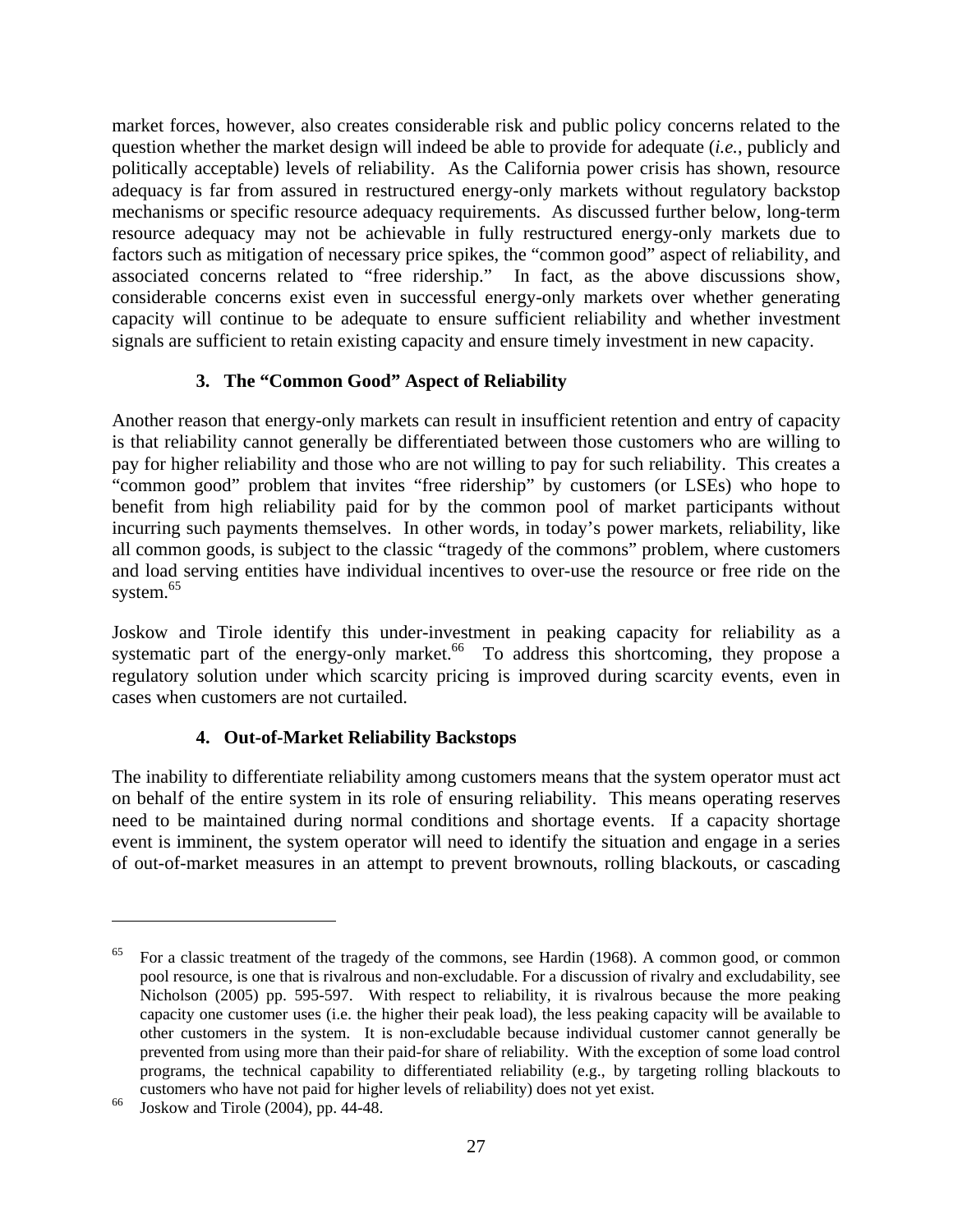outages. These include both measures such as long-term out-of-market capacity contracts and out-of-market actions taken on an operational time scale.

For example, system operators might purchase emergency energy from neighboring regions on behalf of the market, request curtailment from generators on all non-critical plant loads, call all emergency curtailment available from LSEs, dispatch power from generators that are normally shut down for environmental reasons, or dispatch generators at their maximum emergency generation levels<sup>67</sup> before enacting voltage reductions (brownouts) and load curtailments (rolling blackouts). If these procedures are not reflected in the hourly market prices, then customers are not exposed to true costs of reliability during the scarcity event, nor do most of them face actual curtailment of service.

If high VOLL-based prices occur only during actual service curtailments but the system operator engages in out-of-market measures to prevent curtailments, this will eliminate the scarcity prices that are necessary to attract sufficient capacity investments. The result is a vicious cycle where more and more resources must be maintained by the system operator through out-of-market solutions that keep prices artificially low.

Almost all power markets, including but not limited to energy-only markets, have developed outof-market backstop mechanisms for ensuring reliability and sufficient capacity. In most cases, market operators simply procure reserve capacity outside the energy-only market framework if they expect peak capacity to be short of their targeted reliability standard. For the most part, these capacity procurement mechanisms are intended to be temporary or transitional until the energy-only market is developed more fully. However, a pure energy-only market that does not employ these backstops has not yet materialized.

In Australia's NEM, for example, reserve capacity can be procured under the Reliability and Emergency Reserve Trader ("RERT") mechanism, which recently replaced the Reliability Safety Net.<sup>68</sup> Although this out-of-market capacity procurement mechanism was set to expire several times, it was extended each time.<sup>69</sup> Under this mechanism, when capacity is forecasted to be too low to meet an expectation of 0.002 percent unserved demand, the system operator will procure reserve capacity outside the market.<sup>70</sup> The NEM has generally had sufficient capacity, however, and this mechanism was only used *once*—in 2006 when it procured 375 MW, or about 1 percent of system peak demand,<sup>71</sup> for a period of 2 months.

 $67$  Maximum emergency generation is higher than normal maximum generation and can be provided only for short periods of time before causing equipment damage due to the operating stress.

 $^{68}$  AEMC (2008).

 $^{69}$  AEMC (2005) and AEMC (2008).

 $^{70}$  AEMC (2007).

Based on a system peak demand of  $32,000$  MW in 2006 (see AER (2007), p. 85).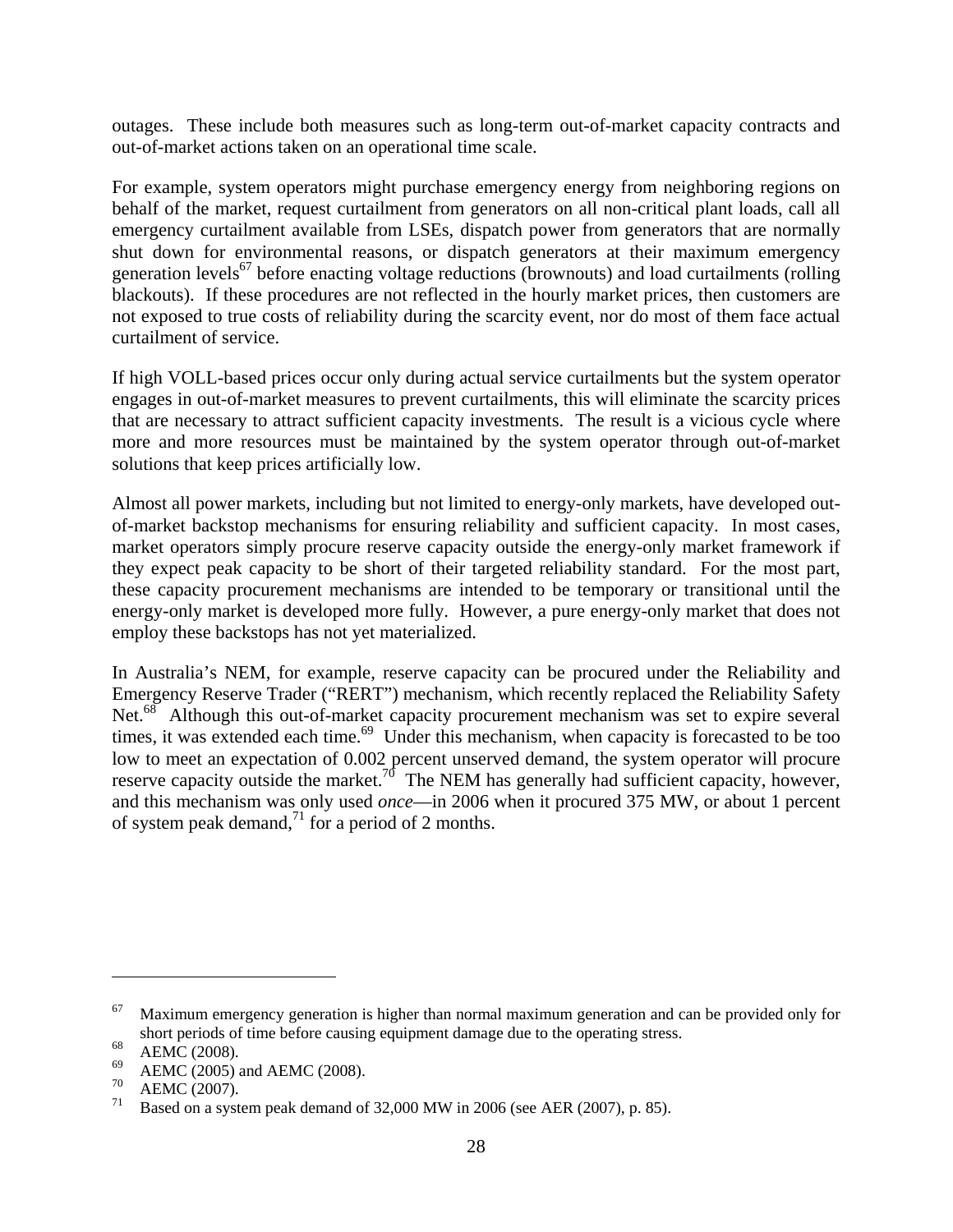In Nordpool, reliability and capacity adequacy are ensured by the member Transmission System Operators ("TSOs")<sup>72</sup> based on a 0.1 percent loss-of-load probability ("LOLP").<sup>73</sup> When capacity is forecast to be insufficient on a 3-year forward basis to meet the reliability target, the TSO is authorized to procure peaking resources under long-term contracts with the costs of the procurement paid by the state. The potential for conflict between this peaking procurement backstop and attracting capacity through the market has been acknowledged explicitly. For this reason, Nordel, the TSOs' common organization, states that the length of the peak capacity procurement "should be based on an evaluation of when commercially-driven investments will be available to enter the market."<sup>74</sup> It is unclear, however, how it would be determined when such commercially-driven investments will become available in the presence of backstop procurement.

In the old British pool of the 1990s, capacity payments were an explicit part of the market price but were eliminated with the advent of the NETA in 2001.<sup>75</sup> Although capacity payments were eliminated, Great Britain does have a provision for the procurement of Short Term Operating Reserves ("STOR"). Although used only for short-term reserves, the capacity providing the reserves is procured by the system operator under a long-term contract of up to five years because such longer-term contracts are seen to be required to "provide sufficient investment signals to providers … and allow sufficient time for payback of a provider's investment" and can be tendered even prior to the installation of an asset.<sup>76</sup> As is typical in other markets for peak power and reserve arrangements, STOR is paid for with an availability charge and a usage charge, with the availability charge being quite similar to a capacity payment. Over 2007-08, National Grid Electricity Transmission<sup>77</sup> ("NGET") procured, on average, 1,926 MW of STOR from committed service,<sup>78</sup> or more than 3 percent of peak demand.<sup>79</sup> Average availability payments for flexible and committed STOR were \$76/kW-year during the 2007-2008 operating

 $72$  Each country has its own TSO, which controls the grid and is responsible for maintaining reliability in the short-run and long-run (see Nordpool (2009)). These TSOs each maintain their own emergency reserve capacity (see Botterud (2008)). See also Roques (2007)

 $^{73}$  Nordel (2007), p. 5.<br> $^{74}$  Nordel (2007).

 $^{74}$  Nordel (2007).

IEA (2005), pp. 176-177. NETA was replaced with its successor BETTA on April 1, 2005, see NGET (2009), p. 5.

 $^{76}$  NGET (2008a), p. 2.

NGET is the transmission owner and grid operator responsible for ensuring reliability; it is also the whole owner, but not controller, of ELEXON, the market operator (see ELEXON (2007)).

<sup>&</sup>lt;sup>78</sup> Along with an additional 436 MW from flexible service. The difference is that flexible service can opt out of providing reserves and therefore the contract is not as similar to a capacity contract. For the same reason the availability payment paid for flexible service is lower than that for committed service.

<sup>&</sup>lt;sup>79</sup> Based on a peak load of 61 GW (see NGET (2008b) p.1 and NGET (2008c), Ch. 2.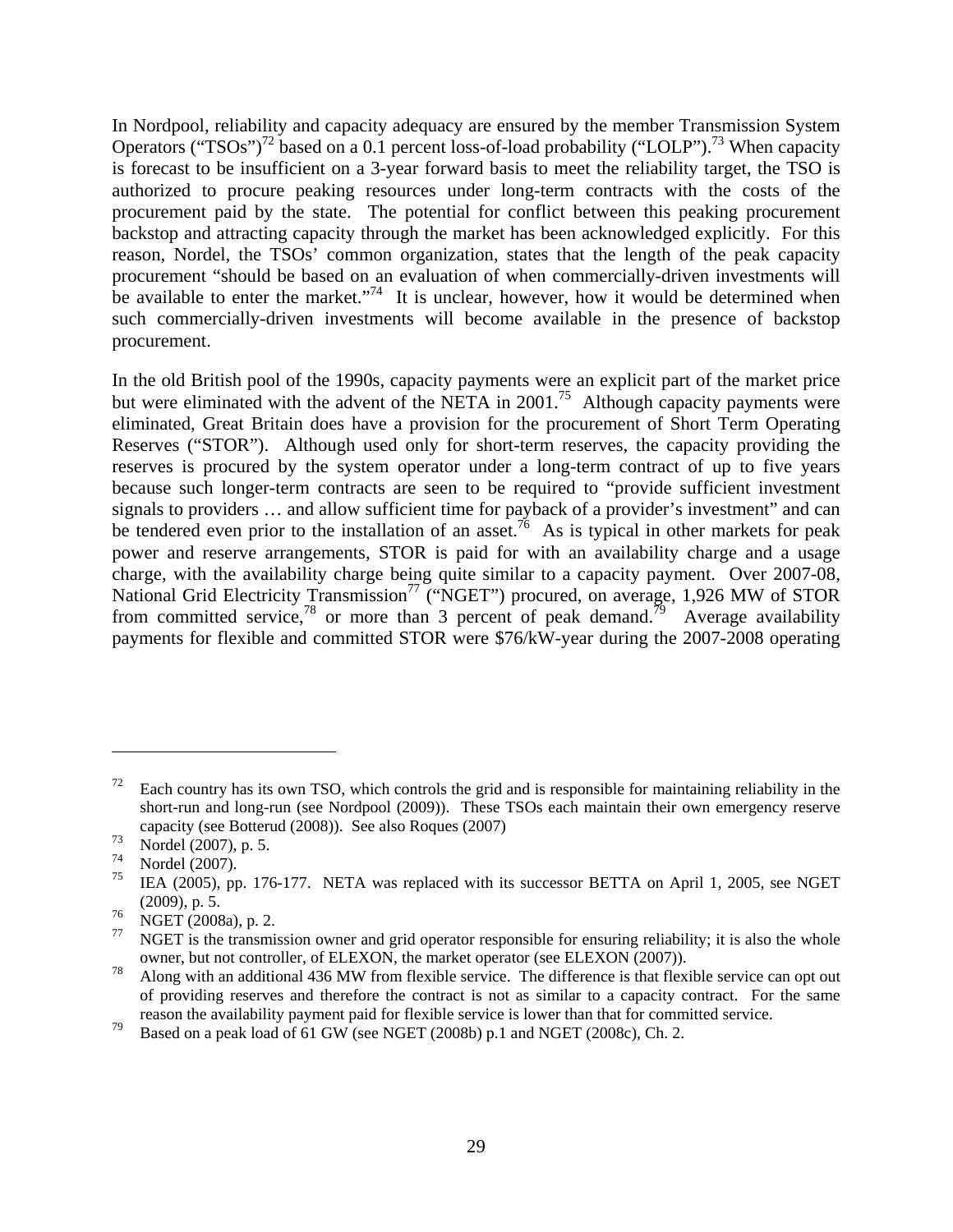year.<sup>80</sup> These STOR costs are recovered from retailers along with other ancillary services costs as uplift charges calculated separately for each half hour. $81$ 

In ERCOT, out-of-market capacity purchases have been made in the form of reliability-must-run ("RMR") contracts. These contracts are signed to retain capacity resources that might otherwise be retired or mothballed. In the 2003-2004 operating year, the total capacity procured through this mechanism was 1,850 MW (about 3 percent of peak load)<sup>82</sup> at a cost of \$66/kW-year.<sup>83</sup> ERCOT has reduced payments under RMR contracts from \$122 million in 2004 to \$33 million in 2007. This decline is a result of ERCOT's effort to reduce reliance on out-of-market contracts.84 These efforts are identified in ERCOT's planning processes as any alternatives to RMR contracts that could lower system cost, and consist primarily of transmission system upgrades. $85$ 

RMR contracts were also relied upon heavily by the CAISO in its initial energy-only market design. In particular after the 2000-01 power crisis, RMR contracts were used to maintain reliability by retaining old, inefficient generating units in zones with local transmission constraints where significant revenue deficiencies were caused in part through stringent mitigation of market prices. For example, in 2004, a year when reliability-related expenditures peaked, the CAISO spent about \$649 million on RMR contracts, including fixed contract payments, pre-dispatch costs, and real-time dispatch costs.<sup>86</sup> Retaining old, inefficient generating facilities through out-of-market procurement mechanisms, however, further increased revenue deficiency in the California energy-only market. The need for these specific out-ofmarket measures has declined substantially since 2006, however, after the California Public Utilities Commission ("CPUC") implemented a 1-year forward resource adequacy standard for all load serving entities under its jurisdiction, as discussed in Section VIII. $^{87}$  By 2008, total RMR expenditures had declined to \$71 million.<sup>88</sup>

<sup>&</sup>lt;sup>80</sup> Based on an average availability payment of 5.89£/MWh and an exchange rate of 1.589 USD/ $\pounds$  (see NGET (2008b), p. 1; currency conversion based on FRB (2009)). Both committed and flexible availability payments are included in the number because the payments are not reported separately; the availability payment number would be higher if only committed resources were considered.

<sup>&</sup>lt;sup>81</sup> Transmission charges are assessed in a similar manner, but are based on the retailer's annual peak load. See NGET (2009) for full details.

<sup>&</sup>lt;sup>82</sup> Based on a system peak load of 58.5 GW in 2004 (see Potomac (2008), p. 71).

Calculated from the RMR net cost number of \$122M and the total of all MW procured from 13 RMR contracts (see Potomac (2008), p. 111; ERCOT (2002), p.4; and ERCOT (2004), p. 45). Total RMR contract payments differ between two of these sources (\$138M from ERCOT 2004 and \$122M from Potomac 2008), possibly related to the "balancing energy neutrality account" credit subtracted from the total contract payment.

 $^{84}$  Potomac (2008), pp. 109-113.<br> $^{85}$  ERCOT (2002)

 $^{85}$  ERCOT (2002).

<sup>&</sup>lt;sup>86</sup> For details behind CAISO 2004 reliability expenditures, see CAISO (2005), Ch. 6.<br><sup>87</sup> CAISO (2008),  $\sigma$  5

 $^{87}$  CAISO (2008), p. 5.

<sup>88</sup> For details behind CAISO 2008 reliability expenditures, see CAISO (2009a), Ch. 6.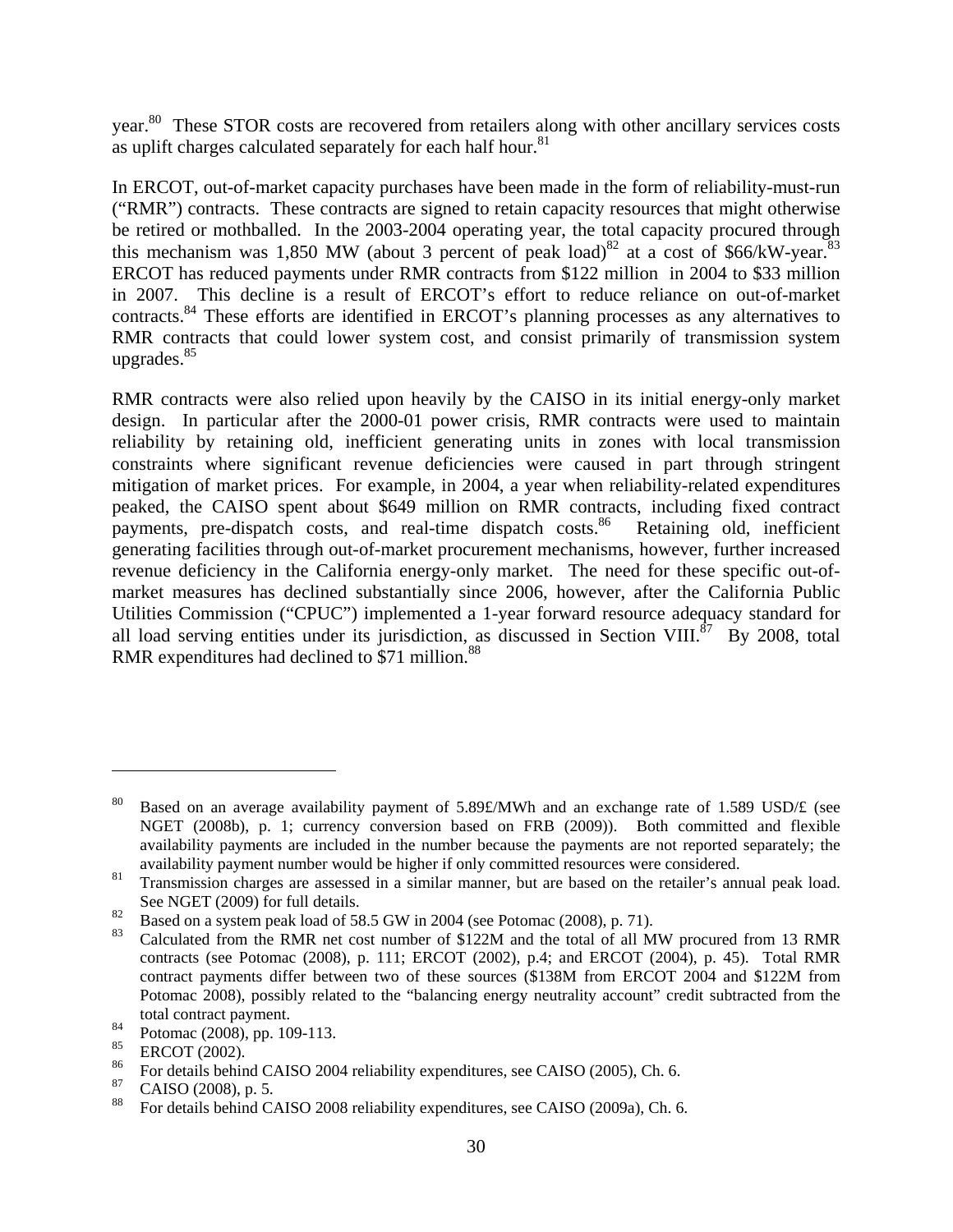In Ontario, the lack of sufficient investment incentives is addressed through centralized, longterm purchases by the Ontario Power Authority at the request of the government.<sup>89</sup> This government agency currently manages contracts of about 10,500 MW, a third of which involved resources already in commercial operation. By 2013, the contracts entered into by the Ontario Power Authority will represent more than \$14 billion of infrastructure investments made since 2005.<sup>90</sup> While the government directs these purchases, the Ontario Power Authority generally uses competitive solicitation for selecting individual resources. Recently, a large RFP for nuclear resources was suspended due to concerns about the pricing of the lead bidder.<sup>91</sup>

Creation of such targeted backstop measures to assure reliability and prevent the retirement of power plants to maintain reliability are often attractive initially. The measures can avoid the severe price spikes that would otherwise need to occur in energy-only markets to attract investments. By limiting additional capacity-like payments to only a few power plants, the measures also appear to be a less expensive solution than other options, such as system-wide capacity payments. The disadvantage of such backstop measures, however, is that they suppress market prices, which increases retirements of other existing plants, reduces the entry of new plants, and undermines or delays development of demand-response measures. These distortions grow over time and the need for backstop payments increases quickly as more existing resources retire and the development of new supply and demand side resources is delayed. Left in place over a number of years, these distortions decrease system efficiency, making it more difficult and expensive to eliminate the market distortions and transition to market-based solutions. Furthermore, such out-of-market solutions can be more costly even in the short-term; for example, system operators may opt to rely on RMR contracts with old generating units even in cases when a move toward demand response might have been a more cost effective alternative.

The temptation to rely on out-of-market contracts is not limited to energy-only markets. It is a particularly difficult problem in energy-only markets because of the lack of a market-based backstop procurement option. We discuss some of these same issues in relation to other market designs, and also address examples in which RMR contracts were replaced with market-based backstop mechanisms, such as centralized capacity markets.

# **5. Scarcity Pricing Mechanisms**

Scarcity pricing mechanisms are regulatory tools to increase market prices to sufficiently high levels when system reliability is threatened, before customers are curtailed. One approach to scarcity pricing is to define a scarcity event as any period during which the system operator is unable to maintain its target level of operating reserves (*e.g.*, 6 percent depending on local reliability standards).<sup>92</sup> Hogan (2005), for example, recommends that prices are gradually increased above marginal-cost-based prices to the full value of VOLL as reserves reach the point where brownouts or rolling blackouts must be implemented (*e.g.*, at an operating reserves level

1

<sup>&</sup>lt;sup>89</sup> Harvey and Travers (2008), p. 28.<br> $\frac{90}{2}$  Outside Person Arthur (2000).

 $^{90}$  Ontario Power Authority (2009).

 $^{91}_{92}$  Barber (2009).

<sup>92</sup> Hogan (2005), pp. 9-18 and Joskow and Tirole (2004), pp. 43-46.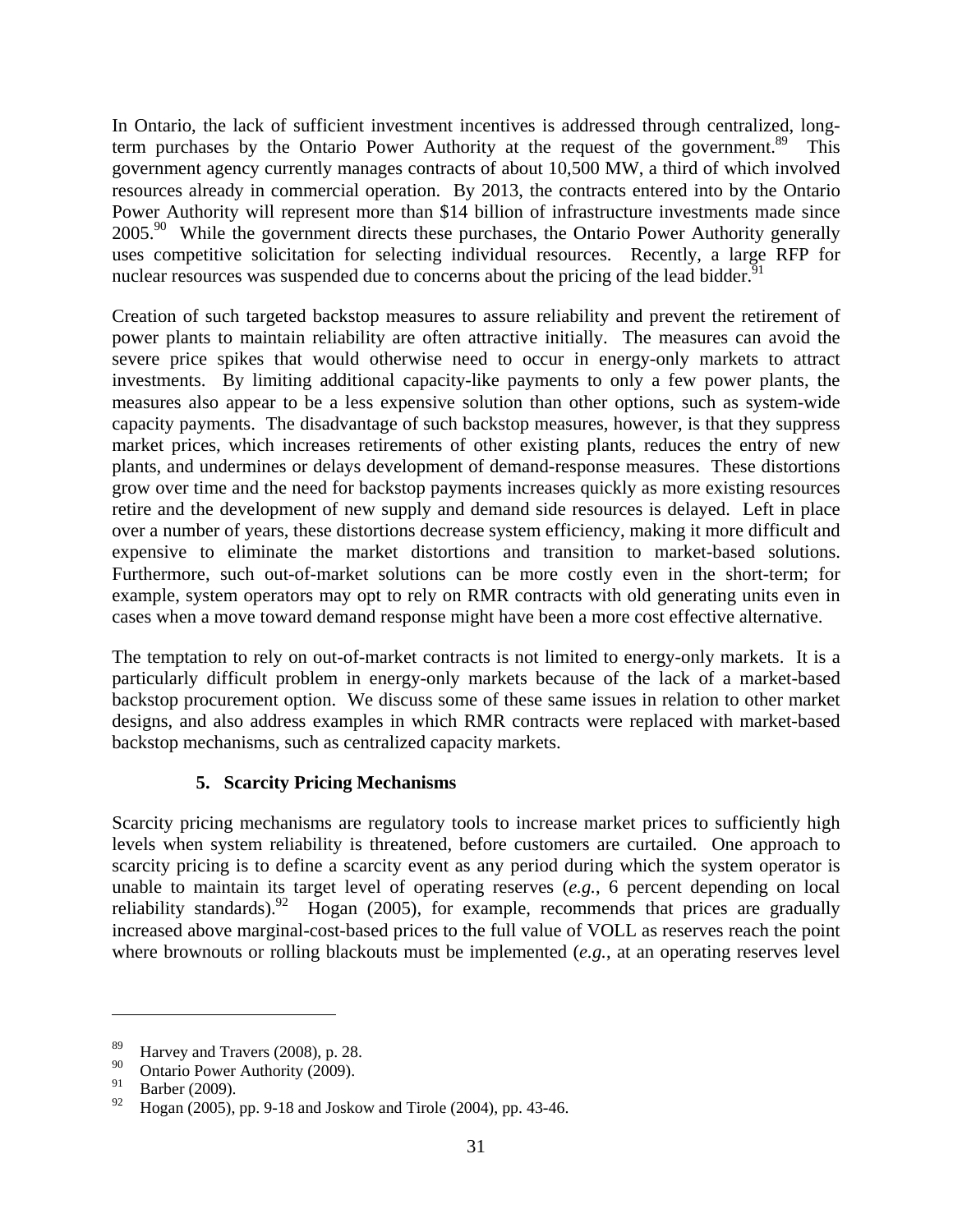of 2 percent, depending on local reliability standards). As Cramton and Stoft note, incorporation of such a "demand" function for reserves restores revenue sufficiency (*i.e.*, fixes the missing money problem). They note that this is in contrast to other energy-only market design options would not provide sufficient revenues to retain and attract the capacity necessary to maintain reliability.<sup>93</sup>

Setting scarcity prices at correct levels is vital for energy-only markets. If scarcity prices are too low, insufficient capacity will be retained or built. If they are too high, excess capacity will result. If the design of scarcity pricing is uncertain, meaningful investment signals will not be sent to market participants. In fact, several energy-only markets have experienced difficulties and have recognized problems with their scarcity pricing mechanisms. Each of the energy-only markets has developed its own method for scarcity pricing, although none has implemented the demand function approach recommended by Hogan (2005) at this point.

Nordpool's scarcity pricing mechanism is quite simple: if the level of available capacity is so low that TSOs must provide additional supply out of their capacity reserves, then the day-ahead price is increased to the price cap, and prices in the intra-day and balancing markets must be as high or higher.<sup>94</sup> Joskow (2006a) recommends this method of setting prices equal to the price cap as a "rough and ready" mechanism for scarcity pricing.<sup>95</sup> Nordpool sees its reliance on TSOs' non-market-based reserves as a transitional market failure, which justifies setting market prices equal to the price cap in an attempt to attract market-based investment.

In both ERCOT and NEM, scarcity prices are set largely as they are set during normal conditions: the highest accepted supply bid determines the market price. However, because large generators' bids are mitigated, these prices are set primarily by bids from small, unmitigated suppliers. Potomac Economics, the independent market monitor for ERCOT, noted that this scarcity pricing method of "relying upon the offers of small participants to ensure scarcity prices during legitimate shortage conditions produced unreliable results.<sup>"96</sup> The market monitor notes that the level of small suppliers' bids does not accurately reflect system conditions, resulting in widely varied price outcomes during identical system conditions when balancing reserves are exhausted.<sup>97</sup> In this pricing system, the unmitigated small suppliers would need to be able to accurately predict the existence and severity of a system shortage, so that prices would be set correctly according to shortage conditions. The problem is that during a legitimate shortage, even assuming the absence of out-of-market interventions by the system operator, the marginal bid will be dispatched and determine the market price even if that offer does not accurately reflect severity of the scarcity event.

ERCOT's scarcity prices may also have been too low, resulting in average annual prices that, according to the market monitor's estimate, have "reached the level sufficient for new market

<u>.</u>

 $^{93}$  Cramton and Stoft (2006) pp. 32-34.<br><sup>94</sup> Nordal (2007)

 $^{94}$  Nordel (2007).

 $\frac{95}{96}$  Joskow (2006a), p. 45.

 $^{96}$  Potomac (2008), pp. xxxv and 46-52.

*Id.*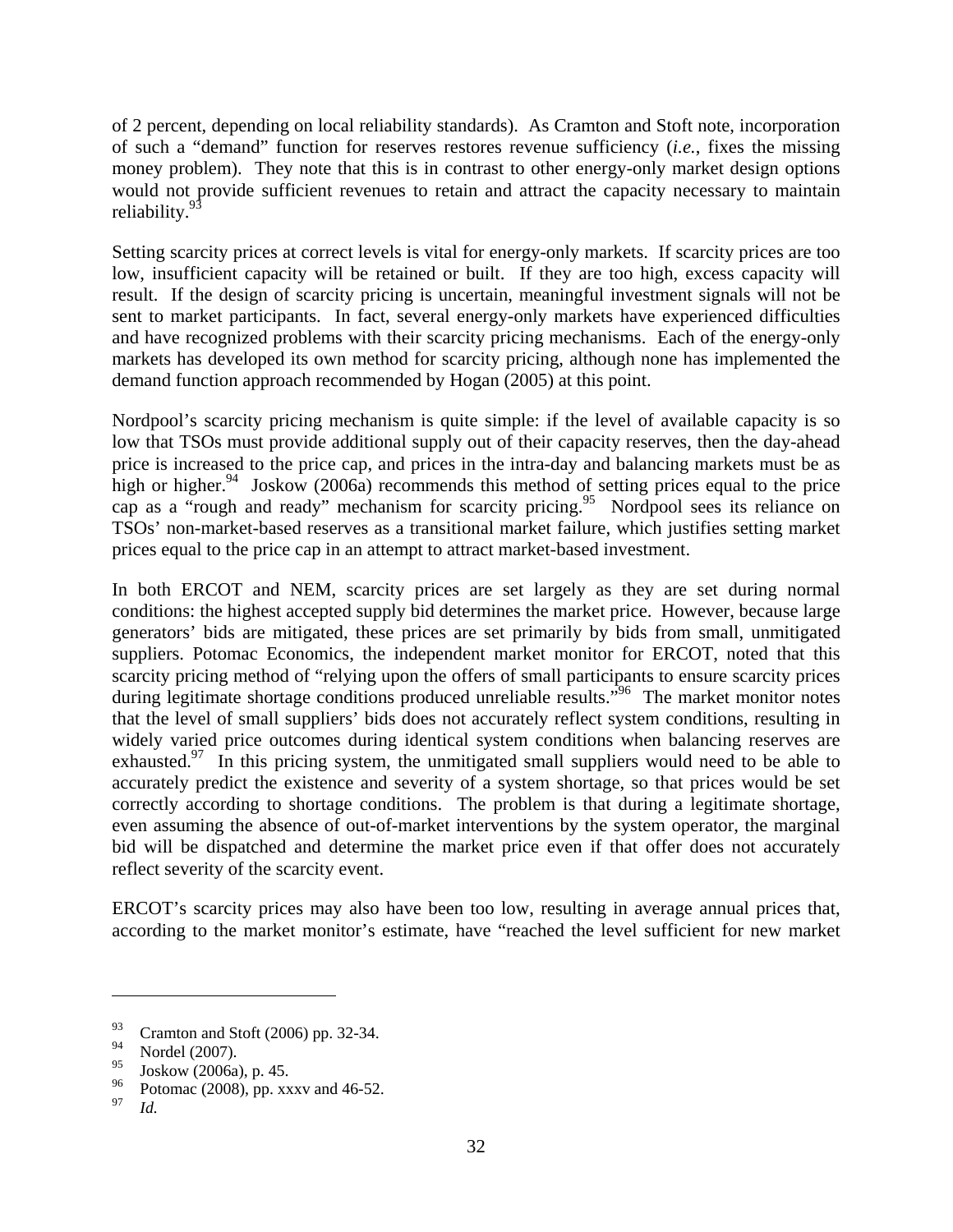entry in only one of the last five years."<sup>98</sup> The market monitor has recommended moving toward a scarcity pricing model similar to the Hogan (2005) proposal after the market has implemented nodal pricing.

Energy-only markets are not the only designs under which scarcity pricing adds valuable incentives to the market. For example, NYISO, ISO-NE, and PJM have or are currently developing scarcity pricing mechanisms in addition to preexisting capacity markets, as discussed in Section IX.B.3.

### **6. Difficulties Distinguishing Market Power from Scarcity**

Many energy-only markets, including NEM, BETTA, and ERCOT, rely on generators to increase their bid prices above marginal costs in order to set scarcity prices. This means that the markets implicitly rely on suppliers to accurately predict system shortages and make scarcitypriced offers if there is an anticipated, legitimate system shortage. If suppliers are inaccurate in predicting system shortages when they submit their bids (often hours to a day before actual operations) they may cause price spikes even when there are no shortages, or they may bid too low and fail to reflect scarcity when there are shortages. In addition, because some suppliers may also be able to exercise market power and manipulate prices through their bidding, they may inflate the market price to scarcity-type levels even in the absence of a physical shortage.

Because suppliers obtain market power only during shortage events (*e.g.*, by becoming a "pivotal" supplier), it can be almost impossible to distinguish between high prices that are consistent with efficient scarcity prices and high prices that reflect an abuse of market power. This issue was one of the more intractable issues during the 2000-01 California power crisis, when high loads and low hydro conditions combined to create shortages. When prices skyrocketed, some market participants argued that the prices were consistent with scarcity conditions, while others (including witnesses of *The Brattle Group*) concluded that the shortages created conditions that allowed for the abuse of market power, including the infamous Enron gaming strategies, which increased prices beyond those consistent with market conditions.<sup>99</sup> Similar examples of the difficulty of distinguishing between legitimate scarcity and manipulative market behavior exist elsewhere, such as an event currently under investigation in Australia.<sup>100</sup>

<sup>&</sup>lt;sup>98</sup> The market monitor used estimated annualized capacity costs and simulated energy market revenues to make the determination of whether overall price levels were sufficient for new entry. See Potomac (2008), p. 46-47.

Fox-Penner  $(2003)$ .

<sup>&</sup>lt;sup>100</sup> For example, one Australian supplier is currently under investigation. "[P]rices in South Australia averaged [\$173/MWh (\$243 AUD)] in the March quarter 2008 … Against a backdrop of high demand and tight supply AGL Energy, which owns 39 percent of South Australia's generation capacity, bid a significant portion of its capacity at close to the price cap. In combination these factors led to sustained high prices in South Australia over 15 consecutive days in March 2008 … The [Australian Energy Regulator] is investigating whether the generator bidding behaviour breached the National Electricity Rules during these high priced events." See Edwell (2008).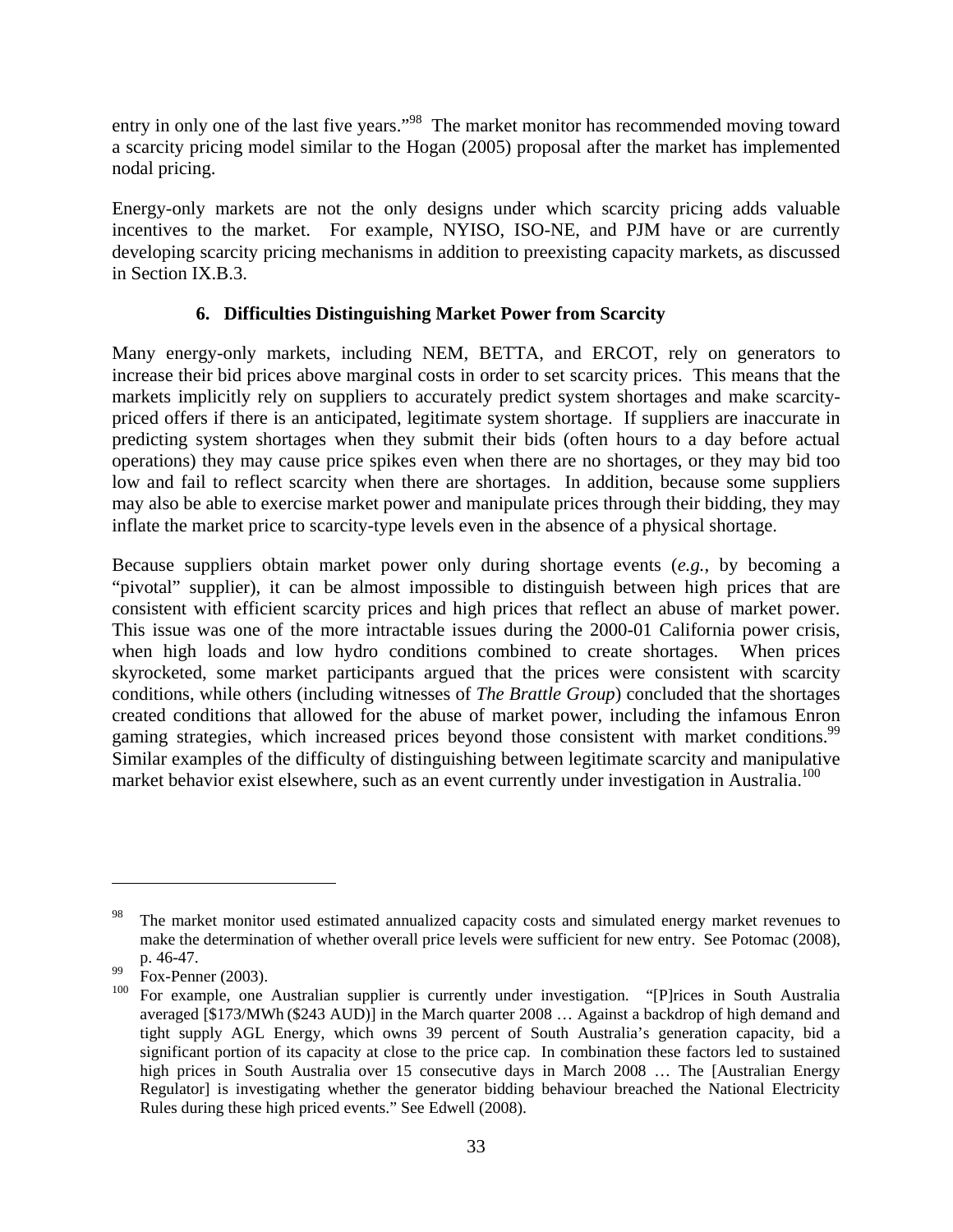The challenge of distinguishing between supplier bidding behavior that is consistent with scarcity pricing and behavior that constitutes an abuse of market power also makes it difficult to mitigate energy-only markets without creating revenue deficiency for existing and new generating assets. ERCOT's method for mitigating possible market manipulation during scarcity events has been to allow only small suppliers that are not perceived to hold market power to submit high offer prices. The problem with this method is that, although it may prevent exercise of market power by larger suppliers with market power, it also places small suppliers in danger of inefficiently pricing themselves out of the market or incorrectly creating scarcity-level price spikes if they mistakenly predict a shortage event.

## **7. Price Volatility**

Energy-only market designs rely on occasional price spikes to retain existing generation and attract new investment. Significant price volatility and uncertainty is thus an accepted and expected aspect of well-functioning energy-only markets. This volatility, however, comes at a cost—both political and financial. Politically, the price spikes of energy-only market are difficult to accept and explain to the public, and even in the absence of apparent market power abuses this can lead policy-markers to impose out-of-market solutions. Financially, the increased uncertainty in market revenues increases the return that investors require before they are willing to enter a market. Due to higher risks, a higher risk premium must be paid to attract investments compared to market designs that impose less uncertainty. As discussed in Section III.D, the high level of uncertainty will also tend to delay investments and create a bias toward resources with lower fixed but higher operating costs.

The higher uncertainty means that a higher risk premium must be paid to attract investments. As Professor Joskow notes, there is "no particular theoretical reason that price volatility or price uncertainty per se should make it impossible to finance new generating facilities if the 'missing money' problem is solved … [although] price uncertainty will affect the cost of capital used by investors to evaluate projects."<sup>101</sup> In addition, although higher volatility increases financing costs, this does not necessarily mean it is good public policy to attempt to shelter customers or suppliers from price uncertainty as they may be able to reduce system costs if they can respond to price signals (*e.g.*, through demand response programs) or otherwise manage that risk (*e.g.*, contractually with retail suppliers).

# **8. Energy Call Options and Forward Contracting Obligations**

As discussed previously, bilateral contracts are not discouraged by or excluded from the energyonly market design. However, a number of energy market design proposals also *impose* obligations on LSEs to sign multi-year forward contracts for energy or energy options. These forward contracting obligations are an attempt to mitigate price volatility to consumers, reduce market power concerns, provide generators with additional revenues, or provide revenue

 $101$  Joskow (2006a), p. 40.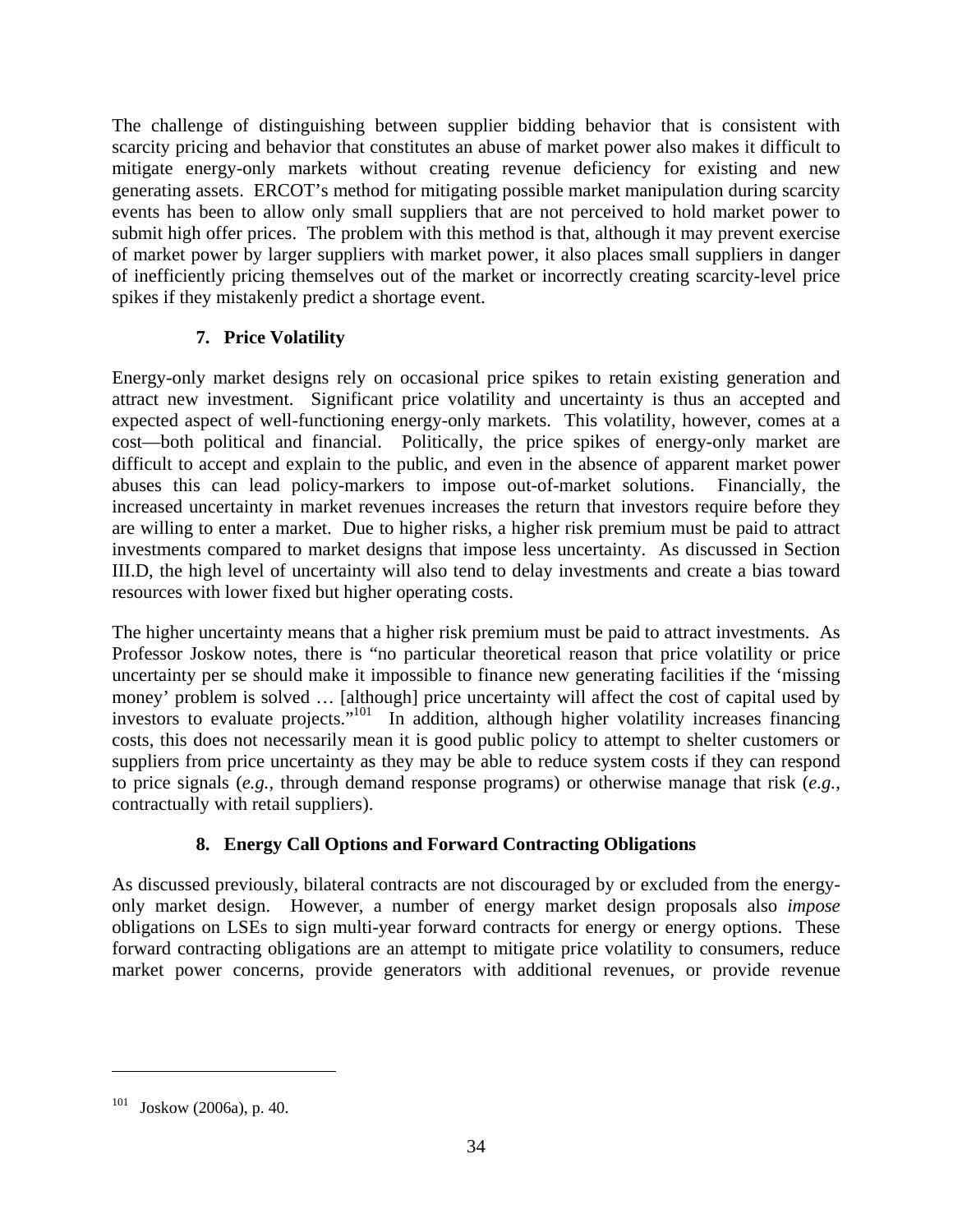certainty to investors.<sup>102</sup> In our opinion, these forward contracting obligations, which are meant to address the shortcomings of pure energy-only markets, modify the energy market design in a way that essentially creates the type of market designs discussed in Sections VI through IX below.

Exactly what such mandatory forward contract obligations mean depends in part on whether they rely on physical or financial contracts. Physical forward contracts include arrangements in which customers pay the supplier a fixed annual or monthly payment in order to secure the option (whether or not that option is ever exercised) of having power supplied physically from a specific generating unit.<sup>103</sup> These contracts have additional provisions for determining the energy price (or "strike" price) for any power actually dispatched, and the size of the penalty for failure to generate. The supplier must have a physical asset backing the contract, which means it amounts to a physical "call option" for energy in which the supplier must sell to the buyer at a fixed price at all times even in times of shortage when market prices have spiked.

A financial forward contract can have the same payment structure, but does not need to be backed with a physical resource. In the case of a financial call option contract, the customer makes a fixed payment for the option of buying power at a given strike price, which the seller will guarantee. If the market price is below the strike price, the buyer will buy from the market; if the market price rises above the strike price, the buyer will exercise the option and the seller will have to pay the difference between the market price and the strike price.

Traditional capacity contracts are very similar to energy call option contracts. This is why some observers refer to physical or financial capacity contracts as "energy call options." In fact, many capacity contracts, such as tolling arrangements, are call options in which the strike price may be based on current plant operating costs. The contract payments for the physical call option contracts discussed earlier essentially are capacity payments.

Both physical and financial forward contracts can shelter risk-averse buyers from the volatility and price spikes inherent in energy-only markets. For example, Australia's NEM experiences great activity in financial forward contracts to hedge against price spikes.<sup>104</sup> However, because system operators generally are not yet able to provide differentiated levels of reliability for different customers, neither a physical nor financial forward contract can provide buyers with greater reliability than is available in the system as a whole. For example, suppose an LSE desiring high reliability contracts enough physical capacity to meet their expected peak load even under extreme peak load conditions. If other LSEs have *not* contracted for similar levels of capacity, then the system may still be short overall during extreme peak load conditions, forcing the system operator to enact rolling blackouts. Because the system operator is not able to

 $102$  See discussion in Crampton and Stoft (2006). As they note (p. 34), Wolak (2004) focuses on the importance of long-term contracting; Chao and Wilson (2004) focus on options and risk management; and Bidwell (2005), Bidwell and Henney (2004), and Oren (2005) focus on energy options.

<sup>&</sup>lt;sup>103</sup> Note that in other commodities markets, a "physical" contract is a promise to deliver a physical good like corn when called; within the context of power markets, a "physical" contract refers not only to the good (the energy produced), but also usually to the capacity asset that creates the good.

 $104$  AER (2007), Ch. 3.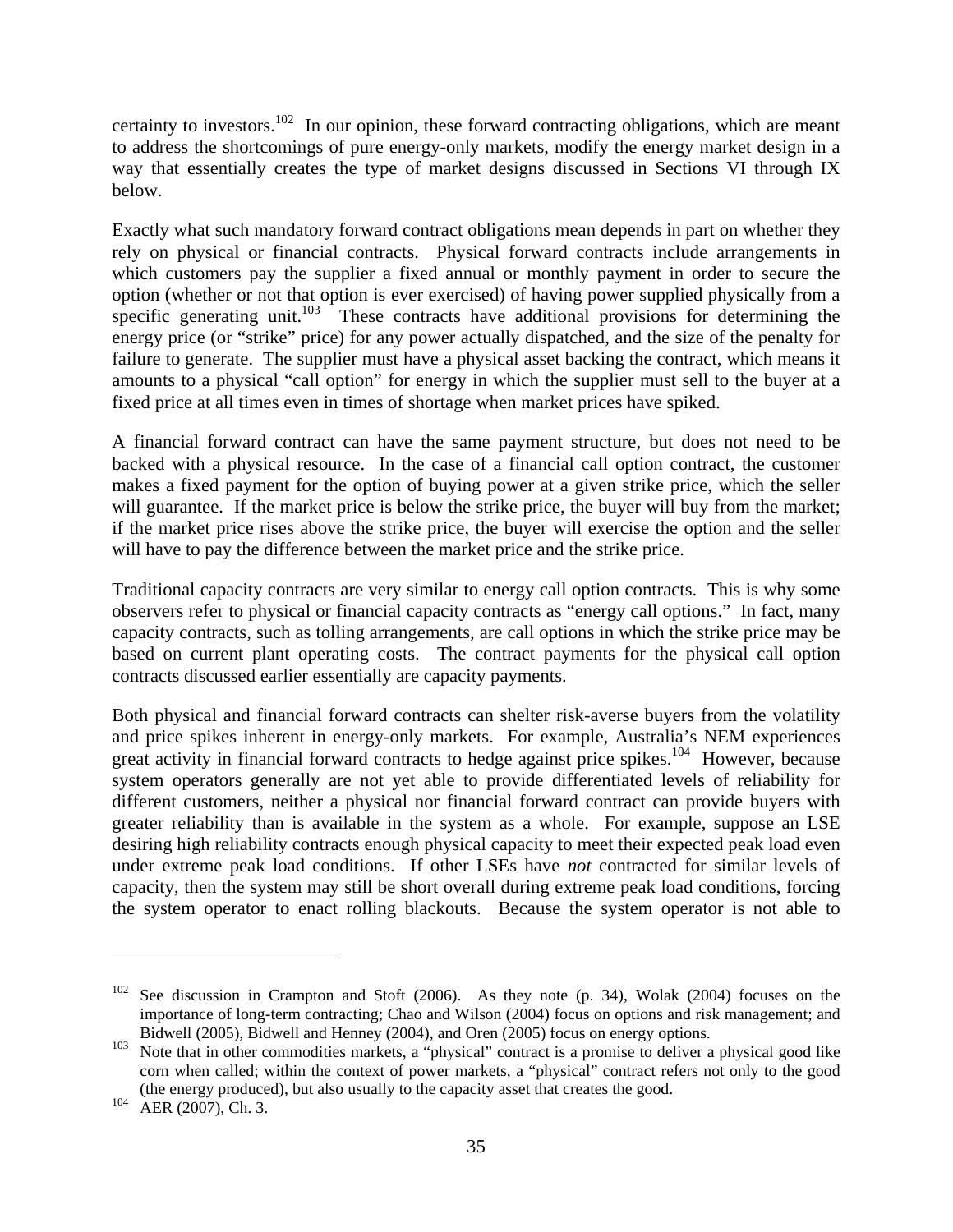distinguish among LSEs for reliability purposes, the high-reliability LSE will experience interruptions in service just like all other LSEs. The overall result is that the rest of the system "free rides" on the reliability value provided by the LSE with sufficient capacity contracts.

Regulatory mandates forcing all LSEs to own physical energy options contracts are intended to remedy this incentive to free ride on the greater reliability provided by others' bilateral contracts. Oren (2005), for example, proposed that *all* LSEs be required to obtain *physical* call-option contracts to cover their location-specific peak demand, including an administratively-determined reserve margin, on a multi-year forward basis. Adib *et al*. (2008) argue that such mandatory locational call-option contracts are superior to capacity markets because the pricing of the energy call option is directly tied to location-specific energy prices. Crampton and Stoft (2006), however, point out that imposing such forward call option contracts covering LSEs' peak load and an administratively-determined reserve margin no longer constitutes an energy-only market design. Rather, they note, such obligations create a "convergence" between energy-only and capacity market designs. We agree. Physical call option contracting requirements create a bilateral market for physical capacity, very similar to the capacity markets created by the market designs discussed in Sections VI and VIII.

Others propose that imposing only *financial* forward contracting requirements would be sufficient to reduce price risk, mitigate market power, address revenue deficiency and, thereby, create investment incentives that ensure resource adequacy. Wolak (2004), for example, argues that mandatory financial forward contracts would provide resource adequacy, because if locational hourly market prices are sufficiently high (indicating a need for new capacity at that location), then the supplier will have the incentive to build physical assets to back the financial agreement. We agree that mandatory financial forward contracts (including call option contracts) would create price stability for customers, but we do not agree that this approach would achieve resource adequacy unless the energy-only market already had sufficient investment incentives for resource adequacy. If the missing money problem persists in the energy-only market for any of the previously-discussed reasons, then the seller of a financial contract will prefer to pay the spot price during times of scarcity rather than building a physical asset.

#### **C. ADVANTAGES AND DISADVANTAGES OF ENERGY-ONLY MARKETS**

Pure energy-only markets are the simplest market design we examine. They are appealing because, at least theoretically, they require the fewest regulatory interventions. In pure energyonly markets, customers can choose the level of reliability they would like to purchase. The model does not need to rely on additional mechanisms to pay for capacity.<sup>105</sup>

There have been a number of challenges in translating the theoretical concept of energy-only markets into practice. Both technical and political realities have delayed significant penetration of demand response and do not allow the differentiation of reliability across different classes of customers. This prevents the market from achieving efficient outcomes during scarcity events.

 $105$  As Wolak (2002) put it, customers should not have to buy the entire bakery, only the loaves of bread.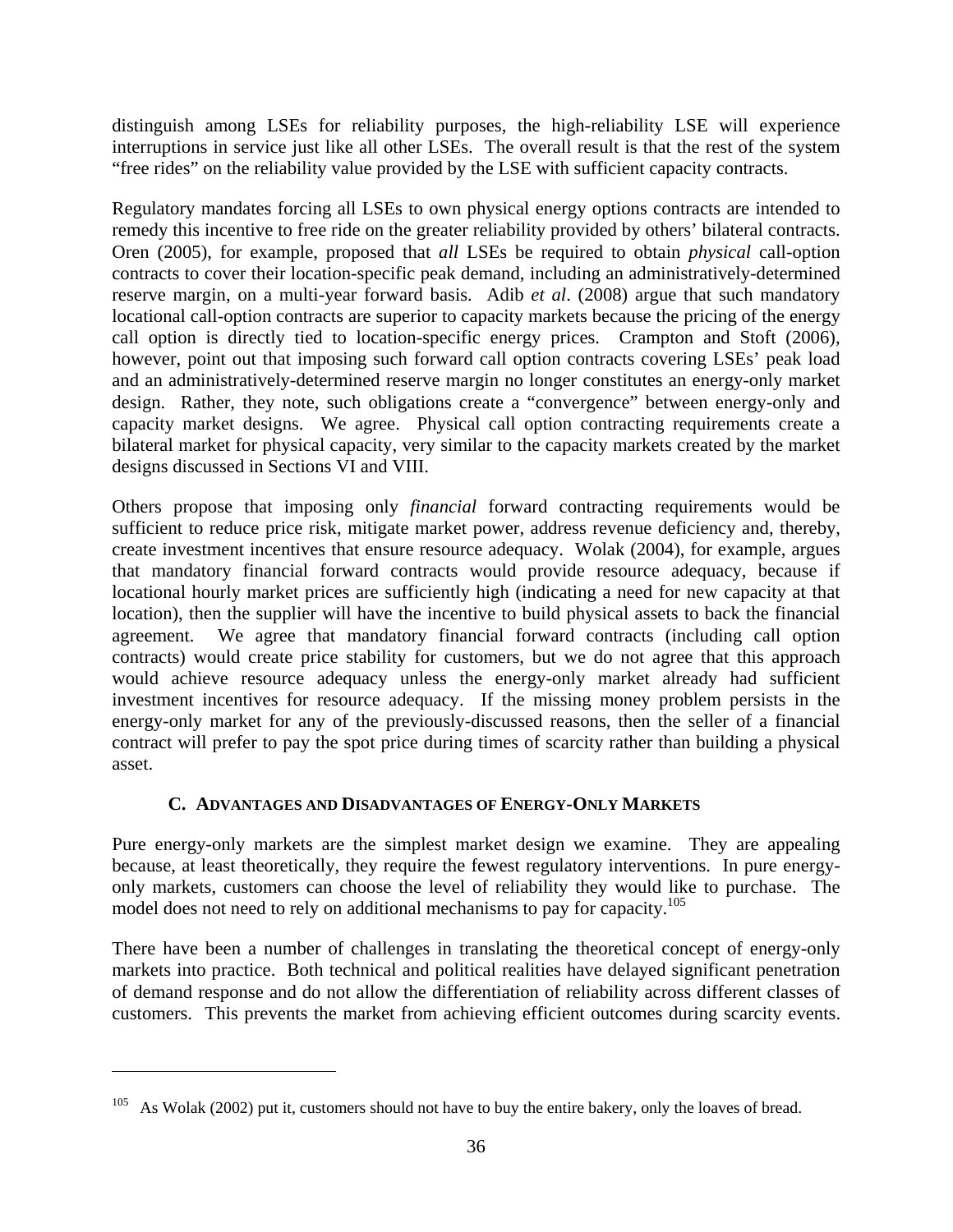This also means that the scarcity prices vital for ensuring proper investment incentives are undefined during shortage events and regulatory interventions are required both for setting prices and for maintaining sufficient reliability.

Advantages and disadvantages of energy-only markets are summarized in Table 2. The theoretical advantages of simplicity and minimal need for regulatory determination of reliability levels are accompanied by a number of distinct disadvantages. They include significant uncertainty about whether generating capacity will remain adequate, high price volatility that is politically unpopular and increases investment costs, challenges in distinguishing between true scarcity and exercise of market power, a need for regulatory mechanisms to define efficient prices during scarcity events in the absence of wide-spread demand response, and challenges in differentiating reliability for different customer classes. Without scarcity prices that are allowed to rise sufficiently to attract new investment, real-world energy markets routinely rely on out-ofmarket mechanisms for purchasing capacity and ensuring reliability, thereby undermining competitive pricing signals and perpetuating and increasing the need for out-of-market solutions. Not surprisingly, revenue deficiency (*i.e.*, the "missing money" problem) has become a barrier to generation investments in most real-world examples of energy-only markets. Various approaches to addressing the "missing money" problem are discussed in the remainder of this report, beginning in Section V with the addition of *administratively-determined capacity payments*.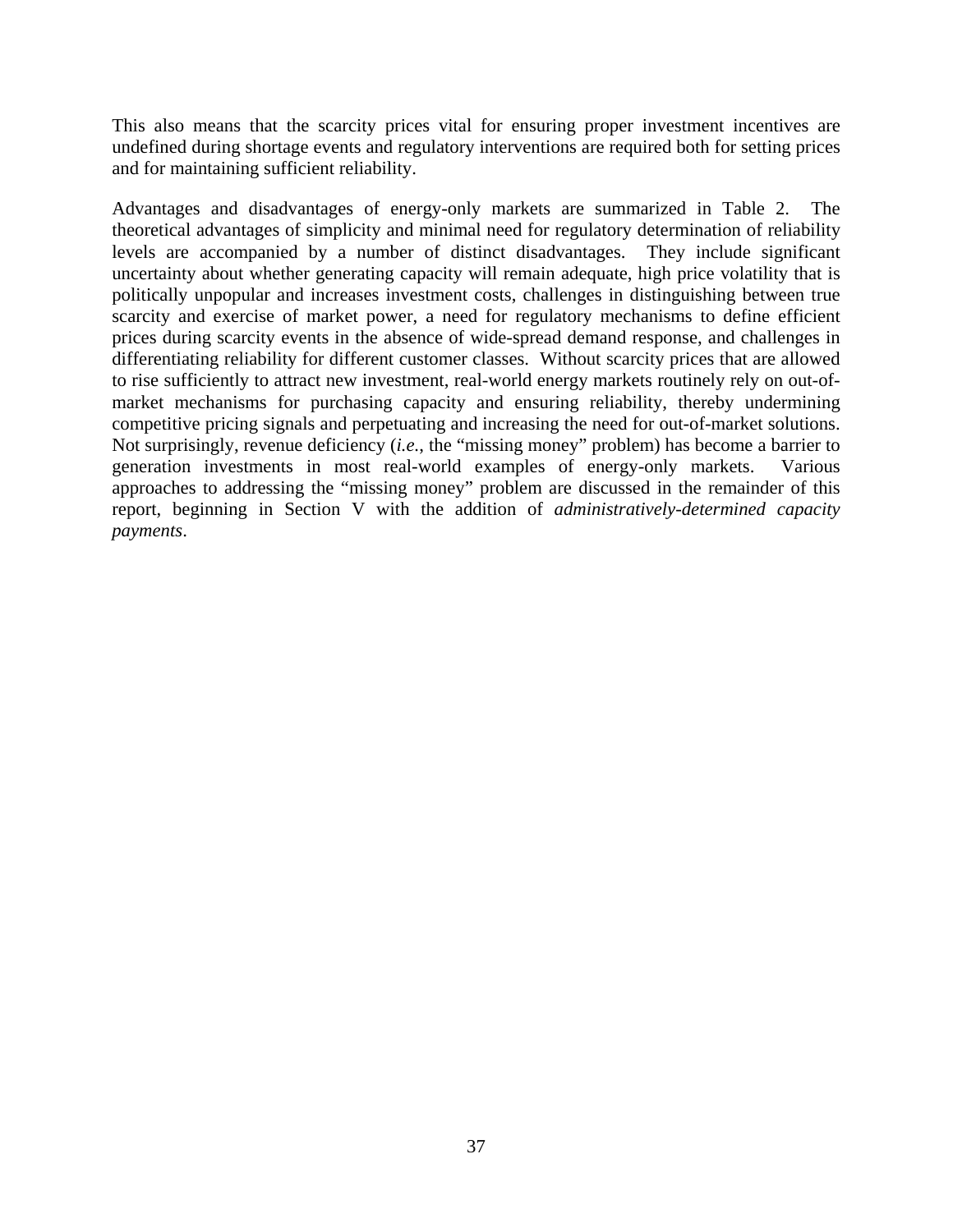| <b>Disadvantages</b>                                                                                                                                                                                                                                                                                                                                                                                                                                                                                                                                                                                                                                                                                                                                                                                                   |
|------------------------------------------------------------------------------------------------------------------------------------------------------------------------------------------------------------------------------------------------------------------------------------------------------------------------------------------------------------------------------------------------------------------------------------------------------------------------------------------------------------------------------------------------------------------------------------------------------------------------------------------------------------------------------------------------------------------------------------------------------------------------------------------------------------------------|
| • Demand response and reliability-based<br>pricing do not yet exist on the scale<br>necessary for efficient pricing. Demand<br>curtailment (brownouts or rolling<br>blackouts) are politically unpopular.<br>• Price volatility causes a risk premium for<br>investments, possibly inefficiently<br>increasing the overall cost to customers.<br>• Severe price spikes during scarcity events<br>are politically unpopular. Difficult to<br>distinguish between high prices due to<br>legitimate scarcity conditions and high<br>prices due to market manipulation.<br>• Substantial uncertainties and public policy<br>risks remain about the market design's<br>ability to achieve resource adequacy in the<br>long-term.<br>• Common good character of reliability and<br>associated incentives to "free ride" mean |
| that scarcity pricing mechanisms are vital<br>to proper market function, but markets have<br>struggled with getting it right.<br>• In the absence of providing different levels<br>of reliability to different customers, VOLL<br>and appropriate scarcity pricing<br>mechanisms still need to be determined<br>administratively. VOLL is uncertain and<br>its calculation is difficult.<br>• Most energy-only markets utilize out-of-<br>market mechanisms for purchasing<br>capacity and ensuring reliability, thereby<br>undermining competitive pricing signals<br>and perpetuating the need for out-of-market<br>mechanisms.<br>• Revenue deficiency ("missing money") is a<br>problem in most energy-only markets.                                                                                               |
|                                                                                                                                                                                                                                                                                                                                                                                                                                                                                                                                                                                                                                                                                                                                                                                                                        |

**Table 2 Advantages and Disadvantages of the Energy-Only Market**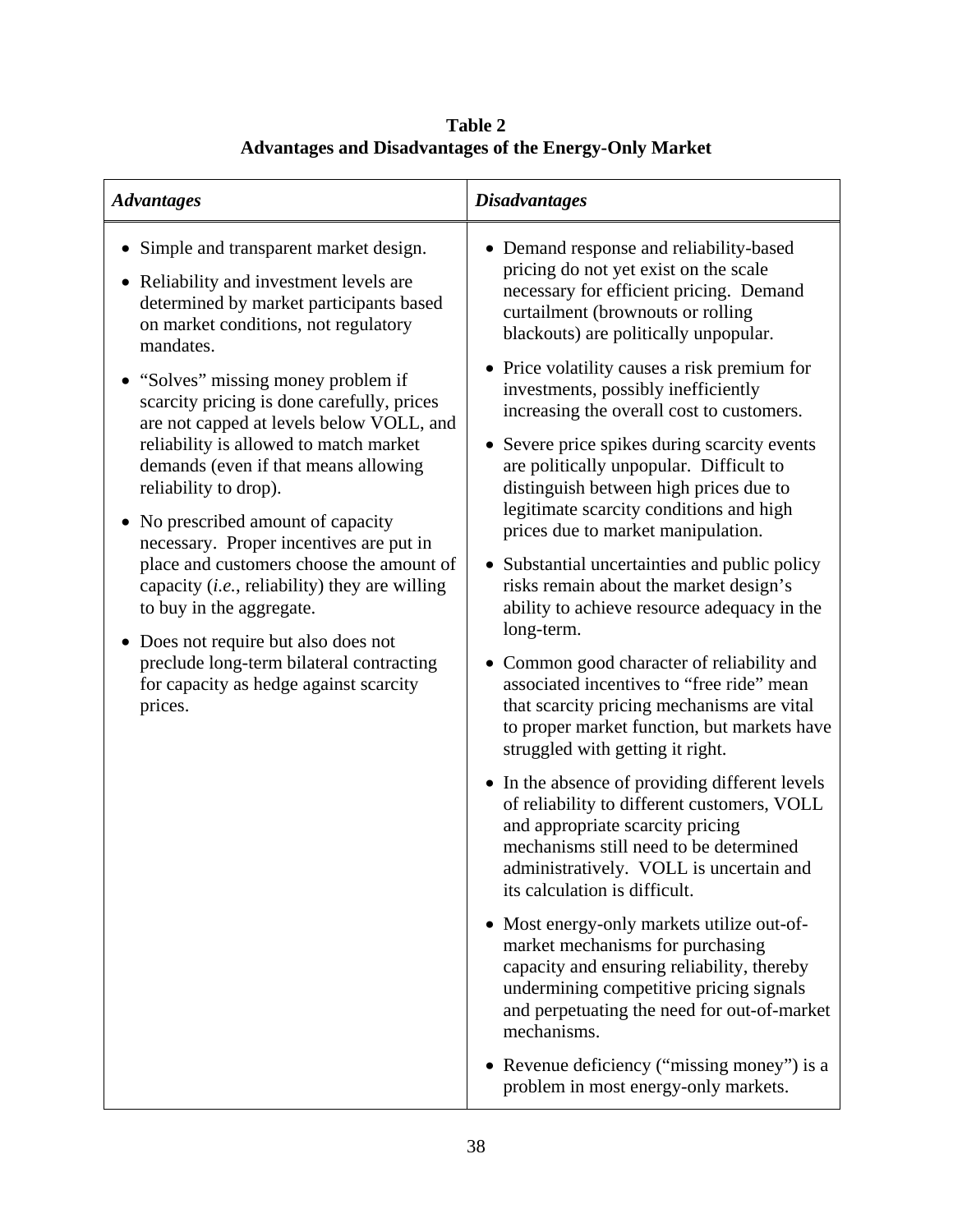## **V. ENERGY MARKETS WITH ADMINISTRATIVELY-DETERMINED CAPACITY PAYMENTS**

### **A. ADDITIONAL MARKET DESIGN ELEMENTS AND CONSIDERATIONS**

### **1. Design of Administrative Capacity Payments**

Energy markets with capacity payments include most of the elements of energy-only markets, but add an explicit, administratively-determined capacity payment on top of market-based energy revenues. These capacity payments provide additional revenues to suppliers to allow the full recovery of their fixed costs. Unlike the other capacity market designs discussed in this report, which rely at least partly on market forces to determine capacity prices, the price and allocation of capacity payments under this market design is purely a matter of administrative judgment.

The addition of capacity payments allows for caps on energy prices that are much lower than the VOLL-based cap in the energy-only design discussed in Section IV, although the cap still needs to be higher than the marginal operating costs of peak generators at peak times. The capacity payment and lower energy price cap has the advantage that it reduces investment costs and protects buyers from the much higher volatility and uncertainty associated with energy-only markets. Capping prices is also a tool for market monitors to prevent price spikes that could have been caused by the exercise of market power. In the presence of the lower price caps, the addition of administratively-determined capacity payments is needed to make up for revenues otherwise missing in recovering fixed resource costs.

There are many variations of the design, but all include similar components. Regulators or market administrators determine the approximate level of capacity desired in the market, including the reserve margin desired for resource adequacy. A capacity payment structure is then developed for generating units serving peak loads and providing reserves that would otherwise be unable to recover their fixed costs from the capped or otherwise mitigated energy market.

There are also mechanisms for either making some generators ineligible for capacity payments or reducing the size of the capacity payments in the case of over-capacity.<sup>106</sup> Because the primary purpose of these capacity payments is to supply missing revenues in order to facilitate the construction of new capacity resources, the actual size of the payments is often determined based on the portion of the annualized fixed costs of a peaking unit that is not recoverable through energy and ancillary service revenues.<sup>107</sup> This approach is used because peak load must be met by generating capacity that will operate only infrequently. Some of these peaking units would run only a few hours per year or would not run at all in some years. The least expensive

 $\frac{106}{107}$  Oren (2000), p. 5.

One notable exception was the design for capacity payments based on the VOLL used in the first British power pool design discussed in V.B.4, which has since been replaced by NETA and BETTA as discussed in Section IV.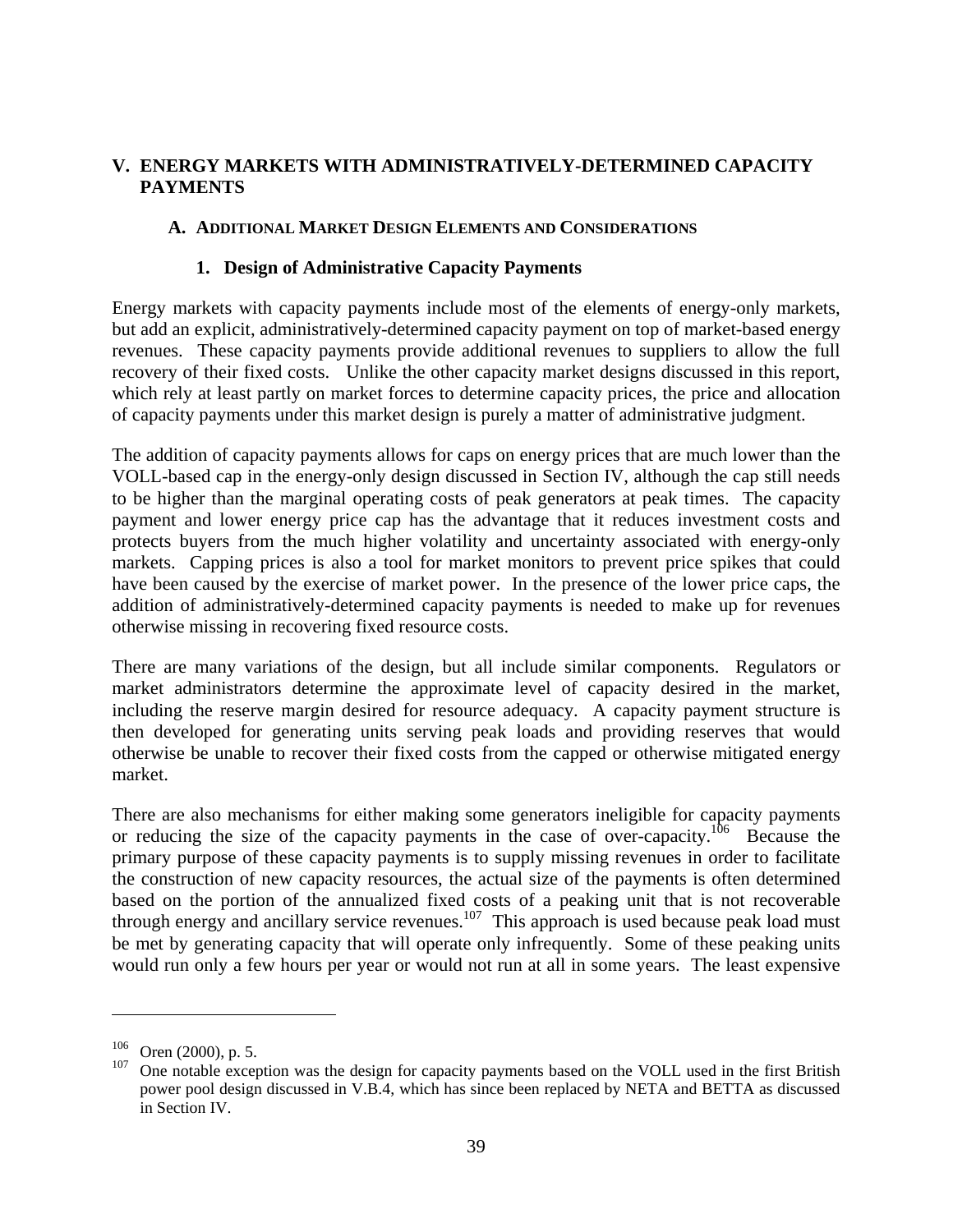way to meet these peaking requirements is generally a combustion turbine ("CT"), which is thus used as the cost proxy to determine capacity payments.

An equally important but often overlooked design feature of capacity payment mechanisms is how the costs associated with these capacity payments are recovered from customers. In terms of sending proper price signals, these capacity payments should be assigned to customers as a demand charge based on their load during peak periods. In practice, however, this theoretically efficient cost recovery is not generally used in these market designs. Rather, capacity payment costs tend to be recovered as an uplift charge spread out over all energy (MWh) supplied in the market.<sup>108</sup> This essentially eliminates demand response as one of the main factor that can reduce system-wide capacity costs.

This market design with administratively-determined capacity payments differs significantly from designs that rely on market-based mechanisms, including bids from demand and supply resources, to determine market prices for capacity. Rather than relying on market forces to determine the value of capacity and the level of capacity payments to suppliers, this design simply relies on administratively-determined payments that may or may not be consistent with actual market conditions and capacity prices consistent with needed investment signals. While capacity payments can be adjusted administratively over time in response to observed market conditions, these adjustments can be too infrequent or too *ad hoc* to be consistent with efficient market signals. This approach may distort markets and ultimately differ little from those achieved with other out-of-market mechanisms.

### **2. Payments to New Versus Existing Resources**

In market designs without resource adequacy requirements for LSEs, administrativelydetermined capacity payments can be targeted to new resources or the retention of existing resources.109 Administratively limiting payments to new plants or plants that would otherwise retire constitutes an out-of-market mechanism, similar to RMR and other reliability backstop mechanisms used under other market designs. While attractive because such limitations reduce the total amount of capacity payments, the selective payments will cause significant market distortions.

The additional capacity maintained through such payments will create or prolong the "missing money" problem for all resources that are not receiving special payments. No new capacity will be attracted (not even bilaterally) unless it receives a capacity payment. Over time, an everlarger proportion of installed capacity will tend to receive such payments. In addition, if capacity payments are limited to a period less than the economically useful life of a resource (*e.g.*, to the 10 years used in Spain as discussed below), the payments will need to *exceed* the annualized capacity costs of the resource before entry occurs. New plants simply will not be built unless total investment costs can be recovered through the combination of (1) margins

<sup>108</sup> Adib, *et al*. (2008) pp. 336-37.

<sup>109</sup> As discussed in Section III.G, imposing resource adequacy requirements on LSEs creates equal market value for both existing and new resources.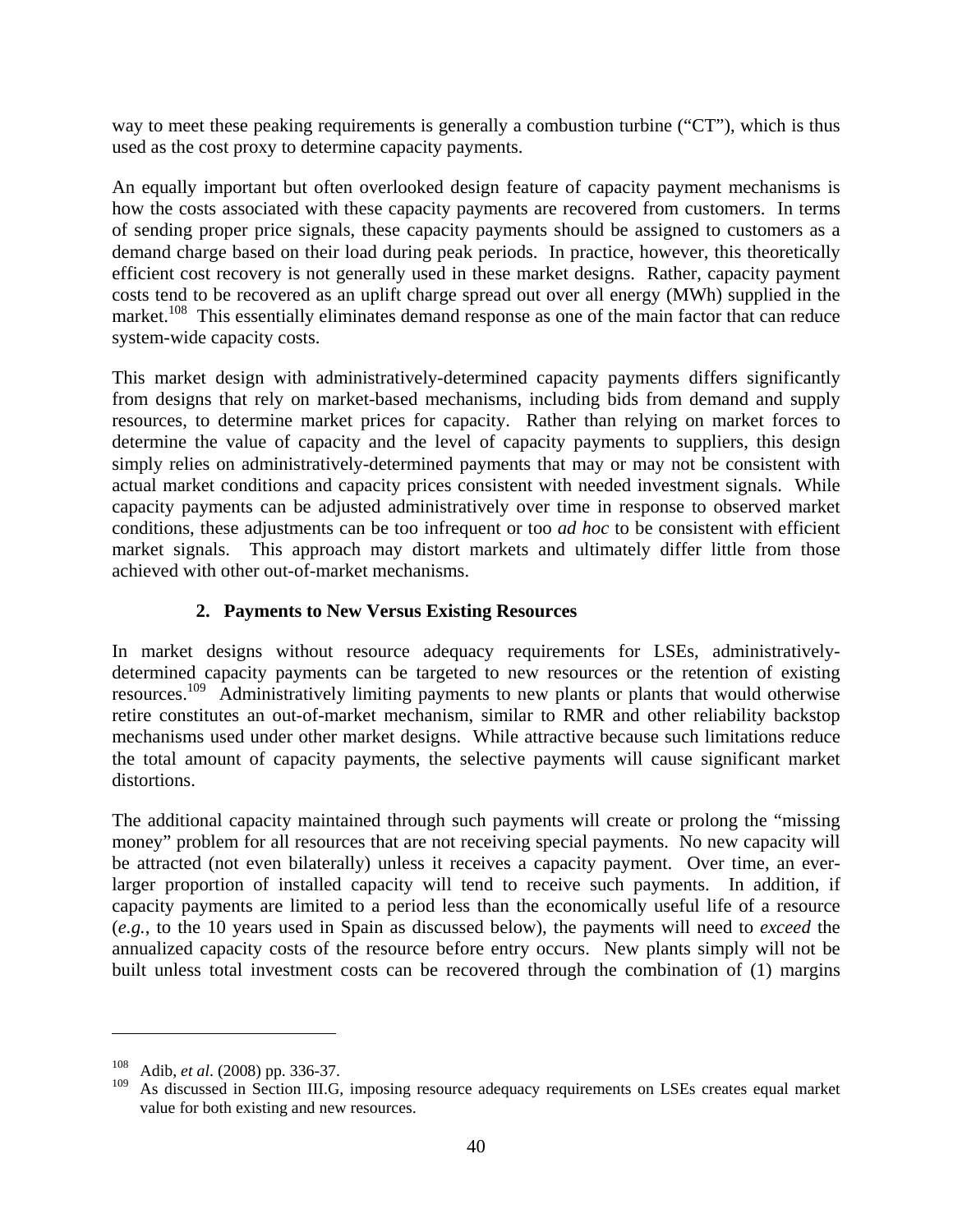earned in energy markets over the economic life of the facility; and (2) capacity payments earned over the facility's economic life. In addition to payments for new capacity, the need to extend such payments to existing generation will quickly grow as the suppression of energy market prices forces more existing resources into retirement unless they too receive the additional payment. Market distortions increase further as the administrator, rather than market participants, chooses which resources should be retained and which resources should be allowed to retire. This can result in the inefficient retention of high-cost resources that would retire in a market environment.

Costs likely are higher in the long-term due to the difficulties and market distortions associated with such an approach. The resulting market distortions may also make it increasingly difficult to transition from the administrative determination of capacity payments to market-based solutions.

### **B. EXPERIENCE WITH ADMINISTRATIVELY-DETERMINED CAPACITY PAYMENTS**

There are several international power markets where administratively-determined capacity payments have been used to address the missing money problem and restore revenue sufficiency in an effort to attract and retain generating resources. For example, administratively-determined capacity payments have been used in Chile, Colombia, Italy, Peru, Spain, and South Korea.<sup>110</sup> These markets have employed various methods to determine the exact size and allocation of these payments, giving regulators or system administrators varying levels of discretion and judgment in influencing the overall investment outcomes.

# **1. Fixed, Availability-Based Capacity Payments**

Availability-based capacity payments were first introduced in Chile in 1982, followed by Colombia with essentially the same design.<sup>111</sup> The payment is an availability-based system, where generators offering capacity into the energy market would receive the administrativelydetermined payment as compensation for having capacity available, regardless of whether it was dispatched to run. Generators receive a daily capacity payment based on the quantity of capacity available during months of peak demand or capacity shortage.<sup>112</sup> The Chilean system is based on a two-year planning horizon and includes a penalty for failure to deliver based on the VOLL.<sup>113</sup> Over the year, the capacity payments are intended to cover the fixed costs of a peaking unit that has demonstrated sufficient availability.

South Korea's system has a similar availability-based capacity payment for all capacity offered into the market, but it has a two-tiered structure that applies separately to base-load and peaking

<u>.</u>

<sup>110</sup> Adib, *et al*. (2008), pp. 336-37.

<sup>111</sup> Batlle (2007), p. 4547; Larson (2004); Rudnick (2002).

<sup>&</sup>lt;sup>112</sup> In Chile, the peak demand months are May-September; in Colombia, the payments are made during the dry season of December-April when hydro capacity is limited (Rudnick (2002), p. 161).

 $113$  Huber (2006), pp. 4-5.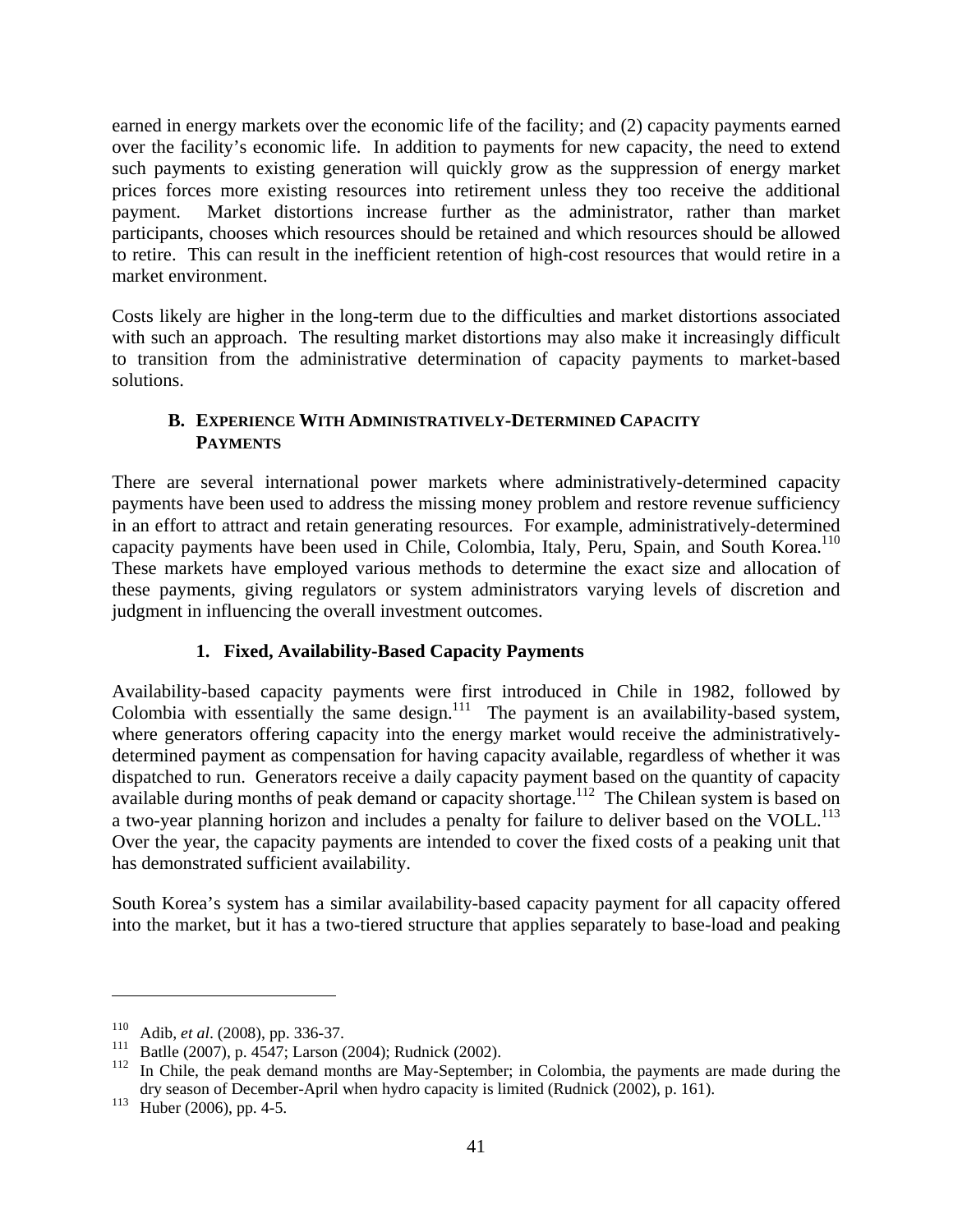generators.<sup>114</sup> Both the hourly energy price and the capacity adder are determined separately for baseload and peaking plants, and the classification of each unit as "baseload" or "peaking" is administratively determined ahead of time. The capacity payment for baseload generators is derived from the gross capital and O&M costs of a coal unit while the capacity payment for peaking plants is based on the costs of a combustion turbine.<sup>115</sup>

The exact method for determining these capacity payments is a matter of administrative judgment and is generally adjusted over time based on investment outcomes and other market factors. In Chile, for example, the Argentinean financial crisis resulted in interruptions in natural gas imports, meaning that generators that had received availability payments were no longer able to produce reliably. In the aftermath of this gas shortage, Chile's assessment method now "derates combined cycle plants that do not have alternative fuel arrangements and, therefore, reduces their capacity payments."<sup>116</sup>

In both South Korea and Colombia, the capacity payment mechanisms have been criticized for lack of transparency and predictability. According to Park *et al*. (2007), the Korean "fixed payment is controversial… as it is generally set in an *ad hoc* way for a period of time, not precisely and transparently linked to actual market conditions, and therefore presents an additional element of regulatory risk to market participants."<sup>117</sup> Similar initial concerns in Colombia led to revisions in 1999 that were meant to stabilize the mechanism and provide investors more information about how these payments would be determined.<sup>118</sup>

All three of these markets, South Korea, Colombia, and Chile, are characterized by rapid demand growth, where significant investments in new generation capacity are vital for resource adequacy. If the capacity payment mechanisms were not attracting sufficient generation capacity, these markets would quickly face rationing. It appears, however, that these markets *have* generally attracted sufficient generation capacity and rationing has been avoided outside periods of severe drought in the hydro-dominated markets.<sup>119</sup>

Early results from the Korean market have shown significant investments from independent power producers ("IPPs"), although Park *et al*. (2007) report that, as in most other markets, these investments have slowed following the initial investment rush after deregulation. More recent plans for natural gas combined cycle plants have been delayed or cancelled, which is attributed to regulatory uncertainty and the government's stalled plans to divest itself completely from the six main generation companies.<sup>120</sup> Any lack of investment from IPPs will likely be compensated by investments from the government-affiliated generating companies, which still follow the official prescriptions for investments by the Ministry of Commerce, Industry, and Energy.

<sup>&</sup>lt;sup>114</sup> Adib, *et al.* (2008), pp. 336-37.<br><sup>115</sup> Pork (2007), pp. 5821.22.

<sup>&</sup>lt;sup>115</sup> Park (2007), pp. 5821-22.<br><sup>116</sup> Pudnick (2005), p. 58

<sup>&</sup>lt;sup>116</sup> Rudnick (2005), p. 58.<br><sup>117</sup> Park (2007), pp. 5821.

<sup>&</sup>lt;sup>117</sup> Park (2007), pp. 5821-22.<br><sup>118</sup> Larsen (2004), p. 1772.

Larsen (2004), p. 1772.

<sup>119</sup> Pollitt (2004), pp. 10-12.

<sup>120</sup> Park (2007), pp. 5820-22.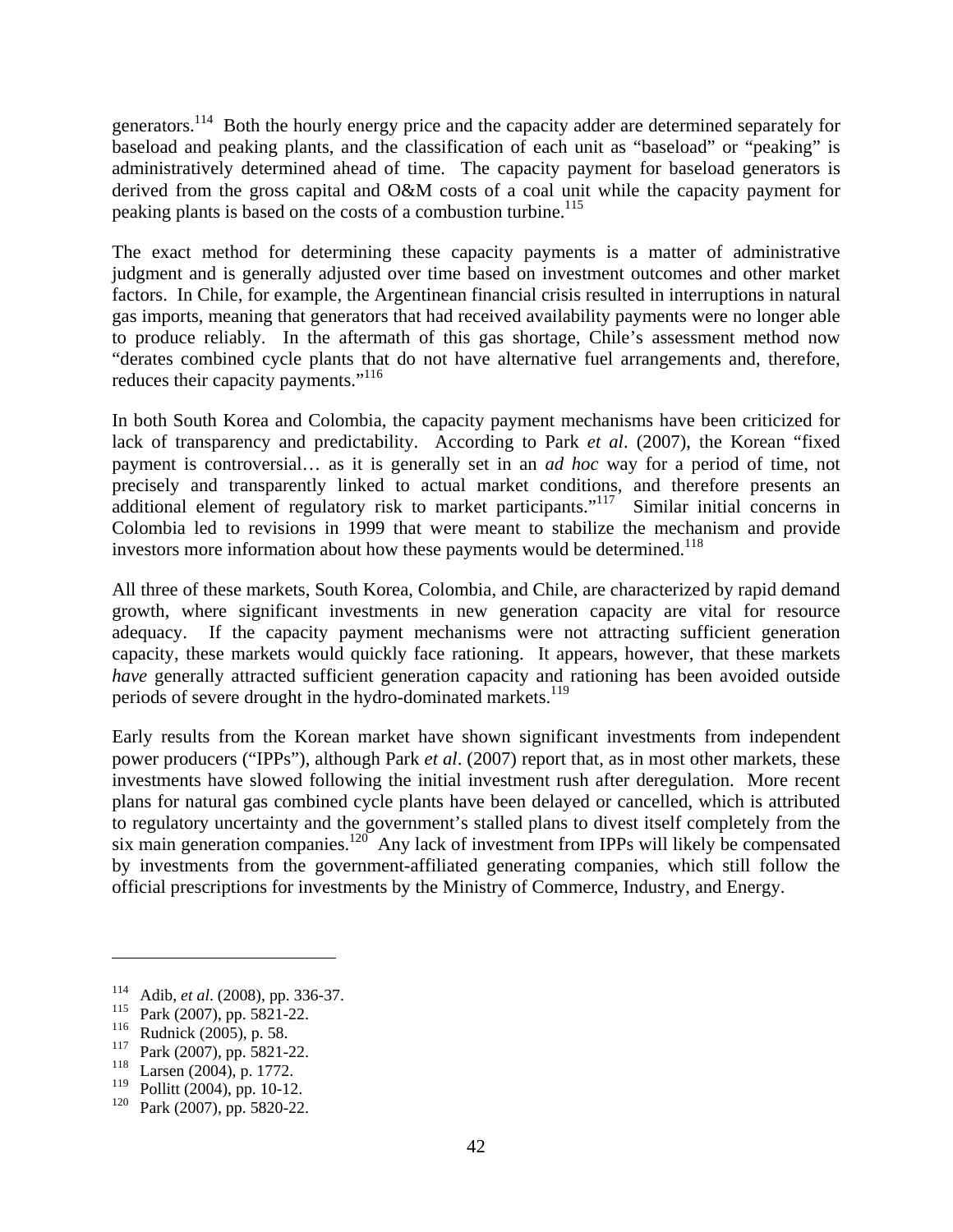Chile's capacity payment system has been in operation in various forms for almost 30 years, which makes it the most time-tested market design we examine in this report. Pollitt (2004) describes Chile's generation investments as being robust, allowing Chile to meet peak demand through private investments in generation capacity, and allowing generators to earn sufficient rates of return. Even so, it appears that Chile is now moving away from the administrativelydetermined capacity payment model in favor of a centralized capacity market following the Brazilian forward capacity market design, as summarized in Section IX below.<sup>121</sup>

### **2. Capacity Payments that Decline with Increasing Reserve Margins**

Spain's capacity payment mechanism is similar to the designs in South Korea, Colombia, and Chile in that generators receive payments for available generation capacity regardless of whether it was dispatched. But the Spanish market differs in several important respects. Most fundamentally, as of 2007, the Spanish market design relies on a downward-sloping capacity payment curve, shown in Figure 2 below, which is referred to as the "investment incentive"  $c$ urve.<sup>122</sup> This additional mechanism provides capacity payments to new capacity or significant upgrades to existing capacity. The investment incentive applies in addition to availability payments of approximately \$64/kW-year for a combined-cycle plant.<sup>123</sup> The investment incentive curve is a publicly-posted description of how the size of the capacity payment will be set as a function of the system-wide peak reserve margin.<sup>124</sup> This means that the greater the need for capacity (*i.e.*, the lower the reserve margin), the higher the capacity payment.

Spain's system operator can enter into agreements with generators making both (1) investments in *new capacity* or (2) significant investments in *upgrading existing capacity* that might otherwise be retired. The determination of the size of the capacity payment is made at the time of the investment, and the system operator pays the determined annual "investment incentive" to the generator for 10 years. In contrast to the capacity payments in the previously discussed markets, this means that existing generators in Spain *are not* eligible to receive these investment incentives unless they have recently entered under this agreement.<sup>125</sup> As with most other capacity payment mechanisms, the costs of these payments are recovered through an uplift charge for all energy purchased by load. Again, as noted earlier, such cost recovery based on uplift charges does not provide meaningful price signals that would reduce the need for generating capacity by stimulating demand response.

<sup>121</sup> Rudnick (2005), pp. 58-59.

<sup>122</sup> For a background discussion related to these recent revisions of the Spanish market design, see Battle *et al*. (2008). The current capacity investment incentive mechanism was added to the previous design that already rewarded generators for availability.

<sup>123</sup> In March 2008, the system operator had proposed availability payments of \$3.43/MWh (2.45  $\oplus$  for hydro,  $$7.67/MWh$  (5.48  $\oplus$  for NGCC, and  $$1.13/MWh$  0.81  $\oplus$  for coal. At an availability of 95 percent, this would amount to annual payments of \$29/kW-year, \$64/kW-year, and \$9/kW-year respectively. See Federico and Vives (2008), p. 59. Currency conversion of  $\epsilon$  = \$1.4 from FRB (2009).

<sup>124</sup> Federico and Vives (2008), pp. 59-60, 124-129.

<sup>&</sup>lt;sup>125</sup> Federico and Vives (2008), pp. 59-60. For a brief discussion of market distortions and poor incentives related to the Spanish capacity payment design, see Roques (2007).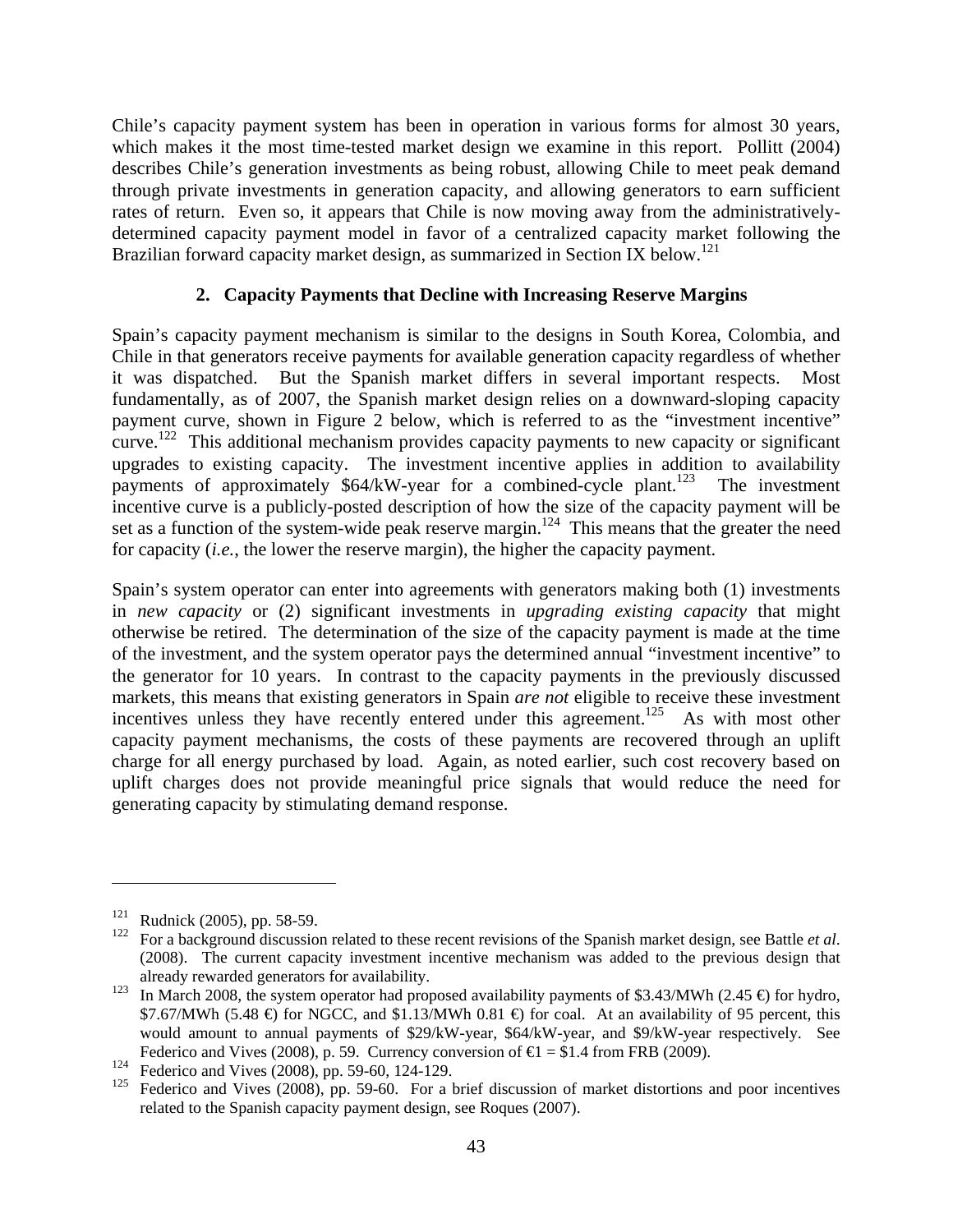

While this curve looks similar to the downward sloping demand curves used in some U.S. capacity markets, such as PJM and NYISO, capacity payments are determined solely based on current reserve margins, without considering actual costs or bids from new capacity.

#### **3. Dispatch-Based Capacity Payments**

Another version of the capacity-payment method was used in Argentina and Peru. There generators were paid for capacity only if they were actually dispatched. The capacity payment in Argentina was a fixed adder, \$10/MWh in 1994, which was paid in addition to the energy market price during the day-time hours from 6:00 a.m. to 11:00 p.m.<sup>126</sup> This design created incentives for generators to underbid their energy costs so that they could be dispatched and receive the capacity payment.127 This underbidding behavior was observed in Argentina, but was prevented in Peru by the enforcement of strictly cost-based energy bids.

Despite a structure that did not compensate generators for availability unless they were dispatched, the Argentinean electric market experienced significant private investments in capacity under this design. These investments amounted to a 4.9 percent annual increase in peak generating capacity between 1992, when deregulation began, and 2002, when the country was

 $^{126}$  Pollitt (2004), p. 7.<br> $^{127}$  Adib (2008), p. 337

Adib (2008), p. 337.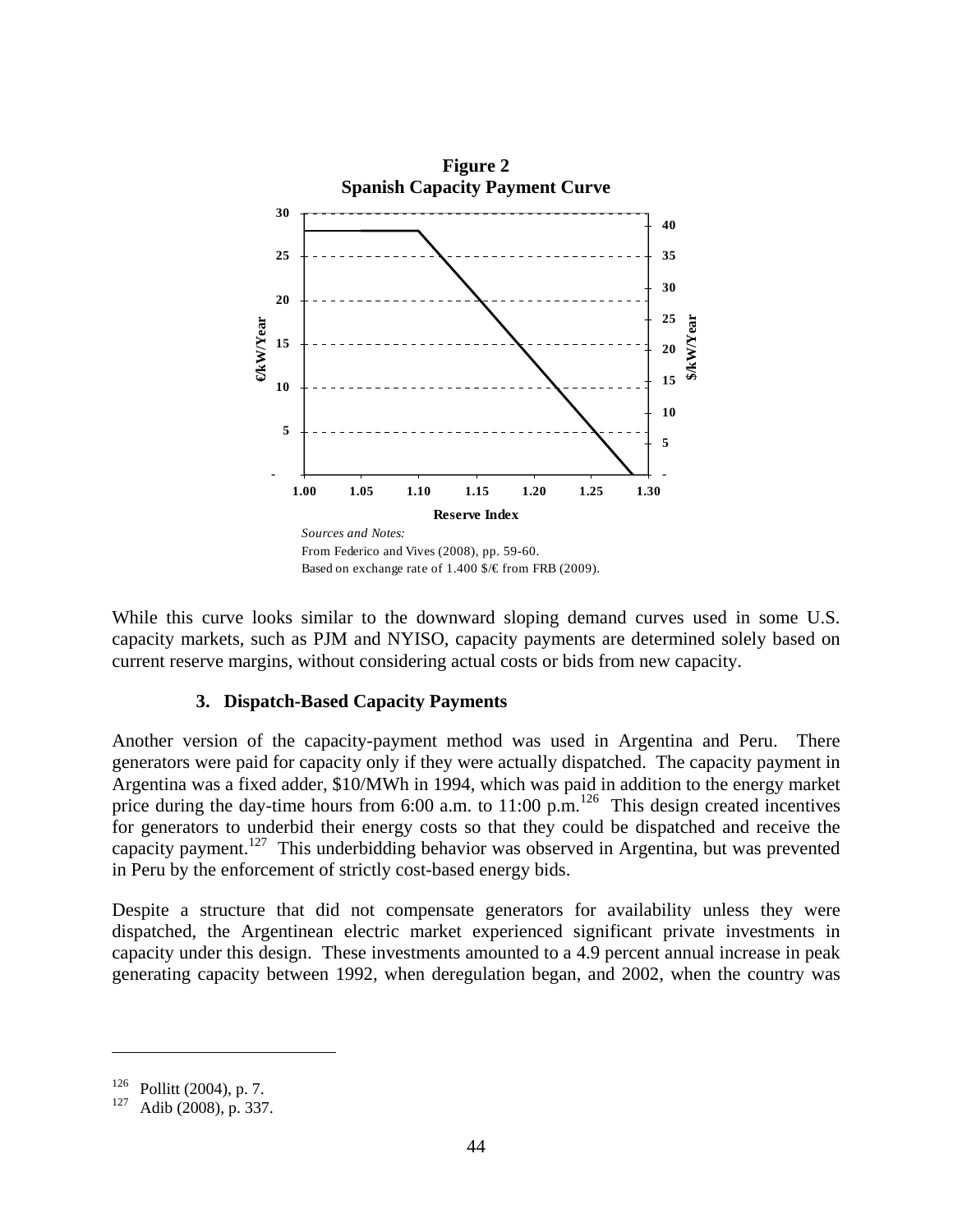rocked by a devastating financial crisis.<sup>128</sup> In the aftermath of the financial crisis, Argentina has experienced severe underinvestment and capacity shortages, prompting a move toward a government-controlled financial pool for making capacity investments.<sup>129</sup>

## **4. Capacity Payments Based on VOLL**

The design or the original British pool—which was subsequently replaced by the NETA and BETTA energy-only market designs—also had a capacity payment component that was paid to all generators available for dispatch. The payment was conceptually different from nearly all other administratively-determined capacity payment designs in that the size of the payment for each half-hour dispatch period was calculated based on three factors: (1) the estimated VOLL, (2) the dynamically-calculated loss of LOLP, and (3) the system marginal price (SMP).<sup>130</sup> The design was developed so that capacity payments were low when available capacity was high compared to load and payments increased as the reserve margins dwindled.<sup>131</sup>

While many proposals for properly compensating available capacity follow this design conceptually, the British model was prone to manipulation that inflated the capacity payments made to generators. For example, Chuang (2000) states:

Generators found early on that capacity payments were particularly sensitive to the amount of spare capacity declared in the pool. The method used to compute LOLP exaggerated the probability that plants would not be available, and led to magnified capacity payments. Before the problematic LOLP computation scheme was revised, generators could mis-report unavailability and collect capacity payments based on an invalid predication of scarce capacity. Even after revision, rules for computing LOLP led to other perverse affects, such as encouraging generators under certain circumstances to delay redeclaring availability after experiencing default.

These problems with manipulation and over-payments for capacity were some of the reasons that the system was discontinued and replaced by NETA, which is based on an energy-only market design as discussed in Section IV.

### **C. ADVANTAGES AND DISADVANTAGES OF ADDING ADMINISTRATIVELY-DETERMINED CAPACITY PAYMENTS TO ENERGY MARKETS**

Table 3 summarizes the advantages and disadvantages of adding administratively-determined capacity payments to energy markets. Capacity payments are flexible tools that can solve the missing money problem, stimulate investments needed to achieve resource adequacy and, as a result, reduce price volatility and associated investment risk premiums. Given the absence of

<sup>&</sup>lt;sup>128</sup> Pollitt (2004), pp. 11-13 and Nagayama and Kashiwagi (2005), pp. 115, 123.

<sup>129</sup> Nagayama and Kashiwagi (2005), pp. 124-25.

<sup>&</sup>lt;sup>130</sup> Chuang (2000), p. 5. Capacity payments were calculated as LOLP x (VOLL-SMP).

 $131$  IEA (2005).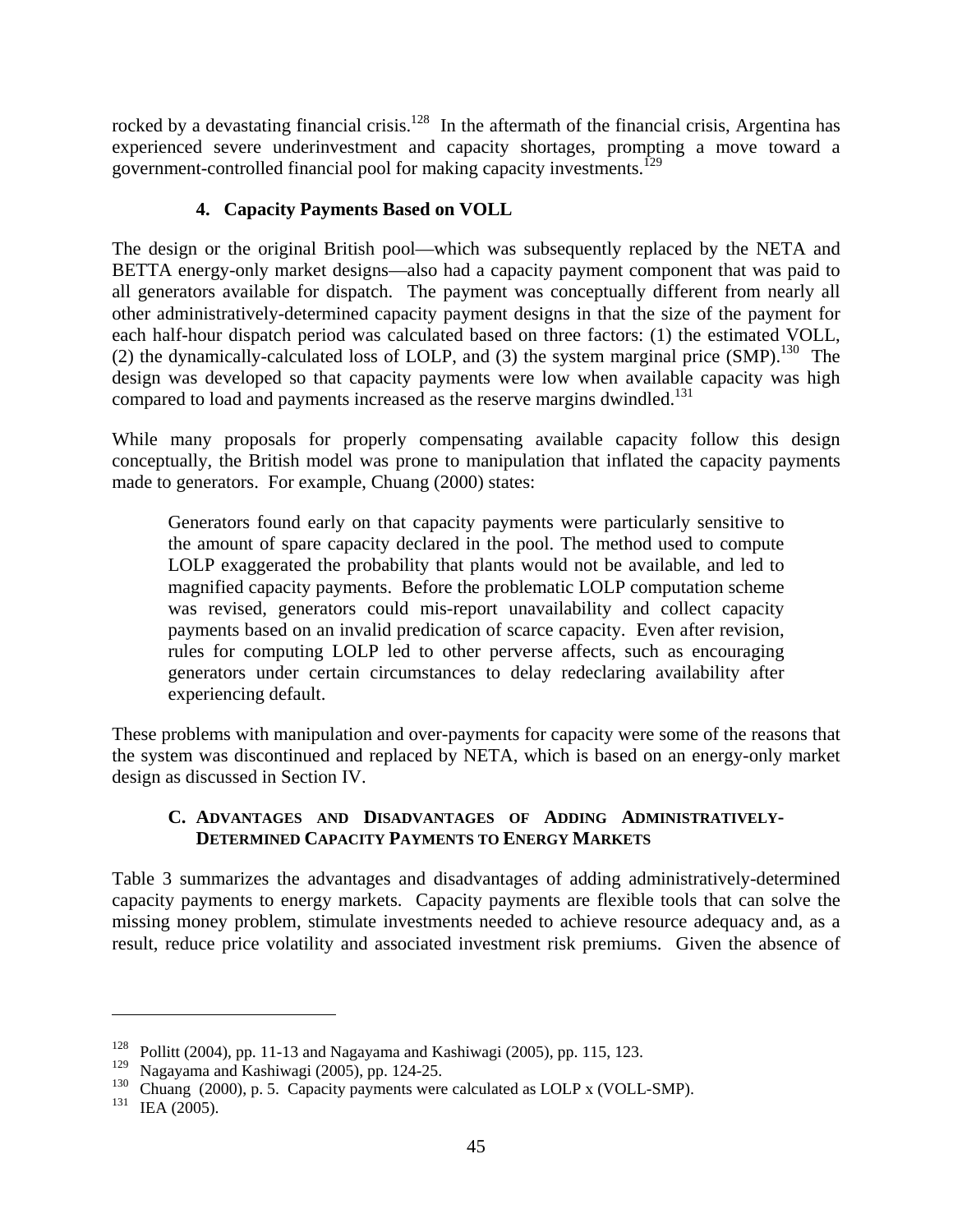reserve requirements for LSEs under this market design, capacity payments can also be differentiated for new and existing resources.

The disadvantages of administratively-determined capacity payments include possible substantial deviations from efficient price signals and resources adequacy targets because of the lack of market feedback. Without market feedback, it is more likely to achieve outcomes under which capacity payments may be insufficient to attract needed entry to maintain resource adequacy or may over-compensate suppliers. Thus, resource adequacy levels remain uncertain. In addition, costs associated with capacity payments are also often assigned to energy rather than peak load, which blunts price signals and undermines demand response. Finally, frequent regulatory adjustments and revisions associated with administratively-determined capacity payments increase regulatory risk and investment costs.

Imposing *reserve requirements* instead of utilizing administratively determined capacity payments is an alternative market design that addresses some but not all of these problems, as discussed in Section VI.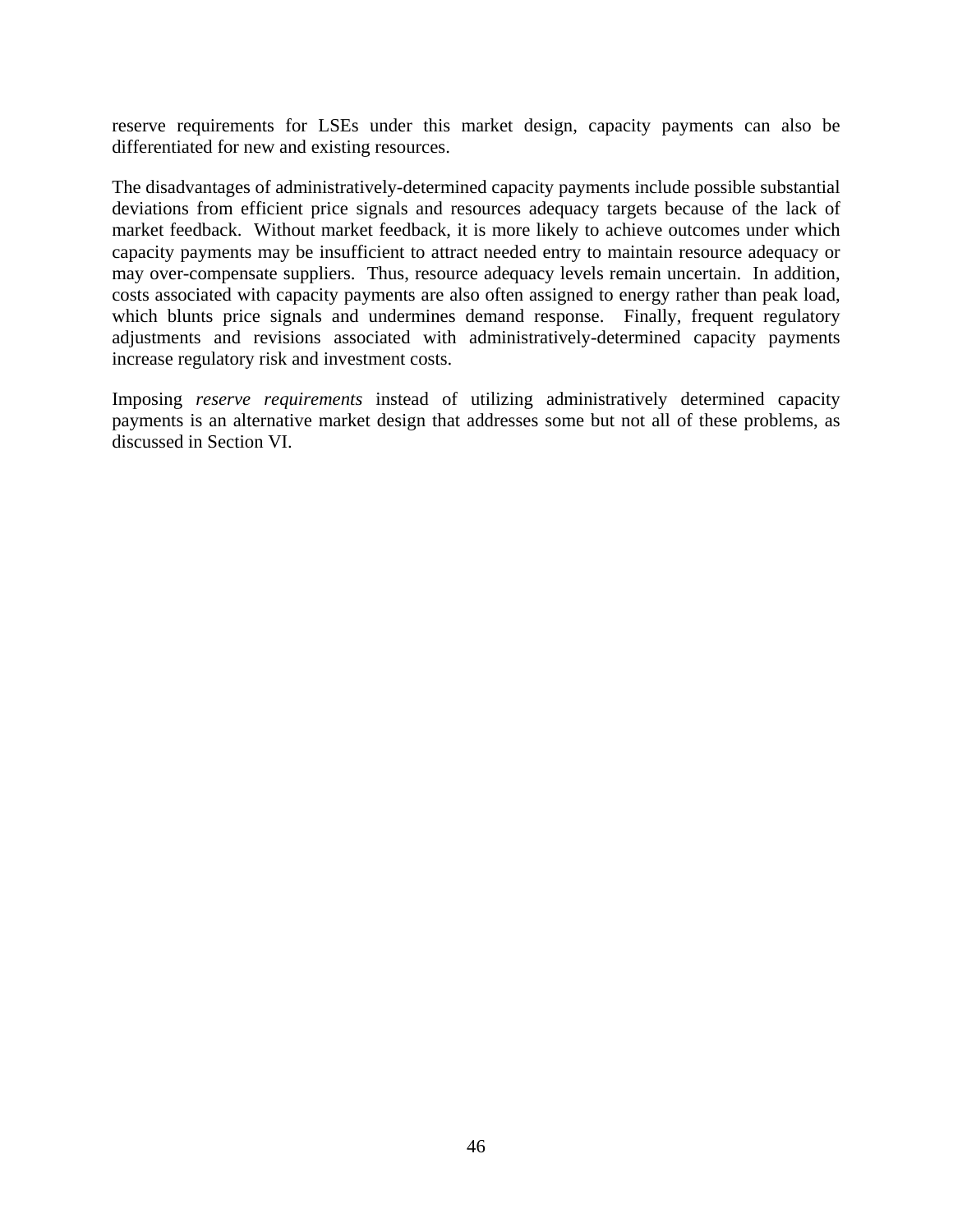| Table 3                                                                |
|------------------------------------------------------------------------|
| <b>Advantages and Disadvantages of Adding</b>                          |
| <b>Administratively-Determined Capacity Payments to Energy Markets</b> |

| <b>Advantages</b>                                                                                                                                                                                                                                                                                                                                                                                                                                                                                                                                                                                                                                                                     | <b>Disadvantages</b>                                                                                                                                                                                                                                                                                                                                                                                                                                                                                                                                                                                                                                                                                                                                                                                                                                                                                                                                                                                             |
|---------------------------------------------------------------------------------------------------------------------------------------------------------------------------------------------------------------------------------------------------------------------------------------------------------------------------------------------------------------------------------------------------------------------------------------------------------------------------------------------------------------------------------------------------------------------------------------------------------------------------------------------------------------------------------------|------------------------------------------------------------------------------------------------------------------------------------------------------------------------------------------------------------------------------------------------------------------------------------------------------------------------------------------------------------------------------------------------------------------------------------------------------------------------------------------------------------------------------------------------------------------------------------------------------------------------------------------------------------------------------------------------------------------------------------------------------------------------------------------------------------------------------------------------------------------------------------------------------------------------------------------------------------------------------------------------------------------|
| • Flexible tool for administrators to retain and<br>attract needed capacity.<br>Can differentiate incentives for new<br>investment and retention of existing<br>resources.<br>• If capacity payments are broadly available to<br>all market participants, energy market price<br>caps can be lower, allowing market<br>operators to mitigate energy market price<br>shocks and possible market power.<br>Payments can restore revenue sufficiency<br>(solve the missing money problem) in<br>mitigated energy markets with low price<br>caps.<br>• Stable capacity payments and improved<br>resource adequacy reduce price risk and the<br>risk premium required for new investments. | • Price and quantity are administratively<br>determined, meaning that substantial<br>deviations from efficient price signals<br>are possible.<br>• Generally no market feedback: capacity<br>payments that are too low will fail to<br>attract investments while payments that<br>are too high will inefficiently burden<br>customers; resource adequacy levels<br>remain uncertain.<br>• Capacity payments are often recovered<br>from customers are through uplift<br>charges based on their energy<br>consumption rather than based on peak<br>loads, meaning that economically-<br>efficient market signals for reducing<br>peak load through demand response are<br>lost.<br>• Capacity payments tend to be changed in<br>an <i>ad hoc</i> or non-transparent manner by<br>regulators, adding regulatory risk to<br>potential suppliers and increasing the<br>risk premium for investments.<br>• Risk of significant market distortions if<br>payments are differentiated for new and<br>existing capacity. |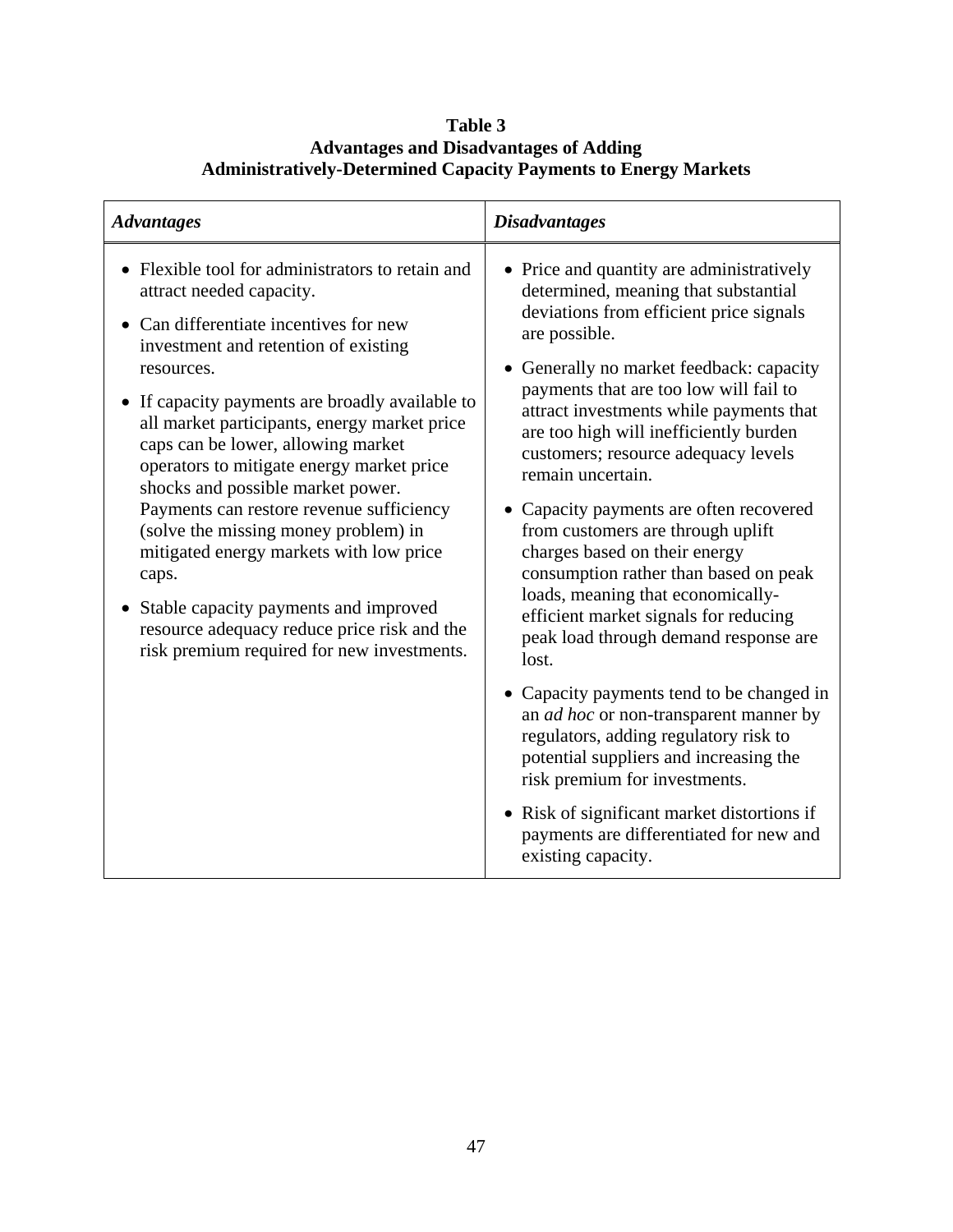## **VI. ENERGY MARKETS WITH RESERVE REQUIREMENTS BUT WITHOUT CENTRALIZED CAPACITY MARKETS**

#### **A. ADDITIONAL MARKET DESIGN ELEMENTS AND CONSIDERATIONS**

The prior market design offered administratively-determined capacity payments to attract and retain capacity resources. An alternative approach is to ensure resource adequacy by imposing a reserve margin requirement on all LSEs operating in the market.

Under these "resource adequacy standards," each LSE is responsible for acquiring capacity rights that exceed its predicted peak load by the required reserve margin.<sup>132</sup> The required resources must be obtained by LSEs either through self-supply or bilateral contracts for capacity. This creates a demand for capacity, yielding a market price for capacity and associated capacity payments that restore revenue sufficiency (*i.e.*, solves the missing money problem) even in mitigated energy markets.

This market design avoids the "common good" problem discussed in the context of energy-only markets by imposing reliability standards directly on each load serving entity and preventing LSEs or their customers from "free riding" on system-wide reliability paid for by others. By imposing reserve requirements on each LSE, the design also provides a direct incentive to reduce peak demand and reduce required capacity reserves through implementation of efficiency and demand response programs.

Rather than relying on an administratively-determined capacity payment to facilitate the investments needed to maintain reliability, this market design relies on an administrativelydetermined reliability level and a corresponding reserve margin requirement that is imposed on LSEs based on their peak load. As is the case with other market designs that rely on administratively-determined reserve requirements, this design generally does not explicitly consider the cost of achieving that level of reliability and whether these costs are justified by the value of that reliability. Customer preferences and their use of electricity have changed and the cost of adding capacity has increased significantly over the last decade. It is consequently unclear that current reliability standards, which have remained unchanged for a decade or two, still appropriately balance the tradeoff between the cost of achieving mandated levels of reliability and the value provided by that reliability. Today, the "optimal" reliability standard may be higher than a decade ago, if customers are more sensitive to service interruptions. It may also be lower than a decade ago, considering the significant increases in the cost of new generating facilities. This issue is present in all markets with reserve requirements, including those discussed in Sections VII through IX below.

Adding an enforceable reserve requirement to energy markets creates a bilateral capacity market. This means that even in the absence of a centralized capacity market, the market design is no

 $132$  The imposed resource adequacy standard is also sometimes referred to as mandatory load hedging ("MLH") if the required contracts are financial rather than physical. (See Hogan (2005), pp. 27-33.).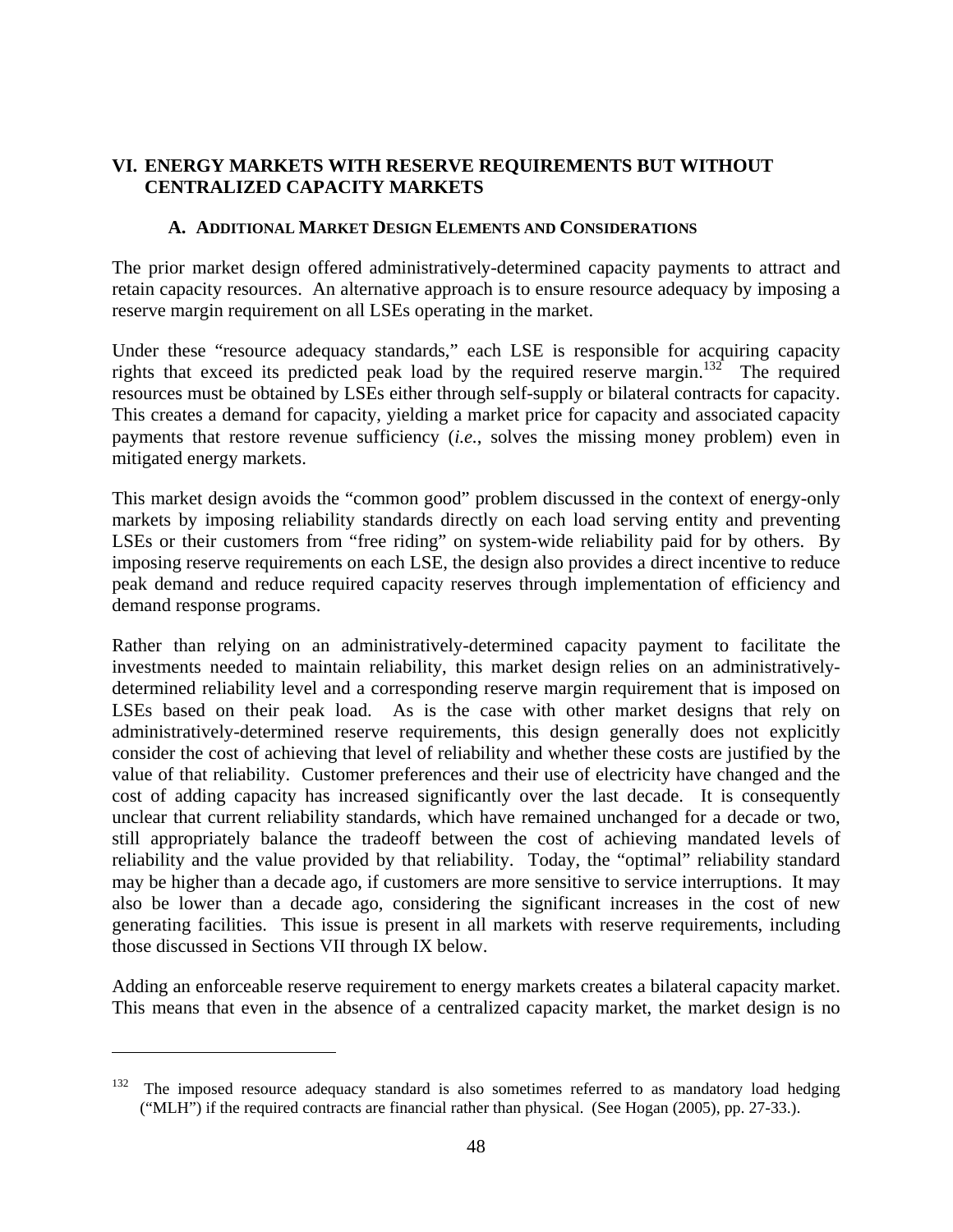longer energy-only. The capacity-related costs that LSEs and their customers incur in such bilateral markets, however, are not immediately visible. This lack of cost visibility can make the imposition of reserve requirements more acceptable politically than market designs based on administratively-determined capacity payments or centralized capacity markets in which the potentially high cost of satisfying the imposed reliability standards is much more obvious. Of course, the fact that these costs are less visible if they are incurred solely in bilateral capacity markets does not mean that the costs are lower. In fact, if bilateral capacity markets are not sufficiently liquid or competitive, which is the case in most of today's power markets, the costs of satisfying reliability requirements may actually be higher.

This market design neither requires nor explicitly provides for backstop capacity procurement by the system operator to prevent deterioration of system reliability caused by capacity deficiencies of non-compliant LSEs. This means the design does not provide a clear role for system operators to enforce procurement of capacity in case of system-wide deficiency. While the system operator is usually able to impose financial penalties on deficient LSEs, there may not be sufficient time to procure additional capacity once capacity deficiencies are detected. Such capacity deficiencies can be difficult to anticipate, particularly in restructured markets, given (1) the uncertainty in the development and timely ultimate construction of planned new resources and, perhaps even more importantly, (2) the fact that generation retirement decisions often become known only months before a plant shuts down.

The market design can also suffer from a lack of procurement transparency in cases when the system operator is forced to procure capacity in order to maintain reliability. The desire for such backstop procurement transparency often leads to the addition of explicit capacity procurement mechanisms, generally in the form of a centralized capacity auction that is administered by the system operator, as discussed in the next section of this report.

This design, which relies solely on self provision and bilateral capacity transactions, poses additional challenges in restructured markets. Bilateral capacity markets also tend to be fairly illiquid and, as a result, offer only limited pricing transparency. As a result, bilateral markets also tend to impose higher transactions costs and risks on small load serving entities, which need to transact in small quantities and who generally do not have the resources and risk management expertise of larger market participants. These transactions costs can be particularly challenging because of load migration in restructured power markets with retail competition. With load migration, frequent adjustments are needed to individual LSEs' capacity obligations, requiring frequent transfers of existing capacity resources.

Sole reliance on self-supply and bilateral contracts also creates challenges with respect to the enforcement of reserve requirements and monitoring and mitigation of market power. Large numbers of small LSEs with variety of contractual terms and bilateral arrangements can make it difficult and time consuming for system operators to determine whether an individual LSE actually satisfies its capacity obligation. The potentially wide variety of price and non-price terms will also make market monitoring and mitigation more difficult, if such monitoring and mitigation activities are even attempted in a purely bilateral setting. These challenges also exist for the bilateral market design with forward reserve requirements discussed in Section VIII.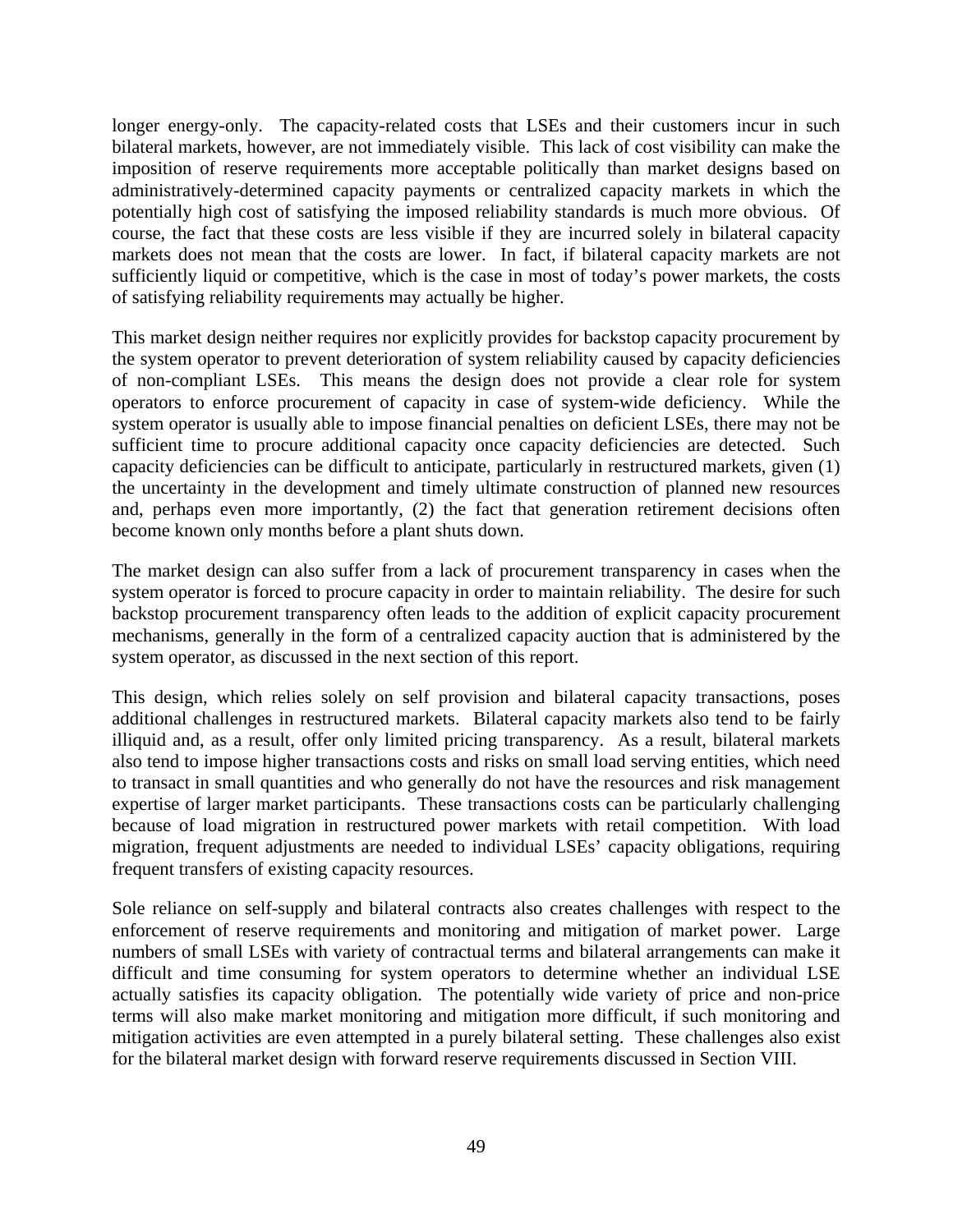#### **B. EXPERIENCE WITH RESERVE REQUIREMENTS WITHOUT CENTRALIZED CAPACITY MARKETS**

This market design has been the standard design of most *traditionally-regulated* U.S. power markets. In these traditionally regulated markets, vertically integrated utilities "voluntarily" comply with regional reliability standards or state-specific planning standards by adding sufficient resources, the costs of which can be recovered through regulated retail rates that reflect the utilities' cost of service. Voluntary compliance is monitored by the regional reliability organization and state regulators, but (until recently) generally without explicit verification or penalties for non-compliance. This approach has performed well in a traditional industry structure with relatively few vertically-integrated utilities and exclusive service areas.

This market design also existed in the traditional power pools and reserve sharing pools of the Northeastern U.S., which have since evolved into the current system operators ISO-NE, NYISO, and PJM. It is also still used in SPP. Under this pool-based design, several neighboring utilities "pool" generating resources, including those devoted primarily to reserves. By pooling, these utilities are able to reduce both total system dispatch costs and the total cost of shared reserves. Participating utilities are under a contractual obligation to provide sufficient capacity to the pool either through self-supply or bilateral contracts. For example, before it became an RTO, PJM relied upon the PJM Installed Capacity Accounting ("PICA") process, in which installed capacity obligations were established for annual planning periods starting June 1 each year. The installed capacity margin was apportioned to each of the participating utilities based on their forecast and historic loads. An after-the-fact review of actual load and unit performance assessed penalties to deficient members.<sup>133</sup>

The current SPP reserve requirement is similar to the traditional pool design. Member utilities of the RTO are required to fulfill the mandated 12 percent capacity margin through bilateral contracts or self-supply. Bilateral contracts must be physical contracts with firm transmission reservations.134 Although the SPP governing documents give the pool broad authority to verify that each member utility has fulfilled its capacity obligation, SPP has no backstop procurement mechanism and no penalties for deficiency.<sup>135</sup> The lack of specific enforcement provisions is not detrimental, however, because SPP members are traditionally regulated, vertically-integrated utilities with resource planning requirements overseen or enforced by state regulatory commissions. SPP has been able to attract significant capacity over time, including merchant generators, increasing installed capacity by 33 percent between 2000 and 2007.<sup>136</sup> In 2006 and 2007, SPP had reserve margins of 34 percent and 33 percent respectively, although this large number overstates resource adequacy since the region is internally transmission constrained.<sup>137</sup>

 $133$  Hinkel (2001), p. 1.

 $^{134}$  NERC (2008a), p. 222.

 $^{135}$  SPP (2009), pp. 2.2-2.4.<br> $^{136}$  NEPC (2008b) The SP

NERC (2008b). The SPP membership requirements, including those for capacity requirements, predate its RTO status and initiation of market operations (SPP (2009), p. i). SPP was granted RTO status by the FERC in 2004 and launched its energy balancing market in February 2007.

<sup>137</sup> Roach (2008), p. 19.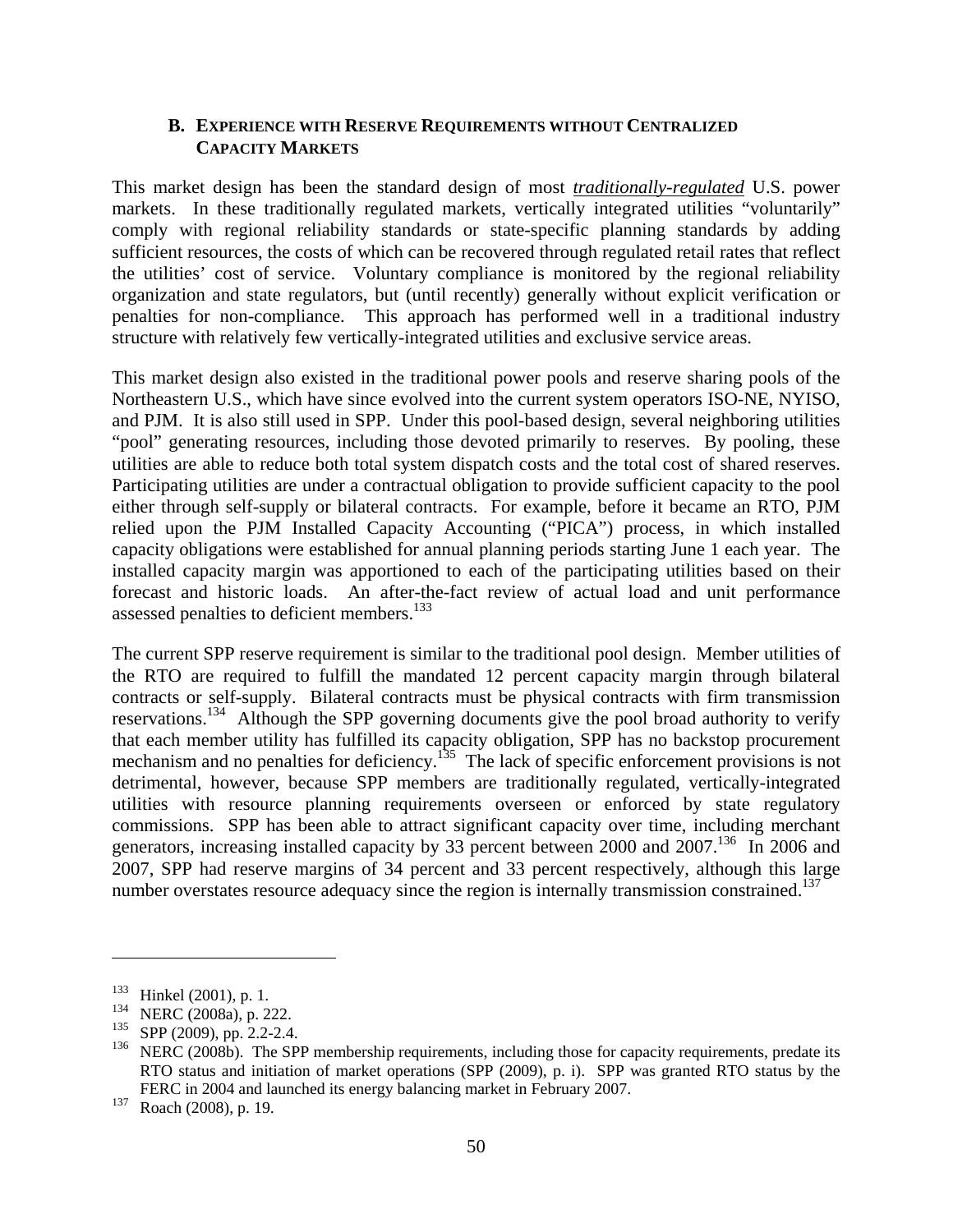In today's *restructured power markets*, the system operator generally has the central role of verifying both the size of LSEs' reserve requirements (a function of their peak load) and the sufficiency of the LSEs' available capacity resources. The primary means of ensuring that these entities have procured sufficient capacity is through financial penalties for non-compliance. Penalties for non-compliance are generally assessed at the beginning of the peak season or during the delivery period. This function is particularly important in restructured markets with active retail competition that involve a larger number of small LSEs that are not rate regulated.

#### **C. ADVANTAGES AND DISADVANTAGES OF ADDING RESERVE REQUIREMENTS TO ENERGY MARKETS WITHOUT A CENTRALIZED CAPACITY MARKET**

Table 4 summarizes the advantages and disadvantages of the added market design components in energy markets with reserve requirements and sole reliance on bilateral capacity transactions. The added reserve requirement (*e.g.*, in the form of an installed capacity obligation on all load serving entities) ensures reliability and creates a bilateral market for capacity that solves the missing money problem experienced in mitigated energy-only markets. The focus on reserve margins—*i.e.*, the difference between available resources and peak load—also allows for integration of demand response resources.

Several challenges are associated with this approach. As is the case with any other market design that sets reserve requirements, the approach does not generally balance the value of the mandated reliability level against the cost of providing the required reserves. Setting any kind of reserve requirements requires monitoring and enforcement of the requirement, which can be difficult due to the great variety of terms and conditions in bilateral arrangements. In addition, if these reserve requirements are enforced only shortly prior to the delivery period, there may be little that can be done to resolve a deficiency by the time it is detected. Solely bilateral models often leave it unclear how to provide backstop procurement options to system operators in cases of such unexpected deficiencies.

The sole reliance on often illiquid bilateral capacity markets also imposes additional transactions costs and pricing uncertainty on market participants, in particular small LSEs and LSEs with migrating customer demand. Finally, sole reliance on bilateral capacity markets can lead to a lack of pricing transparency, difficulty in market monitoring and mitigation, and high transactions costs associated with potentially illiquid bilateral capacity markets. The bilateral market model also increases the difficulty of monitoring and mitigating capacity-related market power.

While these disadvantages may not be insignificant in traditionally-regulated markets where resource adequacy is maintained through the regulation of integrated utilities, including longterm planning processes, they can be substantial in restructured markets with retail competition and small LSEs. The addition of *centralized capacity markets* to energy markets with reserve requirements addresses these concerns by adding a backstop procurement mechanism, reducing transactions costs, providing greater liquidity and pricing transparency, and improving the effectiveness of market monitoring as discussed in Section VII.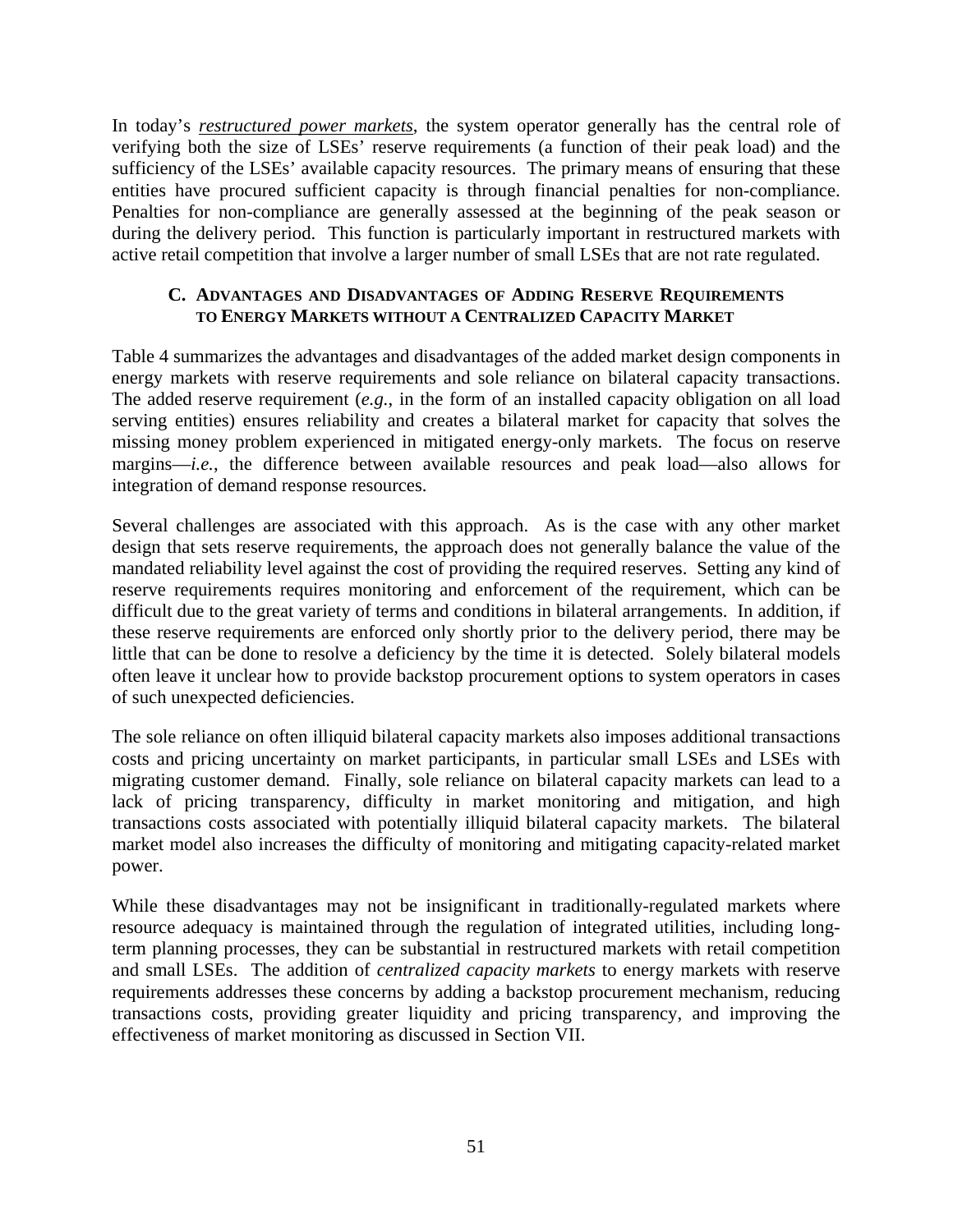## **Table 4 Advantages and Disadvantages of Adding Reserve Requirements to Energy Markets without Centralized Capacity Markets**

| <b>Advantages</b>                                                                                                                                                                                                                                                                                                                                                                                                                                                                                                                                                                                                                                                                                                                                                                                                                             | <b>Disadvantages</b>                                                                                                                                                                                                                                                                                                                                                                                                                                                                                                                                                                                                                                                                                                                                                                                                                                                                                                                                                                                                                                                                                                                                                                                                                                                                   |
|-----------------------------------------------------------------------------------------------------------------------------------------------------------------------------------------------------------------------------------------------------------------------------------------------------------------------------------------------------------------------------------------------------------------------------------------------------------------------------------------------------------------------------------------------------------------------------------------------------------------------------------------------------------------------------------------------------------------------------------------------------------------------------------------------------------------------------------------------|----------------------------------------------------------------------------------------------------------------------------------------------------------------------------------------------------------------------------------------------------------------------------------------------------------------------------------------------------------------------------------------------------------------------------------------------------------------------------------------------------------------------------------------------------------------------------------------------------------------------------------------------------------------------------------------------------------------------------------------------------------------------------------------------------------------------------------------------------------------------------------------------------------------------------------------------------------------------------------------------------------------------------------------------------------------------------------------------------------------------------------------------------------------------------------------------------------------------------------------------------------------------------------------|
| • Clearly defines and enforces existing<br>reliability standards that LSEs can satisfy<br>through ownership or bilateral contracts.<br>• Directly assigns the costs of capacity to<br>LSEs whose customers are causing reserve<br>requirements based on peak load.<br>• Reserve requirement imposed on LSEs<br>creates bilateral capacity market that restores<br>revenue sufficiency in mitigated energy<br>markets with low price caps.<br>• Capacity obligations based on peak load<br>facilitates participation by demand response<br>resources.<br>• Long track record in traditionally-regulated<br>U.S. power markets, with energy markets for<br>purchases and sales among regulated utilities<br>and reserve requirements that are monitored<br>and enforced through state regulators and<br>integrated resource planning processes. | • Required reserve margins may not<br>appropriately balance the value of<br>increased reliability against the cost of<br>providing the reserves.<br>• "Voluntary" compliance not reliable in<br>restructured markets with many (and<br>often small) load serving entities;<br>enforcement of and penalties for non-<br>compliance can be difficult due to range<br>of bilateral contract terms and potentially<br>large number of LSEs.<br>• Lack of a forward requirement means<br>there may be too little time to make<br>alternative arrangements once a system-<br>wide reserve deficiency is discovered.<br>• Potential lack of transparent mechanisms<br>for backstop capacity procurement by<br>system operator in case of deficiencies.<br>• Lack of liquid, transparent capacity<br>markets imposes additional costs and<br>uncertainties, particularly on LSEs with<br>migrating customer demand.<br>• Small LSEs often face higher transaction<br>costs and may find it more difficult to<br>meet the requirements bilaterally or<br>through self-supply.<br>Bilateral market structure makes it more<br>difficult to monitor and mitigate market<br>power, which can be costly in<br>restructured markets with mostly<br>unregulated generation and retail<br>competition. |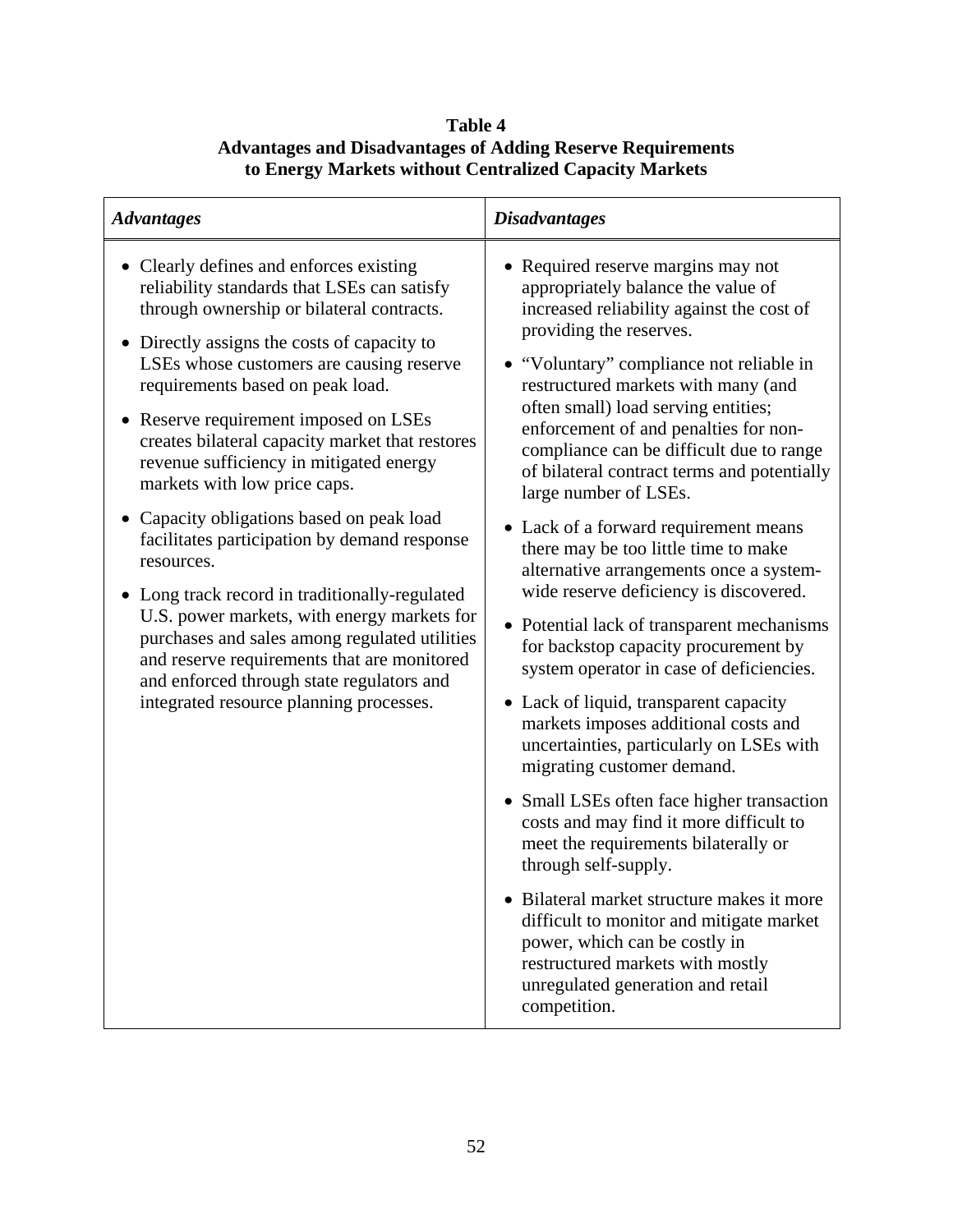## **VII. ENERGY MARKETS WITH RESERVE REQUIREMENTS AND CENTRALIZED CAPACITY MARKETS**

#### **A. ADDITIONAL MARKET DESIGN ELEMENTS AND CONSIDERATIONS**

This market design imposes a reserve requirement and adds a centralized capacity market administered by the system operator for the purposes of purchasing sufficient capacity, procuring backstop capacity, and facilitating capacity transactions among market participants. Market participants are still able to satisfy all of their capacity obligations through self supply or bilateral transactions, including through long-term capacity contracts. This means the centralized capacity market is only a *residual* capacity market for settling uncommitted resources and load obligations not already met through self-supply or bilateral contracts. For this reason, the addition of a centralized capacity market increases the options available to market participants, but does not preclude options open to them in a solely bilateral model.

The market operator determines the resources necessary to satisfy reliability requirements, verifies the residual capacity requirement that must be met by each LSE, and verifies capacity available from each supplier. The capacity market, which can be cleared through various auction formats, balances market-wide reserve requirements against bids for incremental supply, resulting in a transparent market price for capacity. The transparency of the capacity price, in combination with the additional liquidity provided by the centralized market, also facilitates bilateral contracting. In many market designs with centralized capacity markets, resources that are self-provided or that clear through the capacity market are obligated to bid into the energy market as well, although some exemptions exist, particularly for demand-response resources.

Committed resources that are no longer available to the market need to be replaced or they face penalties imposed by the system operator. The process of specifying the terms and conditions of how resources can participate in the capacity market, along with the specified terms and conditions of how the system operator will verify that capacity requirements have been met by LSEs, also can be used to create a standardized capacity product that can be traded more readily through bilateral transactions. The centralized capacity market format similarly facilitates the monitoring and mitigation of market power concerns, both on an *ex ante* or *ex post* basis.

### **B. EXPERIENCE WITH RESERVE REQUIREMENTS AND CENTRALIZED CAPACITY MARKETS**

## **1. Capacity Markets with Fixed Resource Requirements**

The simplest way to administer a capacity requirement is to determine a set level of resources required and ensure that exactly that requirement is met. The MISO Resource Adequacy Requirement ("RAR") works essentially this way. MISO develops a planning reserve margin based on a once in ten years LOLE, and that reserve margin is then imposed as a requirement on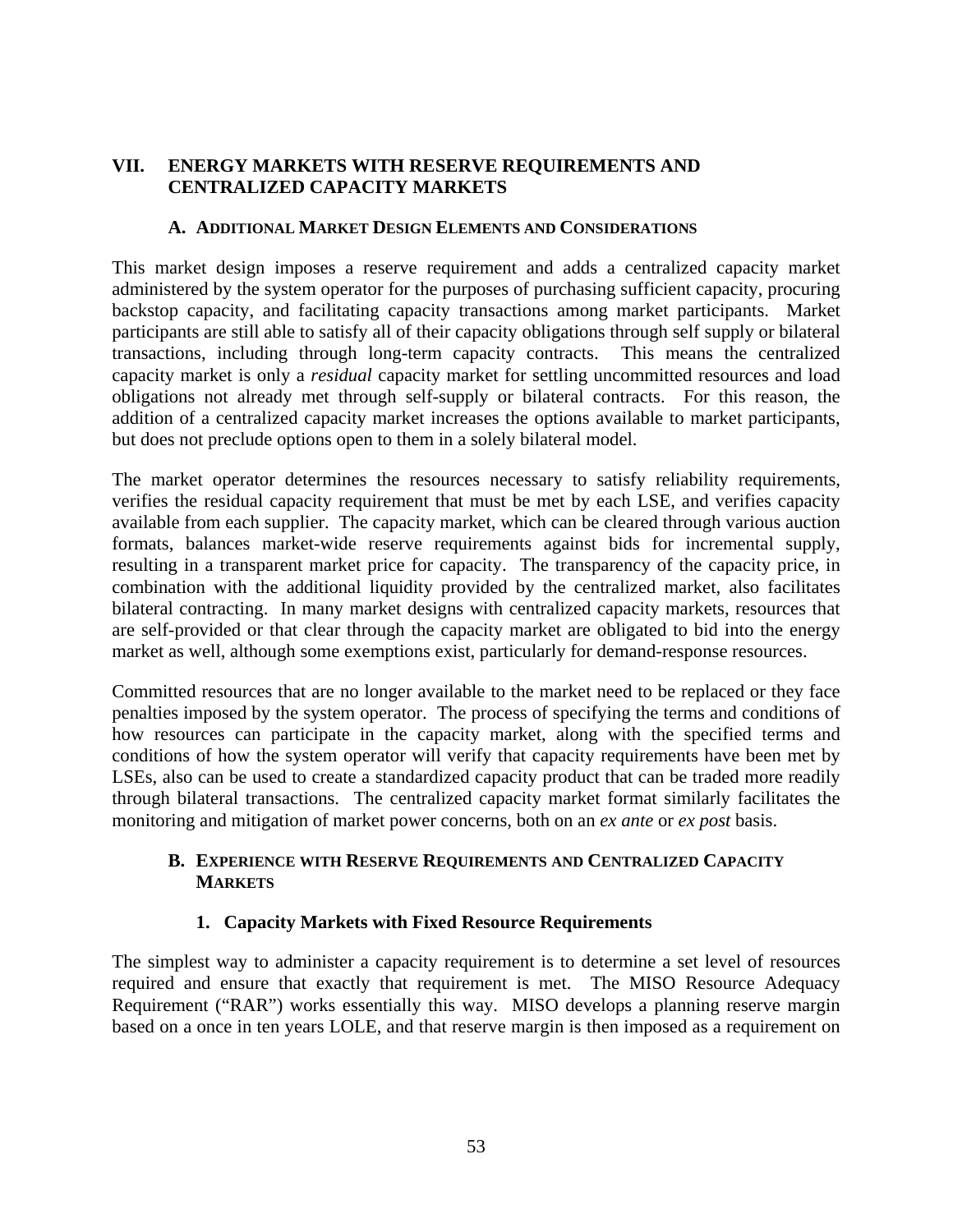all LSEs unless their state PUC has already stipulated a different reserve margin requirement.<sup>138</sup> All LSEs are obligated to self supply that quantity of reserves (through ownership or bilateral contracts) or obtain the reserves through the capacity market. An LSE wishing to rely on the MISO capacity market can fulfill its capacity obligation through purchases in the monthly auctions that occur a few days before each deadline for demonstrating resource adequacy.<sup>139</sup>

The MISO capacity market is entirely voluntary, meaning that there is no obligation for either LSEs or suppliers to participate in the capacity market.<sup>140</sup> Any LSEs deficient in meeting their requirements during a particular month will be assessed monthly penalties for that deficiency based on a percentage of MISO's estimated CONE, initially set at  $$80/kW-year.<sup>141</sup>$  These penalties are modest if deficiencies occur only occasionally but increase significantly if deficiencies are detected consistently.<sup>142</sup>

The voluntary nature of the MISO capacity market design has two important possible limitations. First, since generators are not obligated to offer their residual capacity into the market, the market is vulnerable to the exercise of strategic withholding. Suppliers with sufficient market power may be able to ensure that the capacity market price is always close to its high limit. Second, the voluntary nature of MISO capacity markets may invite free ridership if paying the financial penalty is lower than the cost of procuring physical capacity, although a penalty that is higher than the cost of procuring in the market should discourage this behavior. While some market participants suggested that these concerns justify a mandatory capacity market, the FERC disagreed.<sup>143</sup> The initial experience with MISO's capacity market shows little trading activity and substantial price uncertainty. For example, for the August 2009 planning month, only 110 MW of capacity (out of an installed capacity of almost 130,000 MW) cleared at a price of \$1/MW-month. In comparison, 864 MW of capacity cleared for the June 2009 planning month at a price of \$50/MW-month, while the July auction cleared 364 MW at a price of \$10,015/MWmonth. $144$ 

The market design in Australia's smaller South-West Interconnected System (SWIS) has a similar residual capacity market with largely the same features, but enforces and procures capacity on an annual basis. Each peak-load resource wishing to supply capacity can apply to be

<sup>&</sup>lt;sup>138</sup> MISO (2009), pp. 3.6-3.9. The state PUC's requirement would apply for those LSEs regardless of whether it was more lenient or more strict than the MISO requirement.

 $139$  MISO (2009), p. 6.86.

<sup>&</sup>lt;sup>140</sup> MISO (2009), pp. 6.87-6.88.<br><sup>141</sup> MISO (2000), pp. 6.01.6.03

 $141$  MISO (2009), pp. 6.91-6.93.

The penalty is 100 percent of the CONE for the each MW of the LSE's capacity holding deficiency for the month of greatest deficiency in a single planning year. If the LSE is deficient in more than one month in the planning year, then an additional monthly penalty of 25 percent of the CONE will apply on the MW deficiency for each summer or winter month, or an additional 8.3 percent of the CONE on the MW deficiency for each spring or fall month.

<sup>&</sup>lt;sup>143</sup> "We reject arguments that a mandatory auction or a mandatory centralized capacity market is necessary to ensure resource adequacy. Well-structured financial settlement provisions can cerate appropriate incentives for LSEs to invest in and contract for sufficient capacity to meet their resource adequacy needs." (See FERC (2008a), p. 12.)

<sup>&</sup>lt;sup>144</sup> "MISO capacity auction on swinging pendulum," *Megawatt Daily*, June 25, 2009.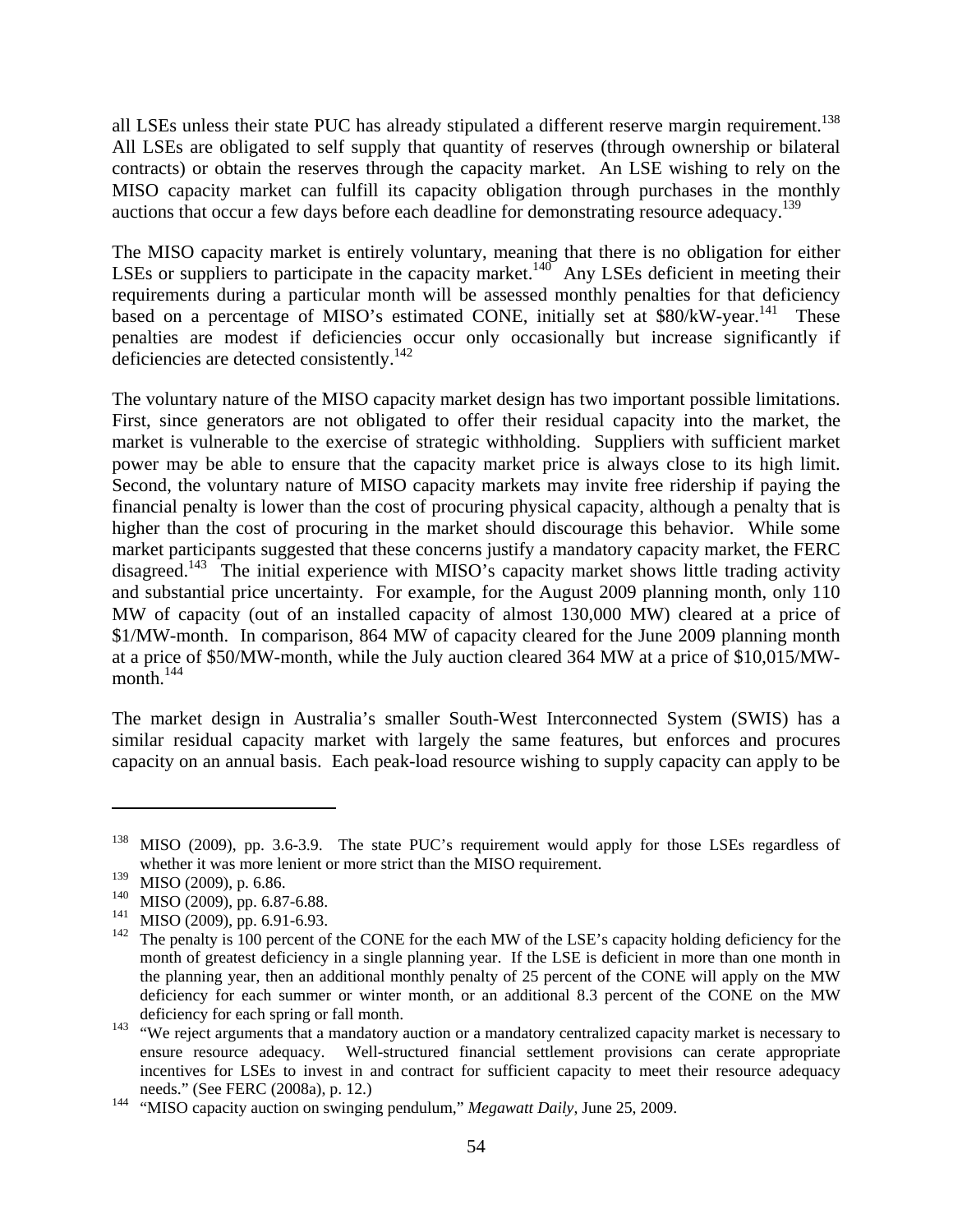assigned capacity credits, which are assigned by the SWIS system operator based on analyses of how many credits the resource can provide. The SWIS design also assigns capacity obligations to each retailer that they must purchase either bilaterally from suppliers or through the centralized market. Any LSE capacity obligations unfulfilled bilaterally will then be obtained through centralized residual capacity auctions. If retailers have all acquired sufficient capacity credits bilaterally, no auctions are conducted. Capacity credits for the 2007/08 delivery year cleared the auction at  $$100/kW$ -year (\$127.5 AUD).<sup>145</sup>

## **2. Capacity Markets with Downward-Sloping Demand Curves**

A disadvantage of imposing fixed resource requirements that are enforced only days or months before the applicable delivery period is that this can easily lead to substantial price volatility and "bipolar" capacity prices that are either at the cap (when there is insufficient capacity) or close to zero (when there is excess capacity). The fixed resource requirement is also more prone to market power abuses when the system is close to the target resource requirement, because suppliers may be able to move prices from close to zero to the cap even by withholding relatively minor amounts of capacity. Buyers may similarly be able to move capacity prices levels close to zero by adding only modest amounts of capacity through self-supply. The fixed resource adequacy requirement also has the disadvantage that it does not reflect the incremental value of increased reliability that is associated with adding resources beyond the required target level.

To address these concerns, several capacity markets are based on a "downward sloping demand curve" that varies resource adequacy requirements as a function of capacity prices. If capacity prices are low, more than the target reserve capacity is procured. If capacity prices are high, less than the target is procured. Such a downward sloping demand curve is included in the NYISO unforced capacity ("UCAP") market as well as PJM's forward capacity market.

A downward-sloping demand curve stabilizes capacity market prices over time by avoiding the "bipolar" nature of capacity prices under a fixed capacity requirement and inelastic supply.<sup>146</sup> Figure 3 illustrates how a sloping demand curve accomplishes this. The chart on the left shows capacity market results when a fixed resource is required from the market. The supply curve offered into the market can be very steep, because existing capacity may bid in at close to zero while it may be impossible, at almost any price, to supply new capacity only days or months before delivery is required.<sup>147</sup> As shown in the chart, a small movement of the vertical required capacity line to the right, or a shift of the offer curve to the left, would quickly increase the

<sup>&</sup>lt;sup>145</sup> IMO (2006). Conversion from FRB (2009).

 $^{146}$  Oren (2005), p. 30.

As we discuss in the context of the following market designs, this problem is somewhat ameliorated in forward capacity markets, where more new capacity resources *would* be able to enter the market in time for delivery. However, probabilistic simulations have also shown that in market designs that impose and enforce a 3-year forward commitment period, a sloping demand curve still reduces price volatility and risk premiums for potential investments. (Hobbs (2005), pp. 61-64.)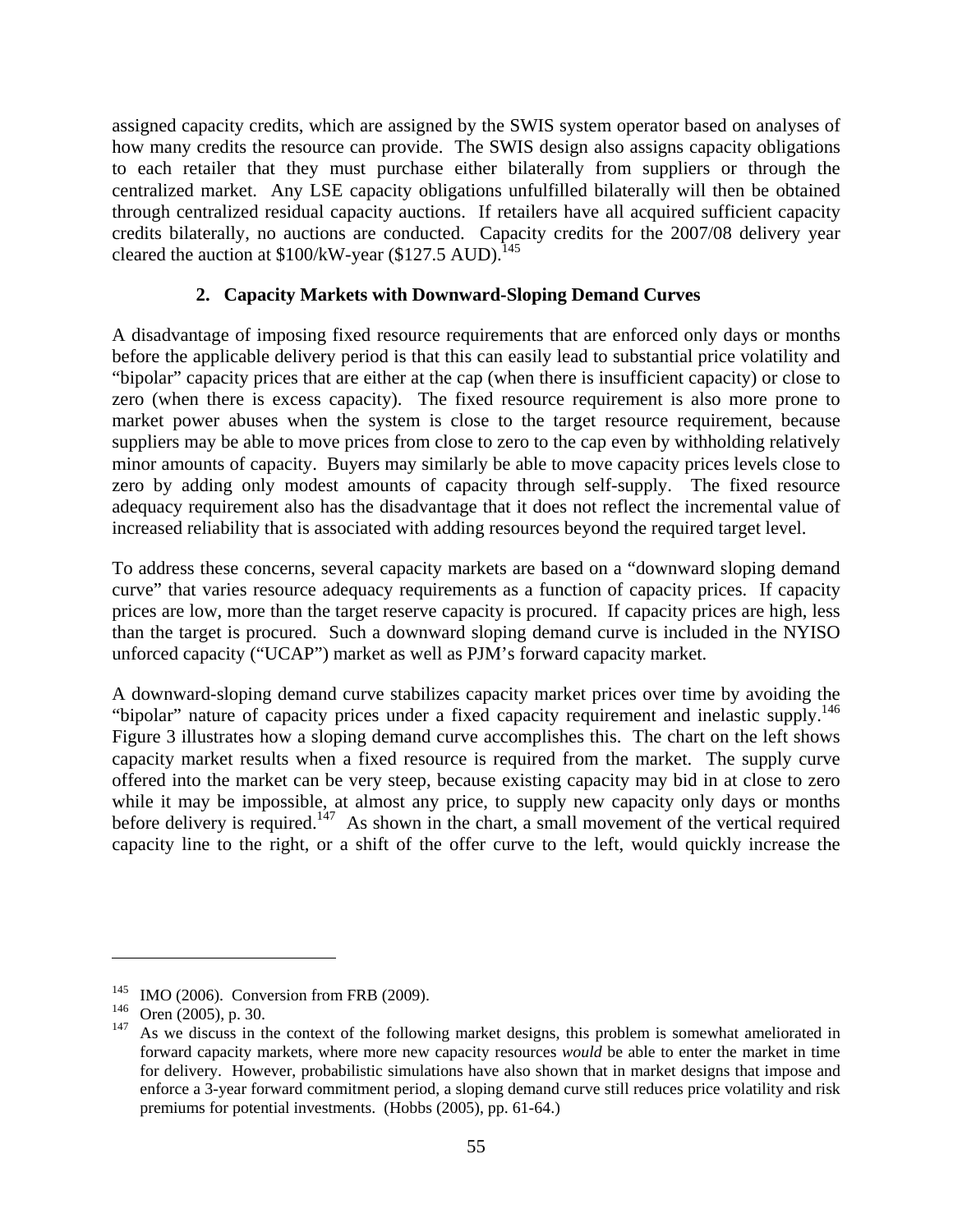capacity market price to the cap. This can result in substantial uncertainty in capacity prices that imposes a risk premium on market participants.<sup>148</sup>

The right chart in Figure 3 shows how the introduction of a downward-sloping "demand" curve for capacity serves to reduce price volatility. In this case, moving the sloped demand curve or the offer curve a similar amount results in a much smaller increase or decrease in market prices. Rather than falling close to zero with only modest levels of excess capacity, the market price decreases more gradually. Similarly, if supplies fall short of target capacity levels, market prices also increase gradually, recognizing that modest shortfalls may not warrant market prices equal to the price cap. This also reduces the incentive for suppliers with market power to withhold capacity, as withholding produces much smaller movements in market prices. It similarly reduces the ability of buyers to collapse capacity market prices by adding only small amounts of capacity to the system.



(Adapted from Bidwell (2005), pp. 13-14.)

Note, however, that the shape of the downward sloping curve is not actually a representation of buyers' bids or actual customer demands. One point on the curve is defined simply by the target level of capacity (*e.g.*, the reserve margin needed to meet the regional reliability requirement) and the estimated net costs of new entry ("Net CONE") for peaking resources. The slope of the curve is typically based on multi-party settlements or administrative judgment. It is not generally related to the incremental or decremental value of reliability. Although this may lead

<sup>148</sup> For example, see Bidwell (2005), pp. 11-14.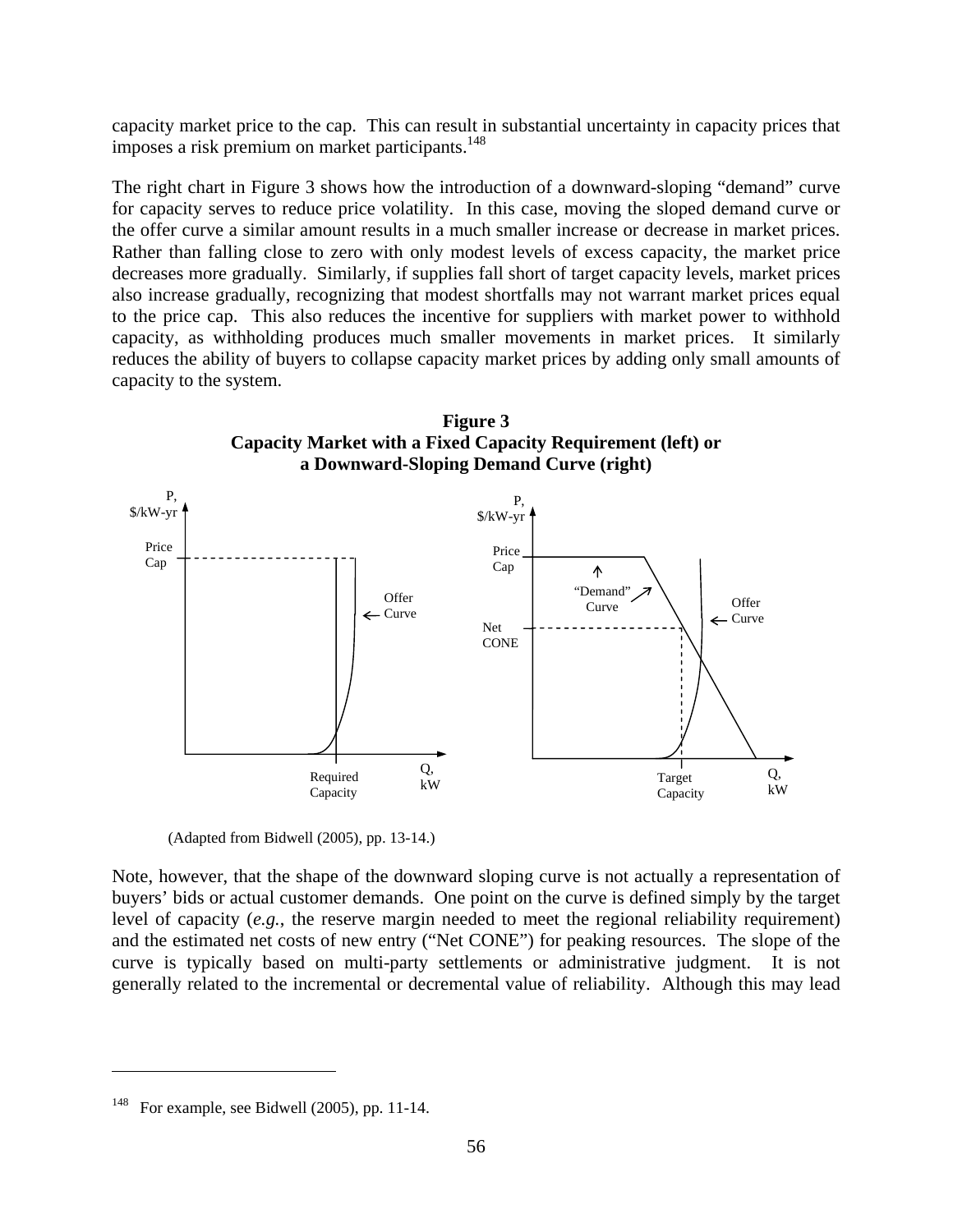to a somewhat arbitrary shape of the demand curve, the slope will nevertheless mean that shifts in either the demand curve or the offer curve will result in more gradual price movements.<sup>149</sup>

## **3. Locational Requirements for Capacity**

Many regional power markets are not only capacity constrained, but also contain transmission import constrained locations. This means that simply making sure there is enough generation capacity in the entire footprint does not ensure resource adequacy because the power may not be deliverable to these locations. In order to make sure that capacity is deliverable to specific load centers, several U.S. power markets have introduced capacity requirements that are imposed on a zonal or "locational" basis. In any markets with import-constrained subregions, these locational requirements—referred to as locational installed capacity markets or locational resource adequacy standards—are a critical market design feature without which capacity payments or reserve requirements will not be able to attract or retain resources in locations where they are needed the most. This lack of proper locational investment signals will require and perpetuate out-of-market solutions to maintain system reliability, which undermines the very purpose of the market design.

The NYISO was the first market in the U.S. to introduce a locational capacity requirement.<sup>150</sup> It has three different capacity zones: New York City ("NYC"), Long Island ("LI"), and Rest of State. Because the two zones in southeastern New York have been perennially importconstrained zones with insufficient internal supply, creating these separate regions has the advantage of allowing capacity prices to climb in NYC and LI in response to localized shortages, while capacity prices in the Rest-of-State zone remain at lower levels commensurate with the greater available resources.<sup>151</sup> Note, however, that the NYC capacity zone has experienced market power concerns related to high bids, leading to unsold capacity.<sup>152</sup> In response to these concerns, in March 2008, the FERC ordered the NYISO to implement market mitigation measures that appear to have reduced or eliminated these market power concerns.<sup>153</sup>

Locational capacity requirements have the advantage of providing clear incentives to increase capacity in locations where it is needed most. The disadvantage is that workably competitive conditions are less likely to exist and are more difficult to establish in these small geographic zones, which leads to market power concerns and the need to monitor and mitigate such market power. The presence of a mandatory RTO-administered capacity market, however, greatly facilitates such monitoring and mitigation of market power. Even if most of the capacity obligations are self supplied through asset ownership or bilateral contracts, market monitors can

<sup>149</sup> NYISO (2008), pp. 5.4-5.9; PJM (2008), pp. 23-27.

<sup>&</sup>lt;sup>150</sup> Patton (2007), pp. i-ii.<br><sup>151</sup> Patton (2007), pp. 107

<sup>&</sup>lt;sup>151</sup> Patton (2007), pp. 107-114.<br><sup>152</sup> Patton (2007), pp. 109-110.

Patton (2007), pp. 109-110, stated that high prices "persisted even after a surplus emerged in New York City when approximately 1,000 MW were added in 2006. Prices remained near the revenue caps because a significant amount of existing capacity was not sold in the UCAP market due to the suppliers' offer prices."

 $153$  Patton (2007), p. 110.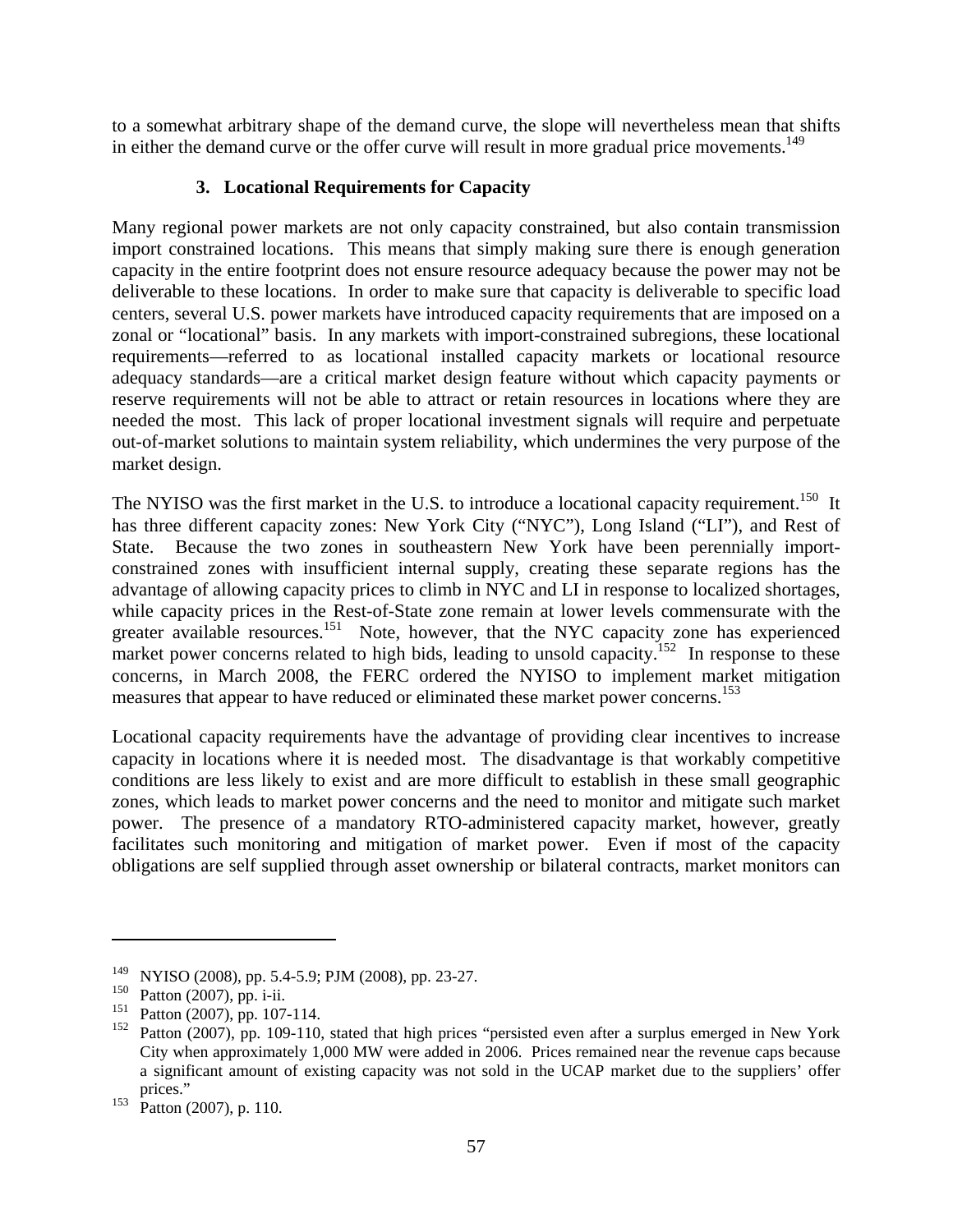observe all capacity resources in the region as well as the bid prices of any residual resources that are not already self supplied by market participants.<sup>154</sup>

PJM's RPM and California's resource adequacy standard (though not combined with a centralized capacity market) are similarly based on locational capacity requirements. In PJM's market, some transmission upgrades into constrained locations are also eligible to receive payments through the locational capacity market.<sup>155</sup>

#### **C. ADVANTAGES AND DISADVANTAGES OF ADDING CENTRALIZED CAPACITY MARKETS TO ENERGY MARKETS WITH RESERVE REQUIREMENTS**

The introduction of a capacity market for LSEs to acquire their resource requirements and for suppliers to offer their capacity gives market participants more options and more flexibility. This increases market liquidity by creating a standardized product that can be bought and sold in almost any quantity, rather than relying purely on bilateral contracts that may have a variety of different terms and often do not accommodate the small quantities needed by LSEs in retail access markets. The transaction costs associated with such small, residual transactions are reduced as well.

The standardized capacity product and liquid market similarly make it easier for LSEs to adjust capacity resources in response to load migration, which is generally a challenge in markets with retail competition. An LSE that is just entering the market may find that their customer base is too uncertain to justify a long-term bilateral contract for capacity, but would still be able to acquire sufficient capacity resources via the centralized market. The challenge of customer migration is addressed by periodically adjusting each LSE's resource obligation in the capacity market to its current customer base.

A centralized capacity market further provides a transparent price signal for all market participants. In solely bilateral markets, only the largest market participants may have a clear understanding of the prices at which potential counterparties would be willing to transact. In contrast, the public posting of capacity market clearing prices allows all market participants, including potential new market entrants, to observe prices and market results over time and make more informed decisions about when to invest and what to contract bilaterally.

Centralized market administration allows market monitors to observe and mitigate potential market power abuses. Any participant that has the ability to exercise market power in the centralized capacity market would also have that ability in the bilateral market, but such abuses would be difficult to discover.

Many restructured power markets rely on out-of-market stop-gap measures to acquire or retain sufficient capacity when the system is short on reserves. This has been used as an option of last

<sup>&</sup>lt;sup>154</sup> Note that locational capacity needs in import constrained zones exist irrespective of market design. Sole reliance on bilateral markets does not eliminate the fact that reserve requirements may need to be imposed on individual import-constrained zone within the regional power market.

 $155$  PJM (2008), p. 41.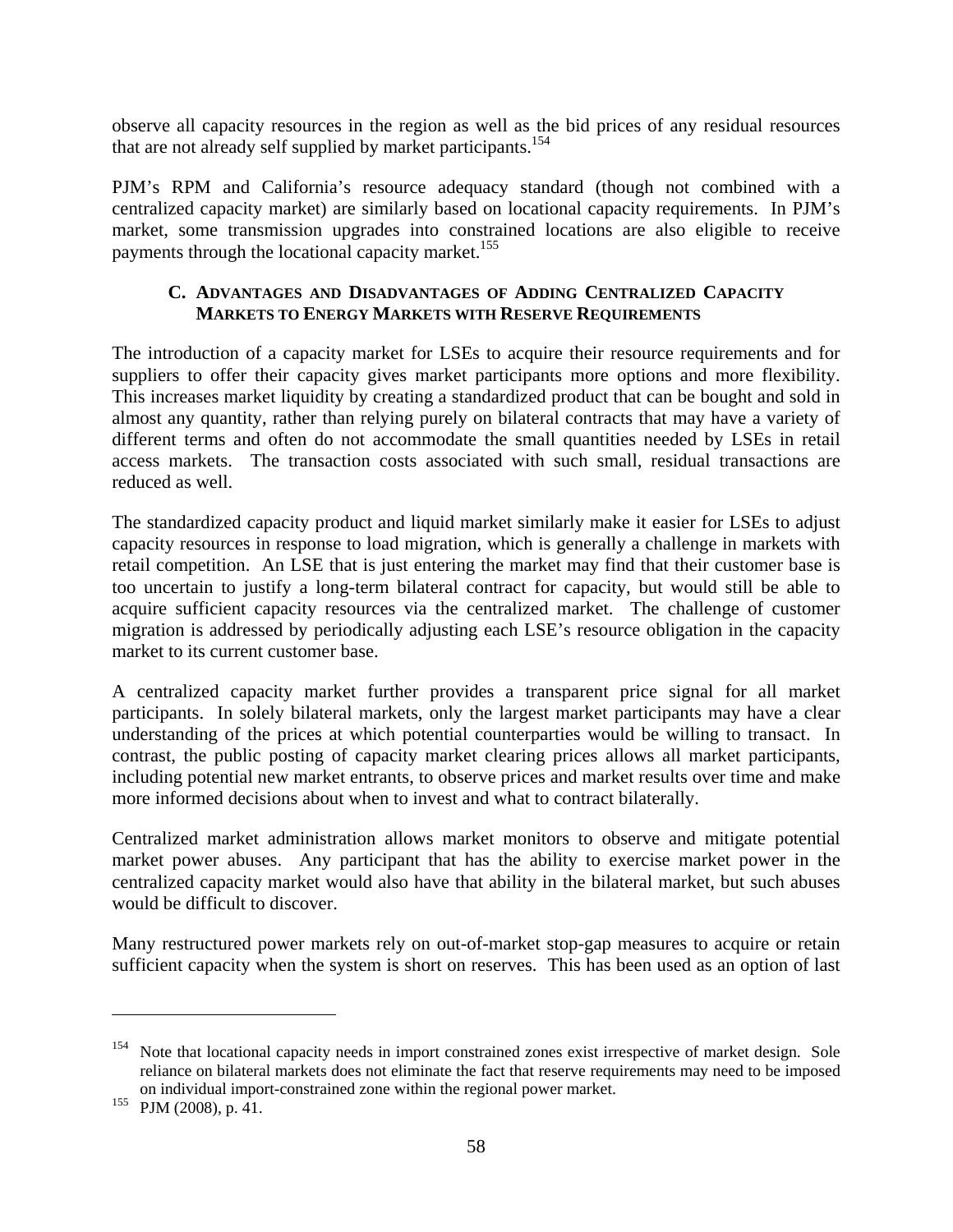resort to ensure reliability. These out-of-market contracts, however, are problematic because they do not provide, and often interfere with providing, useful market signals for attracting new capacity. A centralized capacity market, particularly one with effective locational requirements and prices, provides an in-market physical backstop for the system operator to enforce LSEs' resource requirements. Because the resource responsibility of each LSE is known, any residual amount not purchased by the LSE bilaterally can be procured via mandatory participation in the residual capacity market. Further, instead of the costs of these out-of-market contracts being paid by all LSEs, they would be paid only by the deficient LSE. Thus, while localized capacity markets may not entirely eliminate out-of-market solutions to ensuring reliability, they will generally significantly reduce the need for such solutions and avoid the distortions and inefficiencies they create in power markets.

A clear disadvantage of centralized capacity markets is the complexity they add to the overall power market design. This complexity creates a greater risk of design deficiencies that can impose regulatory risks on market participants. This added complexity may not be justified in markets with mostly traditionally-regulated utilities in which resource adequacy is already ensured and enforced through the regulatory process, such as traditional resource planning processes. In power markets with retail competition, small LSEs, and unregulated generation companies, however, the disadvantage of added complexity likely will be more than offset by the discussed advantages. In addition, the overall complexity associated with capacity markets may not be greater than the complexity of out-of-market reliability backstop mechanisms required in the absence of capacity markets.

Another disadvantage of capacity markets with reserve requirements that are verified and enforced only days or months before the delivery period is that the short lead time can make it impossible to address capacity deficiencies at almost any price. As discussed above, this leads to a steep offer curve, which leads to higher price volatility and higher risk of market power abuses. This inability to do much about identified capacity deficiencies on short notice has led to the introduction of *forward* reserve requirement, which is discussed in Section VIII (without a centralized capacity market) and Section IX (with a centralized capacity market). Table 5 summarizes the advantages and disadvantages of adding centralized capacity markets to energy markets with reserve requirements.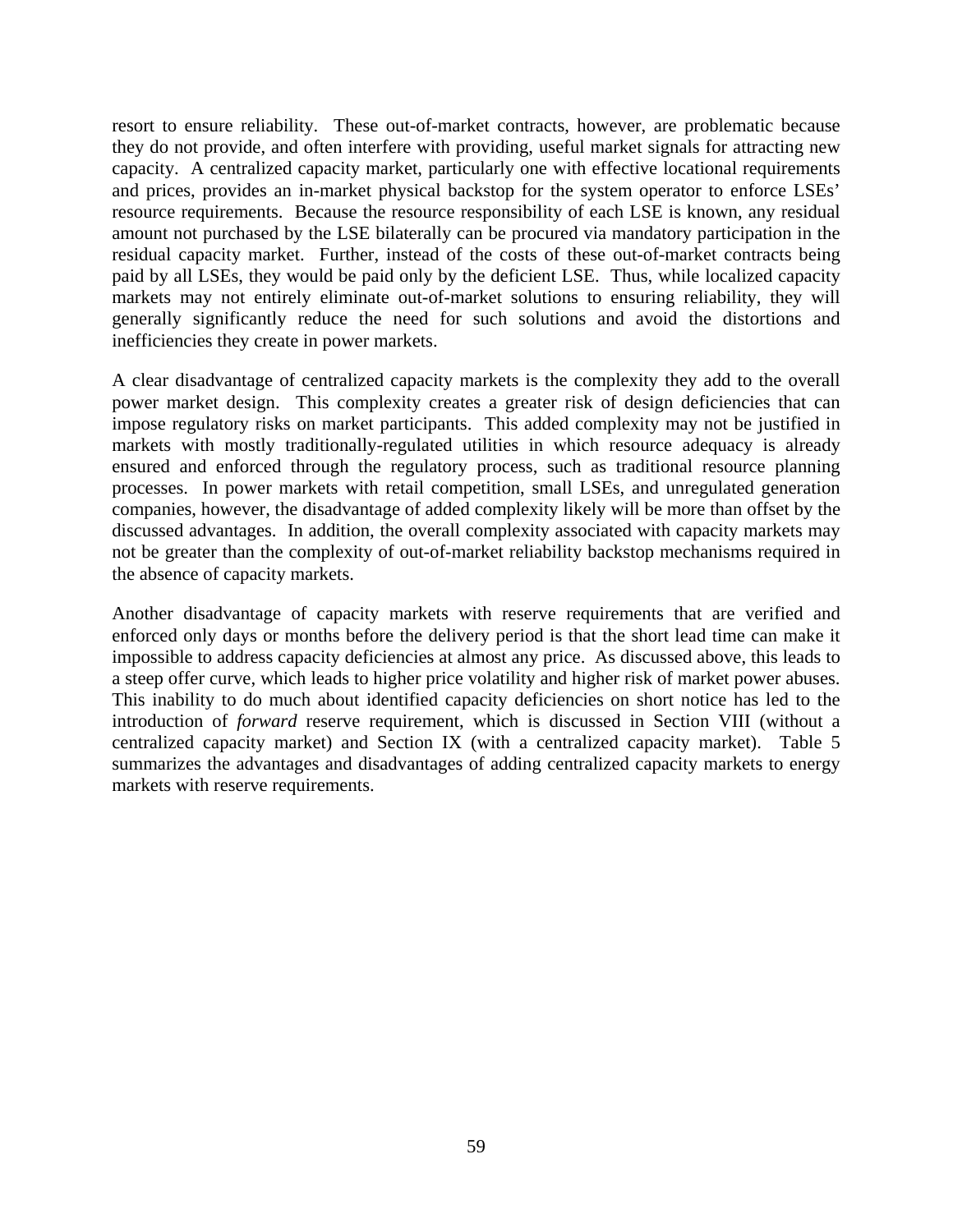# **Table 5 Advantages and Disadvantages of Adding Centralized Capacity Markets to Energy Markets with Reserve Requirements**

| <b>Advantages</b>                                                                                                                                                                                                                                                                                                                                                                                                                                                                                                                                                                                                                                                                                                                                                                                                                                                                                                                                                                                                                                                                                                                                                                                                                                                                                                                            | <b>Disadvantages</b>                                                                                                                                                                                                                                                                                                                                                                                                                                                                                                                                                                                                                                                                                                                                                                                                                                                                                                   |
|----------------------------------------------------------------------------------------------------------------------------------------------------------------------------------------------------------------------------------------------------------------------------------------------------------------------------------------------------------------------------------------------------------------------------------------------------------------------------------------------------------------------------------------------------------------------------------------------------------------------------------------------------------------------------------------------------------------------------------------------------------------------------------------------------------------------------------------------------------------------------------------------------------------------------------------------------------------------------------------------------------------------------------------------------------------------------------------------------------------------------------------------------------------------------------------------------------------------------------------------------------------------------------------------------------------------------------------------|------------------------------------------------------------------------------------------------------------------------------------------------------------------------------------------------------------------------------------------------------------------------------------------------------------------------------------------------------------------------------------------------------------------------------------------------------------------------------------------------------------------------------------------------------------------------------------------------------------------------------------------------------------------------------------------------------------------------------------------------------------------------------------------------------------------------------------------------------------------------------------------------------------------------|
| • Centralized capacity markets provide a<br>transparent price and standardized capacity<br>product for both buyers and sellers and help<br>facilitate efficient bilateral transactions,<br>including long-term contracts.<br>• Small LSEs are able to fulfill their resource<br>requirements with better information and at<br>lower transaction costs.<br>Supports retail competition by facilitating<br>$\bullet$<br>capacity transactions of small LSEs and<br>allowing adjustments to reflect load<br>migration across LSEs.<br>Capacity market prices are determined<br>$\bullet$<br>through market forces, rather than solely<br>through administrative judgment.<br>• Provides market monitors with the<br>information necessary to monitor and<br>mitigate market power.<br>• Creates an in-market mechanism for the<br>market operator to acquire necessary<br>resources on behalf of any deficient LSEs,<br>thereby reducing the need for out-of-market<br>contracts.<br>• Allows including a downward-sloping<br>demand curve to help stabilize capacity<br>prices, reflect the value of incremental<br>resources, and reduce incentives to exercise<br>market power.<br>Capacity markets with locational capacity<br>requirements improve the pricing and<br>deliverability of capacity in transmission-<br>constrained systems. | • Small changes in fixed resource<br>requirements can result in large changes<br>in capacity market prices.<br>• Lack of forward resource requirement<br>leaves little time (only days or months)<br>to respond to identified capacity<br>deficiencies and can lead to price<br>volatility and market power concerns<br>because it may be impossible, at almost<br>any price, to supply new capacity on<br>short notice.<br>• Increased complexity of market design<br>increases risk of initial design flaws.<br>Changing capacity market rules imposes<br>regulatory risk.<br>• Can create political backlash because<br>clearly visible capacity prices draw<br>attention to the high cost of ensuring<br>reliability at current target reserve<br>margins (a cost that may be even higher<br>but less visible in market designs that<br>rely solely on bilateral arrangements to<br>satisfy reserve requirements). |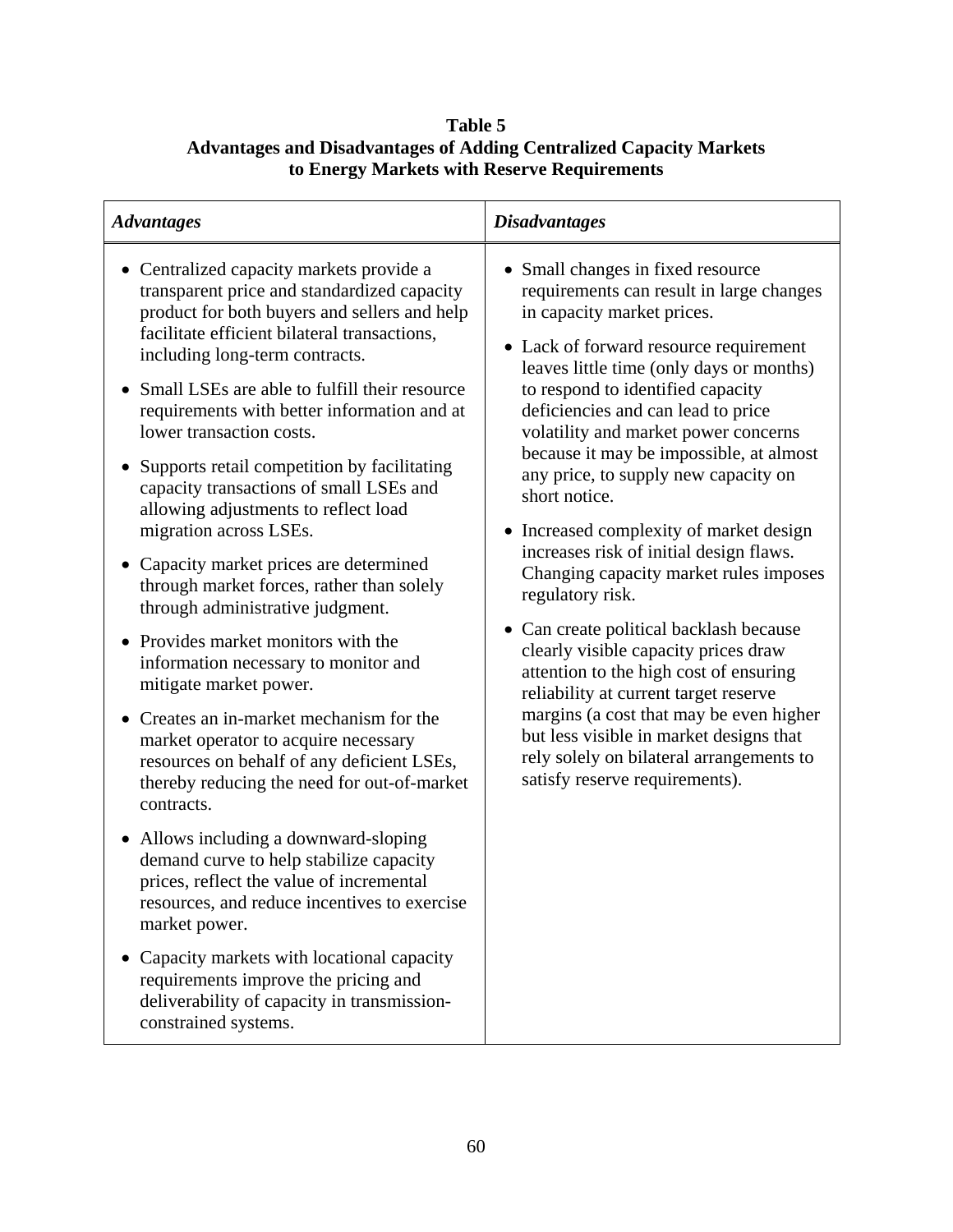## **VIII. ENERGY MARKETS WITH FORWARD RESERVE REQUIREMENTS BUT WITHOUT CENTRALIZED CAPACITY MARKETS**

#### **A. ADDITIONAL MARKET DESIGN ELEMENTS AND CONSIDERATIONS**

To address concerns associated with short lead times between when capacity deficiencies are detected and when additional resources need to be available to assure reliability, forward reserve requirements have been introduced in several power markets. Forward reserve requirements require that LSEs procure sufficient resources one or several years ahead of the delivery year. Both forward commitments of resources and the actual availability of the committed resources during the delivery period are verified by the system operator.

By requiring resource commitments sufficiently prior to delivery, enough time is left for either market participants or the system operator to procure additional resources if deficiencies are detected. With a lead-time of one or several years, this also gives suppliers enough time to modify their resource development plans, for example, by bringing back online mothballed plants, by making the capital investments necessary to defer retirement of other plants, by speeding up the development of a new power plant, or by developing additional demand response resources. Importantly, this gives the market operator enough time to purchase physical resources as a backstop mechanism on behalf of deficient LSEs, rather than risking that—other than imposing financial penalties on deficient LSEs—nothing can be done to rectify a detected reliability problem.

Suppliers' ability to bring additional resources on line for a multi-year forward delivery period also "flattens" the supply curve discussed in the context of Figure 3 of Section VII. This increases competition, reduces the risk of market power abuses, and reduces price volatility, including the risk of bipolar capacity prices. This reduction of price volatility is, however, at least partially offset by the risks associated with forward commitments. Unexpected changes in permitting, equipment and construction markets, and transmission interconnection processes can delay project development schedules or increase project development costs between the time when the forward commitment needs to be made and when the capacity needs to be operational. As a result, the "optimal" forward commitment period will need to consider not only the time to develop capacity resources but also the uncertainty that longer forward commitment periods impose on suppliers.

It is not necessary for a forward commitment period to cover the entire power plant development time frame. It is important, however, that a sufficient number of resources are able to respond and modify their development timelines within the given timeframe. This may mean, for example, that the forward commitment period should be long enough to cover, for a sufficiently large proportion of potentially available resources, the period between when major irreversible financial commitments are made during development and when the plant becomes operational. Shorter forward commitment periods may be warranted in markets with a substantial amount of resources with short lead times, such as demand-side resource, gas turbine plants, or existing resources that are able to modify pending retirement plans. The differences in deployment time frames across various types of resources may also warrant staged forward commitment schedules under which varying amounts of resources are committed incrementally over a multi-year period.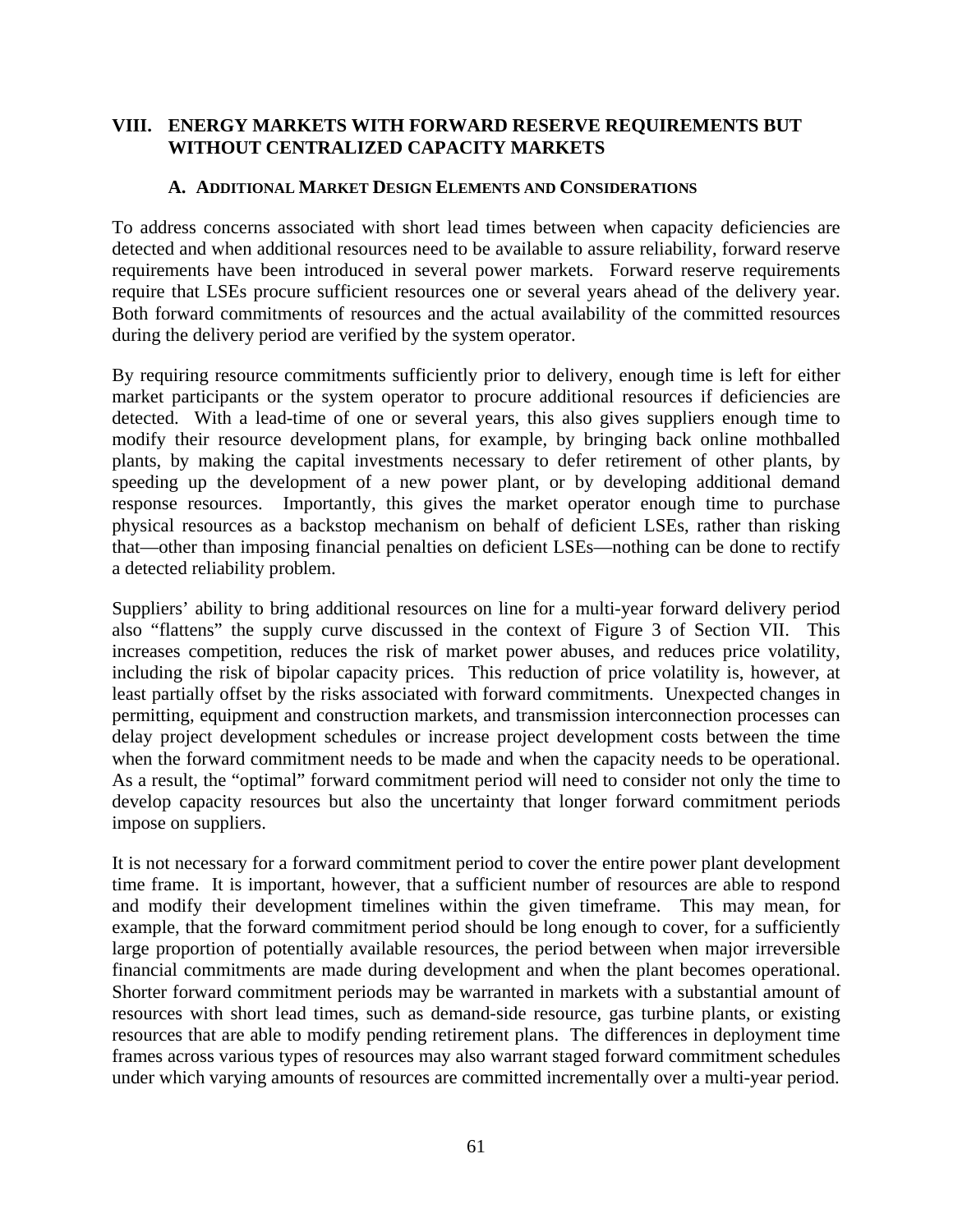As is the case with reserve requirements that are imposed only going into the delivery period, imposing reserve requirement on a forward basis does not require implementation of a centralized RTO-operated capacity market. Rather, it is possible to allow market participants to rely solely on self supply and bilateral transactions to satisfy the forward reserve requirement. Imposing such a forward reserve requirement, however, will create a bilateral forward capacity market, impose on load serving entities the full cost of the associated capacity resources, and provide suppliers with capacity revenues in addition to energy market and ancillary service revenues.

### **B. EXPERIENCE WITH FORWARD RESERVE REQUIREMENTS WITHOUT CENTRALIZED CAPACITY MARKETS**

California's forward resource adequacy requirement ("RAR") is the primary example of an explicit forward reserve requirement that, at this time, has not been combined with a centralized forward capacity market. This resource adequacy standard imposes a 1-year forward requirement. The system was implemented in 2006 by the California Public Utility Commission ("CPUC") and was expanded in 2007 to include a locational resource adequacy standard that applies to several import-constrained load zones within the CAISO.<sup>156</sup>

The Local Resource Adequacy Requirement ("LRAR") helps ensure the availability and deliverability of contracted capacity within the constrained areas, called Local Capacity Area ("LCAs"). The implementation of these localized resource requirements greatly reduced the outof-market RMR contracts needed to meet local reliability requirements; with RMR contracts dropping from covering 9,300 MW in 2006 to 3,300 MW in 2007.<sup>157</sup>

Enforcement of the forward locational resource adequacy standard includes both a financial penalty for deficiency and a physical backstop. If an LSE is found to be deficient in acquiring resources and has not been granted a waiver, then it will be fined \$40/kW-year and will be further charged with the cost of procuring replacement capacity on its behalf.<sup>158</sup> The combination of the financial penalty and the physical backstop not only provide a financial incentive for the LSEs to acquire the necessary capacity, but also protect the system against system-wide deficiencies. Backstop procurement is undertaken through the CAISO's Interim Capacity Procurement Mechanism ("ICPM"), $159$  which is used both when LSEs fail to meet their forward resource adequacy requirements and in response to a "significant event" causing a material change in system resource adequacy requirements.

In order to make this bilateral forward capacity market design more efficient, the CAISO is currently in the process of revising its tariff to create a standard capacity product ("SCP") that will allow the system operator to assign clearly-defined equivalent capacity values to various

<sup>156</sup> CAISO (2008), p. 5.

<sup>157</sup> CAISO (2008), pp. 2, 4.

<sup>&</sup>lt;sup>158</sup> The size of the penalty was based on 100 percent of the CAISO's standard price estimate for capacity procurement at the time (see CPUC (2006), p. 4, 65-69).

<sup>&</sup>lt;sup>159</sup> For the FERC order describing and approving ICPM, see FERC (2008b).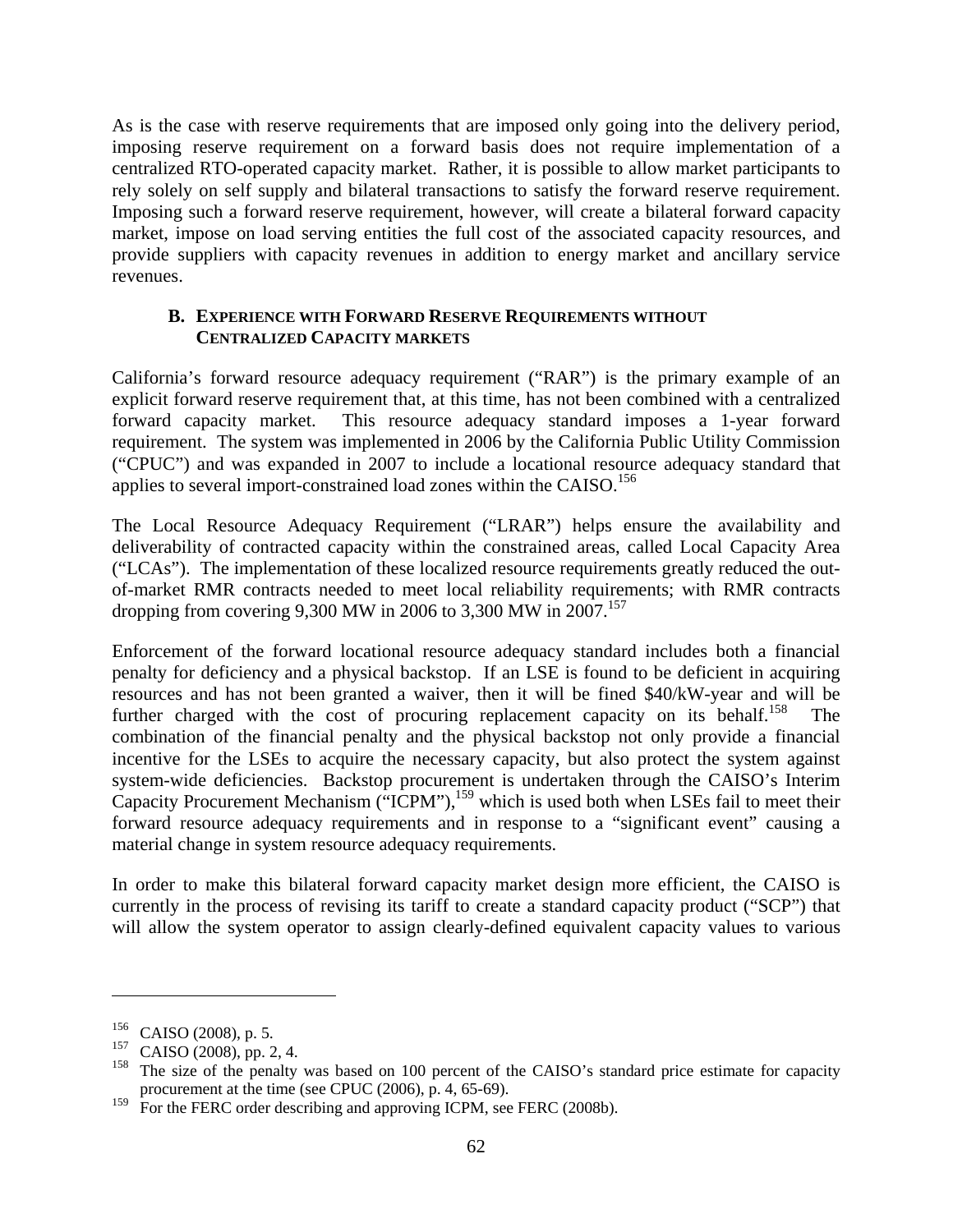resource types.<sup>160</sup> The proposal also assigns penalties for resources with less availability and performance incentives for resources that have greater availability.<sup>161</sup> Retailers that must purchase capacity resources bilaterally to meet the requirement have supported the effort, stating that the SCP will allow them to reduce the transaction costs associated with bilateral contracting and speed up their contracting processes. The stakeholder process for developing the SCP has, however, encountered significant debate over exemptions to the availability standards for demand response, renewables, existing contracts, and small resources below 1 MW.

The addition of a standardized capacity product to the CAISO resource adequacy requirement was also supported in an opinion by the CAISO's independent Market Surveillance Committee, which evaluated the need and desirability of additional modifications under discussion, including the implementation of a centralized forward capacity market by the California Public Utilities Commission  $(CPUC)$ <sup>162</sup> In this report, the surveillance committee recommended against implementation of a centralized capacity market at this time given that (1) there are already significant changes in California market design currently underway; (2) there is little need for additional non-renewable generation through 2020; and (3) retail choice is not currently available to most electricity consumers in California.

The first two points mean that it is possible to delay a decision on significant capacity market redesign until the currently high degree of regulatory uncertainty is reduced, while allowing California to learn from other markets and preserving the option for a redesign at a later date. The third point, the absence of retail competition, means that the vast majority of load continues to be served by CPUC-jurisdictional utilities which are able to recover in regulated retail rates the costs associated with their regulatory obligation to procure the generating capacity needed to meet the State's resource adequacy requirements.<sup>163</sup> The committee, however, also recommended that California's current resource adequacy requirement can be refined, supporting the addition of a standard capacity product and suggesting that a 3 to 4 year forward requirement would be more beneficial than the current one-year requirement.<sup>164</sup>

Other examples of market designs with forward resource requirements combine the forward requirements with RTO-administered capacity markets as discussed in Section IX.

### **C. ADVANTAGES AND DISADVANTAGES OF ADDING FORWARD RESERVE REQUIREMENTS WITHOUT CENTRALIZED CAPACITY MARKETS**

Table 6 summarizes the advantages and disadvantages of specifying and enforcing resource requirements on a forward basis but without implementing a centralized capacity market. A primary advantage of specifying reserve requirements on a forward basis is that inadequate reserves can be discovered with enough time to allow for procurement of needed capacity

<sup>&</sup>lt;sup>160</sup> See the draft tariff language for the SCP from CAISO (2009b).<br><sup>161</sup> Bestructuring Today (2000b).

<sup>&</sup>lt;sup>161</sup> *Restructuring Today* (2009b).<br><sup>162</sup> Wolak et al. (2007)

<sup>162</sup> Wolak *et al*. (2007).

<sup>163</sup> Wolak *et al*. (2007), pp. 1-3.

<sup>164</sup> Wolak *et al*. (2007), pp. 6-9.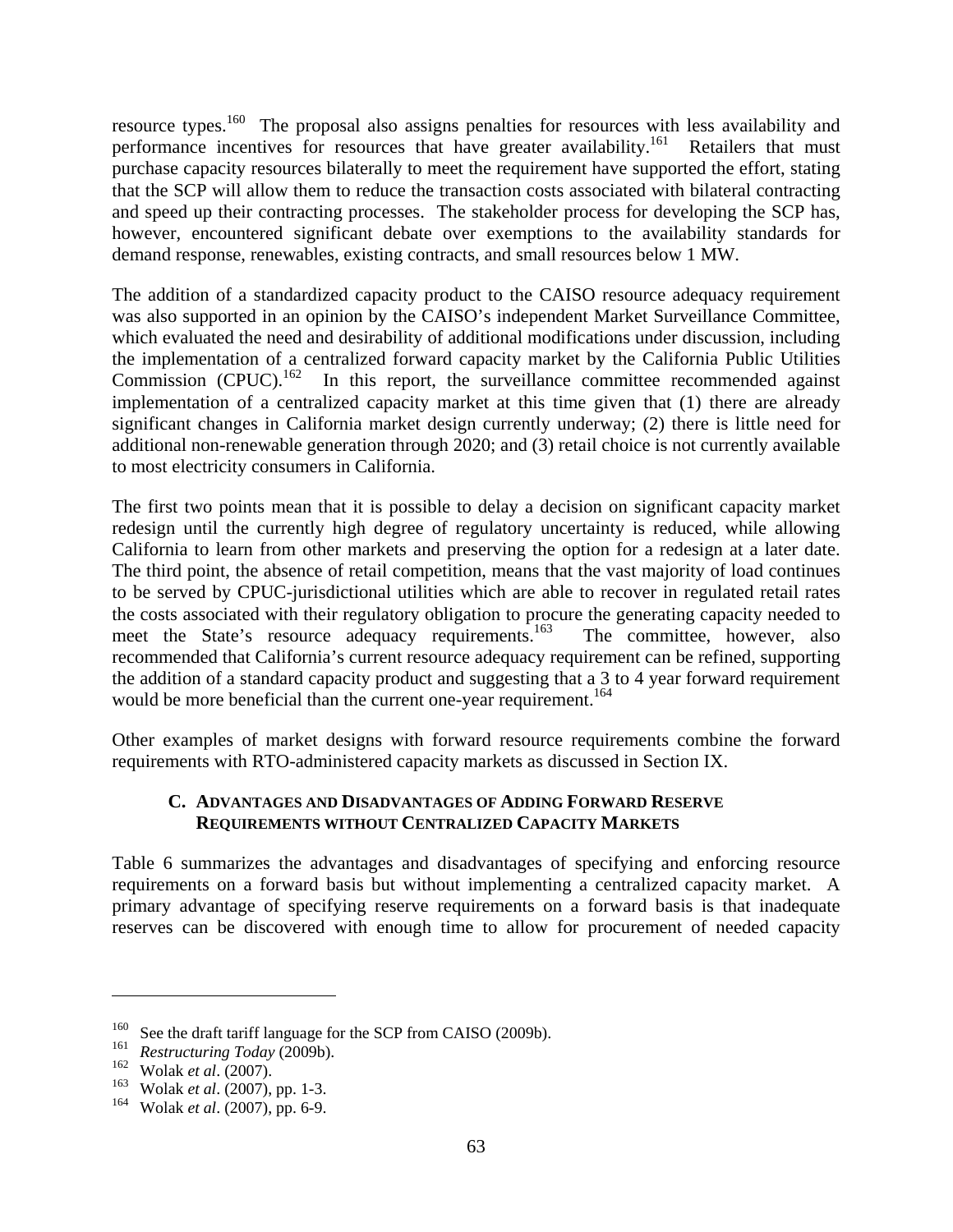resources. The additional time facilitates entry of and competition from resources that could not be deployed on short notice.

In the absence of a centralized capacity market, exclusive reliance on self provision or bilateral arrangements will tend to reduce liquidity and transparency of the capacity market, which will increase risks and transaction costs, particularly for small LSEs and in a retail access environment with migrating customer loads. As already discussed in Section VI (short-term resource requirements without centralized capacity markets), exclusive reliance on self supply and bilateral transactions also increases the challenges related to the monitoring and mitigation of market power. However, forward procurement requirements will mitigate market power concerns by allowing market participation of more resource options and suppliers. The lack of a centralized capacity market will nevertheless reduce transparency of backstop procurements of capacity by system operators in case of resource deficiencies. These disadvantages can be substantial in markets with retail competition and small LSEs but which may be insignificant in traditionally-regulated markets where resource adequacy is maintained through integrated utilities. They are addressed by market designs in which centralized capacity markets are added to forward reserve requirements as discussed in Section IX.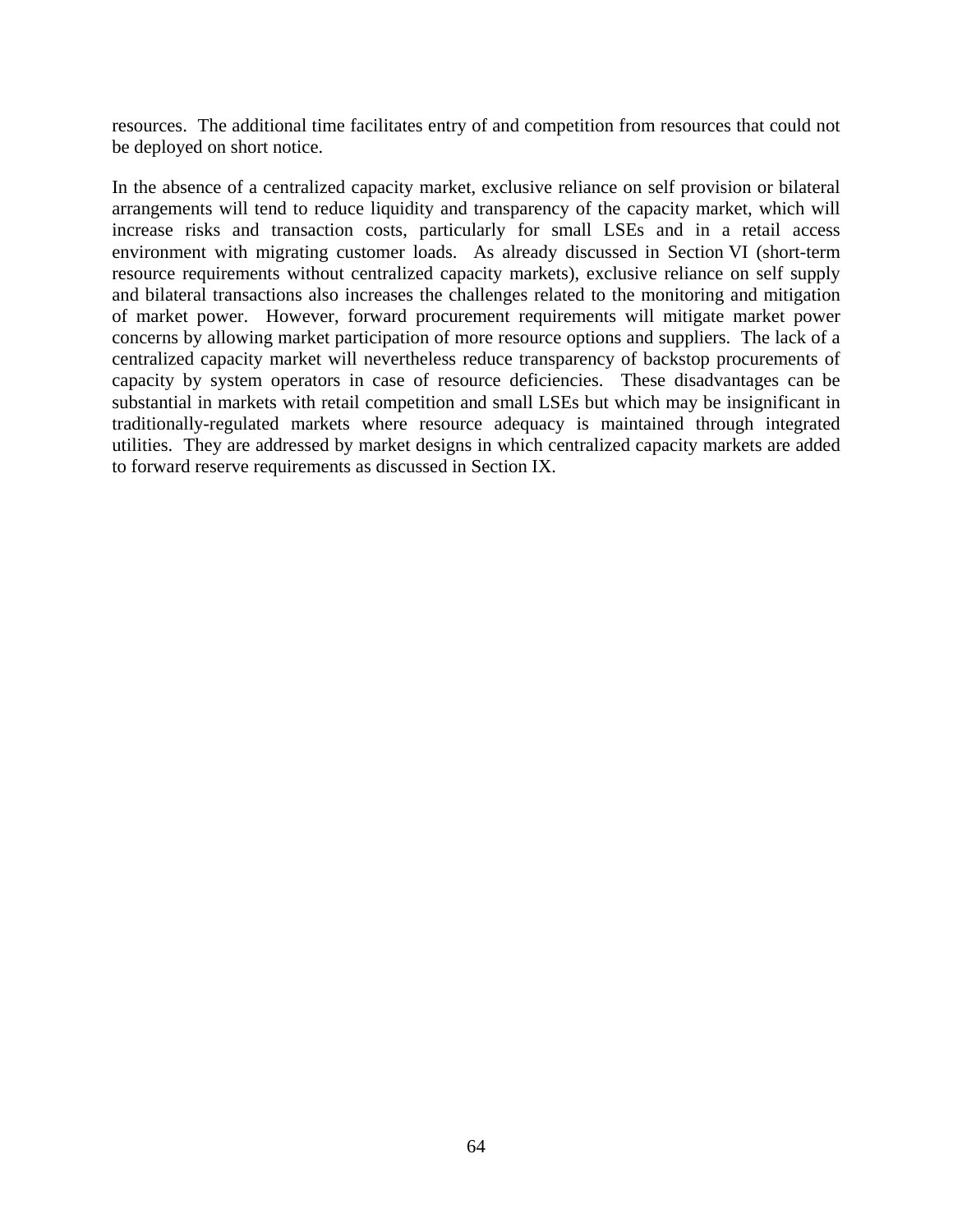## **Table 6 Advantages and Disadvantages of Adding Forward Reserve Requirements without Centralized Capacity Markets**

| <b>Advantages</b>                                                                                                                                                                                                                                                                                                                                                                                                                                                                                                                                                                                                                                                                                                                                                            | <b>Disadvantages</b>                                                                                                                                                                                                                                                                                                                                                                                                                                                                                                                                                                                                                                                     |
|------------------------------------------------------------------------------------------------------------------------------------------------------------------------------------------------------------------------------------------------------------------------------------------------------------------------------------------------------------------------------------------------------------------------------------------------------------------------------------------------------------------------------------------------------------------------------------------------------------------------------------------------------------------------------------------------------------------------------------------------------------------------------|--------------------------------------------------------------------------------------------------------------------------------------------------------------------------------------------------------------------------------------------------------------------------------------------------------------------------------------------------------------------------------------------------------------------------------------------------------------------------------------------------------------------------------------------------------------------------------------------------------------------------------------------------------------------------|
| • Forward requirement increases ability of<br>suppliers to bring new units online and<br>adjust construction plans to meet the<br>forward needs of their contract partners.<br>• Inadequate reserves are discovered with<br>sufficient time for the system operator to<br>contract for needed resources, increasing the<br>operator's ability to physically and<br>economically remedy the deficiency.<br>• Forward procurement increases competition<br>by facilitating entry from new resources,<br>thereby also mitigating market power.<br>• Capacity value of bilateral contracts restores<br>revenue sufficiency in mitigated energy<br>markets<br>• Forward procurement generally reduces<br>capacity price uncertainty and risk premium<br>on generation investment. | • Limited liquidity and transparency of<br>bilateral capacity market imposes<br>additional costs and uncertainties,<br>particularly in retail access markets with<br>many LSEs and migrating customer<br>demand.<br>• Backstop procurement on behalf of<br>deficient LSEs, may not be transparent.<br>• Long forward commitment periods can<br>increase risks for some resources, in<br>particular for short-lead-time resources<br>such as demand response.<br>• Other disadvantages of bilateral market<br>structure, including less effective market<br>monitoring and higher transaction costs<br>for small LSEs, similar to those already<br>summarized in Table 4. |

### **IX. ENERGY MARKETS WITH FORWARD RESERVE REQUIREMENTS AND CENTRALIZED CAPACITY MARKETS**

#### **A. ADDITIONAL MARKET DESIGN ELEMENTS AND CONSIDERATIONS**

Forward capacity markets combine the forward reserve requirement discussed in Section VIII with a centralized capacity market administered by the system operator. Much of the discussion related to the addition of centralized capacity market to a short-term reserve requirement as discussed in Section VII also applies to adding centralized capacity markets to forward reserve requirements. In other words, the forward capacity market design adds a forward reserve obligation to the elements of centralized capacity market discussed in Section VII.

In this market design, the resource requirements of LSEs must be met via self-supply, bilateral contracts, or through purchases from the RTO-administered capacity auctions on a one or multiyear forward basis. Intermediate auctions in which market participants can purchase or sell capacity are generally provided to adjust reserve obligations prior to the delivery period. These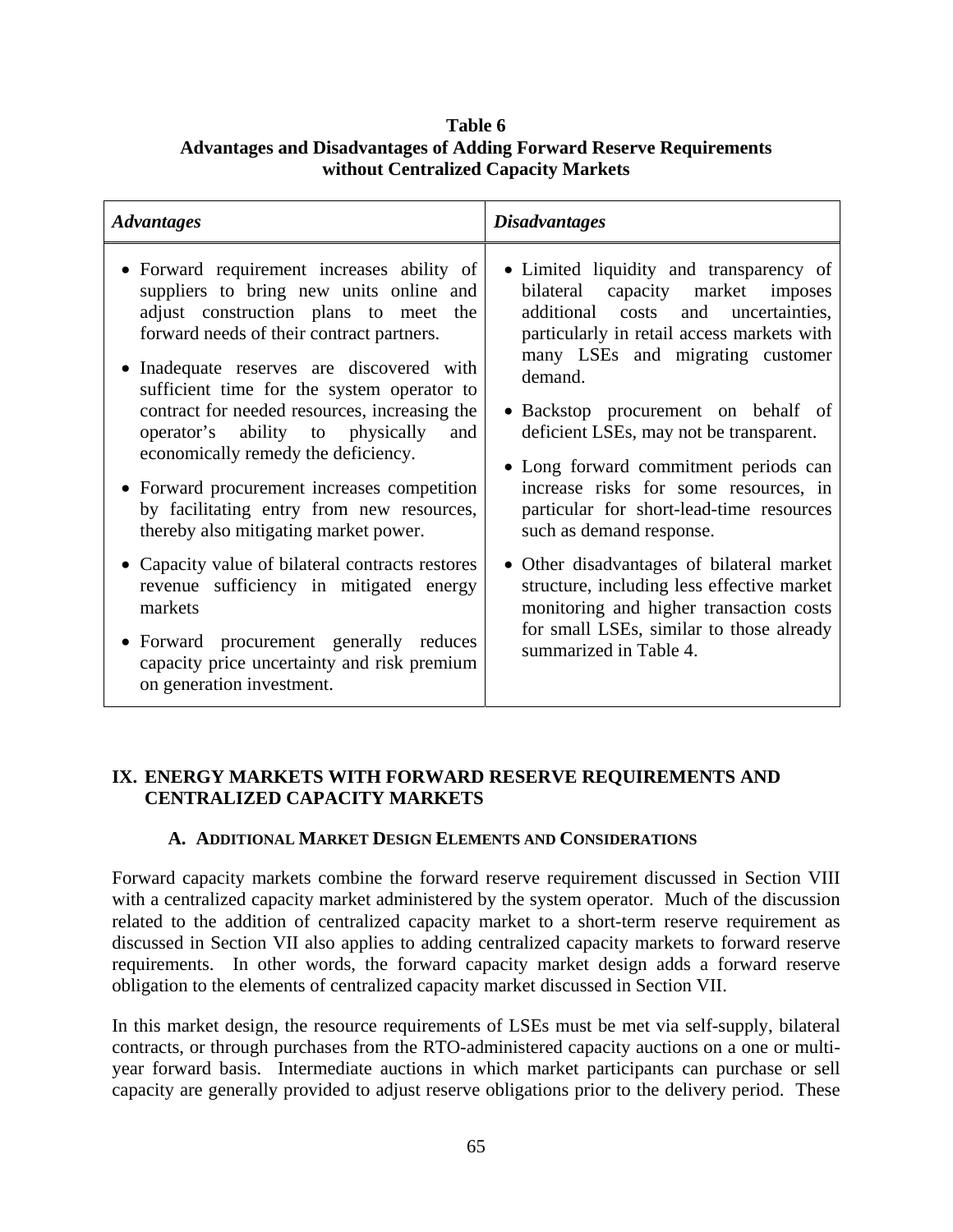intermediate capacity auctions are referred to as incremental, balancing, or reconfiguration auctions. The intermediate auctions allow supplier and LSE to adjust their obligations in response to any updated load forecasts and changes in expected resource availability. The forward capacity market model also allows market participants to satisfy their forward capacity obligations through self-supply from physically-owned or bilaterally-contracted resources.

The main design elements of forward capacity auctions differ with respect to how the quantity of forward reserve requirements is determined (*e.g.*, vertical versus sloped demand curve), the specific auction format used to clear the market (*e.g.*, clearing bid-based supply curves against demand or use of descending clock auctions), and the length of the forward commitment period (*e.g.*, 3 to 5 years).

The use of centralized capacity markets provides transparent market information regarding quantities and market prices, which improves both buyers' and suppliers' ability to refine and adjust their investment decisions. As discussed in Section VIII, a multi-year forward commitment period has the advantage that more new capacity resources can be brought online in time for delivery. Generators in various stages of the development process, those formerly mothballed and those that might otherwise retire, all have more time to respond to a commitment to be available during the delivery period. This "flattens" the supply curve, increases competition, mitigates market power, and enhances price stability and predictability relative to short-term capacity markets.

Further reductions in price uncertainty can be achieved by combining the forward supply curve with a sloped demand curve rather than a fixed reserve requirement. This additional reduction in price volatility further reduces investment risks and the risk premium required by investors. A sloped downward curve also recognizes the additional reliability value that procurement of reserves in excess of the target amount will provide. In addition, the sloped downward curve further mitigates both buyer and supplier market power, although that will be less important due to the fact that a flattened-out forward supply curve already helps mitigate market power concerns.

Like in all other market designs with administrative capacity payments or reserve requirements, the capacity revenues received during the delivery period (assuming the resource is actually available) restore revenue sufficiency (*i.e.*, solves the missing money problem) in mitigated energy markets with low price caps.

#### **B. EXPERIENCE WITH CENTRALIZED FORWARD CAPACITY MARKETS**

In addition to PJM's Reliability Pricing Model, which we summarized at the outset of this report, other examples of forward capacity market designs include the ISO-NE's Forward Capacity Market ("FCM") and the forward capacity market in Brazil. The NYISO is currently in the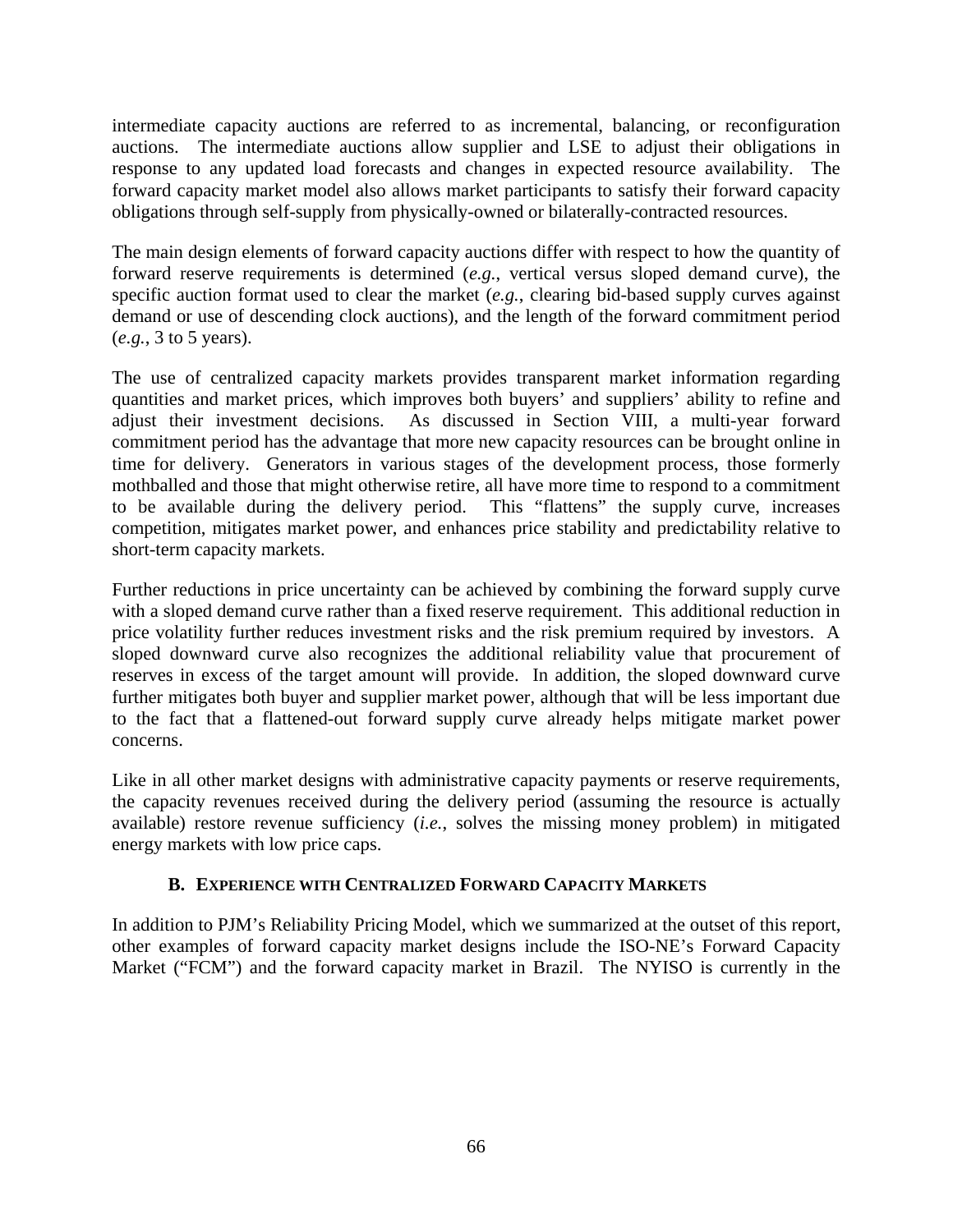process of evaluating whether to replace its short-term locational capacity market design with a three to four year forward capacity market.<sup>165</sup>

## **1. Basic Forward Capacity Market Design Features**

Both PJM and ISO-NE have implemented a three-year forward commitment period. LSEs can choose to self-supply capacity through physical ownership or bilateral contracts. The residual supply needed to satisfy system-wide procurement targets is procured by the RTOs in an initial auction three years in advance of the delivery year. While PJM clears a bid-based supply curve against a sloped demand curve (the variable resource requirement or VRR curve), ISO-NE uses a descending clock auction in which market prices are reduced until the quantity of available supply bids matches its fixed forward reserve requirement. This ISO-NE auction process is equivalent to clearing a bid-based supply curve against a vertical demand curve, although the multi-round nature of the auction process provides additional efficiencies and pricing transparency, including during the auction process itself. Both PJM and ISO-NE forward capacity market designs provide additional forward price stability by allowing certain suppliers of new capacity to "lock in" capacity prices for three to five years.166 In addition, both PJM and ISO-NE conduct incremental auctions in which participants or the ISO can adjust capacity commitments in response to new circumstances, including expected increases in load or changes in the expected availability of previously-committed resources.

The forward capacity market design in Brazil differs markedly from the PJM and ISO-NE designs. Brazil engaged in a series of market restructuring activities during the 1990s, which ultimately failed to attract the necessary generation and transmission investments. After facing shortages and rationing during 2001 and 2002, the market was redesigned into a forward capacity market model, which held its first auctions in 2004.<sup>167</sup> The stability and predictability provided by forward capacity markets is eminently attractive in Brazil, where the hydrodominated system can yield energy market prices that average only \$4/MWh several years in a row, while in a year of water scarcity average annual prices can rise to \$60/MWh.<sup>168</sup> In the Brazilian forward capacity market design, the distribution companies each declare their own energy demand and conduct a joint auction for capacity procurement.<sup>169</sup> The distribution companies then individually engage in bilateral contracts with each of the winning suppliers in proportion to their own declared demand. Each year there are several auctions with various forward durations, ranging from durations of 15 to 30 years beginning 5 years prior to delivery

<sup>&</sup>lt;sup>165</sup> For example, see Newell *et al.* (2009).

In ISO-NE, new capacity has the option of locking in a commitment period of one to five years (with the supplier deciding the number of years desired), see FERC (2006a) p. 7; FERC (2006b), A1 p. 6. In PJM the "New Entry Pricing" provisions, certain new suppliers in transmission constrained zones can lock in market clearing prices for up to three years. See PJM (2008), pp. 61-62.

<sup>&</sup>lt;sup>167</sup> de Oliviera and de Moraes Marreco (2005), p. 2361 and Barroso, *et al.* (2006), p.1.<br><sup>168</sup> Budniels et al. (2005), p. 52

<sup>&</sup>lt;sup>168</sup> Rudnick, *et al.* (2005), p. 52.<br><sup>169</sup> Prozil's distribution component

Brazil's distribution companies are regulated monopolies that do not face retail competition, although these companies have been privatized via public auctions, see Tankha (2009), pp. 75-76.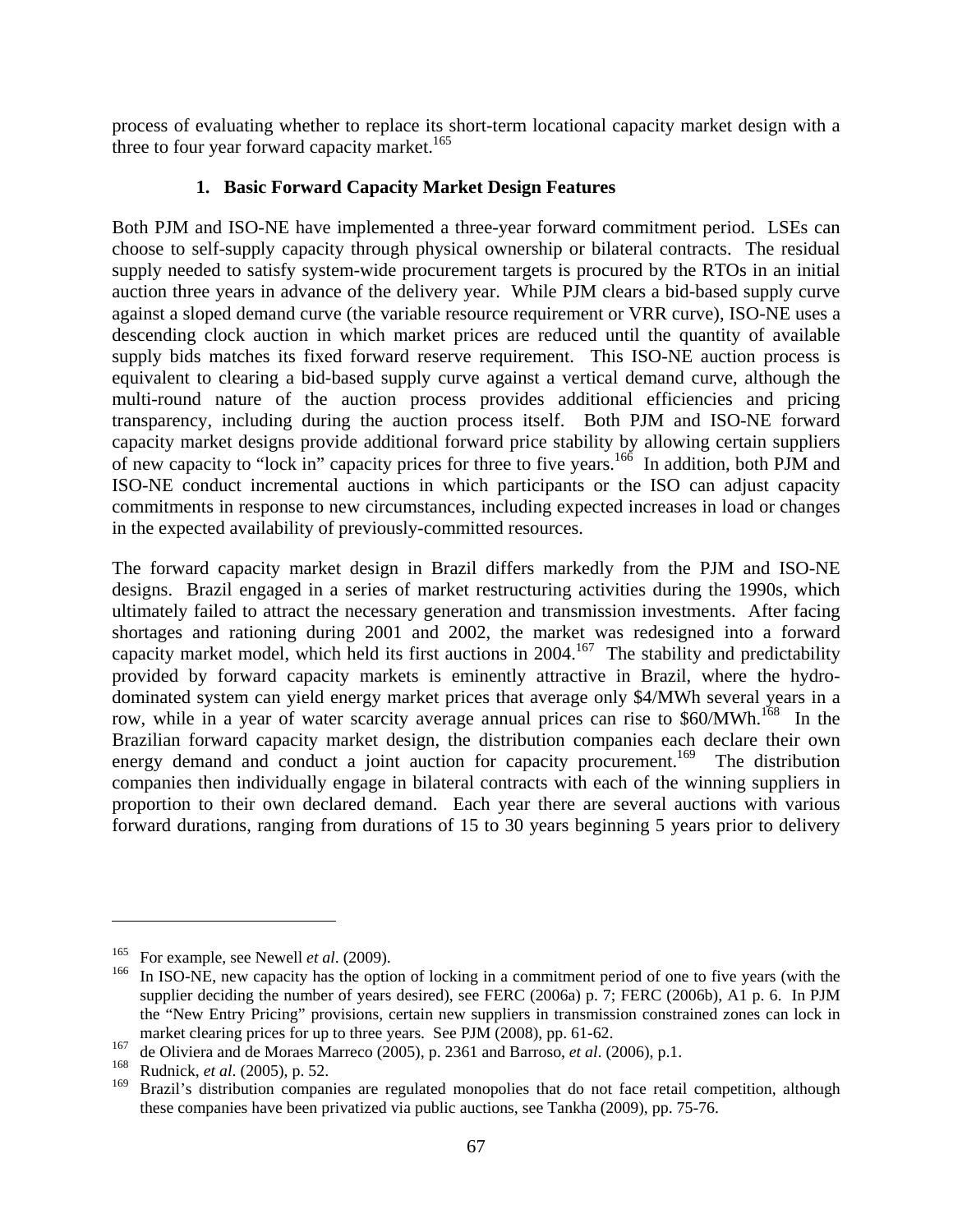for new capacity, to contracts with durations as short as 5 years and beginning only 1 year prior to delivery for existing capacity.<sup>170</sup>

## **2. Incorporating Demand Response into Capacity Markets**

Finding a way to include demand-side options in the provision of capacity resources involves a set of issues that are not unique to the forward capacity market design. While integration of demand response resources into wholesale market design has been dealt with most directly in the context of PJM's and ISO-NE's forward capacity markets, many of the same issues presented in this section also apply to all other market designs.<sup>171</sup>

Both the PJM RPM and the ISO-NE FCM allow demand-side resources to offer "supply" into<br>the capacity market.<sup>172</sup> These services can take the form of contracts with customers on These services can take the form of contracts with customers on interruptible rates or direct load control. Participation of demand–side resources has grown dramatically in both forward capacity markets. In PJM, for example, participation of demandside resources increased from less than 2,000 MW and 4,000 MW for the 2007/08 and 2008/09 planning years, to 9,848 MW offered (7,047 MW cleared) for the 2012/2013 planning year, much of which was focused on import-constrained regions.<sup>173</sup> Similarly, in ISO-NE demandside resources of approximately 2,500 MW cleared it its first full FCM auction in February 2008 and approximately 2,900 MW in its second auction in December 20008.<sup>174</sup>

Integration of DR resources into capacity market designs faces a number of challenges, including how to monitor and verify availability of the committed resources and how to adjust load forecasts for any such commitments without understating or double-counting their impacts.<sup>175</sup> Where such integration is accomplished successfully, however, capacity markets can significantly reduce market barriers, improve price transparency, and reduce investment risk for demand-side resources. This facilitation of market participation by demand-side resource can also greatly improve pricing and market efficiency in the underlying wholesale energy markets, including during scarcity periods.

Technical requirements on deliverability and reliability of demand-side capacity resources are intended to be equivalent to the requirements placed on generating units that supply capacity resources. Some participants are nevertheless concerned that demand-side resources are compensated at the same level as firm generation, pointing out, for example, that a DR resource committed to a single year could quickly disappear if customers became dissatisfied with their interruptible rates. In contrast, a new generating unit exists for many years. The counterargument offered in this discussion is that supply-side options also could disappear through retirements or export commitments. Discussions addressing these concerns have been

<sup>&</sup>lt;sup>170</sup> Barroso, *et al.* (2006), pp. 5-6.

<sup>171</sup> For example, see Earle *et al*. (2008), a Brattle Group report analyzing options to improve integration of demand response resources into the Midwest ISO's wholesale energy market.

<sup>&</sup>lt;sup>172</sup> PJM (2008), pp. 33-40; ISO-NE (2008a), p. 12.<br><sup>173</sup> PJM (2009b), pp. 5-10

PJM (2009b), pp. 5-10.

<sup>&</sup>lt;sup>174</sup> These numbers include both existing and new demand-side resources. ISO-NE (2008b).

<sup>175</sup> Pfeifenberger, *et al*. (2008), pp. 115-121.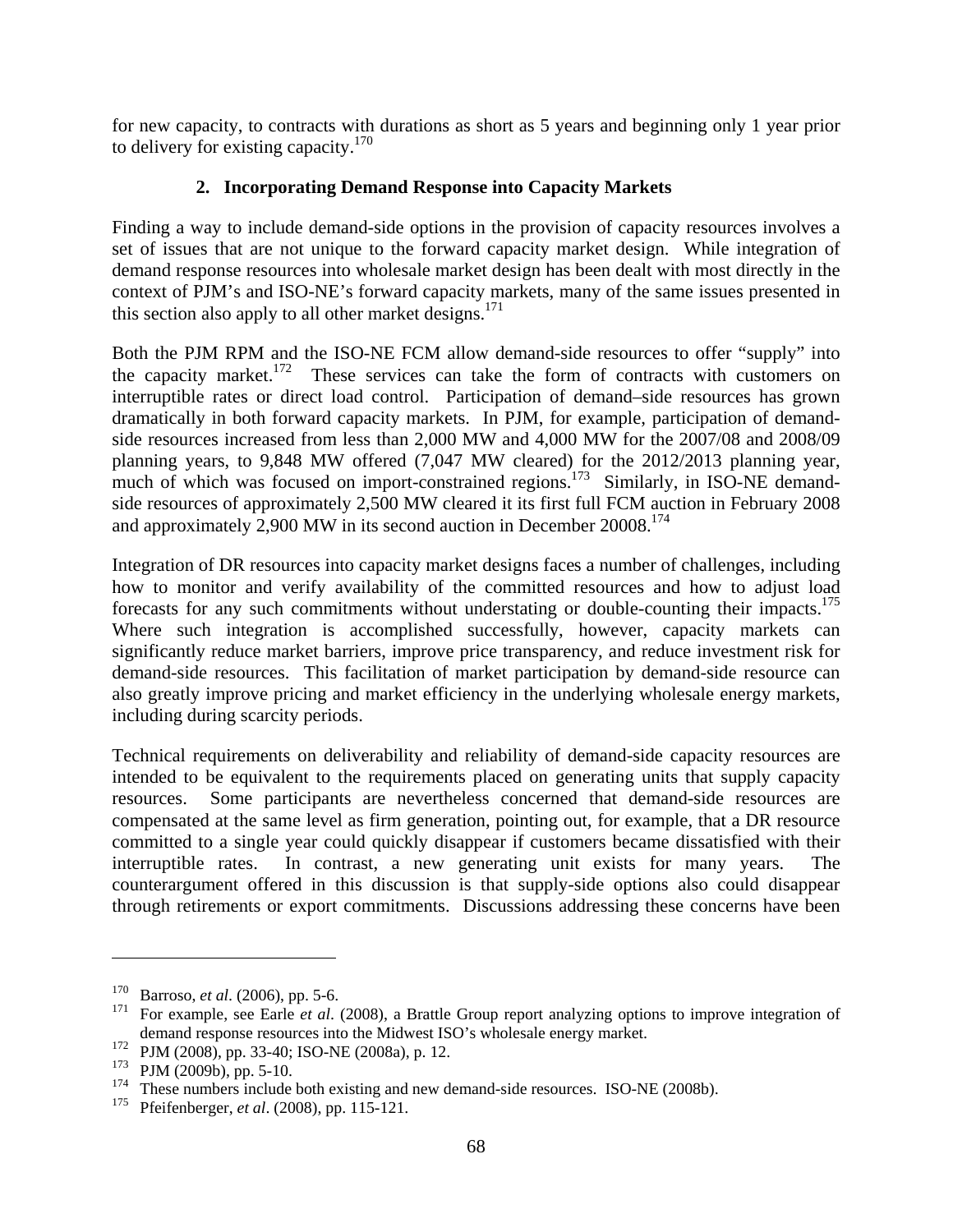particularly active in ISO-NE, because demand response accounted for roughly two thirds of all incremental resources offered in the February 2008 auction.<sup>176</sup> This makes the reliability of the ISO-NE system critically dependent on the actual and continued availability of demand-side resources. If customers withdraw their demand side commitments after interruptions and curtailment are experienced, the system could end up short on reserves. However, if these resources *do* deliver as promised, then the entire framework of ensuring reliability and supplying peak load will have been changed, with potentially significant reductions in system-wide capacity costs.

## **3. Incorporating Scarcity Pricing in Capacity Market Designs**

The interaction between scarcity pricing and capacity payments is another important design consideration. We discussed the need for scarcity pricing in Section IV within the context of an energy-only market. However, the efficiency benefits of proper scarcity pricing also apply to all other market designs, including those with forward capacity markets. Scarcity prices are high energy prices that should occur when the system is deficient in operating reserves. While scarcity conditions will necessarily occur less frequently in markets with capacity payments or reserve requirements than in energy-only markets, they cannot be avoided altogether. Appropriately high prices during such scarcity conditions create proper incentives for customers to reduce consumption, for local suppliers to increase their availability and output, and for additional imports from external market areas. Proper scarcity prices consequently provide valuable signals to market participants that improve overall market performance. For example, IPPs and other stakeholders in the Midwest ISO (which has only a voluntary short-term capacity market), recommended improving scarcity pricing signals, noting that out-of-market administrative actions during scarcity events have blunted efficient price signals and undermined demand response.<sup>177</sup>

The challenge of adding scarcity pricing to capacity markets is to avoid the possibility that generators get compensated twice for their capacity. In PJM, for example, a scarcity pricing mechanism has been proposed in addition to the existing RPM capacity market to improve realtime energy and ancillary service prices. This would improve the locational incentives for peak load reductions and attract additional supply (including imports) not already committed through the RPM. To avoid double-payment, it is proposed that resources committed that receive capacity market revenue under RPM would not receive scarcity revenues. Implementation of this scarcity pricing and reconciliation mechanism is a matter of current discussion within PJM's Capacity Market Evolution Committee (CMEC).<sup>178</sup>

ISO-NE also has a scarcity pricing mechanism, which is based on the reserve constraint penalty factor (RCPF). The RCPF is the maximum cost that can be imposed in order to meet reserve requirements; if the cost of meeting the reserve requirement exceeds the RCFP, reserve

1

<sup>&</sup>lt;sup>176</sup> New resources (as opposed to existing resources) that cleared the market were made up of 1,188 MW of demand response resources and 626 MW of other resources. ISO-NE (2008a), p. 12.

<sup>177</sup> *Restructuring Today* (2009a).

<sup>178</sup> PJM (2009c). Monitoring Analytics (2009), pp. 2.116-2.118.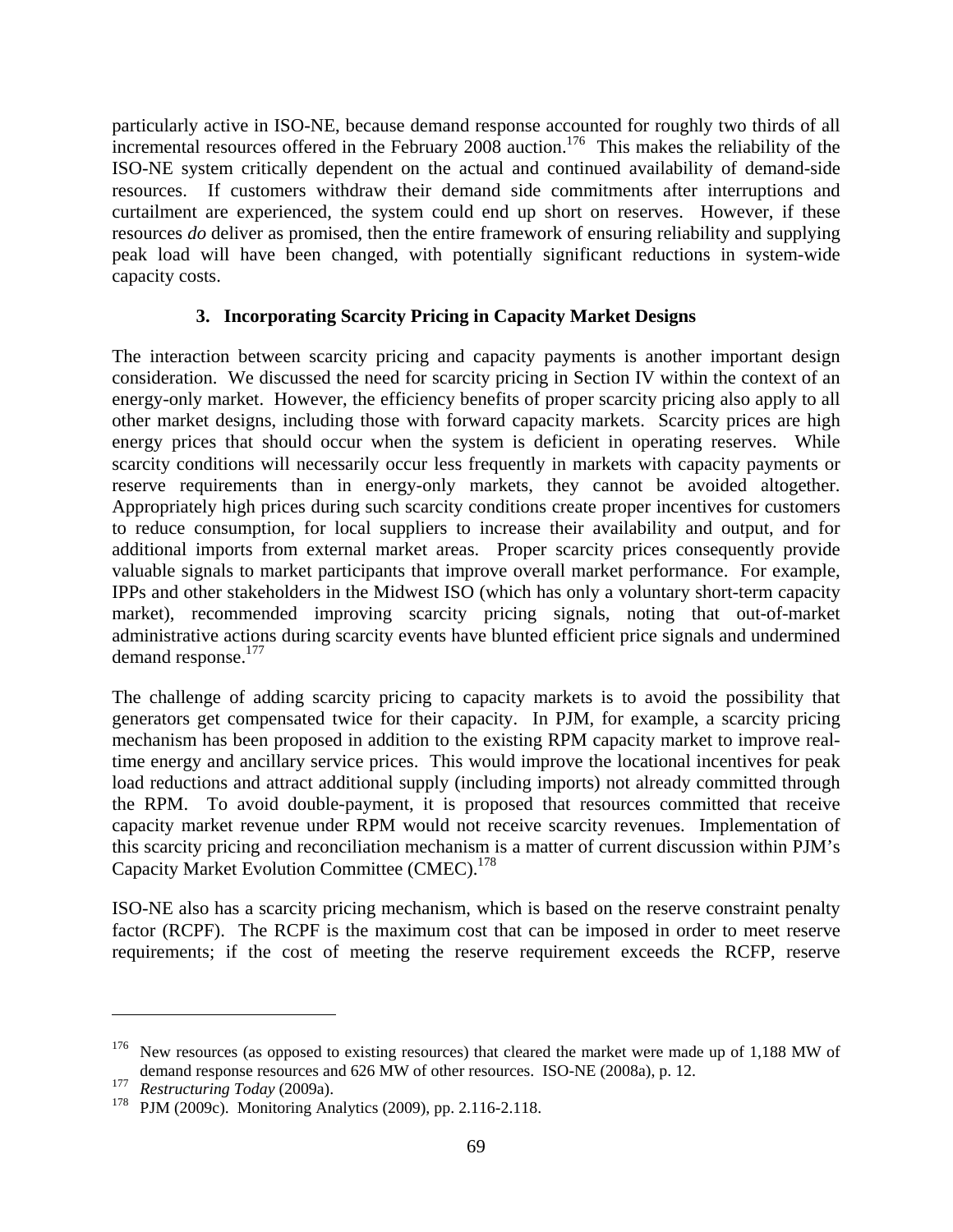requirements will not be met.179 ISO-NE reconciles the scarcity pricing mechanism with the forward capacity market by subtracting Peak Energy Rents ("PER") from the monthly capacity payments that could otherwise be received by suppliers through the real-time market.<sup>180</sup> The PER deduction is not explicitly tied to scarcity pricing revenues, but rather applies to all energy market revenues received above the strike price.

NYISO, which has a centralized capacity market without forward reserve requirements, enacts scarcity pricing based on the high bid prices of emergency and special case resources when they must be called.<sup>181</sup> The CAISO, with a forward resource adequacy standard but without a centralized capacity market, has just proposed a revision to their scarcity pricing mechanism which would include a demand curve for spinning and non-spinning reserves, which would allow prices for reserves and energy to increase automatically, even above the price cap, when there is not enough supply in the market to meet the target level of regulation and operating reserves.<sup>182</sup>

## **C. ADVANTAGES AND DISADVANTAGES OF ADDING CENTRALIZED CAPACITY MARKETS TO FORWARD RESERVE REQUIREMENTS**

Forward capacity markets allow suppliers to make investment decisions under conditions of greater certainty and transparency. For example, a previous *Brattle Group* study found that approximately 14,500 MW of PJM capacity commitments were added or retained through 2011-12 since RPM was implemented in early  $2007$ .<sup>183</sup>

Although a forward capacity market does not provide complete certainty about the price that a capacity resource will fetch over its lifespan, it reduces that uncertainty. It provides certainty on the revenues that will be received in the first year(s) of operation and makes capacity revenues in subsequent years more predictable, especially if load growth and retirements are anticipated to continue to create a need for capacity additions over time. The annual pricing format of forward capacity market also provides incentives for LSEs to make longer-term forward bilateral commitments as a mean to hedge capacity costs relative to auction clearing prices.

Table 7 summarizes the advantages and disadvantages of forward capacity markets as discussed above. The combination of forward reserve requirements and centralized capacity markets provides transparent market price signals, addresses load migration challenges, facilitates participation by small LSEs, allows additional resources to compete on a multi-year forward bases, reduces price volatility and the associated investment risk premium, mitigate market power and facilitates market monitoring. Forward capacity markets can readily integrate

 $\overline{a}$ 

The RCFP is set at different administratively-determined levels for each type of reserve: \$50/MWh for both ten-minute spinning reserves and local 30-minute reserves, \$100/MWh for system-wide 30-minute reserves, and \$850/MWh for system-wide 10-minute reserves. See p. 35, ISO-NE (2009b).

<sup>&</sup>lt;sup>180</sup> The PER deducted is based on the profits that a "proxy unit" with a heat rate of 22,000 BTU/kWh using the marginal fuel type would have made in the real-time energy market. FERC (2006b), A1 pp. 36-37.

<sup>181</sup> NYISO (2005). pp. 331.01.02-07

<sup>&</sup>lt;sup>182</sup> *Megawatt Daily* (2009c). The current CAISO mechanism sets the real-time price at the \$500/MWh bid cap if real-time offers are insufficient.

<sup>183</sup> Pfeifenberger, *et al.* (2008). pp. 33-34.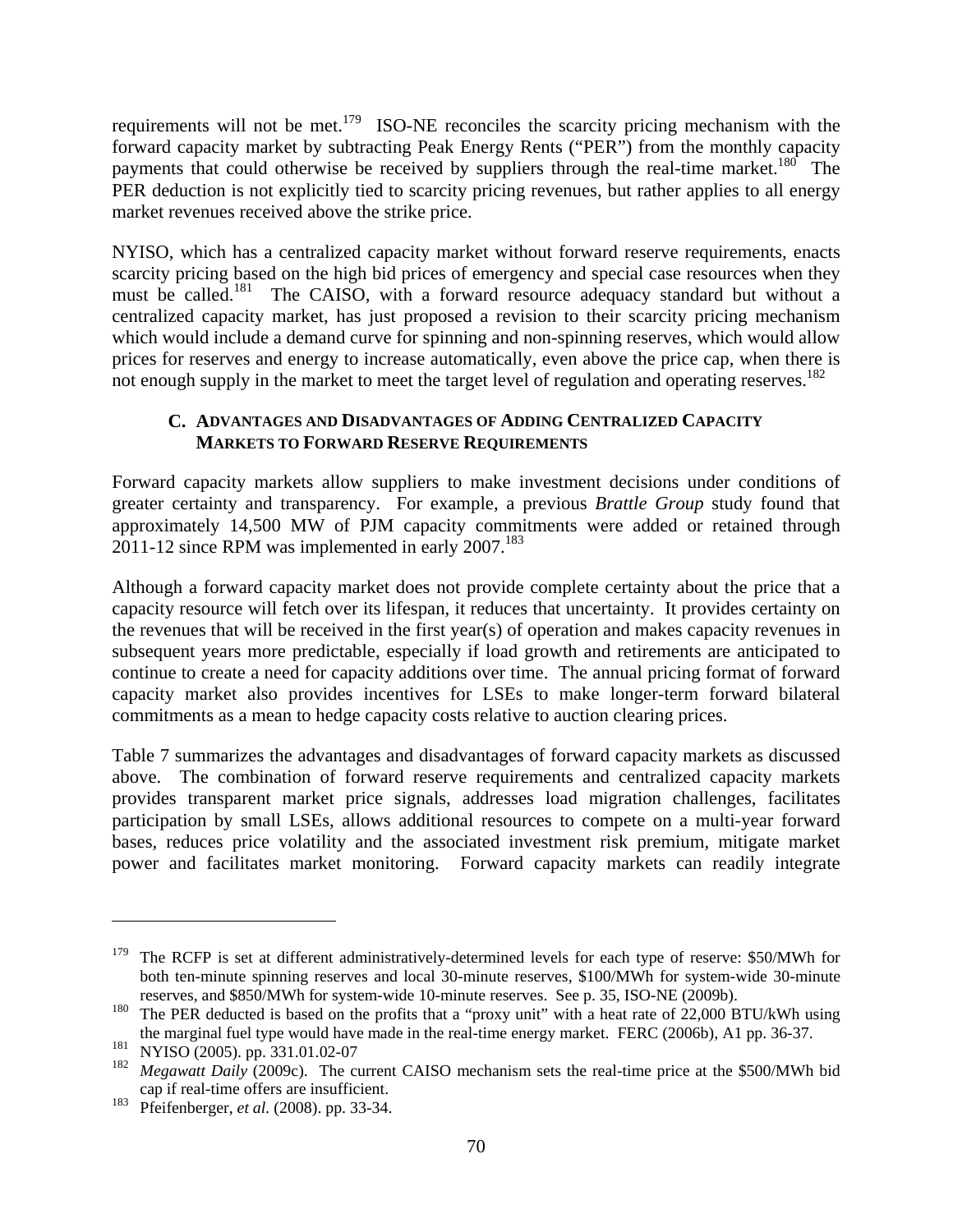demand response resources and can impose locational forward reserve requirements to address resource adequacy in transmission-constrained areas. These advantages are particularly pronounced in restructured markets with retail competition.

Forward commitment periods that are too long, however, will impose added risks on suppliers, could create market barriers for shorter lead-time resources, and increase the risk that suppliers default on their forward obligations. As is the case with all market designs that are based on predetermined reserve requirements, the targeted reserve margins may not appropriately balance the value of increased reliability against the cost of providing the additional reserves. Centralized capacity markets can also create political backlash because clearly visible capacity prices draw attention to the high cost of ensuring reliability at current target reserve margins—although this cost may be even higher but less visible in market designs that rely solely on bilateral arrangements to satisfy reserve requirements. Locked-in forward commitment could appear unnecessarily high cost after changes in market conditions, such as economy-related declines in load, leads to excess capacity and reduced resource needs. Finally, the still limited experience and added complexity of forward capacity markets imposes high implementation costs for both RTOs and market participants with a considerable risk of costly design flaws and market inefficiencies.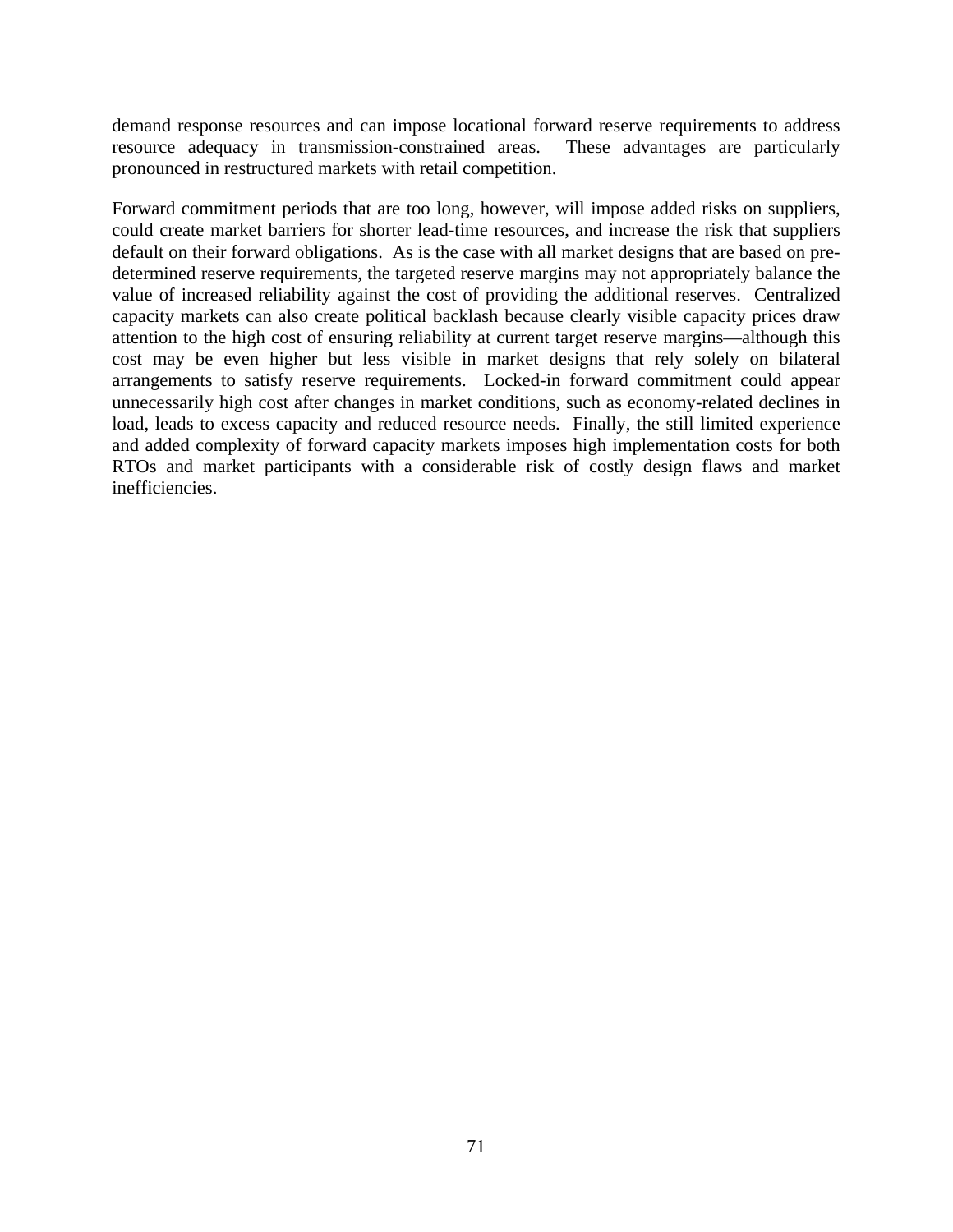## **Table 7 Advantages and Disadvantages of Adding Centralized Capacity Markets To Energy Markets with Forward Reserve Requirements**

| <b>Advantages</b>                                                                                                                                                                                                                                                                                                                                                                                                  | <b>Disadvantages</b>                                                                                                                                                                                                                                                                                                                                             |
|--------------------------------------------------------------------------------------------------------------------------------------------------------------------------------------------------------------------------------------------------------------------------------------------------------------------------------------------------------------------------------------------------------------------|------------------------------------------------------------------------------------------------------------------------------------------------------------------------------------------------------------------------------------------------------------------------------------------------------------------------------------------------------------------|
| • Provides transparent, in-market mechanism<br>for the system operator to acquire necessary<br>resources on behalf of deficient LSEs.<br>• Multi-year forward commitment period<br>allows additional supply to compete in<br>market, thereby reducing price volatility.<br>• Supports retail competition by facilitating<br>capacity transactions to address load<br>migration and assist small LSEs.              | • Added complexity of market design<br>imposes high implementation costs for<br>RTO and market participants.<br>• Complex market design also carries risks<br>of initial design flaws and inefficiencies.<br>• Lengthy forward commitment periods<br>can increase supplier risks. Also<br>increases risk that suppliers default on<br>their forward obligations. |
| • Allows incorporation of demand-response in<br>the forward capacity market design, which<br>increases competition and helps reduce<br>system-wide cost of ensuring reliability.<br>• Allows for locational forward capacity<br>requirements, which further improve pricing<br>and deliverability of capacity in<br>transmission-constrained areas.<br>• Facilitates monitoring and mitigation of<br>market power. | • Can create political backlash because<br>clearly visible capacity prices draw<br>attention to the high cost of ensuring<br>reliability at current target reserve<br>margins; locked-in forward commitment<br>could appear unnecessarily high cost<br>after change in market conditions<br>reduces resource needs.                                              |

## **X. CONCLUSIONS**

This review of alternative energy and capacity market designs from a resource adequacy perspective shows that each design has advantages in certain market and regulatory environments. For example, simple energy markets with reserve requirements but without centralized capacity markets have excellent track records in power markets with mostly traditionally regulated, vertically-integrated utilities, where reliability is ensured through forward-looking regulated planning processes. However, maintaining adequate reserve margins under this design would be significantly more difficult in restructured power markets, such as PJM, with deregulated generation, retail competition, many (often small) LSEs, and migrating customer loads.

In such a restructured market environment, implementing reserve requirements on a multi-year forward basis offers improved reliability because inadequate reserves are discovered in time for the system operator to contract for capacity on behalf of the deficient LSEs. This also increases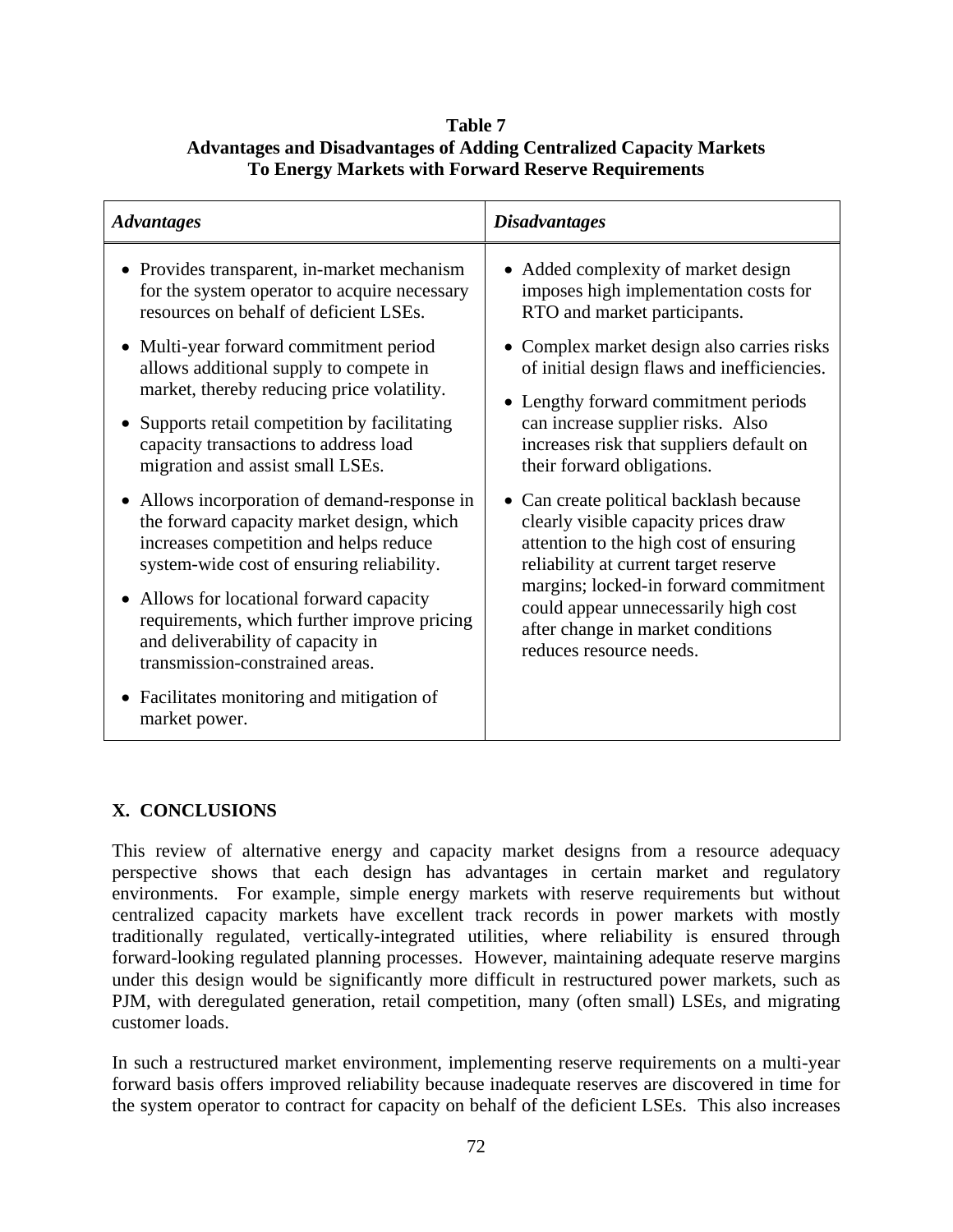competition from suppliers who can bring new resources on line and adjust construction plans to meet the forward resource needs. The resulting "flattened" supply curve additionally reduces price volatility. Imposing reserve requirements creates a bilateral capacity market in which both demand- and supply-side resources, as well as both existing and new capacity resources are equally valuable. This eliminates the "missing money" problem of the energy-only market design and substantially reduces or eliminates the need to retain or attract resources through outof-market mechanisms, such as RMR contracts.

Compared to relying solely on a bilateral capacity market structure to meet forward reserve requirements, adding a centralized capacity market offers increased price transparency, continued bilateral contracting options, a backstop procurement mechanism for the system operator, reduced transactions costs, and improved market monitoring. These benefits are particularly valuable in restructured markets with retail competition, many (often small) LSEs, and migrating customer loads.

A concern associated with implementing forward capacity markets is their complexity, which imposes considerable implementation costs and risk of unintended design flaws on both system operators and market participants. Transparent forward capacity markets also carry political risk because clearly visible capacity prices can draw attention to the high cost of the imposed reserve requirements. Eliminating the centralized capacity market would not reduce (and could even increase) the costs of meeting reliability requirements, although these costs would be less visible under a purely bilateral design. To the extent that resource ownership or long-term bilateral contracts offer a lower-cost solution to maintain LSEs' resource requirements and system-wide reliability standards, these self-provision options already exist under RPM and other centralized capacity market designs.

Both PJM and ISO-NE have implemented forward capacity markets to meet pre-determined reserve requirements in a market environment where forward capacity markets are most valuable: restructured power markets with deregulated generation, transmission constraints, retail competition, and many (often small) LSEs with migrating customer loads. The complexity of the market designs did impose considerable implementation costs and risk of design flaws. However, most of the implementation costs have now been incurred and many concerns about initial design parameters have already been addressed. To date, the experience in both markets shows that the forward capacity market design has been able to meet resource adequacy requirements by attracting and retaining capacity resources, including a substantial amount of demand-side resources.

Imposing reserve requirements is the most direct but not the only option to assure resource adequacy and pre-determined reliability standards. We also discussed two market designs that do not have pre-determined reliability standards: pure energy-only markets and energy-only markets with administratively-determined capacity payments. Pure energy-only markets rely on customers to choose their desired level of reliability through the market mechanisms of interruptible rates and demand response. Capacity investments and resource adequacy remain uncertain because they are solely a function of energy market prices, including occasional price spikes that appropriately reflect customers' value of lost load during scarcity conditions.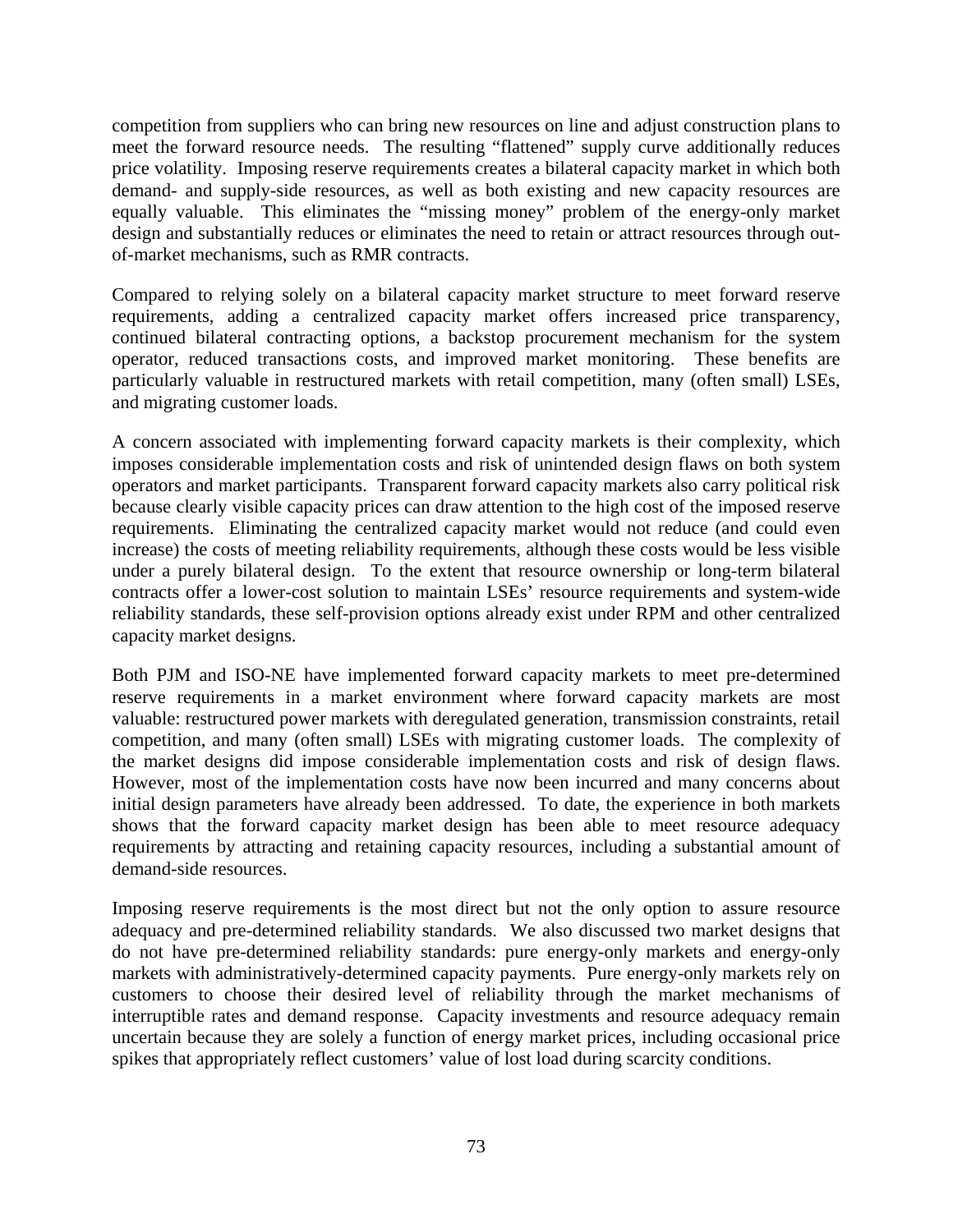However, because demand response and mechanisms to differentiate reliability among customers have not yet developed sufficiently to bring supply and demand into equilibrium during shortage periods, energy-only markets need to rely on out-of-market mechanisms and administrativelydetermined scarcity pricing to provide proper investment signals. Further, price spikes must be sufficiently frequent and sufficiently high to attract investments. However, because price spikes often are not acceptable to policy makers, prices in many energy markets are mitigated or artificially depressed through out-of-market mechanism to ensure reliability. The resulting revenue deficiency leads to an inability to attract and retain sufficient resources to maintain the reliability standards desired by policy makers in the absence of out-of-market payments, including administratively-determined capacity payments. While market designs that rely on such payment options are often attractive initially because payments can be limited only to a subset of resources needed to maintain reliability in the short-term, this approach introduces significant distortions of market prices that perpetuate the need for such payments. The longterm cost of relying on out-of-market mechanisms or capacity payments that are limited to new and about-to-retire resources would likely be higher due to market distortions and associated short-term and long-term inefficiencies.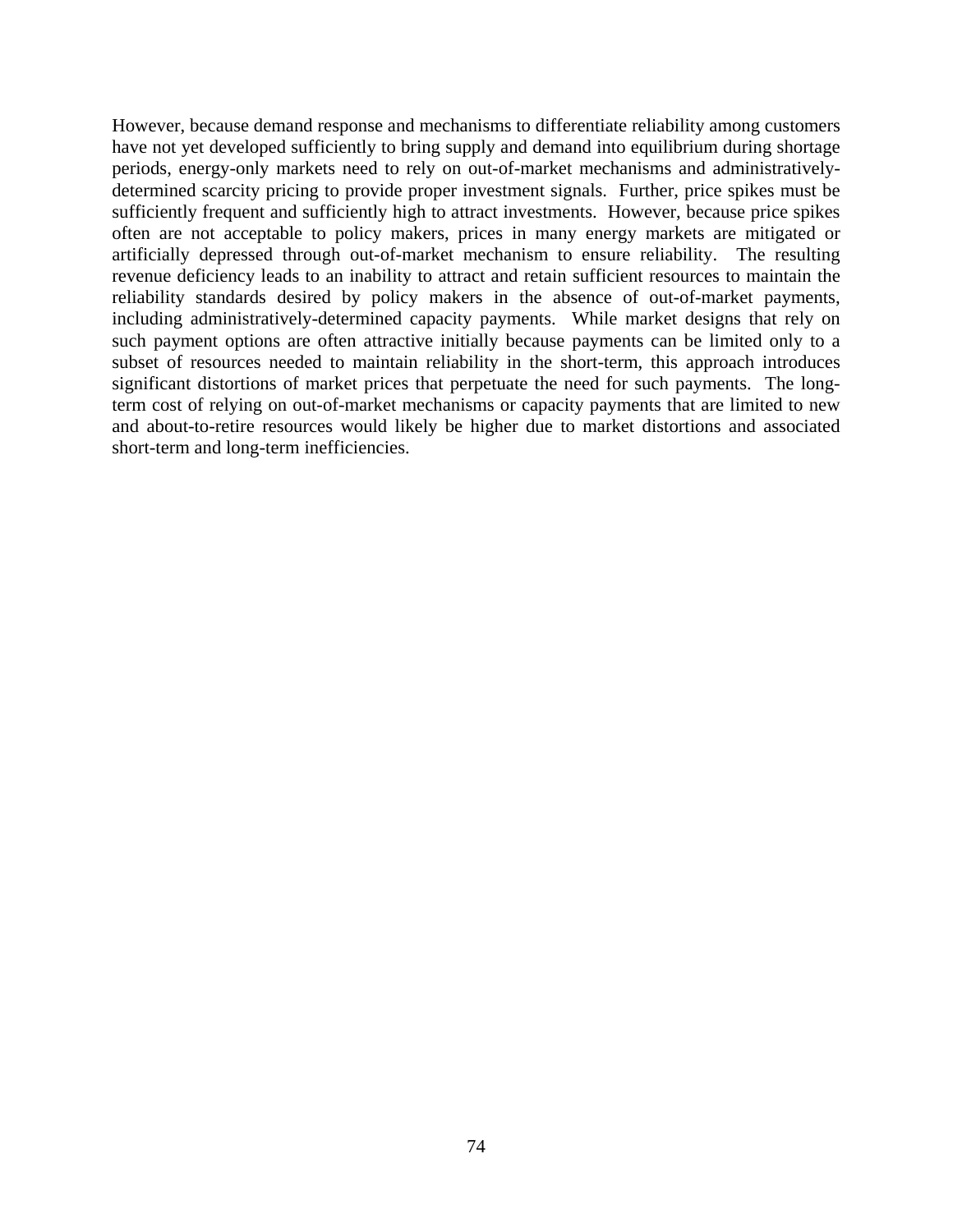#### **BIBLIOGRAPHY**

- Adib, P., Schubert, E., and Oren, S. (2008). "Chapter 9: Resource Adequacy: Alternate Perspectives and Divergent Paths." In F. P. Sioshansi (Ed.), *Competitive Electricity Markets: Design, Implementation, Performance*. Oxford: Elsevier.
- Alberta Market Surveillance Administrator (2009.) *2008 Year in Review.* Retrieved from: http://www.albertamsa.ca/files/2008 Year in Review amended 140509(1).pdf.
- Australian Energy Market Commission (2005). *Draft Rule Determination: Reliability Safety Net Extension.*

Australian Energy Market Commission Reliability Panel (2008a). *Package Two. NEM Reliability Settings: VoLL, CPT and Future Reliability Review. Rule Change Proposal.*  Retrieved from http://www.aemc.gov.au/Media/docs/Rule%20Change%20Proposal%20To%20The%20 AEMC-df27e4cc-10d6-46e7-b9a4-36f559e8914c-0.pdf.

- Australian Energy Market Commission Reliability Panel (2008b). *Review of VoLL 2008: Final Determination*. Retrieved from http://www.aemc.gov.au/Media/docs/Reliability%20Panel%20Review%20of%20VoLL %202008%20Final%20Determination-6103ad90-eea6-418c-af02-1d87055d912a-0.pdf.
- Australian Energy Market Commission Reliability Panel (2009). *Reliability Settings: VoLL, CPT, and Future Reliability Review.* Retrieved from http://www.aemc.gov.au/electricity.php?r=20090122.095406.
- Australian Energy Market Regulator, Reliability Panel (2007). *NEM Reliability Standard Generation and Bulk Supply.* Retrieved from http://www.aemc.gov.au/pdfs/Reliability%20Panel/NEM%20Reliability%20Standard%2 0-%20Generation%20and%20Bulk%20Supply%20-%20December%202007.PDF.
- Australian Energy Regulator (2007). *State of the Energy Market, 2007.* Retrieved from http://www.aer.gov.au/content/index.phtml/itemId/713232.
- Baldick, R. (2009). *Single Clearing Price in Electricity Markets*. Retrieved from http://www.competecoalition.com/files/Baldick%20study.pdf
- Barber, J. (2009). "Ontario suspends RFP for two nuclear plants," *Megawatt Daily*, June 30, 2009.
- Barroso, L.A., Rosenblatt, J., Guimarães A., Bezerra, B., and Pereira, M.V. (2006). "Auctions of Contracts and Energy Call Options to Ensure Supply Adequacy in the Second Stage of the Brazilian Power Sector Reform." Power Engineering Society General Meeting, 2006, IEEE.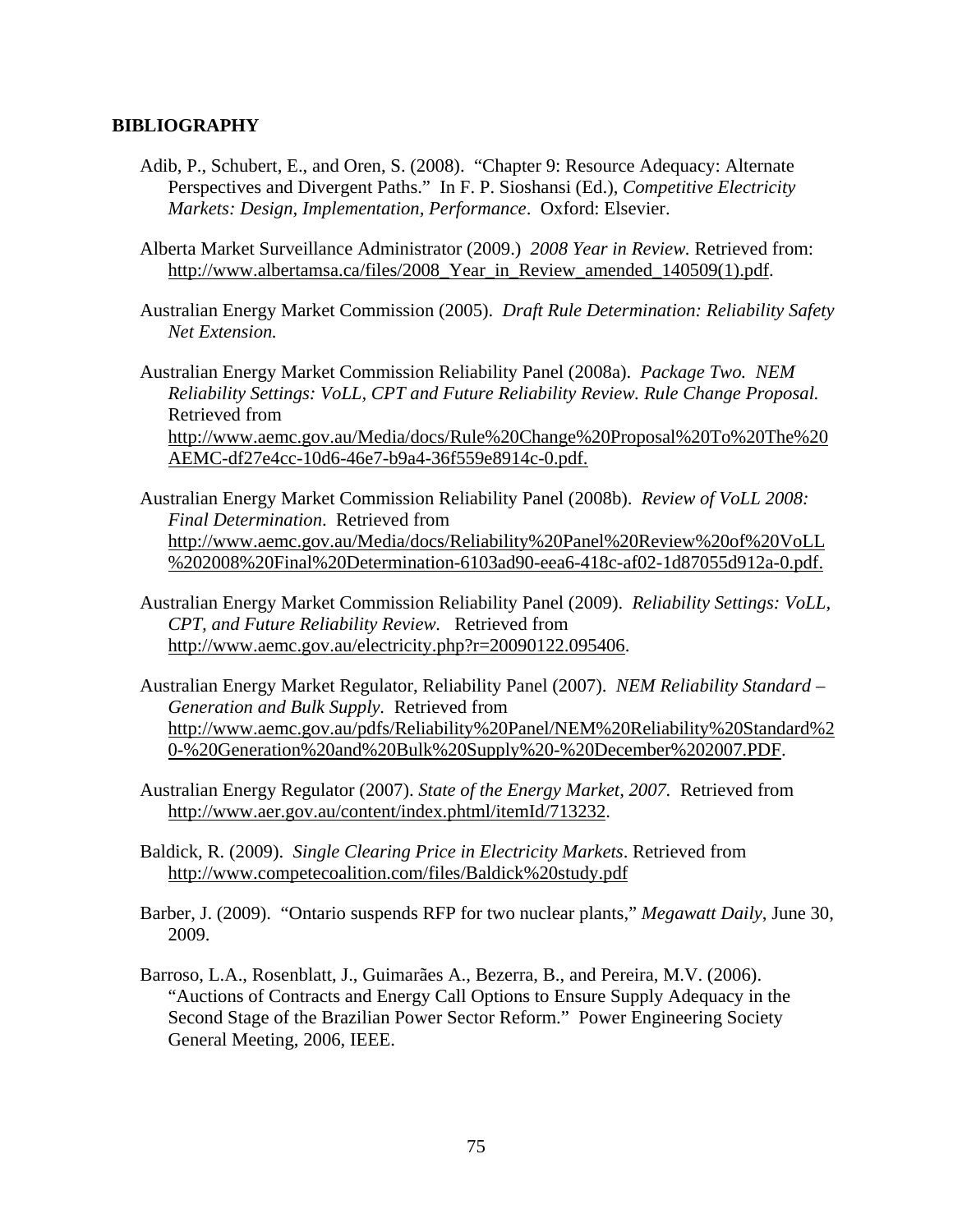- Batlle, C., Vázquez, C., Rivier, M., Pérez-Arriaga, I.J. (2007). "Enhancing Power Supply Adequacy in Spain: Migrating from Capacity Payments to Reliability Options." *Energy Policy*, Vol. 35, pp. 4545-4554.
- Batlle, C., Solé, C., Rivier, M. (2008). "A New Security of Supply Mechanism for the Iberian Market." *The Electricity Journal*, Vol. 21, Issue 2.
- Bernanke, B. S. (1983). "Irreversibility, Uncertainty, and Cyclical Investment," *The Quarterly Journal of Economics, 98* (1).
- Bidwell, M. (2005). "Reliability Options: A Market-Oriented Approach to Long-Term Adequacy," *The Electricity Journal, 18* (5).
- Bowring, J.E. (2008). "The Evolution of PJM's Capacity Market." In F.P. Sioshansi (Ed.), *Competitive Electricity Markets: Design, Implementation, Performance* (pp. 363-386). Oxford: Elsevier.
- Bushnell, J. (2005). "Electricity Resource Adequacy: Matching Policies and Goals." Center for the Study of Energy Markets.
- Botterud, A., and Doorman, G. (2008). "Generation Investment and Capacity Adequacy in Electricity Markets," International Association for Energy Economics. Second Quarter 2008. Retrieved from http://www.iaee.org/documents/newsletterarticles/208Botterud.pdf.
- Caballero, R. J., and Pindyck, R.S. (1996). "Uncertainty, Investment, and Industry Evolution." *International Economic Review, 37* (3).
- California Independent System Operator (2009a). *Market Issues and Performance: 2008 Annual Report.* Retrieved from http://www.caiso.com/2390/2390818c3bc40.html.
- California Independent System Operator (2009b). *Standard Capacity Product Amendment Filing: 4th Replacement CAISO Tariff.* Retrieved from http://www.caiso.com/238b/238baf4f3aa0.pdf
- California Independent System Operator (2008). *Market Issues & Performance: 2007 Annual Report.* Retrieved from http://www.caiso.com/1f9c/1f9c8b49e9f0.pdf.
- California Independent System Operator (2005). *2004 Annual Report on Market Issues and Performance.* Retrieved from http://www.caiso.com/docs/2005/04/28/2005042814343415812.html.
- California Public Utility Commission (2006). *Opinion on Local Resource Adequacy Requirements* (Decision 06-06-064). Sacramento, CA: Retrieved from http://docs.cpuc.ca.gov/word\_pdf/FINAL\_DECISION/57644.pdf.
- Chao, H., and Wilson. R. (2004). "Resource Adequacy and Market Power Mitigation via Option Contracts." Electric Power Research Institute and Stanford University.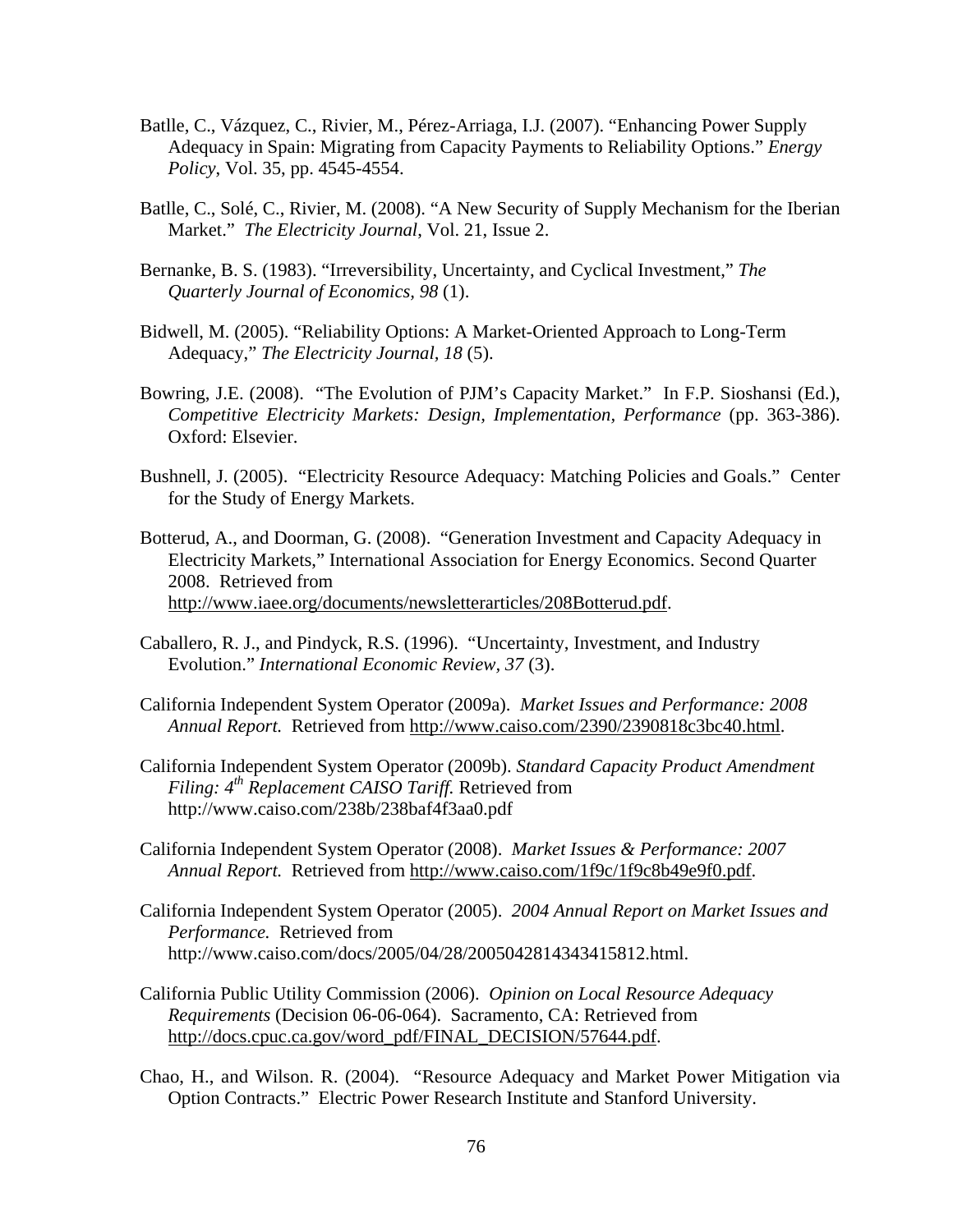- Chuang, A. S., and Wu, F. (2000). "Capacity Payments and the Pricing of Reliability in Competitive Generation Markets," *Proceedings of the 33rd Hawaii International Conference on System Science.*
- Cramton, P., and Stoft, S. (2006). "The Convergence of Market Designs for Adequate Generating Capacity with Special Attention to the CAISO's Resource Adequacy Problem." Retrieved from http://web.mit.edu/ceepr/www/publications/workingpapers/2006-007.pdf.
- Earle, R.L., Newell, S.A., Faruqui, A., Hajos, A., and Hledik, R. (2008). "Fostering Economic Demand Response in the Midwest ISO," *The Brattle Group*, December 30, 2008.
- *The Economist* (2009). "Dark Days Ahead: A shortage of power-generation capacity could lead to blackouts across Britain—and a dangerous reliance on foreign gas," August 6, 2009.
- Edwell, S. (2008). "AEMC Review of the Effectiveness of South Australian Retail Markets," Retrieved from http://www.aemc.gov.au/pdfs/reviews/Review%20of%20the%20Effectiveness%20of%2 0Competition%20in%20the%20Electricity%20and%20Gas%20Retail%20Markets%20- %20South%20Australia/first%20draft%20submissions/000AER.PDF.
- Electric Reliability Council of Texas (2008). "ERCOT News February 21, 2008." Retrieved from http://www.ercot.com/news/press\_releases/2008/nr-02-21-08.
- Electric Reliability Council of Texas (2004) *Report on Existing and Potential Electric System Constraints and Needs within the ERCOT Region.* Retrieved from http://www.ercot.com/content/news/presentations/2004/tr-reportconstraints2004.doc.
- Electric Reliability Council of Texas (2002). *ERCOT Reliability Must Run.* Retrieved from http://www.ercot.com/content/meetings/wms/keydocs/2002/1028/WMS10282002-7.ppt.
- ELEXON (2007). *ELEXON Limited Report and Financial Statements.* Retrieved from http://www.elexon.co.uk/documents/Publications/Corporate and Financial -\_ELEXON\_Limited\_Annual\_Report\_and\_Financial\_Statements/Annual\_Report\_Financi al\_Statements.pdf.
- Energy Information Administration (2000). *The Changing Structure of the Electric Power Industry 2000: An Update.* Retrieved from http://www.eia.doe.gov/cneaf/electricity/chg\_stru\_update/toc.html.
- Energy Information Administration (2009). "Status of Electricity Restructuring by State." Retrieved from http://www.eia.doe.gov/cneaf/electricity/page/restructuring/restructure\_elect.html.
- Fabra, N. von der Fehr, N., and Harbord D. (2004) Designing Electricity Auctions. Retrieved from http://www.ucei.berkeley.edu/PDF/csemwp122.pdf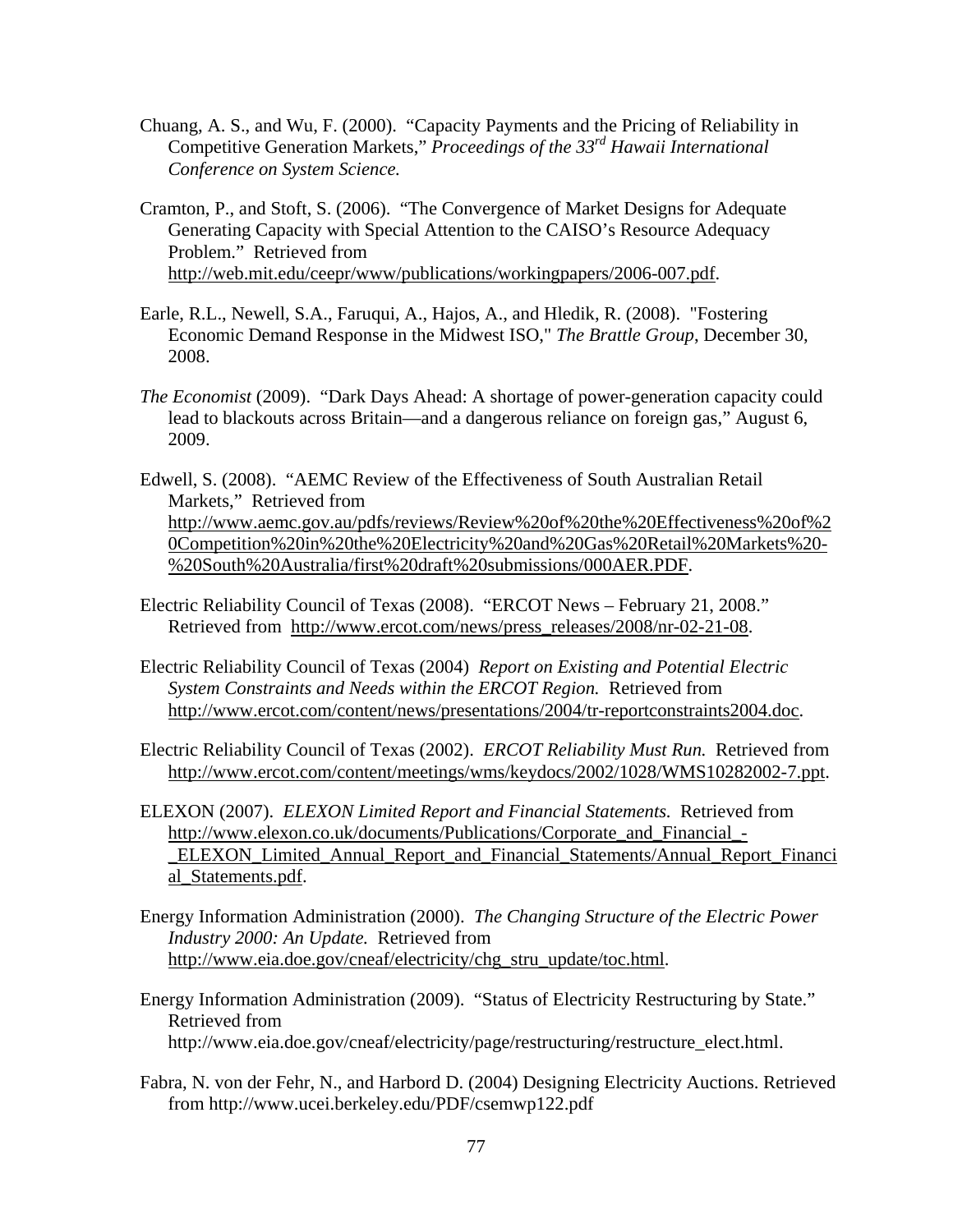- Federal Energy Regulatory Commission (2009a). *Order Accepting Tariff Provisions in Part, Rejecting Tariff Provisions in Part, Accepting Report, and Requiring Compliance Filings*, (Docket Nos. ER05-1410 *et al*.), March 26, 2009.
- Federal Energy Regulatory Commission (2009b). "Electric Power Markets: National Overview," Retrieved from http://www.ferc.gov/market-oversight/mktelectric/overview.asp.
- Federal Energy Regulatory Commission (2008a). *Order Accepting Tariff Filing Subject to Modification* (Docket Nos. ER08-556-000; ER06-615-020). Retrieved from http://www.caiso.com/2066/2066e4883c7b0.pdf).
- Federal Energy Regulatory Commission (2008b). *Order Conditionally Accepting Financial Settlement Provisions* (Docket No. ER08-394-003.). Retrieved from http://www.ferc.gov/whats-new/comm-meet/2008/101608/E-8.pdf.
- Federal Energy Regulatory Commission (2006a). *Order Accepting Proposed Settlement Agreement.* (Docket Nos. ER03-563-030; ER03-563-055.) Retrieved from http://www.iso-ne.com/regulatory/ferc/orders/2006/jun/er03-563-030\_er03-563-055\_6- 16-06.pdf
- Federal Energy Regulatory Commission (2006b). *Explanatory Statement of the Settling Parties in Support of Settlement Agreement and Request for Expedited Consideration.*  (Docket Nos. ER03-563-000; ER03-563-030; ER03-563-055).
- Federal Reserve Board (2009). *Federal Reserve Statistical Release: H10 Foreign Exchange Rates (Weekly).* Retrieved from http://www.federalreserve.gov/releases/h10/20090526.
- Federico, G. and Rahman, D. (2001) "Bidding in an Electricity Pay-as-Bid Auction." Retrieved from http://www.nuff.ox.ac.uk/Economics/papers/2001/w5/Federico-Rahman.pdf
- Federico, G., and Vives, X. (2008). *Competition and Regulation in the Spanish Gas and Electricity Markets.* Retrieved from http://www.orkestra.deusto.es/images/pdf/competition%20and%20regulation%20in%20t he%20spanish%20gas%20and%20electricity%20markets.pdf.
- Fox-Penner, P. (2003). *Prepared Rebuttal Testimony of Dr. Peter Fox-Penner on Behalf of the California Parties* (Docket Nos. EL00-95 and EL00-98 [including sub dockets]). Retrieved from http://ag.ca.gov/antitrust/pdf/ferc/Fox-Penner.pdf.
- Gallagher, S. (2005). *California Public Utilities Commission Capacity Markets White Paper.* Retrieved from http://stoft.com/metaPage/lib/CA-PUC-2005-08-ICAP-whitepaper.pdf.
- Hardin, G. (1968). "The Tragedy of the Commons," *Science, 162*. Retrieved from http://www.sciencemag.org/cgi/reprint/162/3859/1243.pdf.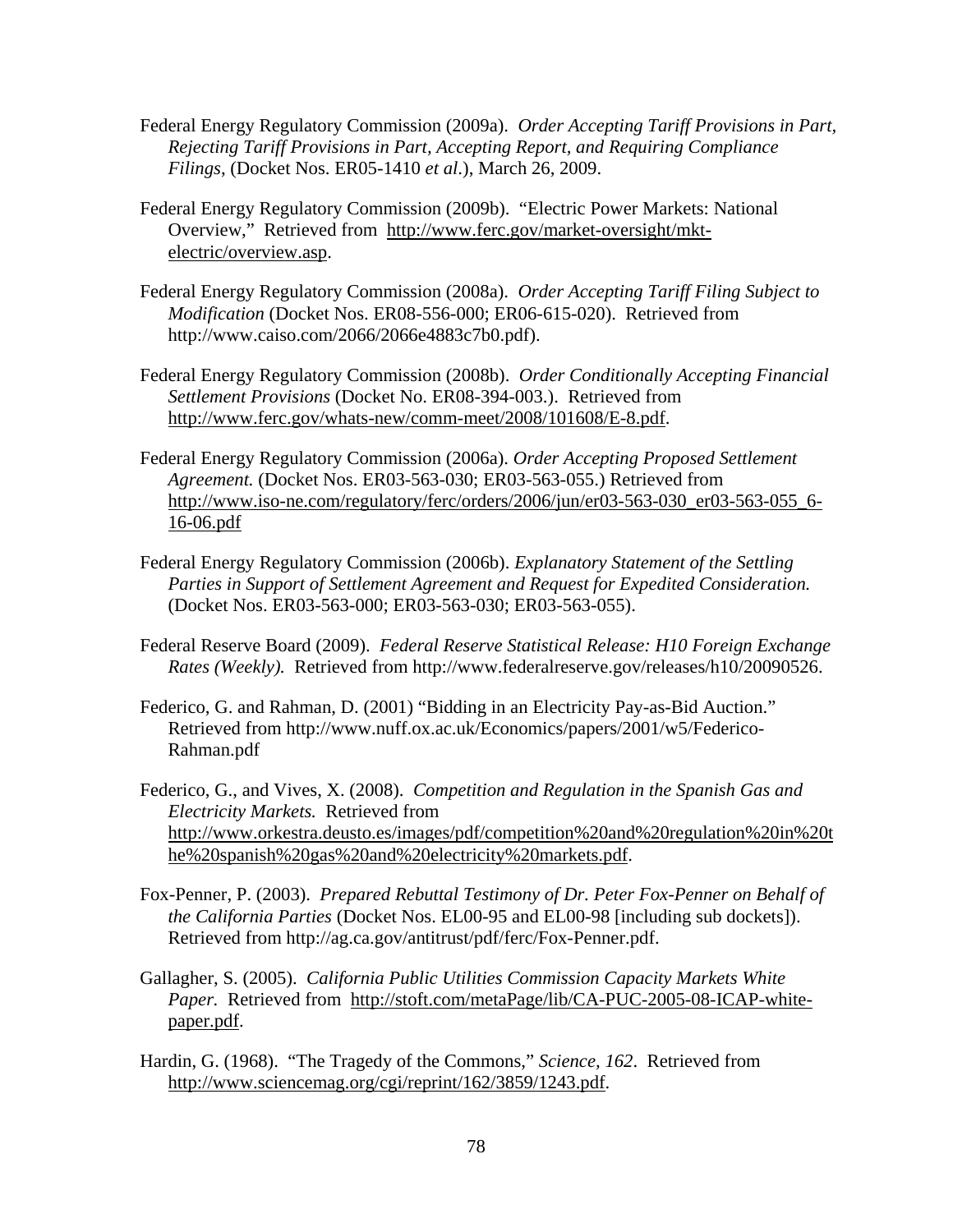- Harvey, S. and Travers, S (2008). *Market Incentives for Generation Investment*. Retrieved from http://www.ieso.ca/imoweb/pubs/marketreports/omo/2009/generation\_investment.pdf
- Heffner, G., Goldman,C., Kintner-Meyer, M., and Kirby, B. (2007). *Loads Providing Ancillary Services: Review of International Experience.* Retrieved from http://certs.lbl.gov/pdf/62701-app.pdf.
- Hesmondhalgh, S. (2003). "NETA the Blueprint for Wholesale Electricity Trading Arrangements of the Future?" *IEEE Transactions on Power Systems, 18* (2).
- Hinkel, R. O. (2001). "Market Based generation Adequacy: How Do We Achieve It? An Independent System Operator's Perspective." IEEE.
- Hirsch, R. F. (2002). *Power Loss: The Origins of Deregulation and Restructuring in the American Electric Utility System.* Cambridge: The MIT Press.
- Hirst, E., and Hadley, S. (1999). "Generation Adequacy: Who Decides?" *The Electricity Journal.*
- Hobbs, B. F. (2005). *Affidavit of Benjamin F. Hobbs on Behalf of PJM Interconnection, LLC* (FERC Docket ER05-\_\_\_-000). Retrieved from http://stoft.com/metaPage/lib/Hobbs-2005-08-PJM-ICAP-affidavit.pdf.
- Hogan, W. W. (2005). "On an 'Energy Only Electricity Market Design for Resource Adequacy.'" Retrieved from http://www.hks.harvard.edu/hepg/Papers/Hogan\_Energy\_Only\_092305.pdf.
- Huber, J., Ernesto, R., Rodrigo, M., Espinoza, V., and Palma-Behnke, R. (2006). "Hydrothermal Coordination and Capacity Payment Schemes in Chile: Current Discussion and Future Challenges." Retrieved from http://www.business.auckland.ac.nz/Portals/4/Research/ResearchCentresGroups/Energy %20centre/Espinoza-Huber-Hydrothermal%20Coordination%20and%20Capacity%20Payment%20Schemes%20in% 20Chile\_final.pdf
- Independent Market Operator of Western Australia (2006). "Overview An Introduction to the Reserve Capacity Mechanism." Retrieved from http://www.imowa.com.au/reserve\_capacity\_overview.htm.
- International Energy Agency (2005). *Lessons from Liberalised Electricity Markets.* Retrieved from http://www.iea.org/textbase/nppdf/free/2005/lessons2005.pdf.
- ISO-New England (2008a). "2007 Annual Markets Report," Retrieved from http://isone.com/markets/mkt\_anlys\_rpts/annl\_mkt\_rpts/index.html.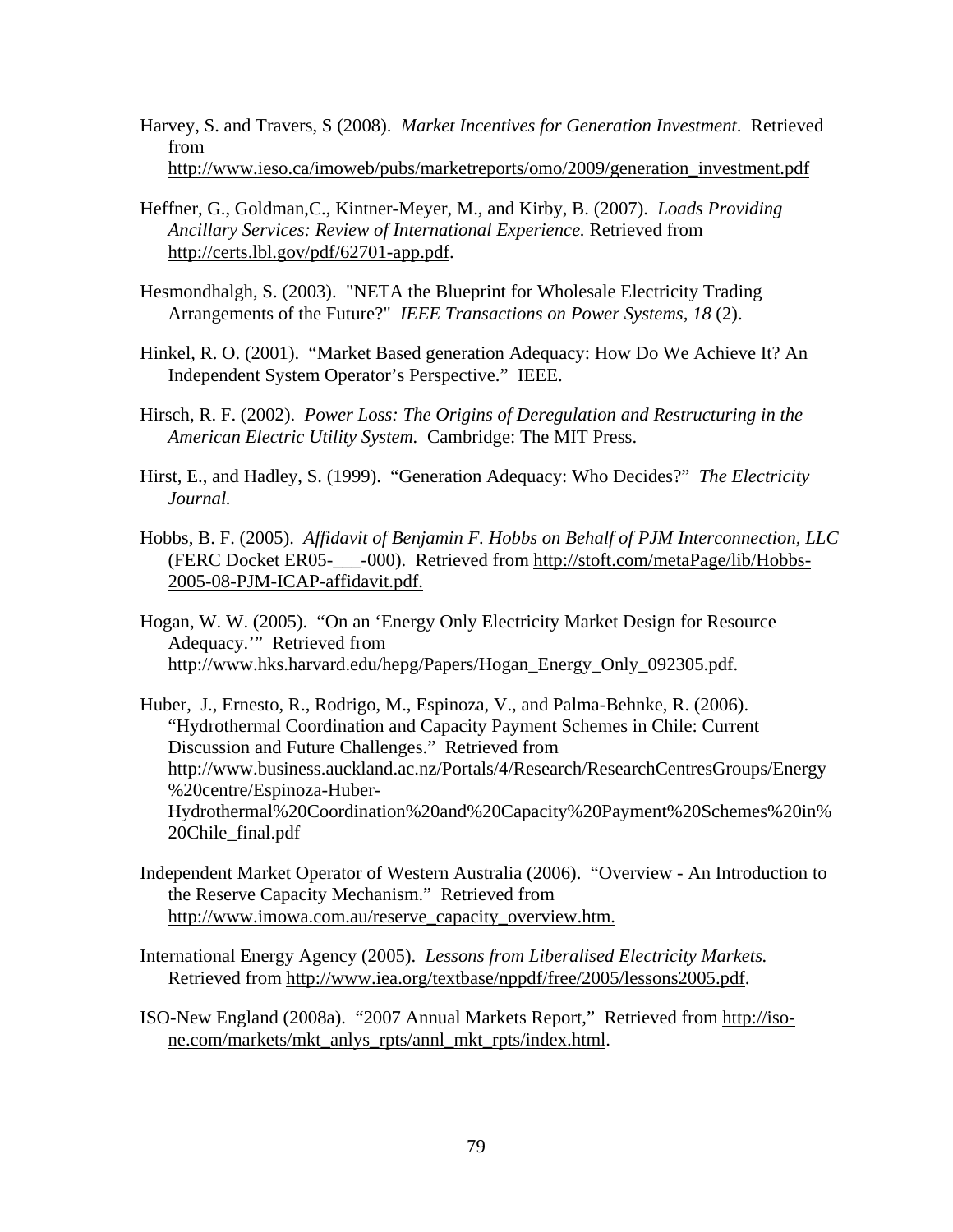- ISO-New England (2008b). "New England's Second Power Resource Auction Produces Positive Outcomes for the Region." Retrieved from http://www.isone.com/nwsiss/pr/2008/fca-2\_updated\_results\_122308.pdf.
- ISO-New England (2009a). *Internal Market Monitoring Unit Review of the Forward Capacity Market Auction Results and Design Elements*. Prepared by ISO-NE and *The Brattle Group*, June 5, 2009. Retrieved from: http://www.isone.com/markets/mktmonmit/rpts/fcm\_report\_final.pdf
- ISO-New England (2009b). *2008 Annual Markets Report.* Markets Monitoring and Mitigation. Retrieved from: http://www.isone.com/markets/mkt\_anlys\_rpts/annl\_mkt\_rpts/index.html.
- Joskow, P. L. (2006a). "Competitive Electricity Markets and Investment in New Generating Capacity." Retrieved from http://econ-www.mit.edu/files/1190.
- Joskow, P. L. (2006b). "Markets for Power in the United States: An Interim Assessment." *The Energy Journal, 27* (1).
- Joskow, P. L. (2005). "Why Capacity Obligations and Capacity Markets?" Presented at "The Economics of Electricity Markets," Toulouse, France.
- Joskow, P. L., and Tirole, J. (2004). "Reliability and Competitive Electricity Markets." Retrieved from http://www.ucei.berkeley.edu/PDF/csemwp129.pdf.
- Kahn, A.E., Cramton, P.C., Porter, R.H., Tabors, R.D. (2001). "Pricing the California Power Exchange Electricity Market: Should California Switch from Uniform Pricing to Pay-as-Bid Pricing?" Retrieved from http://www.cramton.umd.edu/papers2000-2004/kahncramton-porter-tabors-blue-ribbon-panel-report-to-calpx.pdf
- Larses, E. R., Dyner, I., Bedoya V, L., and Franco, C.J. (2004). "Lessons from Deregulation in Colombia: Successes, Failures and the Way Ahead." *Energy Policy, 32*.
- Midwest ISO (2009). *DRAFT Resource Adequacy Business Practices Manual*.

Midwest ISO (2006). "Value of Lost Load Final Report."

- Minton, B. A., and Schrand, C. (1998) "The Impact of Cash Flow Volatility on Discretionary Investment and the Costs of Debt and Equity Financing," *Journal of Financial Economics.*
- Monitoring Analytics (2009). *2008 State of the Market Report for PJM.* Retrieved from http://www.monitoringanalytics.com/reports/PJM\_State\_of\_the\_Market/2008.shtml.
- Moran, A., and Skinner, B. (2008). "Chapter 11: Resource Adequacy and Efficient Infrastructure Investment." In F. P. Sioshansi (Ed.), *Competitive Electricity Markets: Design, Implementation, Performance*. Oxford: Elsevier.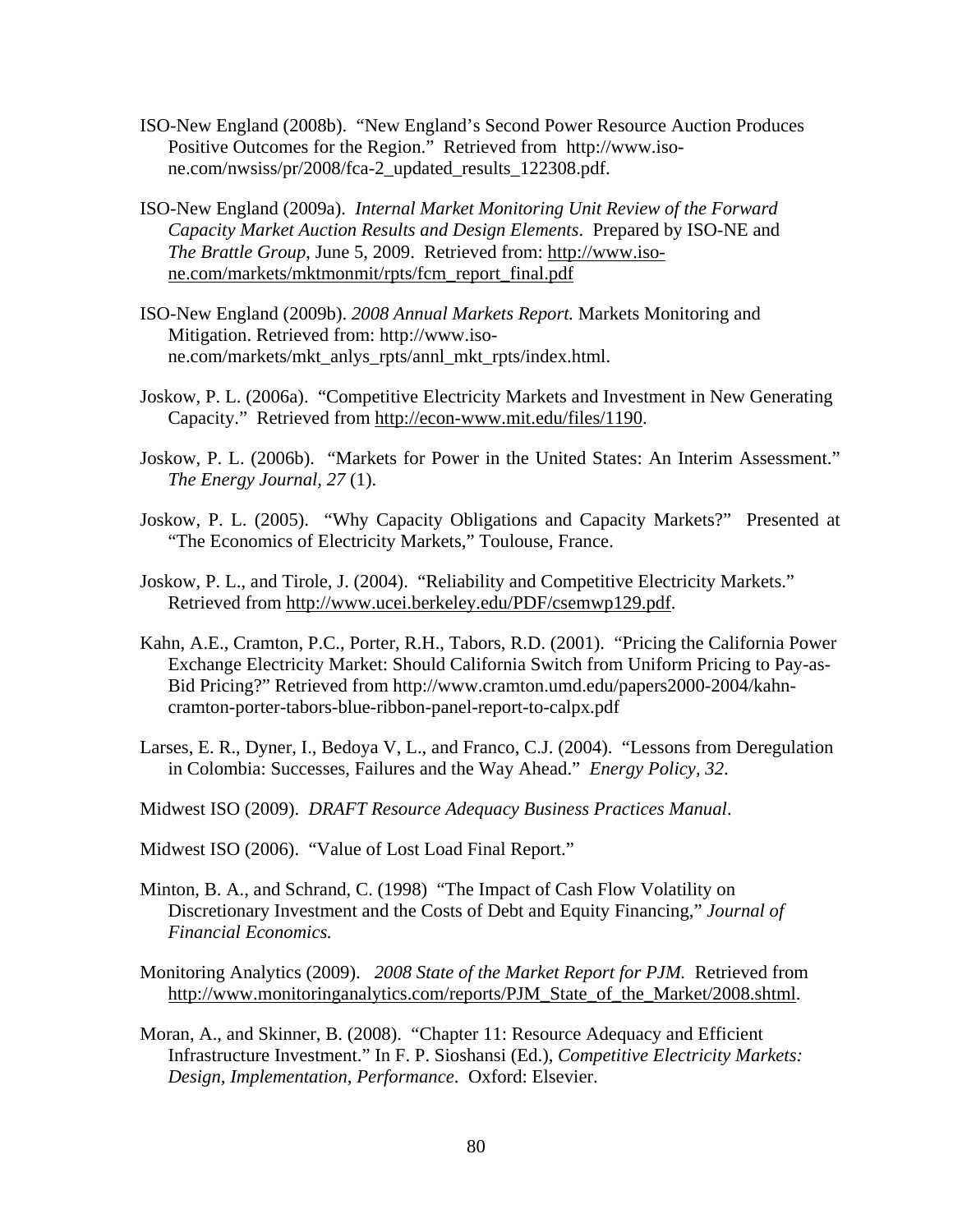- *Megawatt Daily* (2009a). "N.Y. single market clearing price challenged" (by Eric Wieser) and "Single clearing price defended in new report" (by Craig Cano), March 5, 2009.
- *Megawatt Daily* (2009b). "ERCOT wrestles with how to spur generation" (by H. Carr) August 31, 2009; "ERCOT Reserve Margin Promises Worry Some" (by H. Carr), August 13, 2009; "ERCOT awaits 15 plants under construction" (by J. Ryser), August 10, 2009; "Wind makes financing gas in ERCOT tougher" (by M. Watson), May 26, 2009; and "ERCOT enjoys power plant construction boom" (by H. Carr), May 13, 2009.
- *Megawatt Daily (2009c).* "ISO Seeks Comments on Scarcity Pricing Plan," August 26, 2009.
- National Economics Research Associates (2003). "Central Resource Adequacy Markets for PJM, NY-ISO, and NE-ISO." Final Report.
- National Grid Electricity Transmission (2008a). *Short Term Operating Reserve Development Initial Proposals.* Retrieved from http://www.nationalgrid.com/NR/rdonlyres/9050F49A-DA88-432A-AF40- 1F9C9EF6AD2B/28436/STOR\_Development\_InitialProposal\_Final\_v1.pdf.
- National Grid Electricity Transmission (2008b). *Short Term Operating Reserve Review 2007/8.* Retrieved from http://www.nationalgrid.com/NR/rdonlyres/209E0BFA-17EB-4140-9CCF-3C92BE803191/27564/STOREndofYearReport0708\_Final.pdf.
- National Grid Electricity Transmission (2008c). *Seven Year Statement 2008.* Retrieved from http://www.nationalgrid.com/uk/Electricity/SYS/current.
- National Grid Electricity Transmission (2009). *The Statement of the Use of System Charging Methodology.* Retrieved from http://www.nationalgrid.com/NR/rdonlyres/54443629- D9DC-4F98-AE10-E2D91E4A1BB8/33163/UoSCMI5R0Final.pdf.
- Nagayama, H., and Kashiwagi, T. (2007). "Evaluating Electricity Sector Reforms in Argentina: Lessons for Developing Countries?" *Journal of Cleaner Production, 15.*
- Newell, S., Bhattacharyya, A. and Madjarov, K. (2009). *Cost-Benefit Analysis of Replacing the NYISO's Existing ICAP Market with a Forward Capacity Market. The Brattle Group*, June 15, 2009. Retrieved from: http://www.nyiso.com/public/webdocs/committees/bic\_icapwg/meeting\_materials/2009-06-05/Brattle\_FCM\_Cost-Benefit\_Analysis\_for\_NYISO\_06-15-09.pdf
- New York ISO (2008). *Manual 4: Installed Capacity Manual.* Version 6.8. Retrieved from http://www.nyiso.com/public/webdocs/products/icap/icap\_manual/icap\_mnl.pdf.
- New York ISO (2005). *FERC Electric Tariff.* Original Volume No. 2, Attachment B. Effective July 18, 2005. Retrieved from http://www.nyiso.com/public/documents/tariffs/market\_services.jsp.
- Nicholson, W. (2005). *Microeconomic Theory: Basic Principles and Extensions* (9<sup>th</sup> ed.) Mason, OH: Thomson.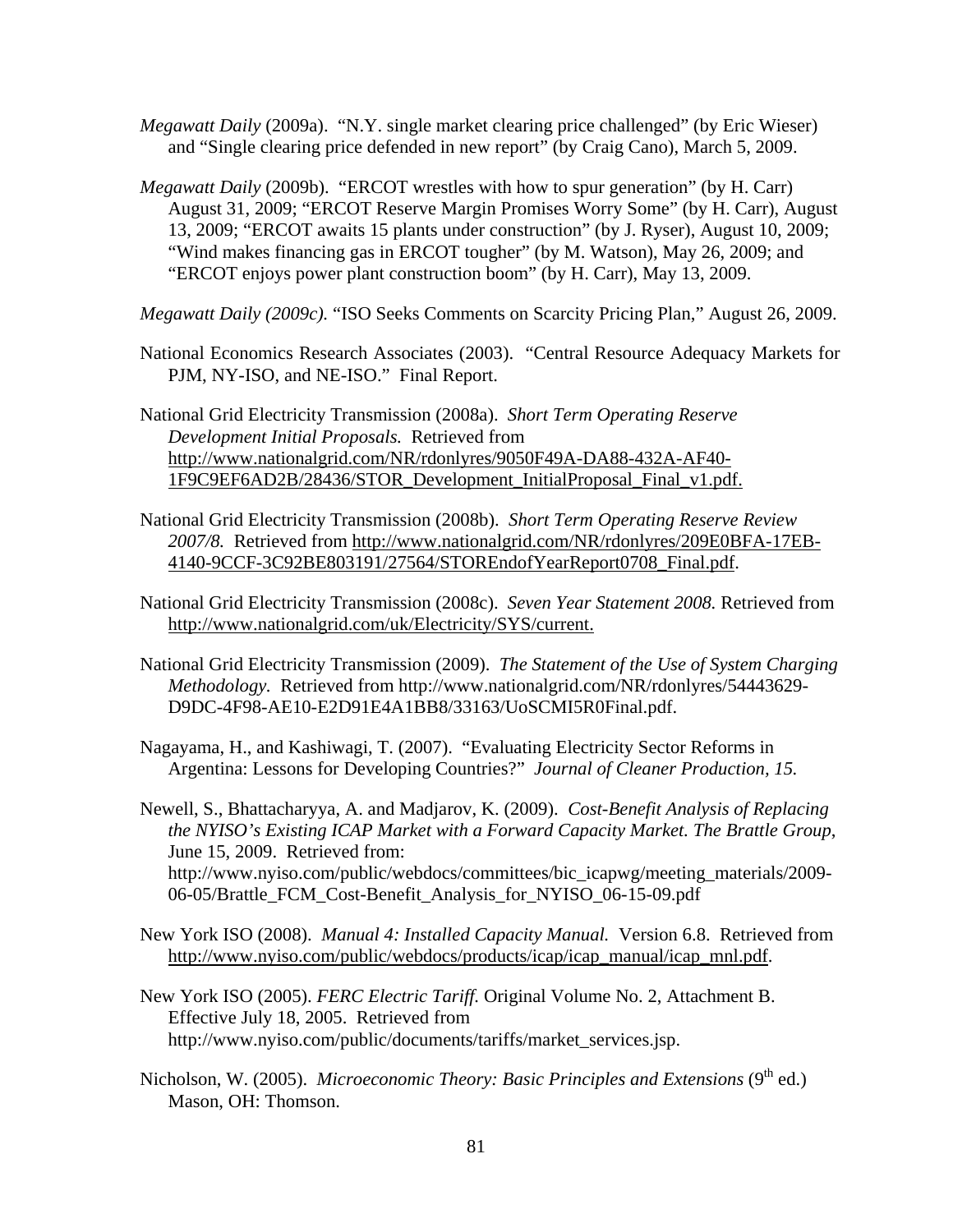Nordel (2007). *Guidelines for Implementation of Transitional Peak Load Arrangements: Proposal of Nordel.* Retrieved from http://www.svk.se/Global/01\_Om\_oss/Pdf/Elmarknadsradet/071115NordelGuidelines.pdf.

- Nordpool Spot AS (2008). "No. 98/2008 Adjustment of Elspot Technical Price Ceiling in NOK and SEK." Retrieved from http://www.nordpoolspot.com/en/Market\_Information/Exchange-information/No9808- Adjustment-of-Elspot-technical-price-ceiling-in-NOK-and-SEK.
- Nordpool Spot AS (2009). "The System Operators," Retrieved from http://www.nordpoolspot.com/PowerMaket/The-Nordic-model-for-a-liberalised-powermarket/The-system-operators.

North American Electric Reliability Council (2008a). *2008 Long-Term Reliability Assessment, 2008-2017.* Retrieved from http://www.nerc.com/page.php?cid=4|61.

- North American Electric Reliability Council (2008b). *Historic Capacity and Demand.*  Retrieved from http://www.nerc.com/page.php?cid=4|38|41.
- North American Electric Reliability Council (2008c). *2008-2017 Regional & National Peak Demand and Energy Forecasts Bandwidths.* Retrieved from http://www.nerc.com/docs/pc/lfwg/NERC\_2008-2017\_Regional\_Bandwidths.pdf.
- North American Electric Reliability Council (2008d). "Inventory of NERC Regional & Subregional Resource Adequacy Assessment Criteria." Retrieved from http://www.nerc.com/docs/pc/ris/NERC\_Res\_Adeq\_Criteria\_Inventory\_080130.xls.
- Ofgem (2002). "New Electricity Trading Arrangements (NETA) One Year Review." Retrieved from http://www.ofgem.gov.uk/MEDIA/FACTSHEETS/Documents1/1109 factsheet1102\_24july.pdf.
- de Oliveira, R.G., and de Moraes Marreco, J. (2005). "Natural Gas Power Generation in Brazil: New Window of Opportunity?" *Energy Policy, 34*.
- Ontario Power Authority (2009). *A Progress Report On Electricity Supply*, First Quarter 2009. Retrieved from http://www.powerauthority.on.ca/Storage/100/9571\_2009\_Q1\_A\_Progress\_Report\_On Electricity\_Supply\_(2).pdf.
- Ontario Energy Board (2009). *Monitoring Report on the IESO-Administered Electricity Markets.* Retrieved from http://www.oeb.gov.on.ca/OEB/\_Documents/MSP/msp\_report\_200901.pdf.
- Oren, S. S. (2005). "Generation Adequacy via Call Options Obligations; Safe Passage to the Promised Land." *Electricity Journal.*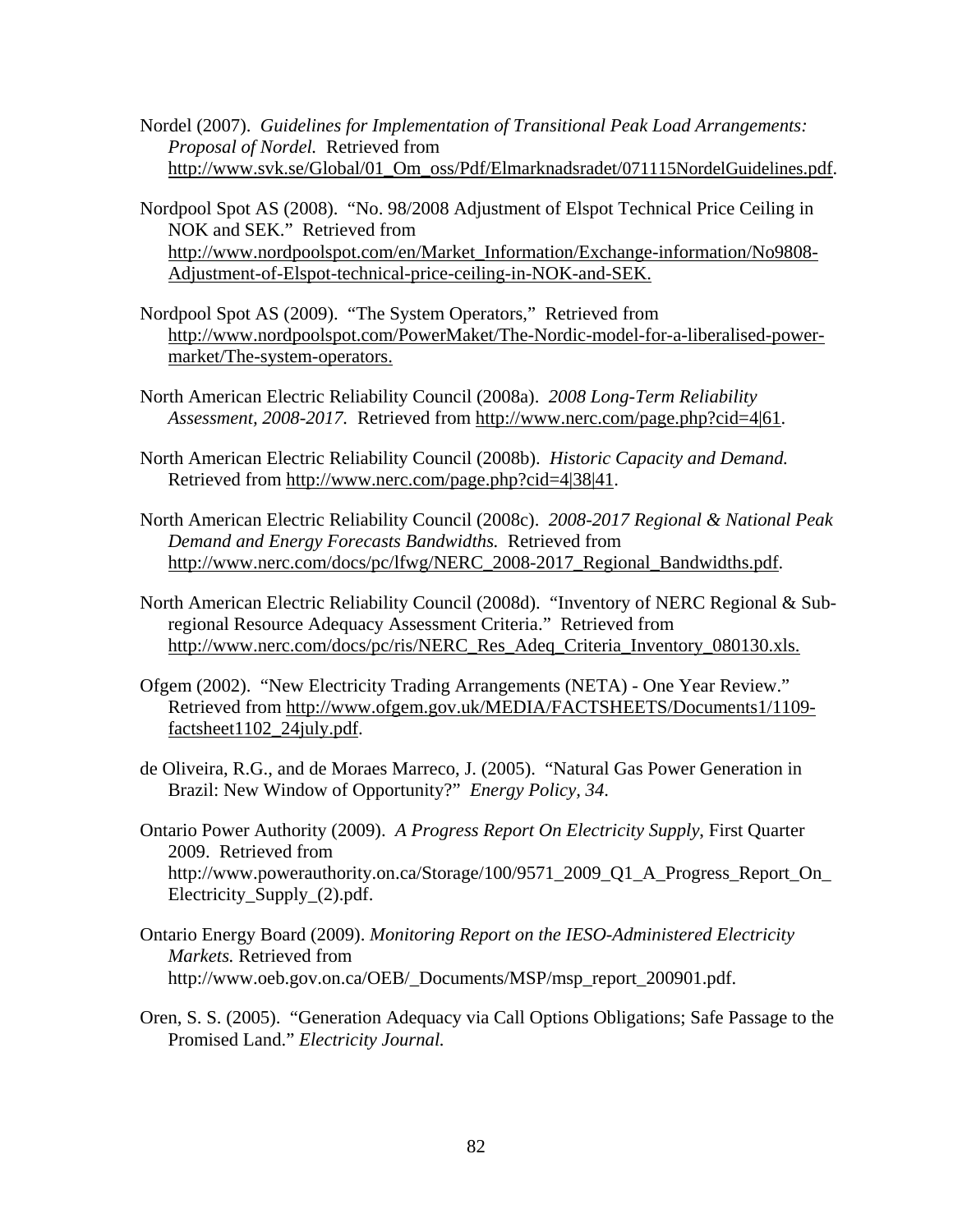- Oren, S. S. (2000). "Capacity Payments and Supply Adequacy in Competitive Electricity Markets." Retrieved from http://www.pserc.wisc.edu/ecow/get/publicatio/2000public/oren\_capacity\_payment.pdf.
- Pagnamenta, R. (2008). "National Grid Chief Steve Holliday: Blackouts will be Common in 7 Years." TimesOnline.
- Pai, M.A. (2003). *Power Circuits and Electromechanics.* Champaign, IL: Stipes Publishing LLC.
- Park, J., Ahn, N. Yoon, Y., Koh, K., Bunn, D.W. (2007). "Investment Incentives in the Korean Electricity Market." *Energy Policy, 35*.
- Patton, D. B., and LeeVanSchaick, P. (2007). *2007 State of the Market Report New York ISO.* Retrieved from http://www.nyiso.com/public/documents/studies\_reports/market\_advisor\_reports.jsp?sort =date&order=ascending&=undefined.
- Pfeifenberger, J., Newell, S., Earle, R., Hajos, A., and Geronimo, M. (2008). *Review of PJM's Reliability Pricing Model (RPM). The Brattle Group*, June 30, 2008. Retrieved from http://www.brattle.com/\_documents/UploadLibrary/Upload696.pdf.
- PJM (2008). *PJM Manual 18: PJM Capacity Market.* Retrieved from http://www.pjm.com/documents/~/media/documents/manuals/m18.ashx.
- PJM (2009a). *PJM Manual 13: Emergency Operations, Revision 36.* Retrieved from http://www.pjm.com/documents/~/media/documents/manuals/m13.ashx.
- PJM (2009b). *2012/2013 RPM Base Residual Auction Results.* Retrieved from http://www.pjm.com/markets-and-operations/rpm/~/media/markets-ops/rpm/rpmauction-info/2012-13-base-residual-auction-report-document-pdf.ashx
- PJM (2009c). *PJM Straw Proposal for Scarcity Pricing Offset.* Capacity Market Evolution Committee. Retrieved from http://www.pjm.com/~/media/committeesgroups/committees/cmec/20090824/20090824-item-04e-pjm-proposal-for-scarcitypricing-and-rpm.ashx.
- Pollitt, M. (2004). "Electricity Reform in Chile: Lessons for Developing Countries." Retrieved from http://tisiphone.mit.edu/RePEc/mee/wpaper/2004-016.pdf.
- Potomac Economics (2008). (Independent Market Monitor for the ERCOT Wholesale Market.) *2007 State of the Market Report for the ERCOT Wholesale Electricity Markets.* Retrieved from http://www.puc.state.tx.us/wmo/documents/index.cfm.
- Priest, G. L. (1990). "The New Legal Structure of Risk Control," *Daedalus, 119*, (4).
- *Restructuring Today* (2009a). "IPPs Urge MISO to Go Further on Scarcity Pricing Changes," May 27, 2009.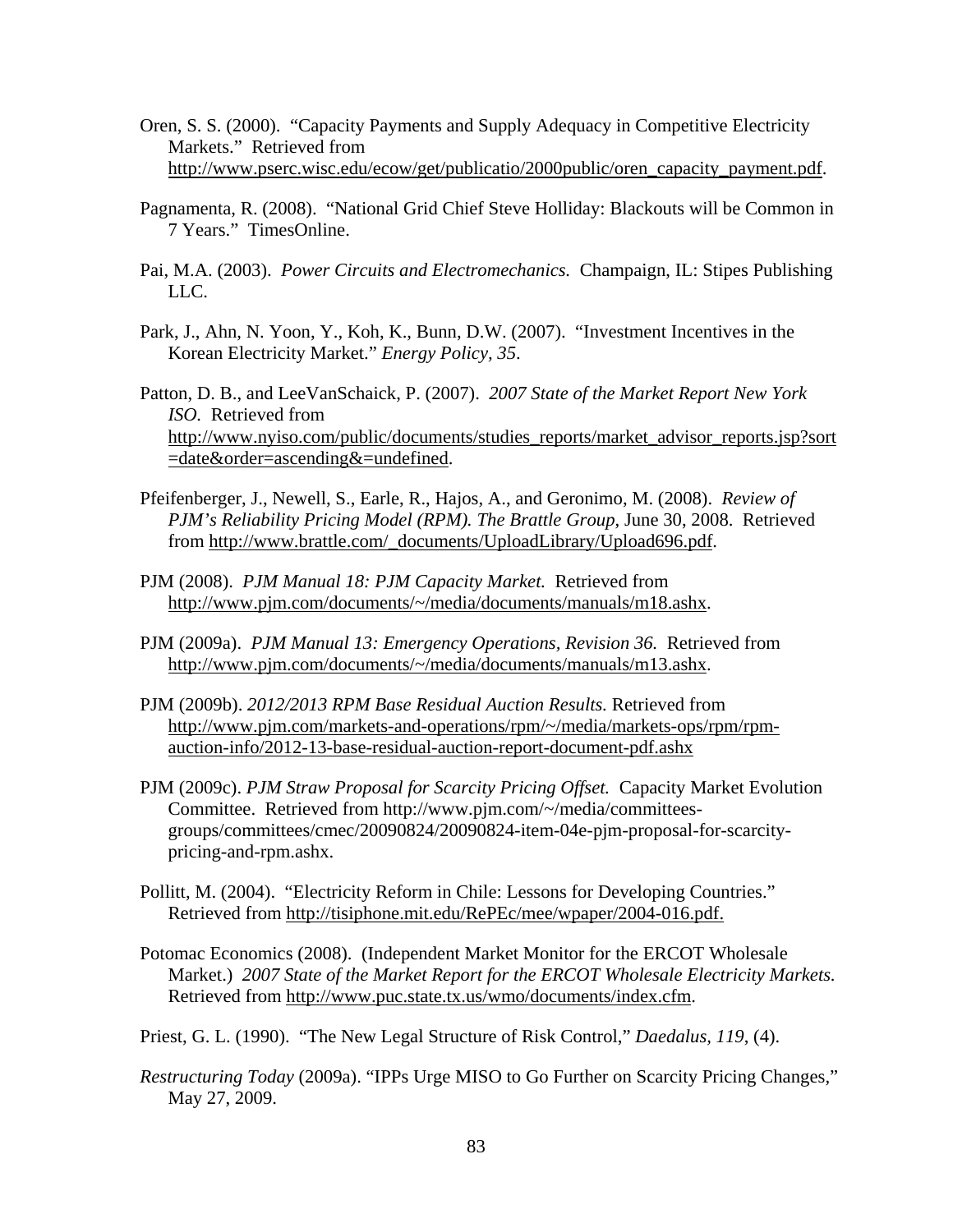- *Restructuring Today* (2009b). "AREM Supports Tradable Cal-ISO Capacity Product," May 20, 2009; "WPTF, NRG See Room for Improvement in Cal-ISO Proposal," May 21, 2009; "California ISO Defends Standard Capacity Product Proposal," June 5, 2009.
- Roach, C. R., Rein, S., and Gottshall, K. (2008). *State of the Market Report 2007: Southwest Power Pool, Inc.* Prepared by Boston Pacific Company, Inc, External Market Advisor. Retrieved from http://www.spp.org/publications/2007 State of Market Report.pdf.
- Roques, F.A. (2007). "Market Design for Generation Adequacy: Healing Causes Rather Than Symptoms," University of Cambridge Working Paper in Economics 0821, December 2007. Retrieved from http://www.electricitypolicy.org.uk/pubs/wp/eprg0810.pdf
- Roques, F. A., Newbury, D. M. and Nuttall, W. J. (2005). "Investment Incentives and Electricity Market Design: the British Experience." *Review of Network Economics, 4* (2).
- Rudnick, H., Barroso, L.A., Skerk, C., and Blanco, A. (2005). "South American Reform Lessons: Twenty Years of Restructuring and Reform in Argentina, Brazil, and Chile." *IEEE Power & Energy Magazine.*
- Rudnick, H., and Montero, J. (2002). "Second Generation Electricity Reforms in Latin America and the California Paradigm," *Journal of Industry, Competition and Trade, 2*   $(1/2)$ .
- Southwest Power Pool (2009). *Criteria.* Retrieved from http://www.spp.org/publications/CurrentCriteria04282009 with%20AppendicesCurrent.pdf.
- Tabors, R. D., and Cardell, J.B. (2002). "*Ex Ante* and *Ex Post* Designs for Electric Market Mitigation: Past and Present Experience and Lessons from California." *Proceedings of the 36th Hawaii International Conference on System Sciences*.
- Tankha, S. (2009). "Lost in Translation: Interpreting the Failure of Privatization in the Brazilian Electric Power Industry," *Journal of Latin American Studies.* Vol. 41, pp. 59- 90.
- Tomain, J. P. and Cudahy, R.D. (2004). *Energy Law in a Nutshell.* Mason, OH: Thomson West.
- Wolak, F. A. (2004). "What's Wrong with Capacity Markets?" Retrieved from http://stoft.com/metaPage/lib/WolaK-2004-06-contract-adequacy.pdf.
- Wolak, F.A., Bushnell, J., Hobbs, B.F. (2007). "Final Opinion on 'Long-Term Resource Adequacy under MRTU'." Market Surveillance Committee of the California ISO, November 5, 2007.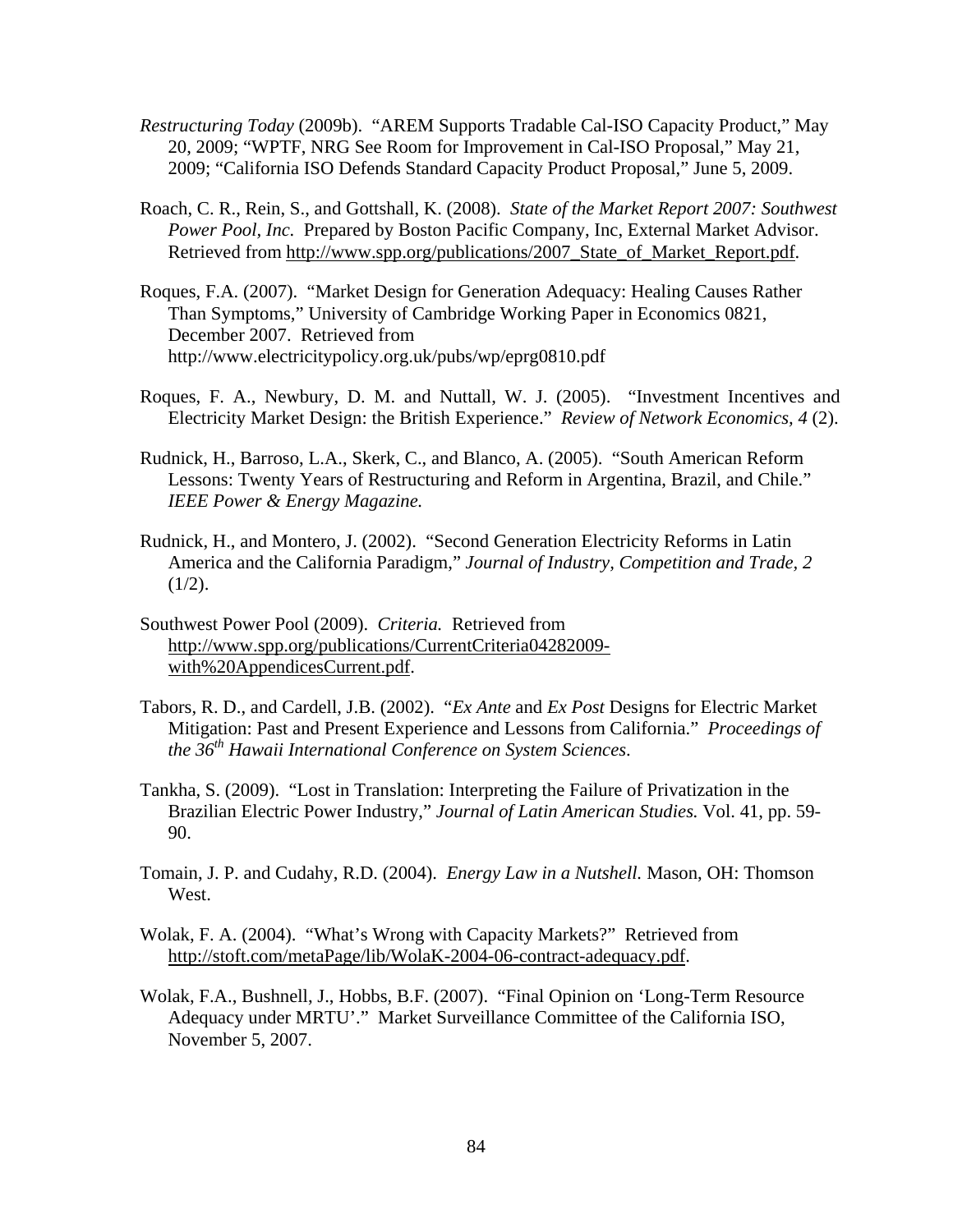# **LIST OF ACRONYMS**

| <b>BETTA</b> | <b>British Electricity Trading and Transmission Arrangements</b> |
|--------------|------------------------------------------------------------------|
| C&I          | Commercial and Industrial                                        |
| <b>CONE</b>  | <b>Costs of New Entry</b>                                        |
| <b>CPT</b>   | <b>Cumulative Price Threshold</b>                                |
| <b>CPUC</b>  | California Public Utility Commission                             |
| <b>CCGT</b>  | Combined Cycle Gas Turbine                                       |
| <b>CT</b>    | <b>Combustion Turbine</b>                                        |
| <b>DLC</b>   | <b>Direct Load Control</b>                                       |
| <b>FCM</b>   | <b>Forward Capacity Market</b>                                   |
| <b>FRR</b>   | <b>Fixed Resource Requirement</b>                                |
| <b>GENCO</b> | <b>Generation Company</b>                                        |
| <b>ILR</b>   | Interruptible Load for Reliability                               |
| <b>IPP</b>   | <b>Independent Power Producer</b>                                |
| <b>LDA</b>   | Locational Deliverability Area                                   |
| <b>LOLE</b>  | Loss of Load Expectation                                         |
| <b>LOLP</b>  | Loss-of-Load Probability                                         |
| <b>LRAR</b>  | <b>Local Resource Adequacy Requirement</b>                       |
| LSE          | <b>Load-Serving Entity</b>                                       |
| <b>NEM</b>   | Australia's National Electricity Market                          |
| <b>NETA</b>  | Britain's New Electricity Trading Arrangements                   |
| <b>NGCC</b>  | Natural Gas Combined Cycle                                       |
| <b>NGET</b>  | <b>National Grid Electricity Transmission</b>                    |
| <b>PICA</b>  | PJM Installed Capacity Accounting                                |
| <b>PJM</b>   | PJM Interconnection, L.L.C.                                      |